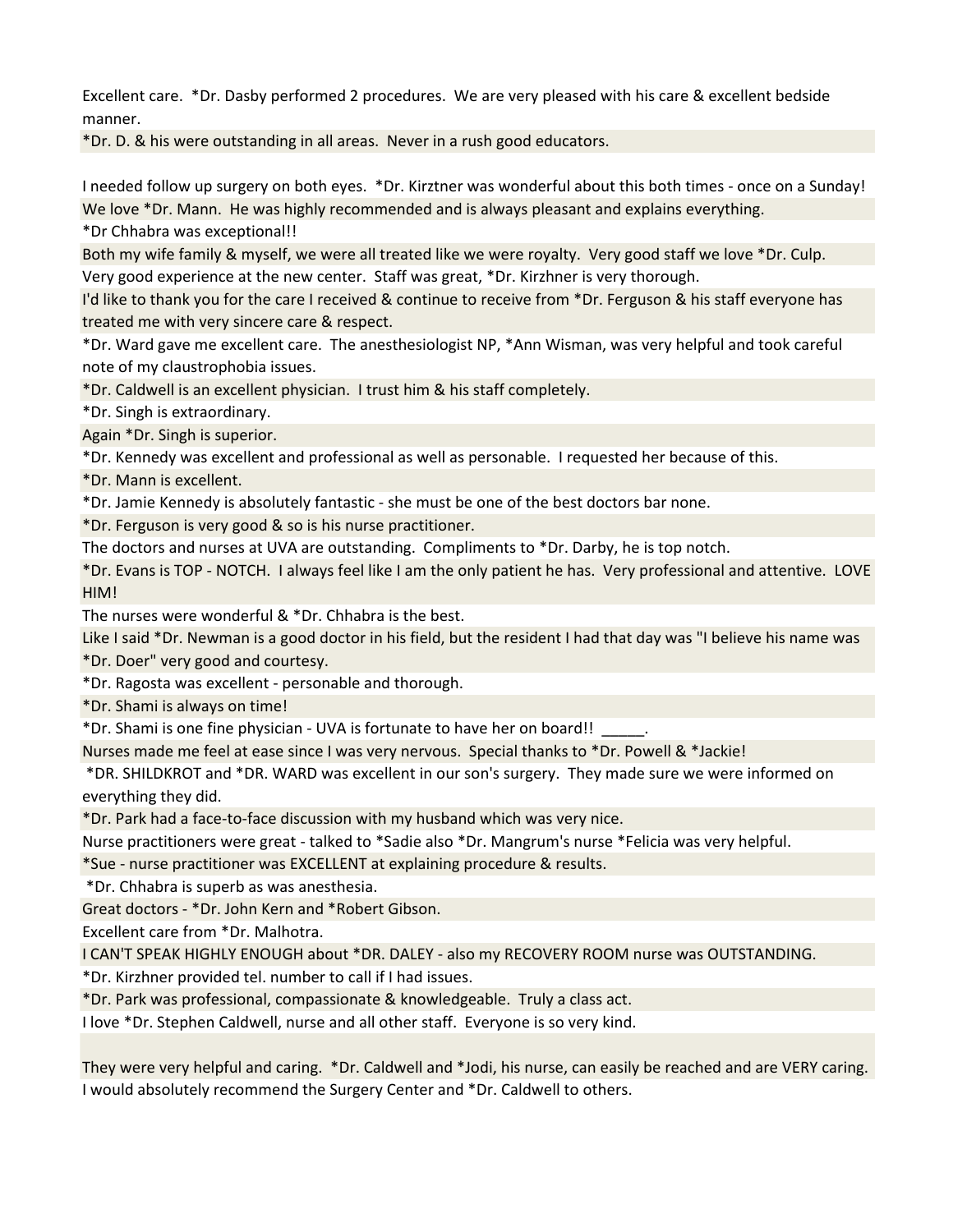The card that was given to me of \*Dr. Netland & staff who help in anyway during. My surgery & recovery was so heart felt - I will forever keep it in a special place. \*Dr. Netland know I want to come to his office for all my appointments. Thank you, all so much I am doing great!!

I could not have asked for a better experience in having this operation. \*Dr. David Diduch, the anesthesiologist, and nurses were all excellent. \*Dr. Diduch is the best of the best.

\*Dr. Mazimba is the best! I'm 73 years old and never experienced such a great physician.

Keep up the wonderful work \*Dr. Mazimba!

We love \*Dr Weder, his entire staff & everyone else @ WAMC everyone is always friendly, professional, skilled & knowledgeable.

\*Traci L. Hedrick is by far the best doctor in the world, because she is knowledgeable - FRIENDLY - helpful and a gem. Her bedside manner is wonderful. She makes my worries go away, about my loved one going to the hospital.

We both love Charlottsville UVA - Kudos to \*Traci Hedrick! We love you.

Again thank you \*Traci Hedrick and everyone who helped.

This was a positive experience was exceptionally friendly &helpful. \*Dr. Leslie Olsakovsky is an outstanding surgeon. She is an asset to her profession.

I was switched to a \*Dr. Mann and I felt he was excellent.

\*Dr. Cooper is and has continued to be an outstanding doctor!

 I was seen by \*Dr. Hullfish and \*Dr. Castro. I felt very positive going into surgery as I felt all of my questions and concerns had been addressed by \*Dr. Hullfish. I felt very prepared and confident that i was in very good hands. My overall assessment of my experience was VERY positive! \*Dr. Hullfish (my surgeon) and UVA staff that cared for me during my stay.

\*Dr. Kathy Hullfish. UVA is fortunate to have \*Dr. Hullfish as a surgeon and associate professor. She explained the surgical procedures in terms that my husband and I could understand and visualize. I never felt rushed with my questions and she always addressed my concerns. She has a great bedside manner and how wonderful for your medical students to see an example & competence and caring.

\*Dr. Shami is top-notch!

\*Dr. Gwanthmey did a great job along with all the staff.

\*Dr. O was great!

\*Dr. Sauer is terrific.

Of all the drs. we have seen since May 5, 2015, \*DR. PARK is by all means the best, best bedside manners, acts like he really cares about his patients.

\*DR. PARK even worked my husband in for OR that day, He does not rush listening to concerns of patients, takes his time when performing procedure in office, as to be easy on the patient. Very happy with \*DR. PARK throughout the whole process.

I highly recommend \*Dr. Cantrell she is an excellent surgeon.

This was our first visit to UVA and the service given to us was above & beyond! \*Dr. Singh was outstanding EXPLAINING THE PROCEDURE.

\*Dr. Darby and his entire staff \_\_\_\_\_ great representatives I had super care from super professionals.

\*Dr. Strand always and has showed care and compassion for me! Really thankful.

I had excellent care at UVA Hospital from a top-notch staff. Thanks to \*Dr. Ferguson for a successful procedure although I'm a DUKE FAN!!

Wonderful I am very pleased \*Dr. Levine and staff were great.

All drs. (radiologist, anesthesiologist) and RNs, medical staffs, all work together with Gamma Knife director, \*Dr. Sheehan, like a team, provide the best care.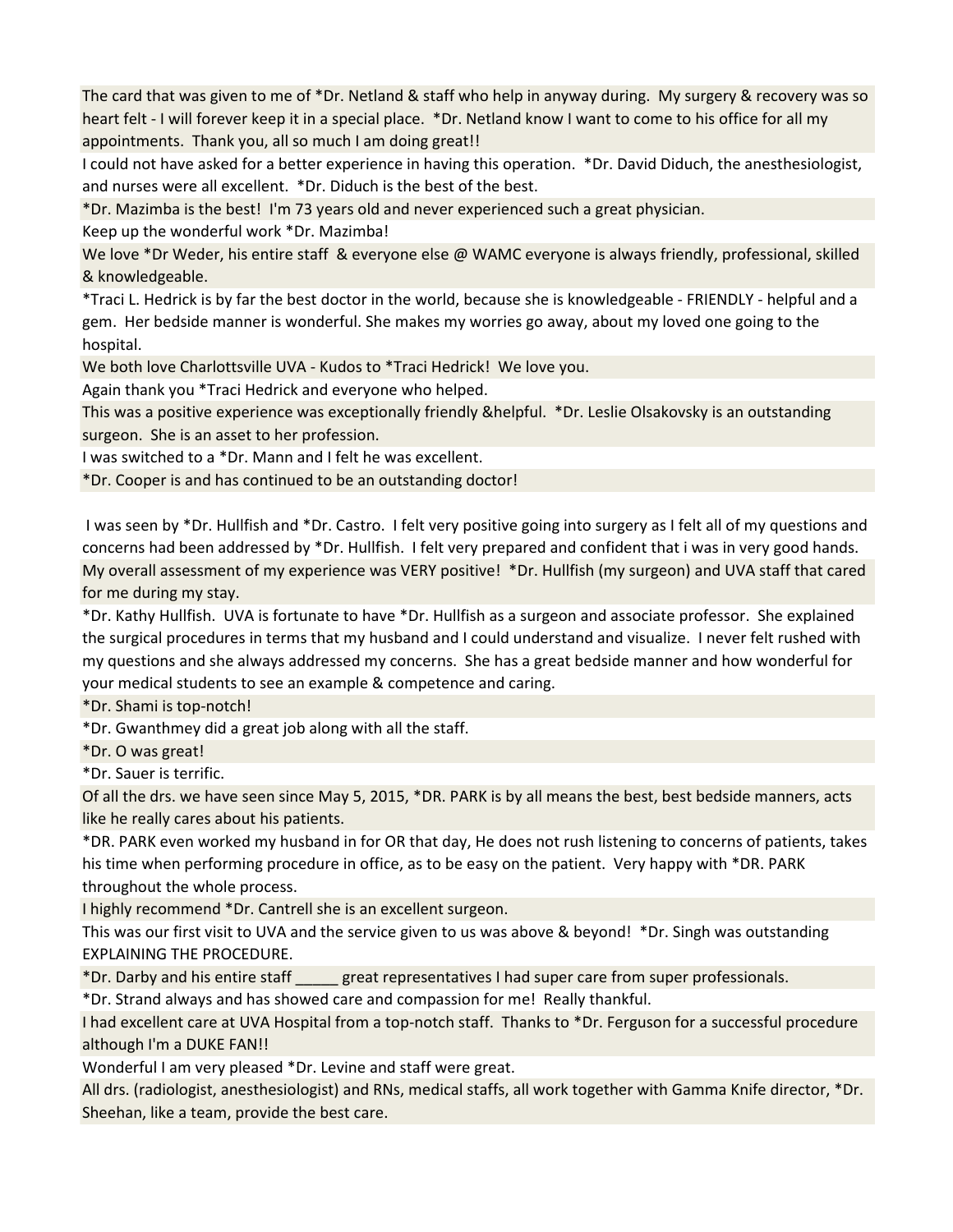\*Dr. Sheehan, RN \*Greg, OR nurse very close monitor, provide the best skill and best care, and all information I need.

\*Greg RN did very good job.

\*Dr. Jason Sheehan, PhD Gamma Knife Center director, is my best neurosurgeon, best dr. I'm lucky know him about (near) 10 years. Whenever I have the medical problem r/t his study area, when he received the information, no matter what time, how late, he always call me or email back to me in few minutes.

\*Dr. McDaniel took plenty of time with us discussing procedure before & after. We never felt rushed!

\*Dr. Diduch - the best. HIGHLY recommend.

Great experience and \*Dr. Ragosta and his staff are so wonderful!

\*Dr. Ferguson explained the procedure to me in detail and answered all of my questions. He did not rush me, but was very kind and pleasant.

\*Dr. Intagliata was friendly and professional. Everybody was cheerful & helpful.

\*Dr. Gaspar was excellent, comforting and friendly. All staff members were friendly and very helpful.

I found your entire staff and especially \*Dr. Levine very informative and very professional!

Anesthesiologist \*Paul De Mario was excellent!

\*Dr. Kennedy is wonderful physician, and all the doctors & staff in heart transplant clinic provide caring professional service.

Outstanding professional staff. They know their medical procedures. \*Dr. Newman is a gift physician.

They are always efficient and answer any and all questions - \*Dr. Sauer is a great doctor.

\*Dr. Sauer, his nurse \*Irene and all the others are an excellent group and work together very well.

\*Dr. Haye was terrific.

Every experience with \*Dr. Mann is great, he takes time to talk to your & he is very caring.

\*Dr. Wang excellent.

Needed more info about post-op pain management; \*Dr. Amoto provided it.

\*Dr. Bauer was very good at explaining everything and we were very confident of his expertise.

\*Dr. Saver is very easy to talk to and seems genuinely concerned for your problem.

\*Dr. Saver is the best.

I would absolutely recommend the Outpatient Surgery Center and all of the staff, especially \*Leigh Cuntrell and \*Megan Welch.

\*Dr. Deal is an excellent physician - she performed two carpal tunnel surgeries & is quite competent.

Nurse \*Morgan was great - Friendly, helpful...!!

I can't tell you how happy I have been with \*Dr. Lippertt and her team. She was a God send.

\*Dr. Gimple, give your staff a pat on the back for me. Thank you.

\*Dr. Matthew McLeod (plastic surgery) was excellent! He was professional yet very personable & caring! \*Dr. Erin Talman was also very good!

They were very professional, they explained everything they were doing. I know I was in good hands. Thank you doctor \*David Burt

I've been at the emergency room 2 times. They and my doctor took very care of me. My \*Doctor Evan Heald is a very nice man.

\*Cassie Dawson very good.

\*Dr. Shah was extremely thorough, knowledgeable, courteous and took great care of my scared 8 yr. old. He assured me with confidence, she will be okay and she was. Thanks doc!

\*Dr. Shah was excellent!!! Highly recommend him.

\*Dr. Sutherland is an outstanding doctor who goes beyond the normal routine for the good of the patient -

\*Dr. Syverud remembered me from April 2014. He is an excellent, caring doctor!

I thank \*Dr. Lui and staff also \*Dr. Yang and staff and UVA for saving my life back in July 2012.

Dr. \*Erin Talbot was great.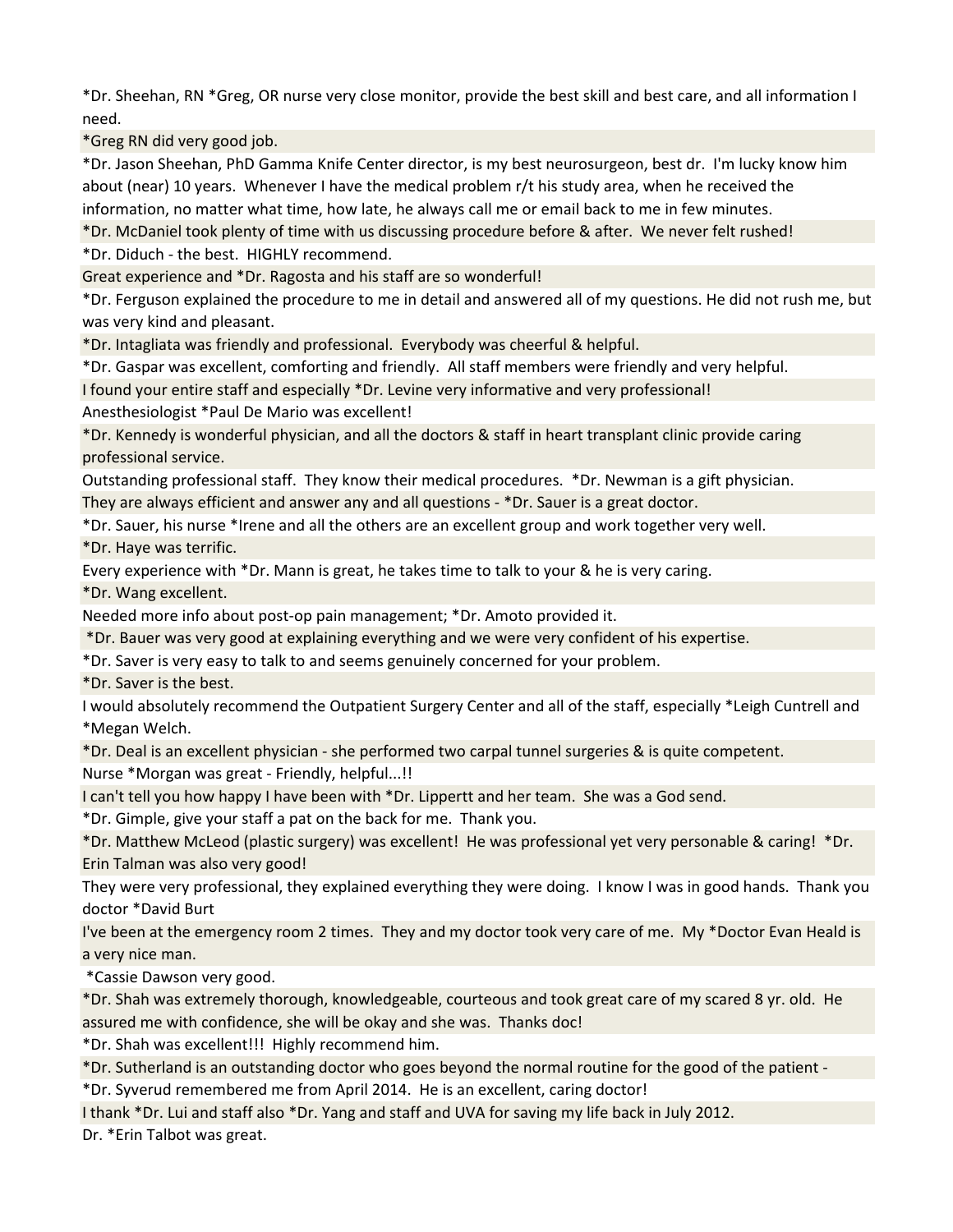Exceptional experience. \*Dr. Sturz came up to us immediately & said he knew what was wrong w/my little girl & would fix it immediately, & he did. He was terrific.

\*Dr. Thompson & \*Dr. Rodgers were amazing! I've had many other MD's & surgeons @ UVA say what a great job you did w/suturing my forehead. Thank you!

\*Dr. Glass was great and we really appreciated his care & concern for our son.

\*Dr. Glass was very gentle & encouraging to our son & to us. We really appreciate him.

Thanks to \*Dr. Nevel.

\*Skyler was great!

\*Dr. Gimple, \*Dr. Bevins and \*Dr. Christina were fabulous.

\*Dr. Alawadi and his staff were outstanding.

I would like to commend \*Dr. Mark Shaffery and his staff. The ICU nurses were dedicated and competent, especially RN \*Jacob (don't know his last name).

\*Dr. Mike Mangrum - wonderful! Very efficient!

Nurses and delivering doctor (\*Dr. Denise Young) were amazing to work with and I absolutely loved the care I received from them!

I could not be more pleased with the entire staff. \*Dr. Upchurch and his group are the best.

\*Dr. Mann is a wonderful Dr. Everyone was so nice to me.

My family and I are so thankful for my nurse practitioner, \*Maheswari Murugesan. She explained every questions any of us had. The hospital is lucky to have her. She is worth twice what she is paid.

A special thanks to \*Dr. Cherry & staff for the EXCELLENT care I received during my stay.

I could not have asked for better care or treatment during my stay. I would very highly recommend UVA, \*Dr. David Kahler & his staff to anyone.

My stay and care while at UVA was completely satisfactory. \*Dr. Browne an staff were outstanding would highly recommend \*Dr. Browne & staff.

\*Dr. Ashok A\_\_\_\_\_ & associates were just great! & nurses were so COMPASSIONATE!

\*Dr. H. Guha was excellent - follow up a patient. He was there 12 or 13 days in hospital. he is excellent doctor.

\*Dr. Wang, staff, hospital doctors, nurses - techs were five-start. I couldn't have been treated better.

\*Dr. Jane was wonderful.

\*Dr. Gangemi, \*Dr. Battle, 4 West nurses, and their staff were professional, knowledgeable, & caring. Absolutely wonderful people. May God bless each one of them.

My doctors: \*Dr. Vance, \*Dr. Oldfuld, and the endo staff were excellent.

\*Dr. Tracci - outstanding. \*Dr. Tracci - nurse practitioner - outstanding.

I would like to thank all my dr.'s & nurses for their excellent support, especially: \*Dr.Carrie Sopata, \*Dr. Megan Klavins, and \*Dr. Ali Kazemi. Also, the med student \*Spencer Moore, who attended my labor, was wonderful! He is going to be a great dr. some day.

\*Anne & \*Jason & \*Greg & \*Dr. Battle were awesome. They took good care of me and made me feel as if I was the only patient they had.

My surgeon was absolutely wonderful - I will recommend her as the best - Her staff is equally great. Name of \*Dr. Linda Dukas.

\*Dr. James Browne was excellent and provided updates to my family out of the area.

\*Dr. Chisholm is the best obstetrician at UVA. He is confident and knowledgeable but still compassionate and kind. I never once worried about myself or my baby because I know he had everything under control. \*Dr. McDaniels from peds was wonderful.

\*Drs. Johnston and \*Alvarez were exceptionally good as was nurse \*Ryan.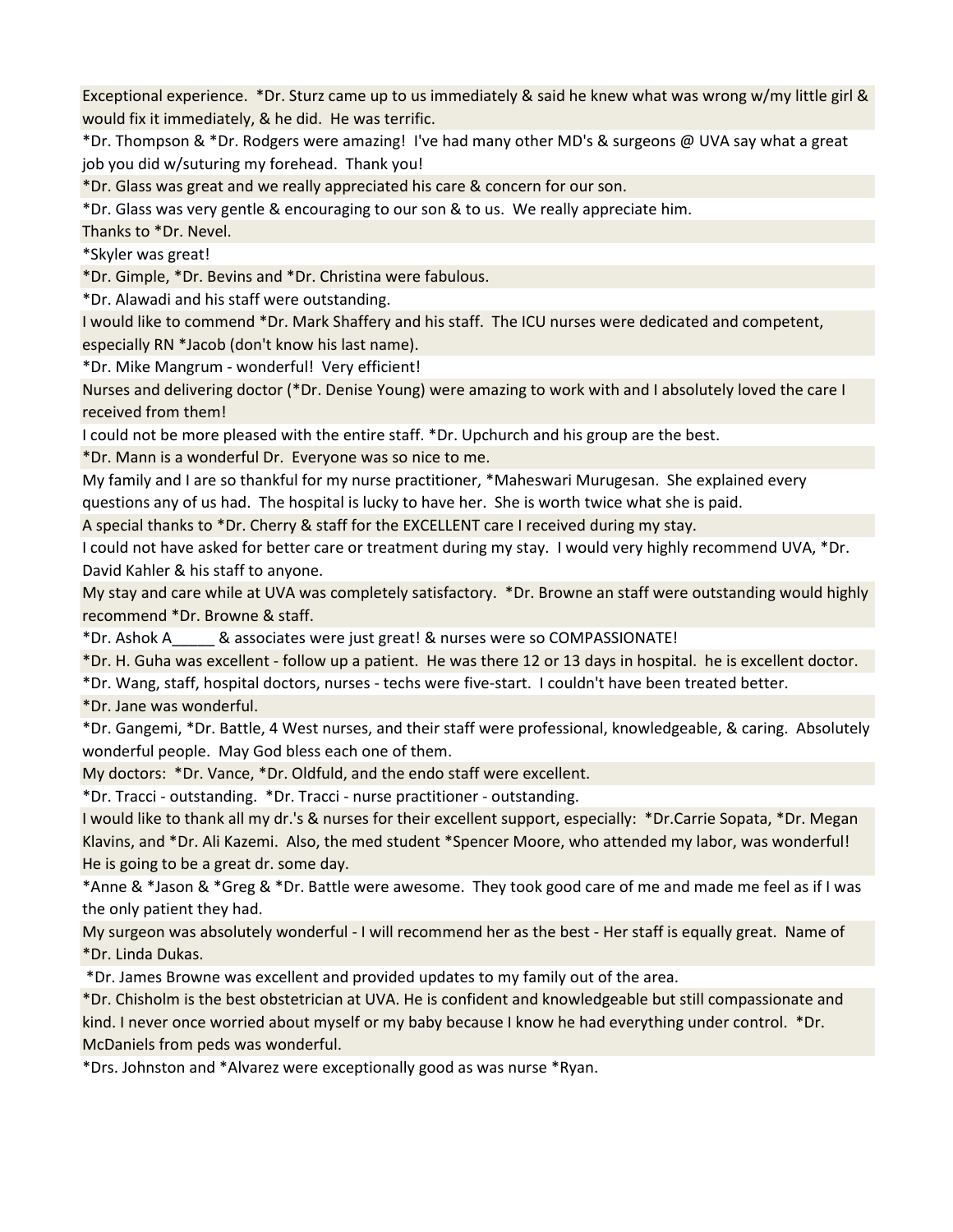My experience with the UVA System has been excellent I came to you with a specific diagnosis that could not be addressed within the hospital system that I work for. My PMD received \*Dr. Lee Jensen's name from \*Dr. Ireland at WCMC & he referred me there very quickly. They said she was "the best" and was very proficient @ dealing with my type of aneurysm. I have also had many follow up phone calls from \*Lois Fulks Np & \*Patty

S<sub>T</sub> NP; they have been on top of getting certain medication levels to the correct ranges. It's been quite a journey. Thank you again for everything!

\*Doctor Smith and the anesthesiologist team was excellent. I could not have asked for any better care. Thanks. Had a great experience. \*Dr. Chhabra and his staff were phenomenal!

I am extremely grateful for the care and concern I received from \*Doctors Sue Brown and \*Philip Smith. They are superb practitioners and caring persons. Their guidance and skills have improved the quality of my life immensely.

My "experience" at UVA Medical Center was so good I wish I could have stayed longer. Special thank you to \*DAVID STRIDER.

\*Dr. Gilbert Upchurch should be on the list of the best vascular surgeons in the US of A or the world, for that matter...

UVA best hospital in the world. Dr. \*Tache, \*Leon- best surgeon. Very calm and professional.

\*Doctor David C. Shonka Jr. MD and his medical team did and outstanding job as well as the nurses provided good care for me! For I would like to thank them.

\*Dr. Jane Jr. & \*Sarah Roberts are amazing. They listen & are fully committed to your health.

\*Kendall w/anesthesia & team really help to make a scary procedure more relaxing. Thanks a bunch. \*Dr. Leigh Cantrell and \*Dr. Brad Bateman than you so much I understand everything going on they were truly professionalservices were outstanding.

\*Dr. Tracy Krupski is an amazing and caring physician she provided excellent care for me prior to during, and after my surgery! She has called me numerous times since being discharged. Best doctor ever! She took extra time to talk to me and my familiar about my care.

\*Dr. Bauer is the best surgeon ever. He was very professional took great concern for my care.

Dr. Elins is the best any body could ask for! God bless you all. Thank you! Multiple brain surgery recuperant \*Dr. Ted Burns and staff @ Als Clinic are exceptional nurses during this stay were also exceptional. Thank you! I had a fabulous labor and delivery experience. Special thanks to \*Kathy Kent and \*Dee Winston - they were both fantastic!

\*Dr. Denise Young and \*Dr. Katherine Kent were amazing! \*Kim Welham and \*Caitlin Dreisbach were absolutely fabulous, too!

When you can arrive at UVA Hospital at 0600 one morning with a cancerous prostate, and leave the next day without it, that's a very good deal. Gotta love that \*Dr. Kawaski and her team!

\*Dr. Greg of OB/GYN is an excellent MD and educator to her residents. \*Dr.'s Lankin and \*Grear took excellent care of me. I felt safe and respected...

Communicate listen convey information prescribe couldn't be much better. \*Drs. Castro & \*Khanna.

They are wonderful. ESPECIALLY \*DR. BLEVINS!

\*Dr. Smith was very nice and amusing.

\*Dr. Rosin spent a amazing amount of time with me.

\*Dr. Jane and his neuro team was exceptional. I can't say enough good things about UVA.

\*Dr. Stephen Borowitz was wonderful.

All the nurses & doctors were exceptional and \*Dr. Belyea was flawless!

\*Dr. Bartholomew Kane did my son's surgery. He and his associates were great!

Everybody took very good care of our son! \*Dr. Gangemi is an amazing dr., and I will highly recommend him to anyone. Thank you all so much for making a very scary time in our lives a little less scary. You are all wonderful!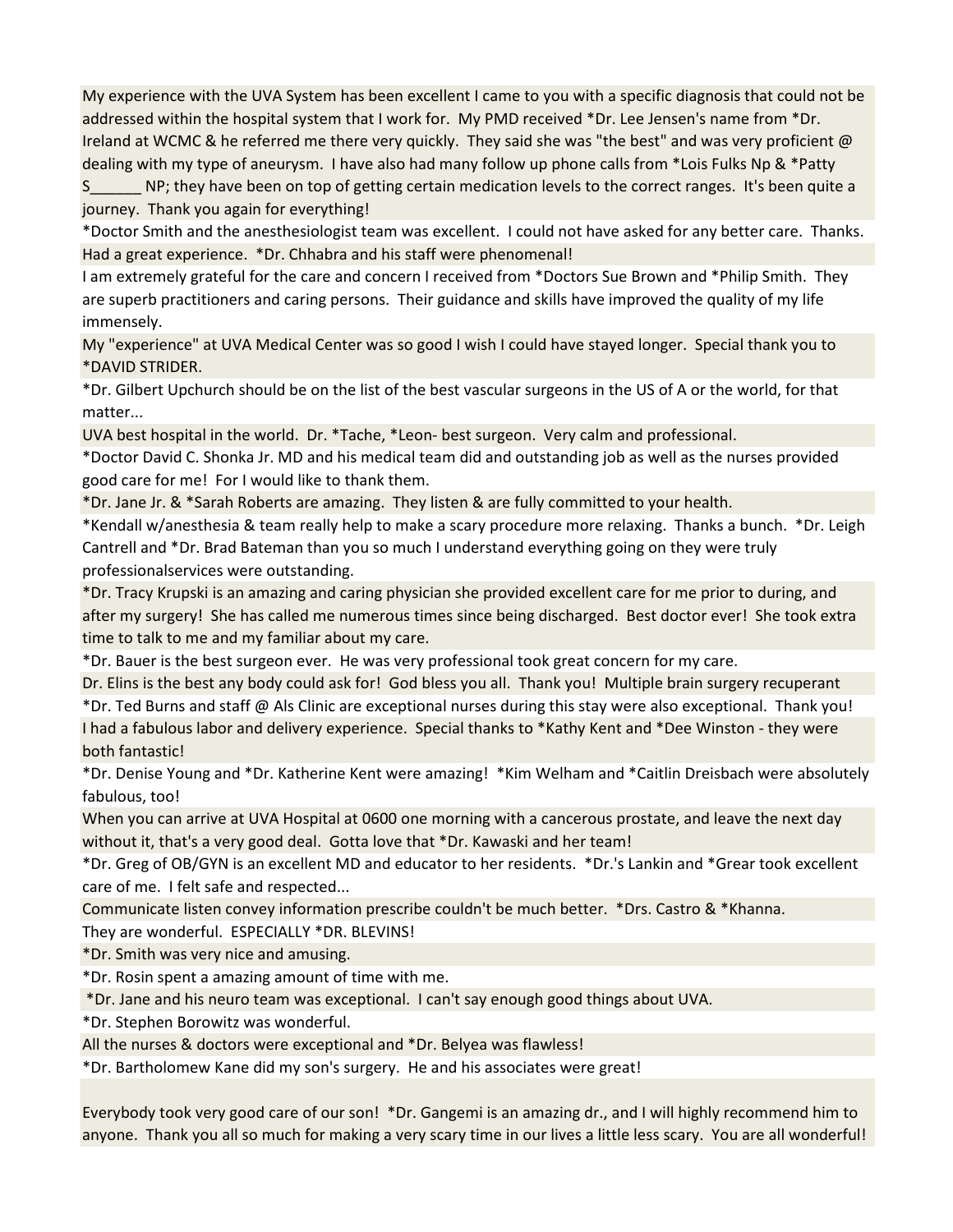\*Dr. Gangemi & his team were amazing!! Very professional but yet you felt he put his heart in his work & care for our daughter.

Her ped. orthopedic physician was \*Mark Ronness & he was excellent!

Nurses were amazing!! All were great but (2) \*Kelly's were awesome. Also \*Connie!!

\*Dr. Gander was so great, great bedside manner. Very comforting! Felt lucky to have him as my daughters doctor.

\*Dr. McDaniels was wonderful!

\*Dr. John Jane, Jr. & his staff were AWESOME!

I had an excellent experience with staff nurses/assistant especially \*Ms. Charlene Exline. She treated me with courtesy and respect.

I have been seeing \*Dr. Ted Burns for my speech/bulbar palsy for 14 years. I cannot begin to express how wonderful, dedicated, empathetic and personable he has been to me and my family so patient and understanding. There is no way I can praise him enough.

\*Dr. Marshall has been a very good health care provider.

\*Dr Denton is one of the best doctors I have ever meet. UVA is lucky to have him. He and \*Dr Mann saved my life. I thank both of them for that. My case was very hard for any doctor but am getting stronger daily.

 \*Dr. Battle is always prepared by reviewing the record before my visits and \_\_\_\_\_ led me through my progress and changed recommendations as appropriate while easing my anxieties about possible negative Wonderful team, thanks!

\*Erika Roeder is a professional! During each of my visit every aspect of my operation was covered. The follow up was the same.

\*Dr. Erdbruegger is an exceptional care giver.

\*Dr. Laughran is very professional and friendly. Takes all the time I need to get answers I want.

\*Dr. Kirk & \*Dr. Culver, were very helpful with my concerns \*Dr. Culver has called me back to check on me plus helped with any problems I have had.

My doctor (\*Dawn) is wonderful, she listens and (suggest how to help me she is great help to make me a better person!

\*Dr. Jenkins has been the best urologist I've dealt with at UVA since I began having issues. This is terms of actually listening to me and addressing my concerns.

Been to \*Dr. Brown before! Always treated with respect and proper information.

\*Dr. Macik is amazing, my favorite doctor ever. I never want to see another.

\*Dr. Shaffrey and his staff were amazing to me. I was incredibly impressed by the level of care they provided. I would highly recommend him to anyone in need of a neurosurgeon.

I am and always have been impressed with \*Dr. Marguerite Lippert and her staff.

I have been a patient of \*Dr. David Rubendall since 2005 and his expertise in helping my pain is remarkable.

\*Dr. Rubendall is courteous and he has an outstanding bedside manner. \_\_\_\_\_ would recommend his staff who are the best.

\*Dr. Grosch is part of my life. He stays on top of new medicines that could benefit me. I am very pleased to have him and his staff to take care of me. I have nothing but positive comments to make. I will always recommend them to anyone going through cancer.

We traveled form Maryland so \*Dr. Romness could operate on my daughter's leg and I am so glad we did! I was thoroughly impressed with \*Dr. Romness, his nurse \*Pat, and all the staff we interacted with before and after the surgery.

Excellent experience. \*Dr. Lepsch is an excellent doctor.

This was my first visit. I was very pleased and so was my daughter. I live in Suffolk, VA and she drove me there. I do plan to keep other appts. with \*Dr. Densmore.

\*Dr. Kim saw me 3 hrs. early so we could drive home before big snow storm.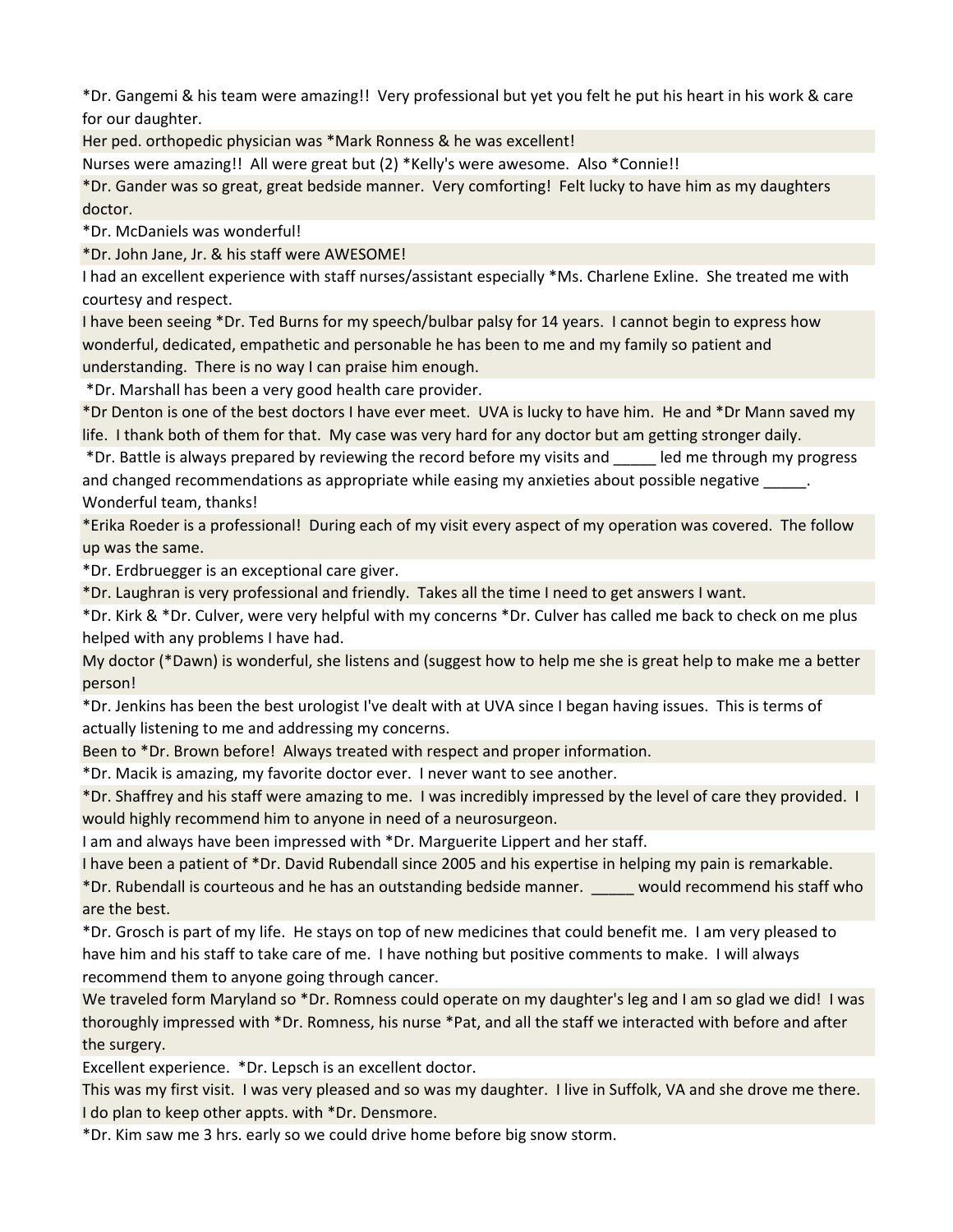Dad is 93 yrs. old and has colon cancer. We have had 2 consultations with \*Dr. Friel and 2 CT scans. \*Dr. Friel and his nurse \*Linda Via have gone far and above to answer my questions, make appts. and call me with test results.

I love going to see \*Katy Catheart. She always makes me feel good after talking to her. She genuinely has a "caring heart" and listens to problems, and I do not feel like I am being rushed out of the office.

\*Dr. Chisholm is an awesome doctor! Without him, I would never have achieved my VBAC. He treated me like a person instead of a patient.

I love my UVA team! Everyone from the receptionist to \*Dr. Rhindos. \*Dr. Rhindos is an amazing care provider. I feel she truly takes the time to discuss every aspect & addresses my questions! Thanks for all Y'all do. \*Dr. Padia and the office staff are always very professional and pleasant.

With as many patients she sees in a day, \*Dr. Bauman always acts happy to see me & we have great conversation in between examination and subsequent determination. Always a pleasure to go to the dr.!!

\*Dr. Gurrola and \*Fannie Utz, NP, were very sensitive to my concerns about having a procedure. Both were very caring and professional. They walked me through and explained everything thoroughly. No pain at all! Awesome experience with 2 very caring individuals!

Our family loves \*Dr. Bailey. Because of him, my son has been seizure free for 10 mo! If \*Dr. Bailey is not sure of an answer, he will find out and get back to us. Always so nice and takes his time, we never feel rushed. Most important, our son really likes him.

\*Dr. Goldstein & his nursing team are outstanding.

\*Dr. Dacus provided stellar care and understanding. The results of the surgery he performed would not have been as good if done by anyone else. We will not use anyone else for hand issues.

We really appreciated how much \*Dr.'s G. & \*T. (fellow) were willing to take the time to answer our questions and how well they explained the likelihood of injury versus what is unsure leading into surgery.

\*Dr. Scott Commins and his staff are fine people and know exactly what they are doing. All the doctors and nurses are good in the clinic with \*Dr. Commins.

My entire family thought the process was exceptional. The office  $\&$  \*Dr. Diduch was awesome. He was very and great bed side manner. I would recommend this practice and hospital to everyone.

\*Dr. Galbraith has gone above and beyond our expectations. Since we have a family of seven, it is a lot of family members to care for. We are so happy to be a patient of \*Dr. Galbraith's. He is an exceptional dentist with great demeanor.

\*Dr. Pinkston is awesome. We love her. You are blessed to have her!

\*Dr. Seki Balogun is the very best!

\*Dr. Yang & the whole staff were great! Everyone was so very kind & went out of their way to make me comfortable on the day of my surgery & after it was over when I awoke in recovery. All of the doctors, nurses & staff have been wonderful since I have been coming there. I'm so glad I chose UVA concerning all my health problems.

Before my visit to \*Dr. Kirzhner office I expressed concerns to my eye doctor. Both recommended I see a surgeon. \*Dr. Kirzhner pointed out two problems contributing to my concerns and recommended solution to both; I was so pleased! The whole experience was very pleasant -

In the 14 years my husband and I has been going to \*Dr. T Brown's clinic we have received nothing but excellent care.

I admire and appreciate \*Dr. Dokun and am pleased that I can see him in Crozet! Did not have a problem. I am so blessed to have \*Dr. Showalter & all the staff at UVA Hospital in my life! They are the best!

\*Ashton Franklin is in my opinion, a top provider in her mental health field. I could not be in better hands!! I have a high regard for \*Dr. Portell's ability to interpret meaning & implications of test results. He was thorough and gave detailed interpretations of my PET scan -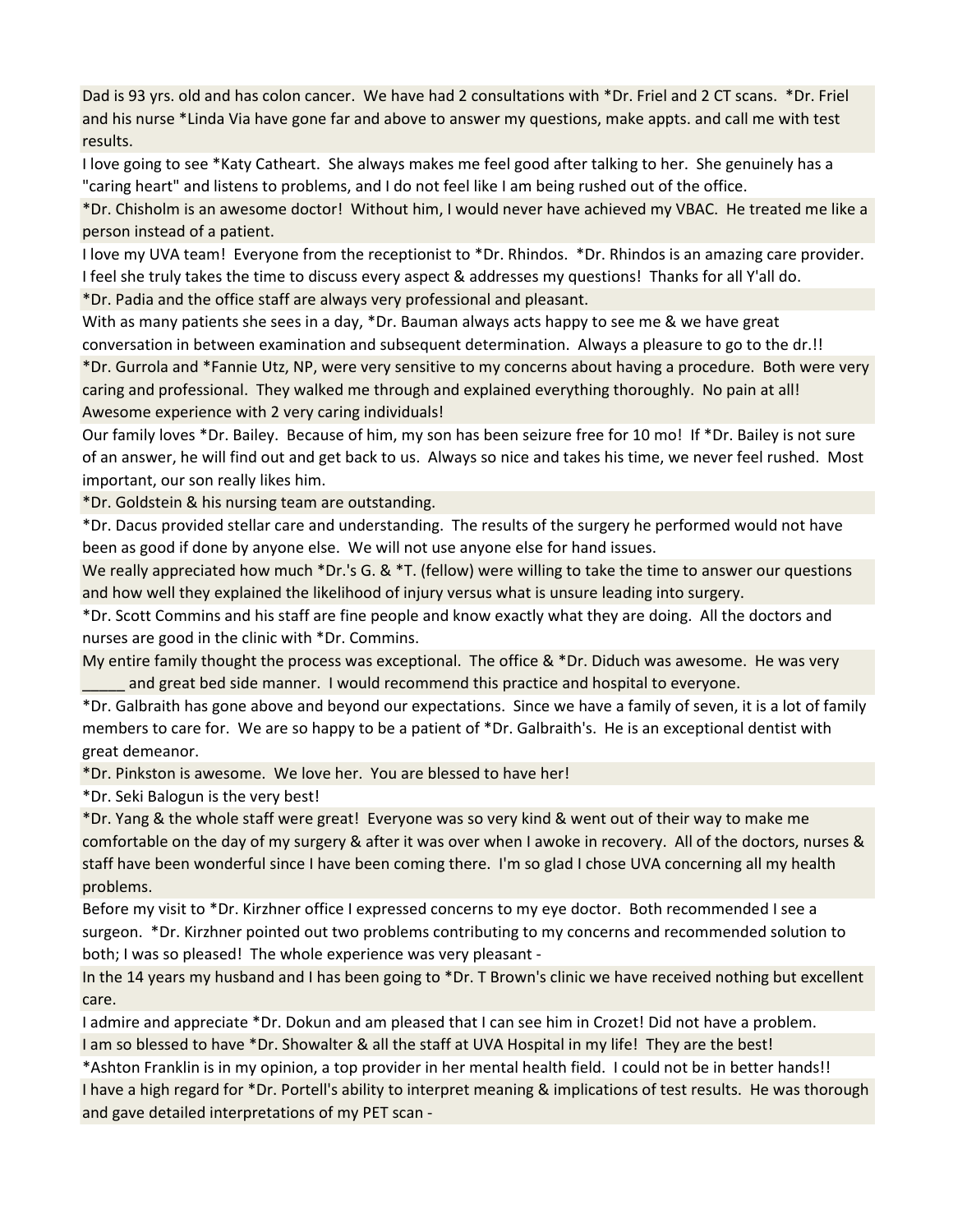I have found my visits at UVA to have been the best possible. All personnel were excellent. I fill \*Dr. Payne is a wonderful doctor. I am so much better after each visit. All personnel are an asset to UVA God bless you.

I like \*Dr. Babar very much. He is thoughtful & considerate. The staff is great! The office is really clean. I highly recommend \*Dr. Babar.

\*Dr. Daniero is GREAT as well as his staff!

\*Sue Brown is outstanding! She treats holistically while providing excellent care for my multiple endocrine problems (osteoporosis, diabetes, and thyroid).

\*Dr. Evans is attentive & thoughtful. Professional and very thorough knowledge of my condition. He spends the time necessary with me to assure I get the best possible care rather than jumping out the door when the allotted time is over. I appreciate him so much.

\*Dr. MacKnight is courteous, thoroughly professional, detailed and articulate and communicative. He is a caring person and outstanding doctor who I highly recommend to anyone.

I am very happy with my 2/25/2015 visit to clinic and to see \*Dr. Hamill-Ruth.

I have been EXTREMELY BLESSED by \*Dr. James Isbell I am truly grateful for his professional talents!

Very grateful for the skill used by \*Dr. Deska in creating a positive result.

I can only say \*Dr. Bauner and his staff were wonderful. I always look forward to my visits.

\*Dr. Luna is a very \_\_\_\_\_ doctor and friend. \*Dr. Luna goes over everything w/you and listens to everything you say - \*Dr. Luna is very polite and efficient, always on time I have a lot of respect for him - University of VA is very fortunate to have him.

I would not want anybody else for my heart Dr. - I also have a daughter that goes to \*Dr. Luna. Thank you. Every thing has been very good and I like coming here. And I like \*Dr. Schectman.

\*Lorrie is a great provider I will wait a longer time for an appointment to be sure I see her.

Dr. \*Levine, \*Shanika, ex all are nothing short of amazing. I have great respect admiration for them all. I could have been treated by anyone/ anywhere else but ask yourself, would you take your Mercedes Benz to just anyone? Or only the best in the world? Can't forget Dr. \*Reed and \*Wilson and \*Ortcutt in Rad. top notch care there too! I drove/ drive 2 hrs. to see these MD's.

\*Mrs. Roeder and \*Dr. Smith and all their staff are the best of the best. They truly are amazing. Thanks.

\*Dr. Miller is very kind & knowledgeable.

\*Dr. Crowley and his staff get an A+ from me.

\*Dr. Lee is very professional and just a great person.

\*Dr. Purow and his staff are extremely helpful & give us lots of information and listen to our questions & concerns. They are a GREAT TEAM.

We love \*Dr. Marcus-Potter and the other members of the Northridge office!

\*Ms. Hunter, is a really good provider!

I think that \*Dr. Davison, a wonderful dr. also the staff he is very understanding and will talk to you about your problem. No problem. No complaints.

I am very grateful for all the help with the staff and \*David Mercer my overall appointment was great thanks for your medical and emotional concerns.

\*Dr. Portell is an excellent dr. Think the world of him. Very knowledgeable & skilled.

My physician is \*Dr. Ragosta but was given appt. with nurse practitioner because of time... to see someone. Thank you!

\*Dr. Elias knows what he is doing he is the best there is as far as surgery.

\*Dr. Susan Laurie is an amazing Doctor. She is a very friendly, caring and compassionate physician. I recommend her to anyone!

I was satisfied. \*Dr. Carter is excellent.

\*Dr. Jameson is compassionate, knowledgeable and has a sense of humor. His resident was attentive and professional.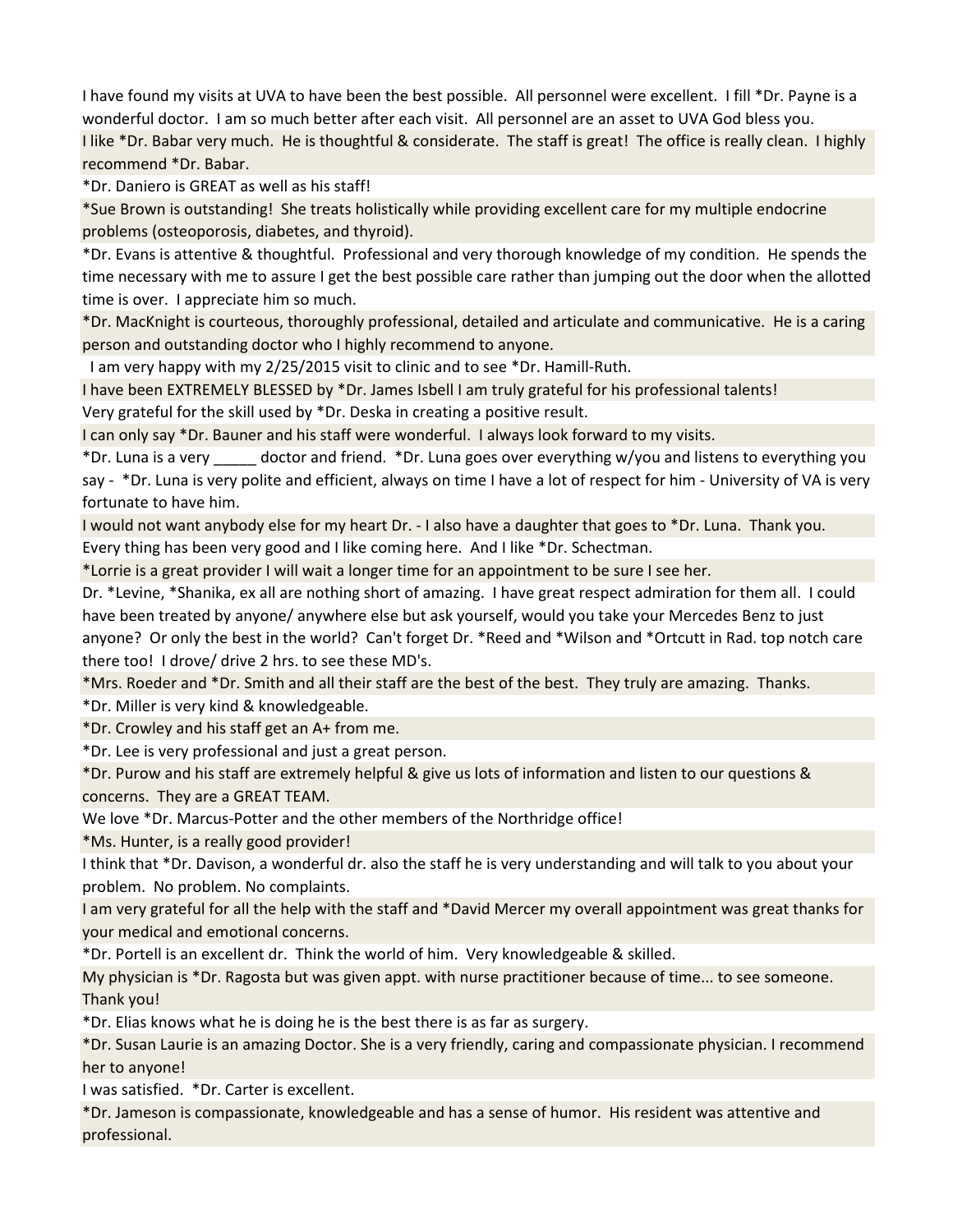I have been very impressed with the clinic and w/\*Dr. McCall in particular. We have learned a great deal about diabetes since I have been his patient.

\*Dr. Amy Tucker is a very caring physician and I look forward to seeing her at my appointment time - She is so interested in me as a person. Other doctors in Northridge that I've seen are very much the same way - It's a great place.

I have always been please with the services at U. VA \*Dr. Rembold's office & the cancer clinic.

I really like this \*Dr. Shetal Padia she's really good don't full around in and talk and out.

\*Dr Commins was excellent in listening, discussing & adding recent research information about my allergy & recent anaphylactic reaction. Must have spent 20-30 min. with me & my husband. Office staff was very good. \*Dr. Gurrola & his staff are wonderful. I've had cancer and he is very thorough and I appreciate that. I have a

PET scan and another appointment with him on July 30th. My family is very happy with my care.

\*Dr. Hedrick was my surgeon for my ileostomy. She did a great job, and she is a very personable doctor. Very caring.

In addition to the excellent care given by \*Dr. Hullfish, her nurse \*Lee Anne and assistant \*Bobbie are commendable for their friendly professional care.

\*Dr. Cooper is great!

I made many trips to UVA hosp. in the mid-90's with my elderly mother who was dealing with PAD. \*Dr. Irvine Kron took excellent care of her. I was extremely thankful to \*Dr. Kron & the UVA staff. In 2006, \*Dr. Kron performed carotid artery surgery on my husband - Again a VERY positive experience. When I was recently told I needed to have a thoracic specialist available for a thyroidectomy - So I wanted to come back to UVA and once again see \*Dr. Kron. He enlisted \*Dr. Smith on 2/10/15 as my ENT surgeon. I was so very pleased. To me, the staff at UVA is quite remarkable - Very special! I am very happy that I will be having my surgery there.

\*Dr. Carlos Tache-Leon successfully completed a difficult, potentially life threatening surgery - one which another surgeon - not at UVA has refused because of all my negative "symptoms" i.e. - high blood pressure, diabetes, \_\_\_\_\_, and age. I think I owe my life to him and his team! Thanks.

\*Dr. Potter took time to listen to what I had to say and he broke every things down to me and my husband. He showed how much he really care by calling to check in on me on a Saturday even with his office being close. This is what you call a caring person and doctor.

\*Dr. Potter I truly would like to thank you for everything.

Very pleased with all the services provided by \*Dr. Crosby nurses and staff.

\*Dr. G and his staff are the ultimate. I would love to recommend him to everyone, but then it would make it hard for me to see him. So my wife and family have him and his staff as our care givers. We all give him an A++. I have been a resident at the Colonnades Retirement Community for 4+ years, and \*Dr. Diane Snustad has been my primary care physician. I have respected her, appreciated her excellent care, and am most happy about the level of health care being provided.

I was referred to \*Dr. Daniero of any ENT doctor in \_\_\_\_\_\_. He is an excellent doctor & I feel very comfortable with him.

\*Dr. Shaffrey and his staff were very professional and helpful. Since my brain tumor was found and surgery scheduled and done within one week, their attention to my situation and all of details was unbelievable. I could not have asked for more.

\*Dr. Schiff's staff is excellent. They return phone calls promptly and are very responsive to our needs. \*Dr. Schiff always takes the time to spend with me during my visits for cancer.

\*Dr. Mikel Gray performed a bladder test. For \*Dr. Culp. \*Dr. Gray was very considerate in the test when it came to discomfort. My experience was great. UVA has best care I have received, ever.

 Dr. \*Loquidice is a "GREAT DOCTOR". He found out a medication was giving me problems and took me off med. Great doctor, very knowledgeable and compassionate.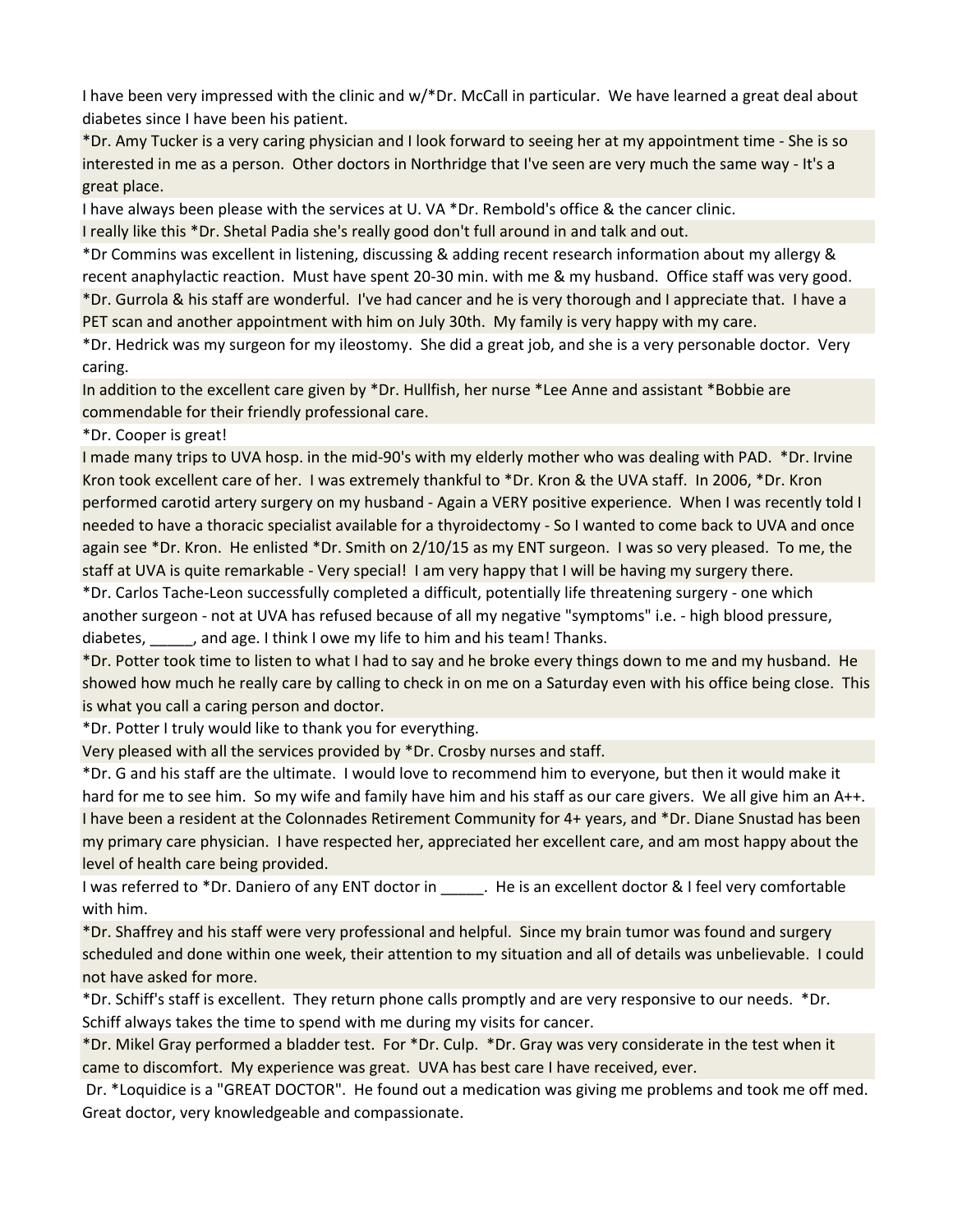\*Dr. Stevenson is such a compassionate doctor. He explains things well and is always looking out for the best for our son. \*Dr. Stevenson truly cares about my child and looks at the whole person.

I talk about VA all the time to anyone who will listen. Everyone has been so friendly and professional to me and my family members. \*Charlene and \*Dr. Sheehan are the best of the best. I always know am in good hands. I enjoy my visits with \*Dr. Susan Laurie she is a very friendly person always has time, I do not feel rushed very nice person!

\*Dr. Bertram listens & explains information very well. Particularly listen. I've neve had a doctor listen to me as much as well/or as closely as he does.

Before I started seeing \*Dr. Mason. No one could find out what my problem was. I was very impressed at how quickly my problem was diagnosed & taken care of. I think in the long run she saved my life.

\*Dr. Paul Yates has always been very concern about my eye condition and is watching my eye and letting me know how much my eye has changed and will let me know when it needs anything different done to help me. He is a very good eye doctor and will keep him as long as I need to.

\*Dr. Shen GREAT doctor!

\*Dr. Black is the best & I don't say this about any other doctor I have seen or my family members have seen at UVA. \*Dr. Black calls himself. At the end of appt.'s he asks if he can answer any other questions we have. He is model doctor - he is respectful, thorough, & very knowledgeable. It amazed me that \*Dr. Black calls & not his nurse - he answers all questions the phone too. He's in touch with medicines& his patients.

 I'm very glad and I feel very fortunate to have found \*Dr. Doudell. She is nice and she has helped me with a lot of physical and emotional issues that I have had. She was great. I'm lucky she is my doctor.

\*Kate Robertson, \*Dr. Brown's PA, has been particularly helpful.

\*Drs. Calhoun mainly \*Robert whom I saw more often), is without a doubt the finest, friendliest, most capable of all physicians ever to be found in a family practice!! He will be sorely missed when he & family leave for the mission field.

Excellent experience. I had seen 2 pulmonary physicians at another hospital. \*Dr. Shim was thorough and took adequate time.

\*Caroline Metsch is very serious about her job.

\*Dr. Gonzalez is the best doctor I have ever been to he takes care of most of my family.

This was my first visit with \*Dr. Upchurch. I rate him excellent. I have found this to be true at UVA and any health \_\_\_\_\_\_ Health. Thanx for the opportunity to respond.

\*Dr. K. is the best!!

We felt that the serve was excellent. We would recommend \*Dr. V's office to others. We are quick to let people know how well we think that our dad was greatly cared for.

\*Dr. Dent an outstanding doctor - I have utmost respect and confidence in his abilities.

I have great respect for \*Dr. Balogun and her staff. She is a caring and compassionate physician who has my admiration and total confidence.

\*Dr. Purow and his team are, wait for it... awesome!

I have more trust, faith, and experience with \*Dr. Lockman than this survey could possibly cover... (I consider myself to be one hell of a lucky patient to have him for my PCP.)

\*Dr. Freilich is an excellent doctor and I feel very fortunate to be under his care.

\*Dr. Dillon & his STAFF always courteous thoughtful, caring, professional, polite, informative - GREAT group of professionals.

\*Thao Dang is a very kind doctor. She make you think she really cares about your needs.

\*Dr. Osama Rahma and nurse, \*Allen Cupp provide excellent comfort and care, always answering questions and available as needed during this time with pancreatic cancer.

\*Dr. Woolen is the perfect dr. for my care & I value he & his staff highly.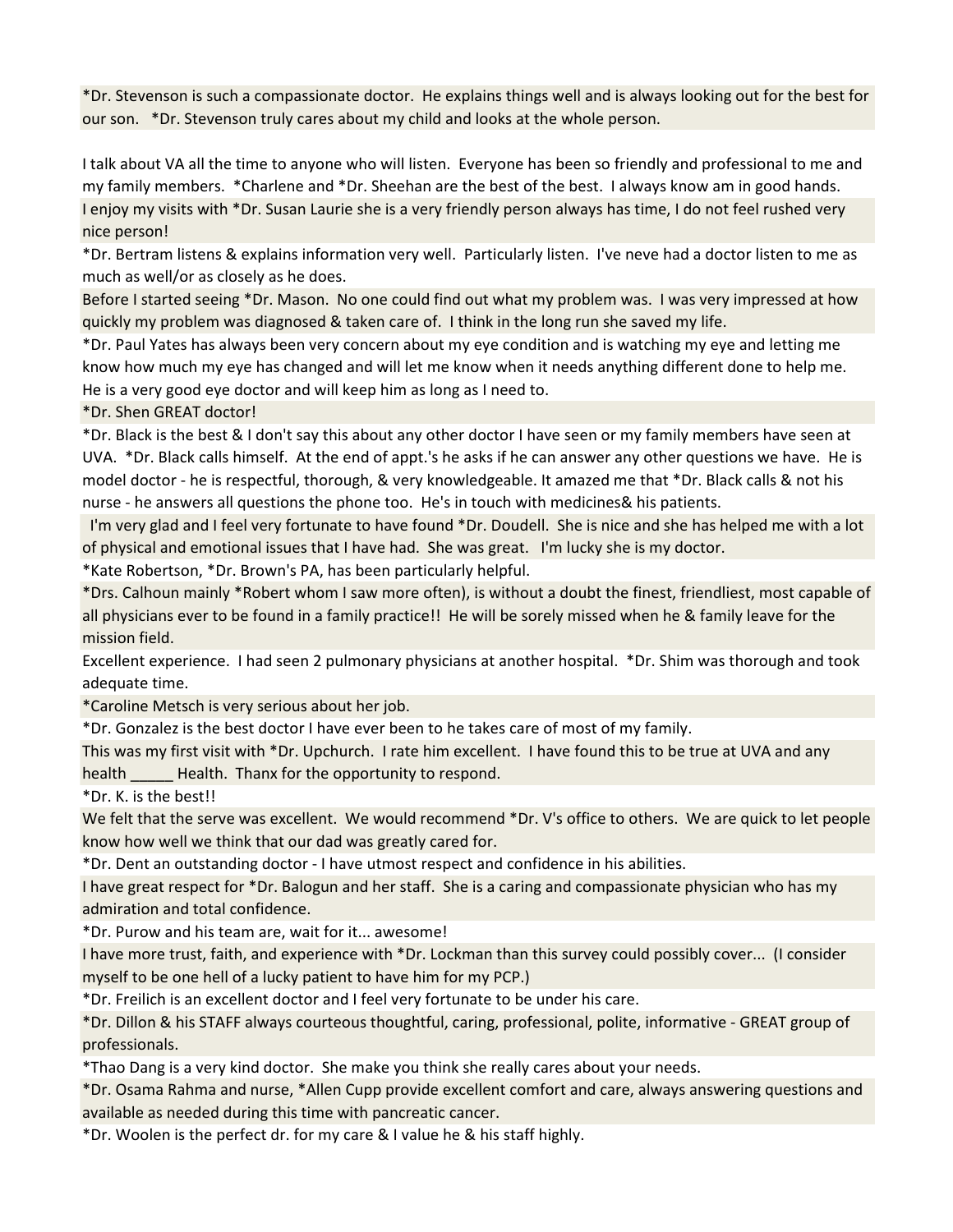\*Jenny Mentore is great and I recommend her to anyone who is looking for a provider that listens genuinely and takes her time to get to know the patient she's has a great bedside manner and am glad she was my first encounter with UVA she did set a standard that I expect going forward.

\*Dr. Kirby is a credit to her professional UVA is very LUCKY to have her. Great doctor & human being we need more like her.

\*Dr. Brenin is a great doctor! Very happy \*Dr. Brenin is my surgeon.

Everyone was great!! \*Dr. Intagliata was awesome!! & patient!! W/my son & us!!

I am continually impressed by \*Dr. Cirenza and his entire staff. They are very caring and carry out their duties perfectly.

\*Dr. Shami was extremely helpful with my issue of ischemic colitis. I was happy to have seen her.

\*Dr. Pinkerton is a very professional and caring physician. I had an emergency crises and she answered the call superbly. She called me @ 8 p.m. from her office and saw me @ 8:20 a.m. the following day.

\*Dr. Pinkerton is a top-notch provider. She is well informed about recent medical research in her fiend. She is thorough and professional in her approach, she listens, she is an asset to UVA Hosp.

\*Dr. burns has worked with her sense she was little she loved him more than anything. So we are very happy with him.

\*Dr. Forbes is excellent. He is caring and really takes the time with you! He explains everything in details. He makes you feel as though you are the only patient.

\*Doctor B. Calhoun is a wonderful physician -

\*Dr. Heysell is a really good doctor who knows what he is doing. He is REALLY helped me out in the last few months.

I highly recommend North Ridge for female medical care. My partner see's \*Dr. Bray also & we think she is an awesome GYN/surgeon. We love her!

\*D. Lipson & \*Melli have seen me for several years so they are always courteous, helpful, concerned and professional.

\*Kathryn Robertson was really good and I would definitely see her again.

\*Dr. Reid Adams and his staff was wonderful, caring, friendly and made you feel like you were their family. Love UVA Hospital and all the doctors I have been to.

I love \*Dr. Adams and all his staff. They all treat you like family, and shows that they care about you and your care. I would recommend \*Dr. Adams and his staff to all I know that need this office of \*Dr. Adams.

I am very pleased w/\*Dr. Deal, it makes me feel like I am the only patient.

\*Dr. Brown is a great endocrinologist. I've ALWAYS been able to get appointments when I need and she ALWAYS listens to my concerns and makes me feel heard.

\*Dr. Ellen Keeley is a surgeon who performed a catheterization and stent installment after I had been admitted to the hospital for a mild heart attack. This appointment was a follow-up with \*Dr. Keeley, a caring and skilled surgeon. I do not see her on a regular basis.

I have been seeing \*Dr. Northrop for many years now. His service to me has only gotten better. He has gone out of his way to help me. In fact he is helping me now with a chronic illness that I have.

I am very satisfied with my \*Dr. Balogun and with all who work with her.

\*Dr. Andrew Southerland came to see me on his day off & stayed 1 1/2 hours!

\*Lisa Braden was wonderful! Always answered emails quickly - thank you for everything!

\*Dr. Carlos Tache-Leon is an excellent surgeon. I would recommend him to anyone I knew that needed surgery. His personality and bedside manners are superb. His staff is very caring. Thanks to him I feel and look like a new person.

Our visit with \*Dr. Grice was professional, caring, and provided great relief. He is an exceptional physician. Thanks for his great service.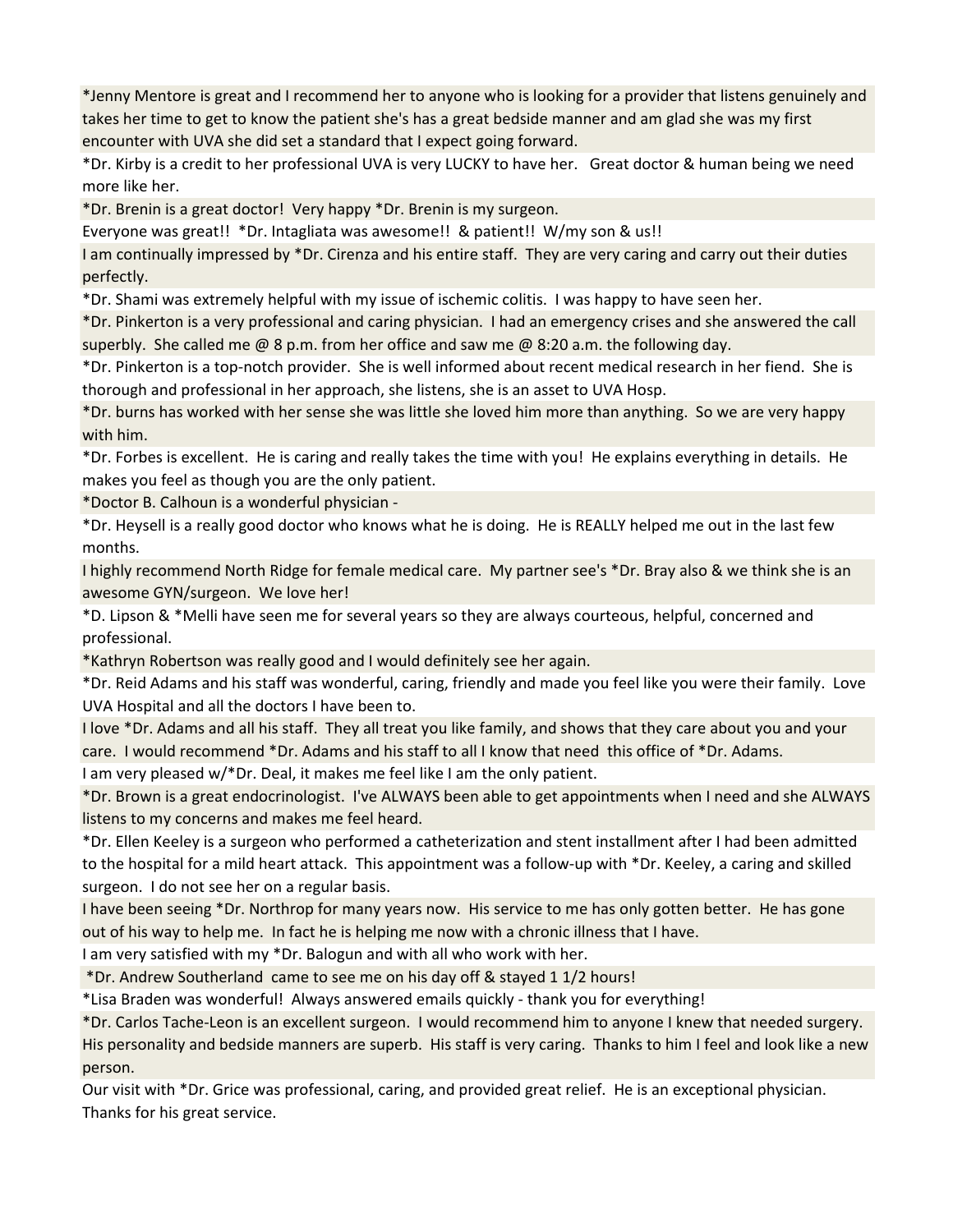\*Dr. Davison has been my doctor for years and he ALWAYS asks & listen's to me. He offers counsel on issues and his care and concern are exceptional.

\*Dr. Alexander Salomon is a great doctor. He listens and takes time with his patients. Very satisfied with \*Dr. Salomon.

I am very pleased with the care I receive from \*Dr. Engel. She always has a smile on her face and shows concern for my health issues. I feel very comfortable speaking with her. She is also very professional in her demeanor. 6/30 was my first visit with \*Amy Lieser, who is filling in the vacancy left by the move of our much loved \*Dr. R. Bentley Calhoun. I was favorably impressed by \*Amy's friendliness, efficiency and knowledge of the problem I saw her about, and feel confident about the quality of care that she can provide.

\*Rebecca Lehman is one of the most professional people I have ever met & her kindness & compassion mean a lot.

I feel I received the best care possible. I am extremely impressed with \*Dr. Crowley and UVA Medical Center. Having dealt with a number of office assistants in medical practices, I can say that \*Dr. Duska's office staff is by far the best. They were efficient, pleasant problem solvers. Over & over again, I was SO THANKFUL for them. \*Dr. John MacKnight is brilliant, kind, understanding, and treats me like a thinking person. I have had many

doctors in my 69 years and only one who was \*MacKnight's equal.

My experience with the sleep clinic & \*Dr. Davis was wonderful. What a great, smart, (caring) doctor! \*Dr. Black is excellent - very caring.

\*Dr. Abel was fantastic. He spent with my daughter and personally put on her cast.

\*Kathleen Haden is an excellent provider. She is warm, put me at ease, non-judgmental, very knowledgeable. She communicates clearly, with compassion, and specifically provided helpful ideas re: Behavioral change. She is top notch.

I have always liked \*Dr. Daniel Becker I hate it when he will stop doing what he does.

\*Dr. Netland is a superb physician. He shows great care and concern for his patients and discusses health issues in great detail and with very clear explanations. He is always very aware of past history. He is extremely courteous.

I was referred to \*Dr. Lawrence by \*Dr. Ivanick in UVA's pulmonary department. I could not be more pleased with \*Dr. Lawrence and her staff than I am at this time! I would tell anyone I know about her -

I appreciate the face that \*Dr.Russell called me personally with the results of the biopsy. He carefully explained my options for treatment following my surgery. He gave me options for .... Tell I had great care!

\*Dr. Deal & her team were friendly, competent & knowledgeable. I actually looked forward to my appointments with \*Dr. Deal & her team. I highly recommend \*Dr. Deal. She is very knowledgeable, friendly & caring. \*Dr. Deal was always available for any questions I had.

Very pleased \*Dr. Carlson was attentive, caring & professional.

\*Dr. Kirby is perhaps the finest physician I have ever worked with. She is kind, professional and extremely knowledgeable - She takes the time to involve you as a partner in care. UVA is blessed to have her on staff! I have numerous health issues and have seen MANY UVA providers but \*Dr. Kirby is the best of the best and should be recognized as physician of the year. She is always knowledgeable and up to date. One of her many strengths is her ability to communicate and really listen to clients concerns and issues UVA is fortunate to have her.

\*Dr. Uthlaut is a very caring provider. One thing that I have been extremely impressed with is the follow up. He CALLED with information AND we often communicated by "MyRecord" email. He always promptly replied. This gave me a secure feeling that my dr. was - available when I needed him -

The EMG tech & the needle test tech were both very kind & professional. Very efficient. \*Dr. Gwathmoy was also. She explained test results thoroughly, listened to my concerns & recommended I see \*Dr. Shaffrey. Very happy with everyone.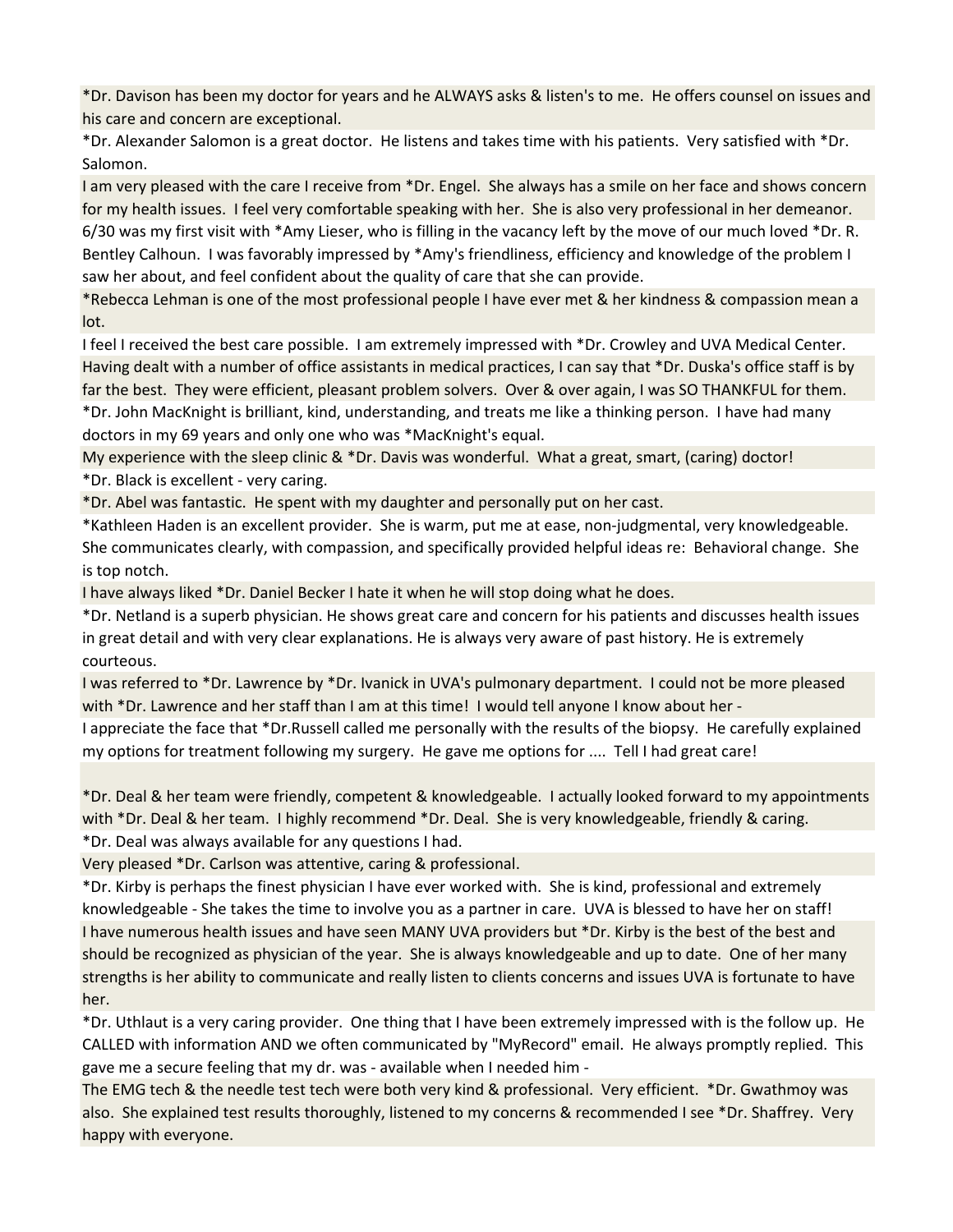Every time I go to \*Dr. Rubendall I find him and all the staff from clerical to nurses to be the best. They care about how I feel and answer any questions I have. They are friendly and courteous.

My son started having seizures on Oct. 17, 2014. He was dx with brain tumor 11/26/14. We were sent from wing MD to \*Dr. Elias. \*Dr. Elias was a great surgeon. He explained what procedure would be done. He showed respect, compassion and caring for my son. I am extremely grateful for the care my son has received.

My visit with \*Dr. Hanks was a very nice experience.

I feel comfortable and confident with the care I am receiving from \*Dr. Crowley.

So pleased that \*Dr. Gravatte is my primary care physician. He is concerned not only about my physical health, but all areas of my well being.

I found \*Dr. Boyer very helpful and concerned about my condition.

Was well treated by \*Donna Markey and her staff.

\*Dr. Granette is an unusually personal, caring, informative and intelligent doctor. My wife and I actually look forward to seeing him. This is no ordinary man in any way - - Spectacular individual and physician!!

\*Terran Sims nurse is excellent - top notch.

\*Dr. Smith was top notch. Staff was courteous and helpful. I was very favorably impressed.

I have seen \*Dr. Kirk for over 15 years. She has been a tremendous source of information and guidance and gives excellent guidance!

My appointment was with \*Dr. Moorman. Everything was fine. I have no complaints. People were pleasant and helpful.

Staff at UVA have been excellent, and very accommodating I live in Williamsburg and am being treated for Barrett's esophagus. \*Dr. Sauer is a twin, and so am I. so we connected right away.

Best in every way for medical help - Better than any hospital I've been in! \*Dr. Todd Wolf is TERRIFIC in everything!!! So polite - interest & educated! Also \*Donna Markley very, very good in every way - Smart & good (NP)! I'm blessed for all -

\*Dr. Glaudeman and staff are all giving their time, friendliness, concern for patients needs and understanding of their problem.

\*Dr. Lau was a wonderful surgeon. We had complete faith & confidence in her diagnosis & treatment. She is the best.

I would like to thank \*Dr. Ballew.

A highly value \*Dr. Asthagiri & am confident of his ability, skill, & knowledge to treat my health issues. I consider myself "lucky"; "blessed" to have him as a health care provider. Excellent staff & clean as well.

\*Ms. Eddins is an excellent nurse practitioner - She is very knowledgeable and able to explain procedure,

diagnosis, treatment in very clear terms. There was a medical student present, also, who did a good job.

I am thankful for \*Dr. Gampper and his team for they have done their best to heal my face injuries.

Always a great visit, very lovely facility - \*Dr. Cantrell is the most loving & dedicated Dr. ever - Love her to death - \*Dr. Houpt is truly a excellent physical and his kindness has gotten me through some very rough passages in my life with this MAC.

We've always had a good visit with \*Dr. Carter & his staff.

I had the best experience w/all the facility & UVA. \*Heather is awesome. I drove from SC for my surgery, UVA is a lot in my book.

\*Dr. Mark Romness is wonderful. Kind & caring. Provides info to me & to my child. Always recommend to other FAMILIES! Thank you.

\*Dr. Post and her staff (lab staff, \*Joyce (PCA) are the BEST! So is \*Dr. Pinkerton and her staff. They are THE MODELS - UVA is lucky to have them as care providers and role models.

This was my 2nd appt. with \*Dr. Kent and he did wonders for my foot problem.

We love \*Dr. Goodkin. Two of our kids see him. Wonderful doctor. Great listener, very professional.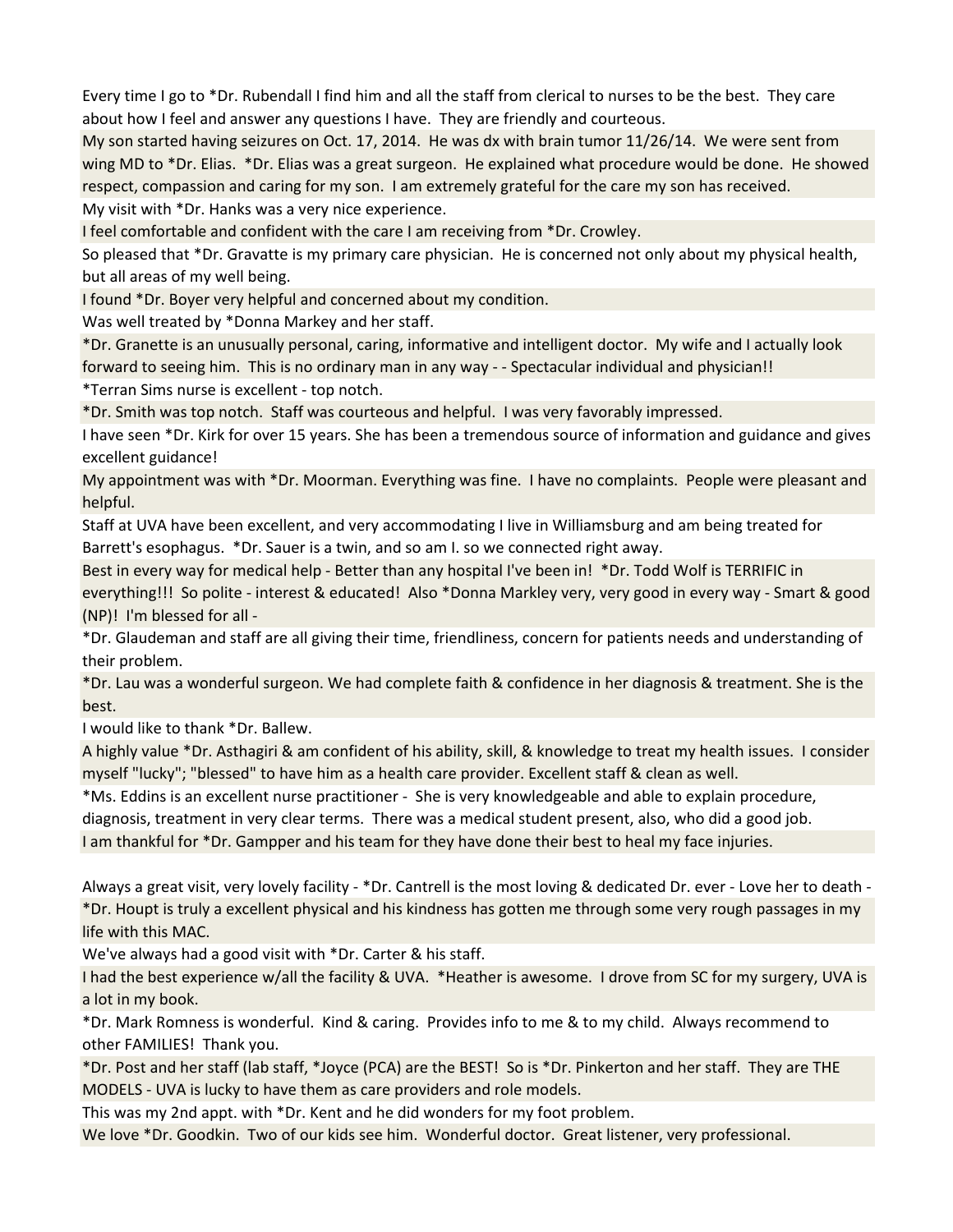\*Pat Cob is a treasure - \*Dr. Druzgal has been stellar!

I am from Lynchburg and I am very impressed with UVA's Hospital. I was here for a fistula operation by \*Dr. Schenk I would definitely request for anyone to come to him for any procedure he does .

I don't think I have ever had a bad experience w/\*Dr. Lyons or anyone else in the office.

So glad my Dr. recommended \*Dr. Hullfish! Great team and I now understand my options.

\*Dr. Christiana Brenin personifies all that is good - she is knowledgeable, compassionate, a good listener, she explains how and why we are doing procedures, medications etc., and I am very thankful for her care.

Feel VERY good w/ \*Dr. Goldman. She seems very knowledgeable & works WITH us.

\*Dr. Thomas Brown and all of his nurses & all the people around him was the most wonderful people I have ever met. He did a knee replacement for me. I am a new man. Think him and all of his people for the good job. May God bless all of them.

\*Dr. Modesitt and her team are very compassionate about the care and concern they have for their patients. I feel I received the best care possible. She is truly concerned about the patient and the care she gives. She listens and gives answers in such a way that you can understand the answer. "She is great!"

\*DR. DOUVAS is great!!!!

\*Dr. Dokun (diabetes), my other UVA providers: \*Dr. Samuel H\_\_\_\_\_ SDFP (family dr.), \*Dr. Max Luna, (heart). I certainly have been extremely fortunate to get these 3 doctors to help me with my health. All three are so appreciated \_\_\_\_\_\_ we work together to help w/health.

\*Dr. Derald Grice is the best at what he does and you can always get to him with Epic he will always get right back to you that same day.

Good experience w/\*DR. Khan and her staff.

I was very pleased with the care & attention I received on my visits with \*Dr. DeVencentis - She is exceptional! My wife agrees with me that \*Dr. DeVencentis is the best.

I feel that we were very blessed to be seen in this clinic by \*Dr. Kenneth Norwood and his staff. I feel if it was not for him and this clinic our son would be a lot worse off because I had no idea about autism or pica.

\*Heather provided pre surgery consult on 5/27/15; surgery performed by \*Dr. Jane Jr. on 5/28/15. Saw

\*Heather again in post-op follow up w/\*Dr. Jane's team during rounds. She is a professional in every sense of \*Dr. Carson is a great dr. with and excellent beside manner.

I feel very comfortable with \*Dr. Cathcart. She is very through and I do not feel rushed through. She follows my procedures & labs and treats me accordingly. I like her, as a person and care giver.

\*Dr. Carson & his staff are fantastic. Could not ask for better care.

\*Dr. Parente was very personable and kind. She diagnosed my condition treated me fitted me with glove and brace for my hand, exercises were given. Injections were given. I have had much needed relief.

\*Dr. Samira Zamon is an excellent doctor. Loved her care. She is very knowledgeable and cares a lot. Puts you at ease even though you are a stranger. Great!

I feel fortunate to live in an area with such an excellent facility. I am very happy to be \*Dr. Cantrell's patient. I also really appreciate \*Dr. Evans attention and responsiveness. He has a wonderful bedside manner, even in difficult circumstances, and I feel I am in very good hands. I feel lucky to have found \*Dr. Evans.

I have been a patient at \_\_\_\_\_ Family since 1976. My \*Dr. Wallace retired 12-2014. My next visit in April - 15 I saw \*Dr. Zareen Baber, she is great she will be my dr. from now on! Thank you \*Dr. Baber.

\*Dr. Chris Shaffrey has given me excellent care always - I would never want to see anyone but him for my back issues. He has referred me to other drs. that have given me excellent care also!

We (I) think very highly of \*Dr. Ferguson and his staff. Nurses helped us with getting my prescriptions filled. Thankful for such a great hospital.

\*Dr. Mehuad has been thorough and with his examination, and able to explain my situation to me.

\*Beth J. Landis has been a positive influence in my life. She has always shown great concern for my well being.

\*David is as good or better to me then any dr. I have seen, as well as \*Dr. Purumal.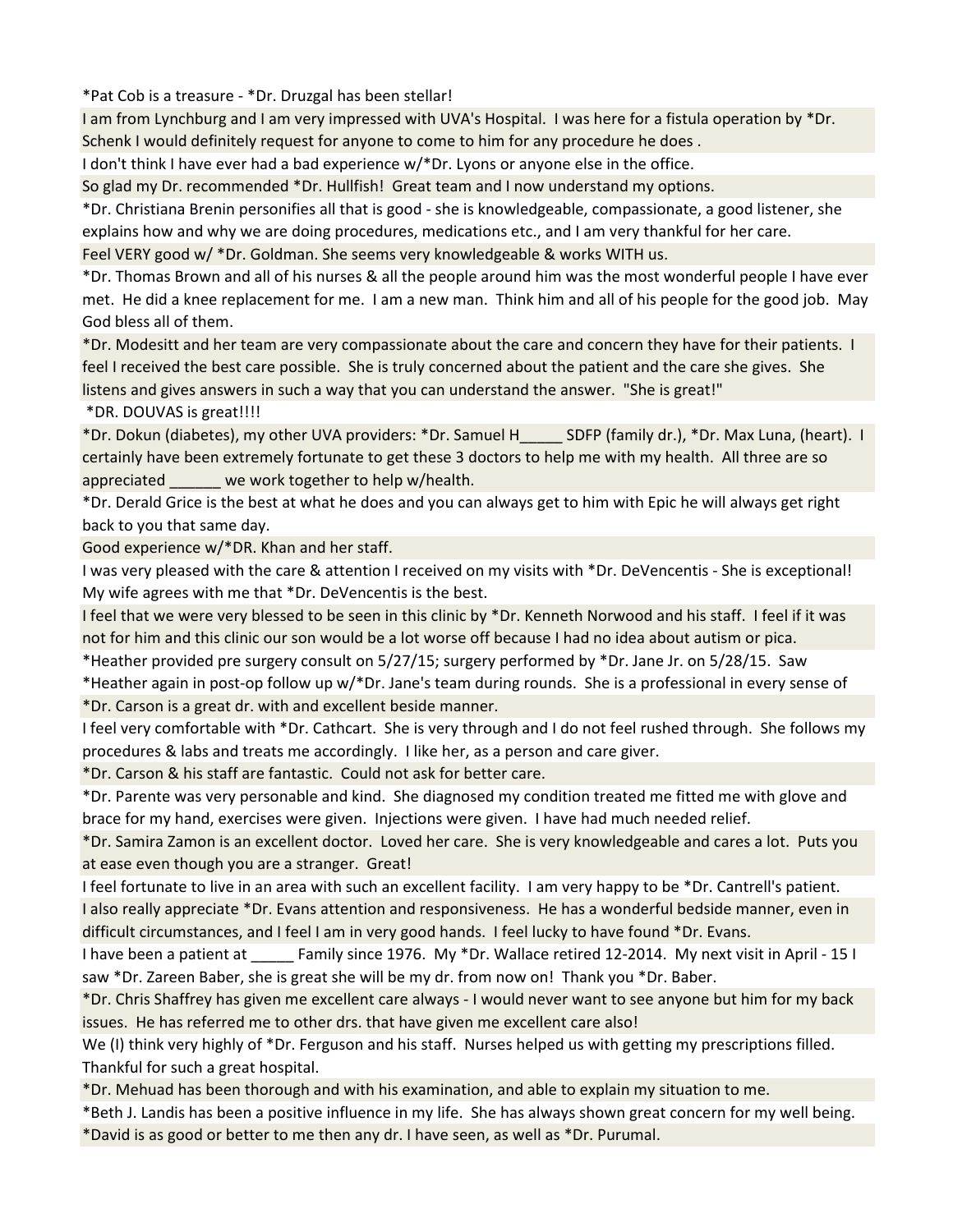\*Dr. Douvas is a very thorough doctor and he goes over every medical concerns with me. \*Dr. Michael Douvas is an excellent doctor and also caring. I wouldn't go to any other doctor.

\*Dr. Christophel is a wonderful doctor. I'm so thankful to have seen him. He fixed my nose issue. Thank you \*Dr. Christophel.

\*Dr. Behn a great doctor. I was going to bathroom 7-8 times a night. Never got sleep always tired. Now I go 2-3 times. I'm tickled to death. Hats off to \*Dr. Behn!!!

\*Dr. Carson was very thorough in answering all our questions - \*Michael Morris is always extremely helpful with scheduling, etc.

\*Dr. Joyce Gailker is mine and my husband's GP - - we love her and her staff - they are awesome.

I love \*Dr Derbarta office, she great all her staff is great. I really am glad she my dr.

\*Dr. Schiff is a very good dr. I first saw him at the beginning of my brain tumor.

I think \*Dr. Rubendall is the best doctor I ever had. He has help me recovery a He treat me with courtesy and respect. \*Dr. Rubendall help me with a great treatment plan to help my speedy recovery to return to work. I was very impressed with \*Dr. Frye. I stumbled across \*Dr. Frye out of frustration with another provider. \*Dr. Frye is open and provides a very pleasurable experience despite the reason that I am seeing \*Dr. Frye.

\*Dr. Joel Schectman - always very friendly, a very caring doctor - any question you ask - he always answers - very good. A great doctor - any time you have test - he calls with results.

\*Dr. McCullough is a great doctor, he is thorough with everything he does. If he doesn't have an immediate answer he will get one in a short amount of time. He has all the qualities that one should look for in a doctor. I am very pleased with my relationship with him.

I have had several visits & one serious diagnosis & two surgeries. I have had superior care from \*Dr. Carlson, & \*Dr. Shimer. I have total confidence with all UVA experiences. \*Dr. CARLSON is awesome!!

\*Dr. Vance; \*Dr. Oldfield; \*Monte; \*Heather McFadden; everyone I saw was excellent. Surgery team - excellent! After care nurses, etc., - excellent! I would tell any one with the issue I had to go to these people with no hesitation! 100% A +.

I will always be grateful to \*Dr. Trowbridge's 3-member team who rushed to my assistance at UVA's emergency room after I tore off the bandage protecting the external therapy device.

I came to UVA for consultation on problems with diabetes. I am grateful to and delighted with the professionalism and care of \*Dr. Anthony McCall & diabetes nurse & educator \*Kim Morris.

\*Dr. Diduch is the best orthopedic doctor out there. I will be needing a knee replacement, and wouldn't even consider going to someone else.

\*Dr. Russell and all of the other doctors and staff were great to work with. I have great confidence that I got the best care possible and would have no reason to go anywhere else.

\*Dr. Black and his staff are absolutely outstanding.

As you can see, I value and appreciate the care I receive from \*Dr. Abdel-Rachman and his staff.

\*Kim Bednar is a very fine nurse practitioner and always gives a thorough exam.

\*Dr. Jones and his staff were very professional and tentative to my health situation. they answered all my questions and did not dismiss anything I had to say.

\*Dr. Bowman is very personable, knowledgeable and kind. A good doctor all around -

Our visit was exceptional. We have visited providers all over the country! \*Dr. Liu was everything you could ask for. A good listener, kind, courteous, and responsive. He was open minded and helpful and viewed us as a unique individual. I will be definitely recommending him to others!

Very pleased with the level of care shown by \*Dr. Brenner.

I feel content with my health care in the hands of \*Dr. Rose. He is very thorough and concerned about my health. I have learned prevention from him, yet feel confident that when I call him, there is no hesitation for a response.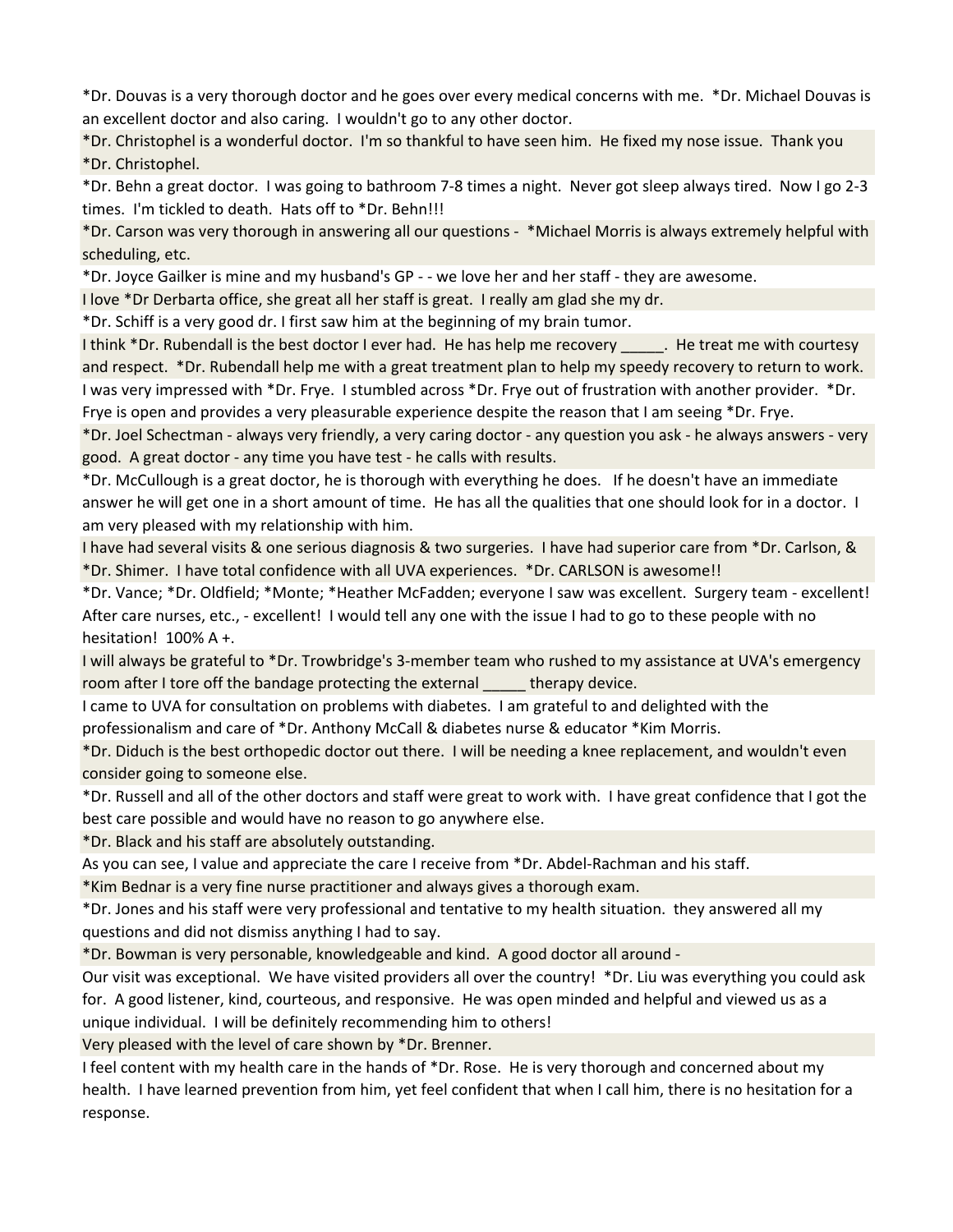Both \*Dr. Kozower and \*Dr. Ted Burns have been excellent! After surgery \*Dr. Kozower was not only concerned about how I was doing but wanted to make sure my incision spot looked good cosmetically. The care I have received at UVA far surpasses any care I have ever received in the Richmond area. My husband and I are very grateful to have found such skilled doctors with such kind and caring personalities.

We are from Staunton, VA, and although we could have chosen a provider closer to home, we decided not to after we met \*Dr. Repaske. I will gladly endure the extra travel time for my son to be treated by him. This diagnosis was a tough blow but the compassion shown by \*Dr. Repaske helped our family get through the initial shock and depression. He and his staff have put forth great effort to make sure my son is okay and I appreciate them all.

\*Dr. Casey is one of the best Family Med doctors I have ever been seen by. I recommend her to everyone! You rock \*Dr. Casey!

\*Dr. Engel is a very skilled doctor and very concerned for her patients. I feel very comfortable and taken care of with her. Her nurse \*Jennifer Smith is the greatest. Very caring and knowledgeable. They are the perfect care team.

\*Dr. Carson is wonderful as well as his staff. I trust him to do the surgery on my knee.

The doctor called me twice to give me reports. Usually the secretary or nurse does this. I am VERY impressed with \*Dr. Padia!!

I found \*Dr. Kowzover to be \_\_\_\_\_ professional and his staff to be very helpful -

\*Dr. Foff is an excellent practitioner. She treats patients as individuals and approaches medical symptoms in a holistic manner. She is one of the few physicians I've experienced in my life who inquires about the fundamentals: food/diet, exercise, mood and tempers her approach to match the patient's personality & tolerance for diagnosis & medical jargon.

UVA staff & \*Dr. Herndon are the best doctors we have every worked with. \*Dr. Herndon makes sure I fully understand all things involving my son.

\*Doctor Fishato, attending Resident for \*Dr. Levine was outstanding. \*Dr. Levine was very good at discussing my health issue. His demeanor combined with his knowledge and experience provided for an encouraging outcome prior to surgery.

\*Dr. Lepsch is an outstanding & thoughtful doctor. As a patient I never feel rushed & he always listens carefully to my concerns.

\*Dr. Amy cares like a sister or best friend would. She seems to genuinely enjoy her patients. I have received cortisone shots in my wrist from her, and she has the smoothest, swiftest technique in town. Love her!

\*Dr. Post is an extraordinary physician who is focused on not just the physical but also the mental & emotional health of her patients.

The Traveler's Clinic & \*Dr. Pearson were top-notch! \*Dr. Pearson is the epitome of a kind & knowledgeable doctor. I would recommend him & the Traveler's Clinic to everyone.

I am very pleased with my new \*Dr.Reid!!! He was sweet to me. I am grateful!!!

I could not have asked for better service and expertise than what I received from this group. I have the deepest respect for \*Dr. Hullfish and her staff.

This is an excellent practice (urology) of doctors & professionals. I refer others to \*Dr. Trowbridge often! Top notch all around!

\*Dr. Browne is excellent.

I feel very fortunate to have \*Dr. Payne as my ENT physician. He has improved and helped me maintain my health immensely. Along with my other UVA docs, \*Dr Payne gets an A+ from me!

Always felt comfortable with \*Liz and her team. Very professional.

\*Dr. Mangrem and his staff demonstrate the utmost professionalism and expertise. After each visit I am more impressed.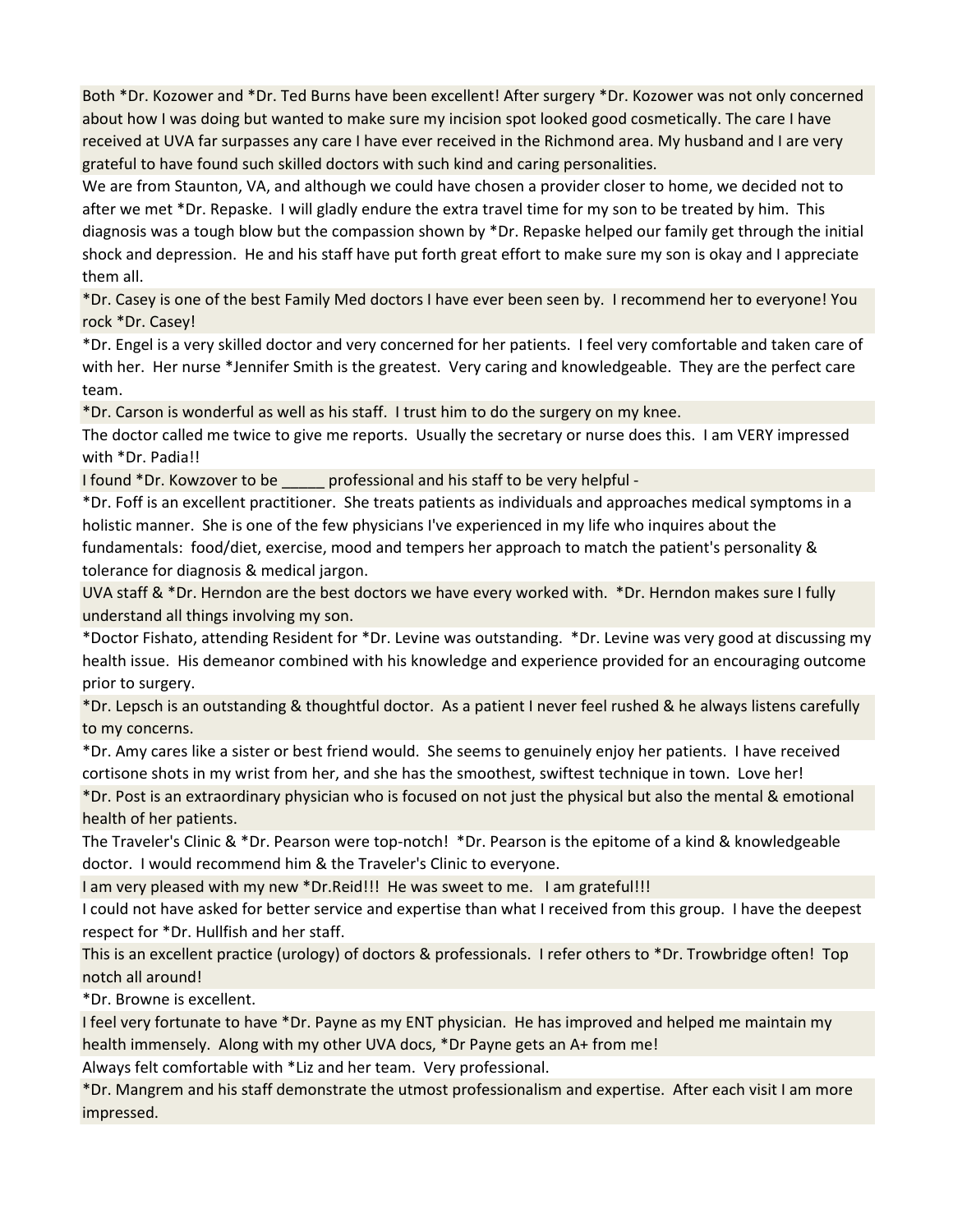My doctors are \*Matt Goodman, \*Bob Battle and \*Maggie Noland and they are all terrific. And I rarely wait more than 5 minutes.

I see the severe heart failure team at your facility & have for the last 5 yrs. \*Dr. James Bergin most of the time but regardless of who I see I am always treated very, very, kind & with the highest respect.

\*Dr. Seaton KNOWS ME, (my interests, my family) now what a doctor (holding my chart) knows - - - ALL MY UVA DOCTORS have been GREAT and have ( \_\_\_\_\_ had \_\_\_\_ time. My complete confidence and trust.

UVA Cardiology give outstanding care, far beyond the care I have received at other cardiologist's offices and while in appointments with them. UVA and \*Dr. Gibson are exceptional.

I was very pleased with my visit with \*Dr. Bauer. He was patient, professional and friendly.

\*Dr. Brenin is excellent \*Marlese PA is a great addition.

I have been seeing \*Kim Leaks for almost 3 yrs. now. She is always so concerned & compassionate. I know she cares about me & my well-being. She is an amazing care giver.

\*Dr. Pinkerton and \*Jackie and \*Dr. Hullfish are awesome. Would never go anywhere else.

\*Dr. Lyons spends time with me which is important to me. She is kind & considerate & listens to me speak. I believe she cares about my health & that's important to me.

I am very pleased with the medical services provided by \*Dr. Jun Kim. I also value \*Dana Hannah.

\*Dr. Damewood researched my medical history for past 21 years. He also called me at home after hours and on Sunday to give me test results - He is extremely thorough, listens, and gave me all the time I needed - I believe he is one of the best doctors -

I was just there to "meet" \*Dr. Crowley for a biopsy I could not have been taken care of any better!!! I feel well cared for from both \*Dr. Slingluff and \*K. Haden NP. \*Dr. Cropley is personable and thorough.

\*Dr. Eve Bargmann is the best primary doctor that I have ever had. She is very concerned about her patients and does not rush through her examination. She is the BEST.

\*Dr. Brown has been a terrific health care dr. - The best I could have \_\_\_\_\_\_. She always took time to review the newest research on my condition and the treatment options, listened carefully to my needs, and respected my decisions. I trusted her judgments 100% and felt I was in excellent hands during the last 4 years.

My husband and I both go to \*Dr. Voss and are most pleased with him and the VA staff. \*Dr. Voss is genuinely interested in his patients and their health issues. There is always follow-up and in depth explanations on areas of concerns.

\*Dr. Voss is very thorough, and answers all questions I ask. He is most professional and informative. Every staff member was most courteous and professional as well. Great medical facility!

\*Dr. Daniel Becker is one of the most caring doctor he call you at home to check on me when I was sick.

I am pleased to have \*Dr. Hatter & his nurses. \*Dr. Hatter is such a help and is always here for me when we need him.

The dr. & nursing staff was unreal - I've NEVER been treated as wonderful. \*Dr. Park is great. Staff EXCELLENT could not have been any better. THE BEST!

\*Dr. Galbraith & \*Evelyn are awesome practitioners.

Could not be more pleased. \*Dr. Kent and her assistant are fabulous.

\*Dr. Garmon is one of the best I've had in 77 yrs.

\*Dr. Brenin is awesome! I am so thankful to be under his care.

\*Dr. Fullerton is a very personable and caring GP. She takes time to listen and is compassionate. I'm so happy she is on the staff @ Stony Creek.

\*Dr.'s Shah, \*Elias & staff have always been efficient & caring.

\*Dr. Black is absolutely the best! I have referred others to him & they have been very pleased. He is compassionate & follows up with test results quickly to eliminate anxious waiting.

\*Donna Markey is the nurse practitioner. I see her one office trip & the doctor the next. While I am receiving treatments the office makes the appointments for me. Excellent office & service.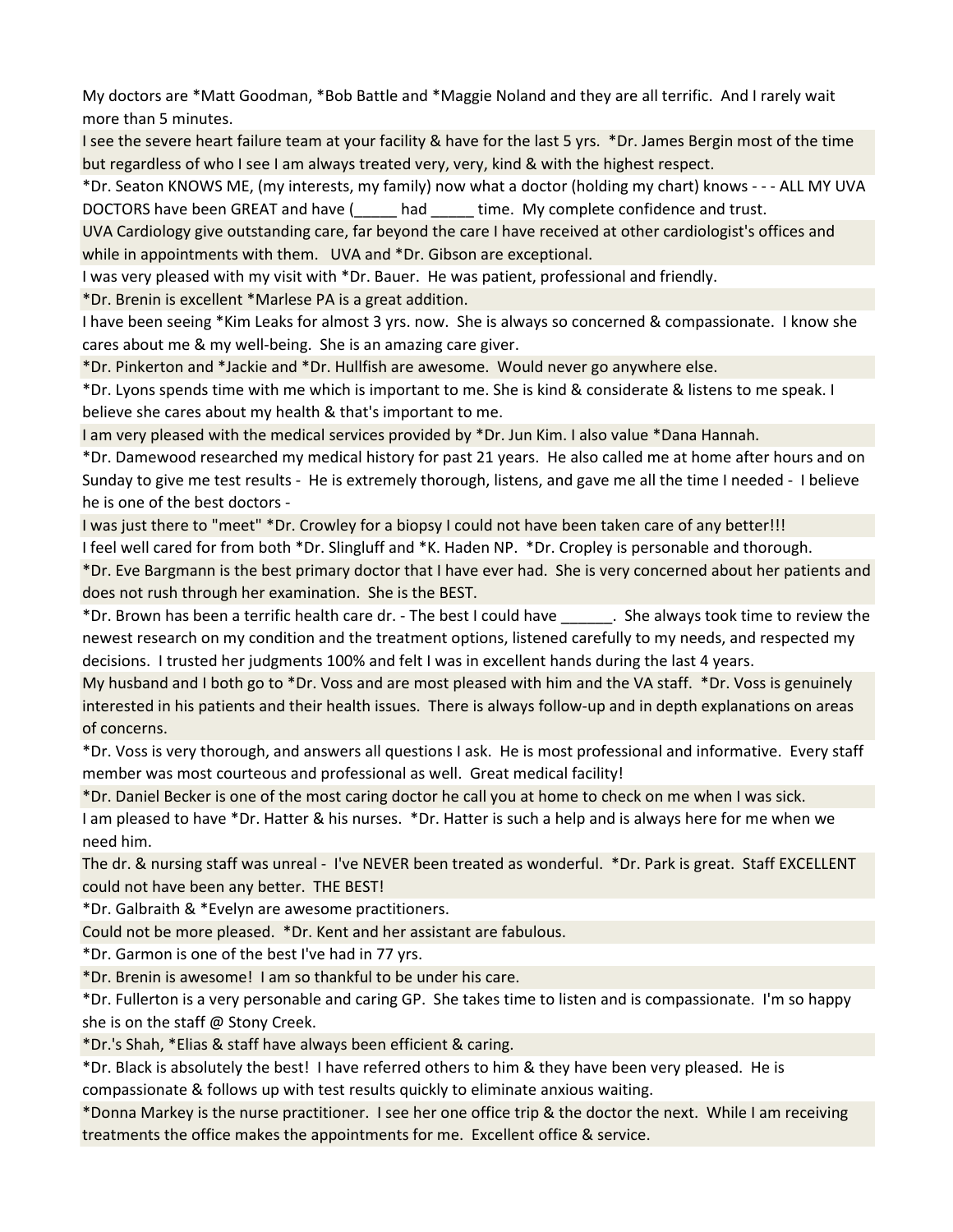\*Dr. Read and the staff saved my life. He is so cool and the ladies were great. \*Teresa, is a saint! They have become my family. I love them. Cancer was one of the best thing that has happen too me! I know that is hard to understand. P. S. I was given 20 months to live. I'm cancer free!

My wife & I were treated very well in our visit with \*Dr. Shaffrey. His staff was excellent!

I cannot say enough good about \*Dr. Purow, his staff or UVA Med Ctr. in general!

\*Dr. Davidson is very professional. I have complete trust in her care.

\*Dr. Kant Lin is the greatest surgeon. Wonderful care & results from surgery.

I see \*Dr. Crosby every 6 mos and he has care for me.

This was my first visit with \*Dr Babar. My doctor, N B Wallace retired. I was very pleased with my visit and my doctor. I want to thank \*Dr Wallace for 30+ years of care -

My visits to \*Dr. Escanellas, are always very satisfactory. I am very pleased with the care provided. Overall, a very pleasant experience.

I am privileged to be in \*Dr. Cirenza's care. Everyone is the Hoper Comer Center Culpepper does a great job. Just can't say enough good things about \*Dr. Cui and his staff. All of them are excellent. Everyone at UVA has been so nice and helpful.

I would definitely continue to see \*Dr. Malpass & staff in the future if I had problems.

The treatment that I received for my extremely painful shoulder was very good. Thanks to \*Dr. Jodi Wells I can now use my arm normally. I seldom feel pain. It was such a pleasant experience having her take care of my needs.

\*Dr. Fu and his staff are excellent. I have been very pleased with my health care under \*Dr. Amy Evans, \*Dr. Intagriata \*Dr. Rise & \*Dr. Berg.

\*Virginia Kelly is a great asset to UVA Hosp. She is not only great at her job, but a kind a loving person. \*Virginia made my Hep C treatment bearable. God bless \*Virginia Kelly.

We were so impressed with everyone we interfaced with. \*Monte was so professional, responsive and personal. Our time with \*Dr. Ed Oldfield was amazing - - what a competent, compassionate man!

\*Dr. Boyd's nurse was extremely helpful and we would like to give her special thanks.

If all doctor's were like \*Dr. Sarah Jones it would so easy to go for your visit. She is a great assets to UVA.

\*Dr. Behm and \*Beth Woodward have helped me greatly with my health issue. Without her care, friendliness, and knowledge, I would be in far worse health than I am today. As long as \*Dr. Behm is at UVA and I'm in Charlottesville or the surrounding area, I will continue to utilize the UVA Health System for my GI needs.

\*Dr. Southerland and staff are most concerned with the health situation which is truly appreciated.

Also \*Caroline and \*Dr. Sharma in vascular \*Dr. Upchurch and \*Svetlana in pharmacy (quit smoking) \*Caroline helps organize visits (transportation problem). These people are the ones who make me feel good about returning to UVA in the future.

\*Dr. Macik is the BEST doctor I have ever had in the UVA health system.

\*Dr. Gwathmey is a very talented and focused physician. She displayed a very serious concern for my health and prognosis. I appreciate that.

I have been seeing \*Dr. Rosner for a number of years and he has been very kind and caring during this time. There are clinics closer to my home but I will drive to Charlottesville for his care. How fortunate I am to be under his care.

## \*Dr. Borish and his staff are excellent!

This visit of 2/20/2015 was exceptional in every way. I was being seen by \*Dr. DeGeorge within 1 hr. & 10 min. from the time I called to request an appointment - she listened intently as I described the symptoms that had caused me to make the appointment and then explained simply and thoroughly what was going on and that I need not be overly concerned. She was GREAT!

Despite the reason for seeing \*Dr. Brenin he & his staff are always welcoming & answers all questions.

\*Dr. Weiss is excellent. He always takes time with me and he is very caring and concerned.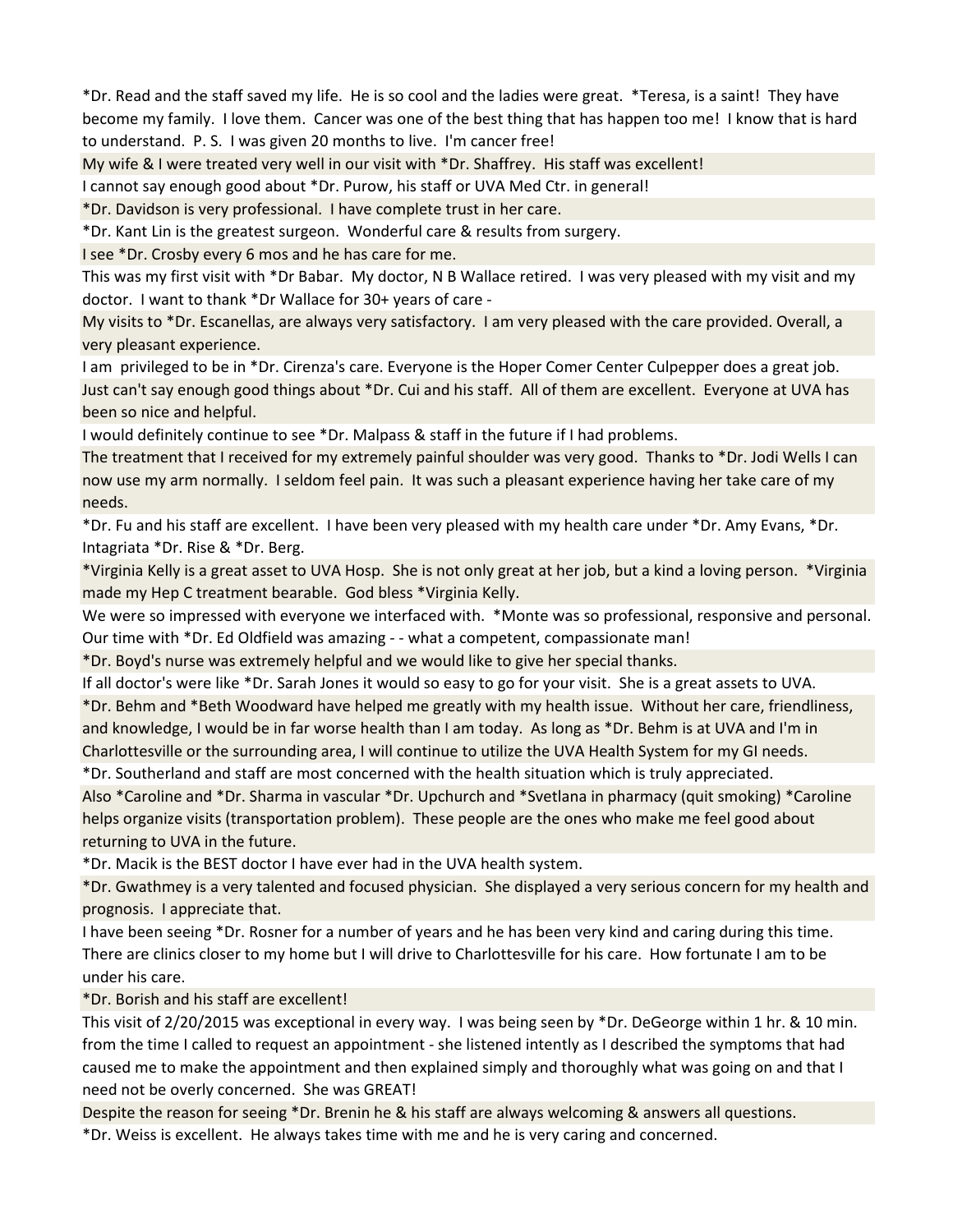I have few needs here. It was a routine yearly check up. Am very comfortable with \*Dr. Gleason and \*Dr. MASON.

\*Dr. Shaffrey and his team were excellent to work with. I found all of them compassionate, kind and helpful. Thanks, \*Dr. Shaffrey and team.

I saw \*Dr. Cooper and it was great.

\*Dr. Bauman has always provided the most thorough and knowledgeable care to me. I depend upon her wisdom, acumen & medical knowledge regarding any concern or question I may have. She's great! I also saw \*Dr. Blake Garman. He is an exceptional physician. IF \*Dr. Eve retire I would choose him as my primary physician.

I see \*Dr. Crosby routinely once a year. He comes to the office of my primary care MD. The appointment is made by UVA and I am notified by mail. \*Dr. Crosby is a very kind, polite and understanding gentleman.

\*Dr. Hassanzadeh has been wonderful. He always takes time to talk about any concerns and is genuinely concerned about my problems. He is very up front about all possible outcomes of treatment and surgery. He obviously cares for his patients a great deal. Besides all that, he did an AMAZING job on my back surgery and I am feeling fantastic!!

\*Dr. Purow & his staff are amazing. Could not be more pleased with the care.

\*Dr. Jane and \*Sarah Roberts are fantastic.

\*Dr. Liu is one of a kind. I have seen many physicians and he is at the top. His willingness to listen, treat me with respect and help me mean so much! I appreciate his wisdom and kindness.

I have nothing but great things to say about this practice. I would recommend them to other people I usually see \*Dr. Trowbridge, she is excellent.

I appreciate the excellent care I have received from \*Dr. Shen - an excellent doctor w/a great team.

\*Dr. Kesser is a very good dr. I'd recommend to all my family & friend. All the staff was very good to me.

\*Dr. Park personally called to check on my well-being. I really appreciated that concern.

\*Dr. Crowly is wonderful!

\*Dr. Dean was fabulous! He explained every thing in a way that I could understand, was great with my son, friendly and professional.

I have been very well pleased with everything and everyone - Have given \*Dr. Shimen name to family doctor so he can refer other patients.

\*Dr. Dennis Hatter number one dr. in my eyes would not ask for any better. Would recommend him to all my family & friends.

From my experience, \*Dr. Singh is a superb cardiologist. He demonstrates an exceptional level of medical skills and knowledge of my personal health situation.

\*Dr. Saloman is amazing great doctor.

My Mom has been going to "MJH" and Hope Center for 3 years, Stage 4 Lung Cancer & Bone Cancer and NOT once have we had an issue! EVERYONE has been fantastic!! \*Dr. "G" is the "best" my mom just loves and trusts her and her group of associates. That makes a "big" difference in her attitude and life.

\*Dr. Shayna Showalter is a great doctor & I am so thankful for her care.

I am very happy with \*Dr. Brown and his staff.

This was my first visit to \*Dr. Flickenger. It was a follow up visit through the Culpepper Hospital. \*Dr. Flickenger made me feel comfortable with her concern for my health.

I've been seeing \*Dr. Dalkin for 18 yrs. and would trust no one else. He has done so much for me, he is so caring & I know I can depend on him.

\*Dr. Matthew Green is one of the most, caring and compassionate people I have ever met. He makes you feel like you matter. He is truly a Godsend to our small county and I hope he will never, ever leave.

\*Beth Jager-Landis is a very sweet person she really care about me.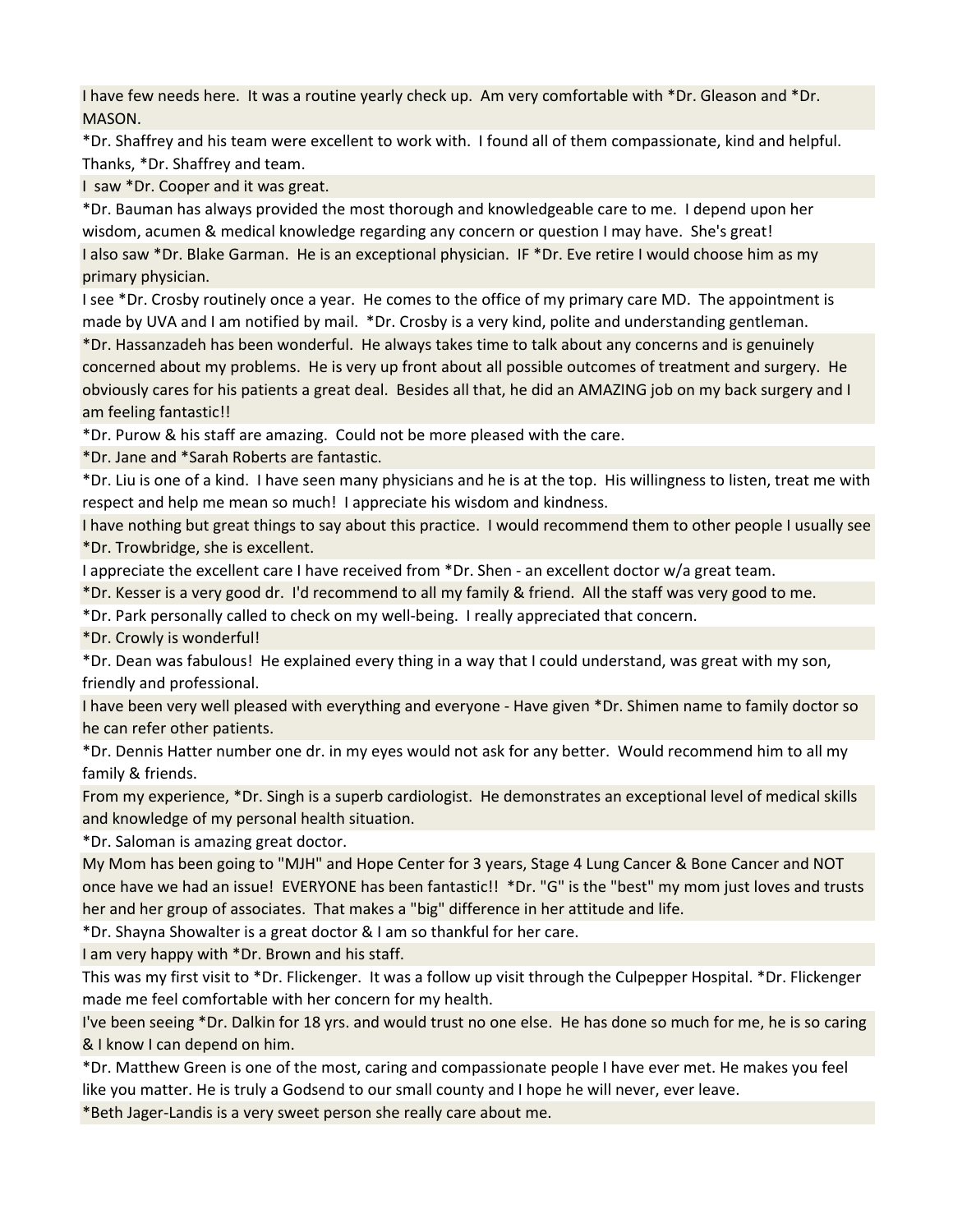From the moment I met \*Dr. Ghanta, I had all the confidence in the world in him, I know God had blessed me with a wonderful Dr. and his team were just great. The president of the USA could not have had any better care than I did. Thanks to all, and may God always bless you.

\*Dr. Tucker will be my cardiologist, and \*Dr. Swaminathan my primary dr. I'm very pleased with both. All of the doctors I see are top notch \*Dr. Battle, \*Dr. Levin, \*Dr. Sheers (dead), \*Dr. Park, \*D.r Choi, \*Dr. Diduch. \*Dr. Lucar goes above and beyond her duties. She has a vast knowledge of medicine. She is a GREAT kidney Dr.

Very pleased with her and her staff. (\*Cindy & \*Mary) do not have one complaint. Lovely ladies!!

\*Dr. James Browne is the "best!!" Future orthopedic needs will be w/\*Dr. Browne.

\*Dr. Dsouza was very thorough in explaining each step of her examination. And in asking my opinion about the medication needed to treat the problem. She did not seem to be rushed and answered all my questions.

\*Dr. Courtney treated my mother with the utmost courtesy, professionalism, and compassion. I am so blessed to have her as my mothers personal doctor.

I have total confidence in \*Dr. Foff and her staff to help me with the problems I have.

I only went to \*Dr. Dawn Howell because my regular Dr. was off. \*Dr. Dawn was very pleasant & helpful. \*Dr. Francis Shen is OUTSTANDING. I PRAY HE NEVER LEAVES UVA.

I have a very good health provider, \*Rebekah Compton good listener, talks to me, where as I can understand. \*Dr. Post has been my doctor for 25+ yrs. - she is an excellent doctor to me - I have many problems (medical) she works well with other doctors that I have, in other departments -

\*Dr. Kirby has always provided the highest quality health care for my medical condition. She is extremely understanding and thorough!

I think \*Dr. MacKnight is a terrific doctor. I wish I had met him a few years sooner, though I have now been with him - to my good fortune - for many years. University physicians are very, very good, I think.

First visit to \*Dr. Gray, very pleased/2nd visit to \*Kathleen Lee PA. She is excellent - Took quality time to understand my medical issue.

\*Dr. Damewood, an excellent doctor has called many times to check on me. His nurse \*Katey also called. \*Donna Marley did an excellent job! Friendly, professional, & prompt.

\*Dr. Susan Modesitt met all of my expectations & eased my concerns. Her practice is expert and very professional & top-notch!

\*Dr. Ballew is the best!!

I first went to \*Dr. Michael Ragosta with my problem. He examined me and knew the problem right away. He said he would set me up with a very good doctor and he did. \*Dr. Kanwar Singh and his staff were great. \*Dr. Ragosta and \*Dr Kanwar Singh are both great at what they do.

We have a child with a very rare medical condition and a very rare course of treatment (REX SHUNT). \*Dr. Jeremy Middleton has been nothing but wonderful with her and we are very grateful & fortunate to have found him... \*Dr. Middleton ALWAYS takes the time to listen to her & interact with her. He never rushes through his appointment with us. He is a wonderful addition to UVA and your facility is lucky to have him on staff. We have been seen by a large number of doctors through the years and he is on the top of our list of wonderful doctors. Can't say enough nice things about him. THANKS \*DR. MIDDLETON!!

My wife and I are very thankful. \*Dr. Mosteanu made us feel he really cared and he took oversight of my care during the difficult situation. He is superb addition to the staff. UVA was fortunate to obtain him.

I was referred to \*Dr. Friel by my PCP due to a number of bouts of diverticulitis over a 12-yr. period. \*Dr. Friel was personable, clearly knowledgeable, and very informative. If I ever DO need surgery (which he does not recommend at this time), I would schedule it to be done by him.

\*Dr. E. B. Heald is a great doctor. Best care possible. Also had walk pneumonia last fall - was taken in same day as requested.

Saw \*Dr. Wolfe & resident both were very good. Could not be happier!

\*Dr. Clebak was great in treating & caring for my 95 y/o mom. Could not ask for better care from anyone.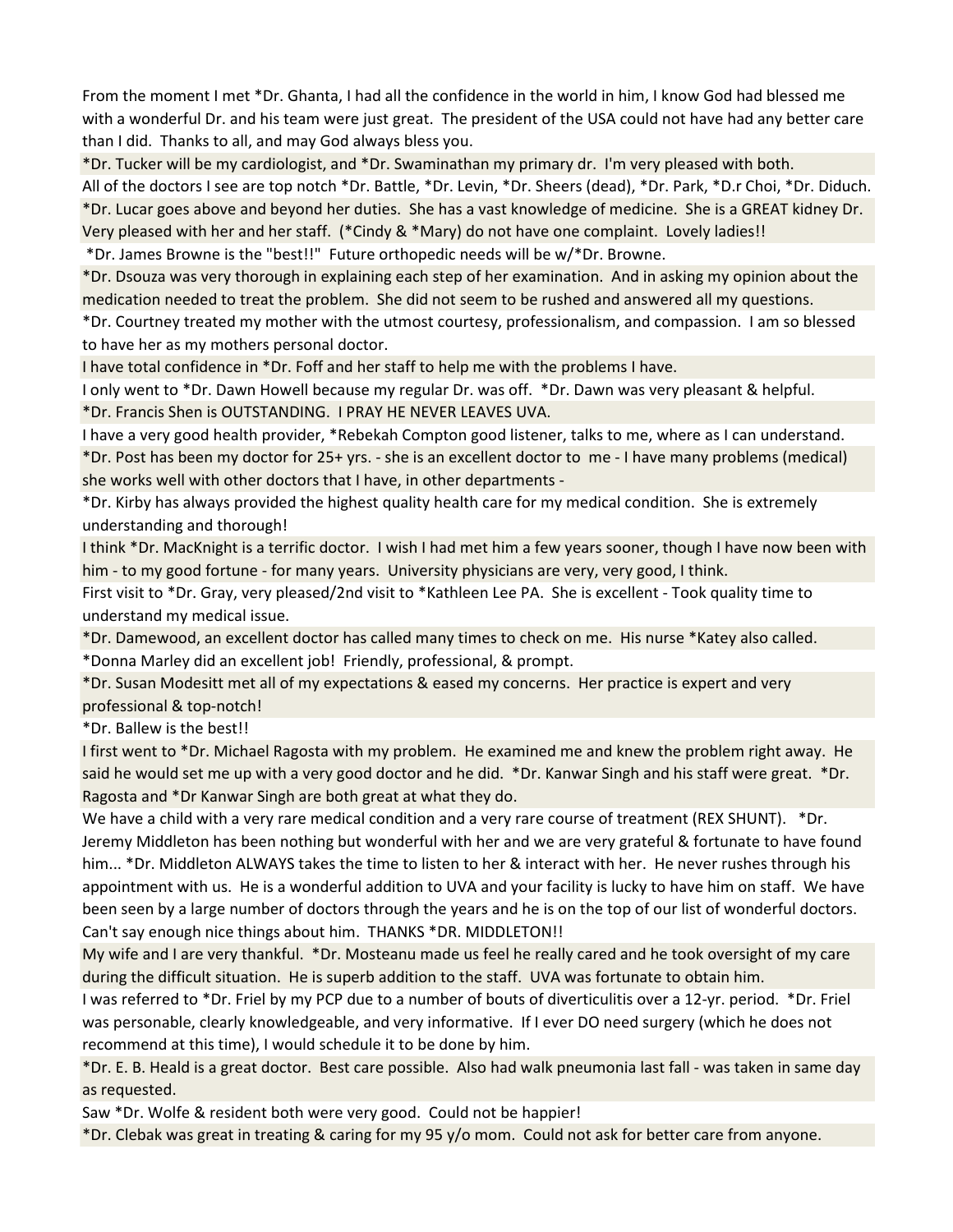I was very impressed with \*Dr. Carlson. It was my first visit with him. I will return to his practice for all future concerns related to this. He was very knowledgeable and thorough during my visit. Excellent!!

I have been diagnosed with MDS and am being treated by \*Dr. Grosch and his team at the Hope Center in Fishersville, VA. The gentle staff has been attentive, courteous, professional and I would not consider any other facility.

Our contact with \*Reid Adams was via email (not phone) - he responded VERY promptly & fully as well as with two after hours calls - terrific!!

\*Dr. Diduch is an outstanding physician. He took extra time explaining the diagnosis, procedure, expected recovery time and future expectations. As a result of his extra time/care, our son felt empowered throughout the process from unknown injury to road to recovery.

I love \*Dr. Dillingham, she is fabulous. Very kind to me and always concerned about my health. She is a jewel for UVA. She saved my life.

Love \*Dr. Dillingham she is wonderful.

This was our only visit to UVA. We went for a diagnosis Re: Parkinson's and to check out \*Dr. Elias's clinical trial. He was not eligible. We also saw \*Dr. Madeline Harrison - she, too, was wonderful and gave us reassurance that our doctors in Tennessee were on the right track. It was a very positive experience.

\*Dr. Kennedy & staff are excellent. They listen and are very respectful.

\*Pamela Mason, \*Donna Charlebois, are the best ever! I would hate to think that anyone but this team seeing me they are great.

This was a follow-up visit from surgery & complications to wound from 2-9-15. \*Dr. Hallowell and his staff are exceptional to work with. I am also very pleased with UVA staff in the clinic where I saw \*Dr. Hallowell.

I was amazed at how thorough \*Dr. Ramsdale researched my medical records to help determine what was occurring with my medical problem. \*Dr. Ramsdale diagnosed and explained this condition so that we could know the proper treatment. I am thankful to have been her patient.

I received the best medical care from \*Dr. Drake I think him very much and his staff.

\*Dr. Knox was highly recommended to me. She and her staff met all of my expectations. I will use them again - I love to come and visit \*Doctor Z. He is such a character!

I was very pleased with my visit to \*Dr. Zaydfudim. He was patient with me and my family; took time with us; and answered our questions. I felt he was very concerned about me and my health problem. I fully trust him to perform my needed surgery.

\*Dr. Trowbridge & her staff were so nice & kind to me that, I will miss seeing them I have never been to a doctor's office like this one. I really felt like family with the entire staff. I will never forget them!

\*Dr. Trowbridge & staff are the greatest group of people ever!

\*Dr. Kennedy is an amazing doctor - She is extremely competent in her skills/cardiac knowledge and is exceptional at explaining things to the layman. She has a great sense of humor and makes me feel comfortable. Give her a raise! No matter what you're paying her, it's not enough.

I've been through a bunch, I like my \*Dr. Uppal from General sense he's an excellent doctor well see after my tests come back, & where we go from there on out. But everyone's been more then great. Thanks to all.

I love \*Dr. Trowbridge - she has made my life better, by that I mean I feel more confident to leave the house. I had surgery at UVA Hospital on 04/22/2015. I got excellent care at the hospital. \*Dr. Schroen and her team exceeded my expectations. They were thorough, organized, and efficient.

\*Dr. Goldman is a great doctor, very caring and will find out what your problem is!

I, as a patient at UVA feel I was treated with the most professional care possible. I am pleased with \*Dr.

Sheehan and his staff, meaning all who worked with me, especially my nurse practitioner \*Charlene Exline. \*Dr. Coleman is a highly qualified professional.

I moved 2 hrs. travel time from \*Dr. Julia and I travel to see her. She is wonderful and on top of things which I like and trust.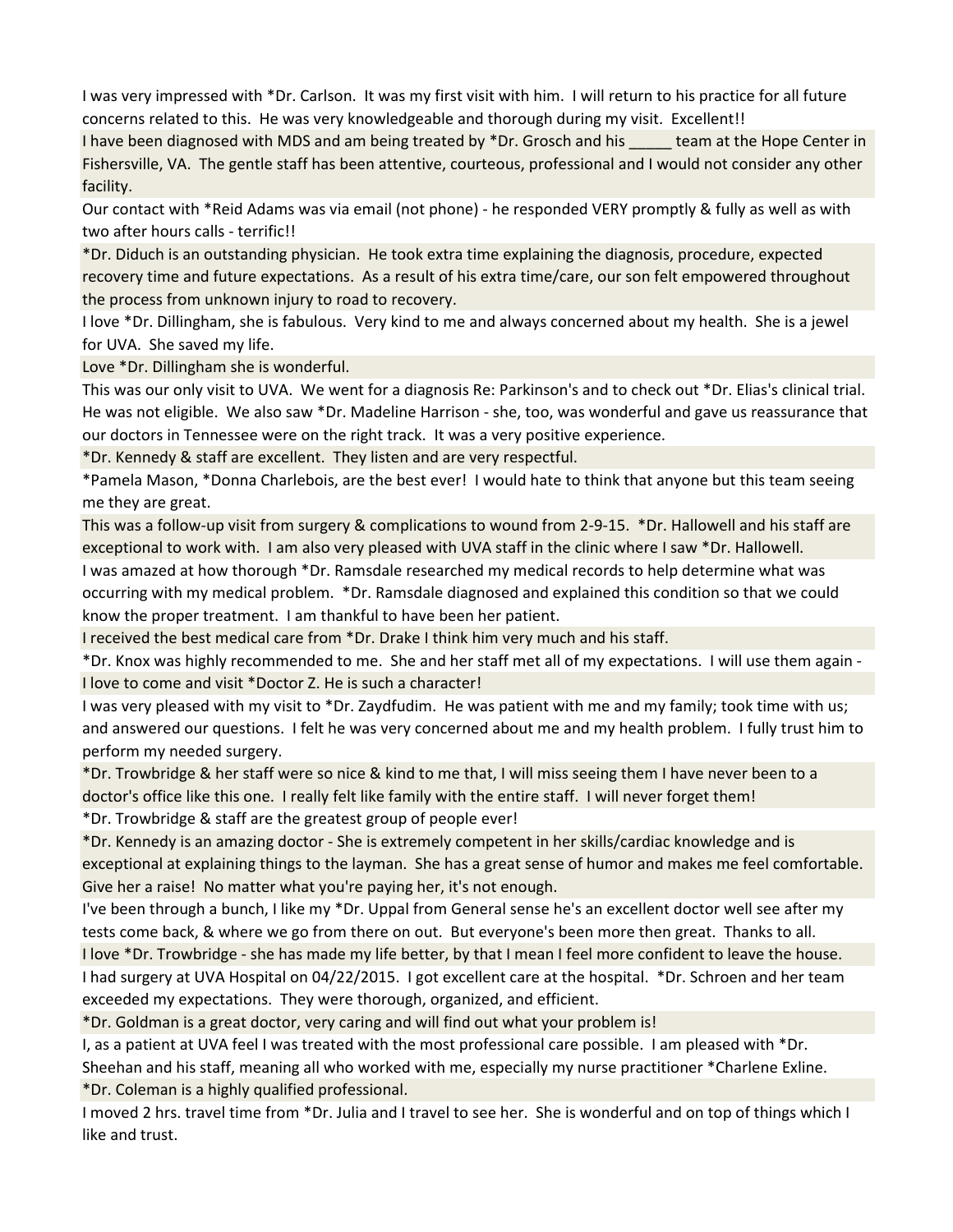My experience with this physician was very positive. I just recently became a patient of \*Dr. Archbald-Pannone. Very professional/courteous/empathetic staff. \*Dr. Macik & staff were very knowledgeable & provided the answers & solutions that we needed thank you!

\*Dr. Kane is the surgeon that \*Dr. Neeral Shah of the digestive health center referred me to. \*Dr. Shah has been my main provider there. I am equally satisfied by the professional, timely and thorough care both drs. and their staffs have provided me. Thanks!

\*Ms. Haden was excellent. Very nice, accommodating and took time needed with me.

\*Dr. Netland & his staff do a great job!!

I was very impressed by the facility & staff. I saw \*Dr. Hullfish because of a referral from \*Dr. Christa Kidd. \*Dr. Asrar - is always pleasant & smiling. She is a good doctor - very concerned when I am sick and she'll share personal stories to try to make me listen to her & stop being hard headed.

\*Dr. Alan Dalkin is my best UVA doctor.

I just changed dr.'s. I am very happy with \*Dr. Reid.

\*Dr. Russell is an expert at performing dermatological surgical procedures and very patient and gracious in answering questions & providing feed back.

\*Dr. Shaffrey is a professional in the largest sense of the word. Everyone in his office adheres to the same culture of being the best. I am so glad I sought him out; as well as the great facility at UVA!

\*Dr. Hoard & \*Katheryn were amazing! I would definitely recommend UVA Dentistry to all my friends & family. \*Dr. Reynolds she is the best. Over all very good.

It was very good - did not fully agree but I know she & \*Dr. Remboul were right.

\*Blake Garmon is an EXCELLENT GP. Concerned, listens well, does not over-react, sensible, intelligent, good rapport. UVA is lucky to have him. Would recommend him highly to others. I am lucky to have him - my retiring GP, \*John Philbrick, said \*Blake is the right dr. for you - He is right!

\*Dr. Garmon is EXCELLENT - patient, approachable, conversant, friendly, good listener.

\*Dr. Ailawadi is/was excellent.

\*Dr. Argo was definitely trying to explain my problem and will be there if needed.

The caring I receive is excellent highest regard \*Dr. Rahma as a doctor & as a caring individual.

\*Dr. Kesser was very informative & cordial. He treated me with great respect and was very knowledge about my condition. That was the first time ever meeting. I'm from Lynchburg VA and my doctor in Lynchburg made an appt. with \*Dr. Kesser for me & I thank God for that.

\*Dr. Portell is very alert and attentive - if something looks suspicious, he wants to check things out immediately instead of, like some doctors say, "let's watch it for 3 or so months." \*Dr. Portell stays on top of things - thank God.

\*Dr. Pudhorodsky is a very professional doctor. I admire him very much.

\*Dawn Howell has been very good helping me get back on track with my diabetes. She is a very good person and I really like her.

\*David Mercer and his Wound Care Group are wonderful! I can't say enough good things about them! I honestly believe that if I hadn't started seeing \*David I'd probably be dead - from all my medical problems. Again the best NP ever!

\*Heather Quillian is EXCELLENT as well as her staff. We ALWAYS feel like she listens, cares for our family, and gives us the same advice she would give her own family.

\*Dr. Snustad is an excellent geriatric doctor. It is a privilege to be her patient.

I was grateful that every one we worked w/especially \*Ms. Parentl, was sensitive to my son's Asperger's syndrome as his needs as a young man facing active so soon after his injury. Thank you for listening, respecting his need, and trusting us to comply with the treatment option.

\*Dawn Howell is my new provider. I've only seen her twice but she is a great provider I like her a lot.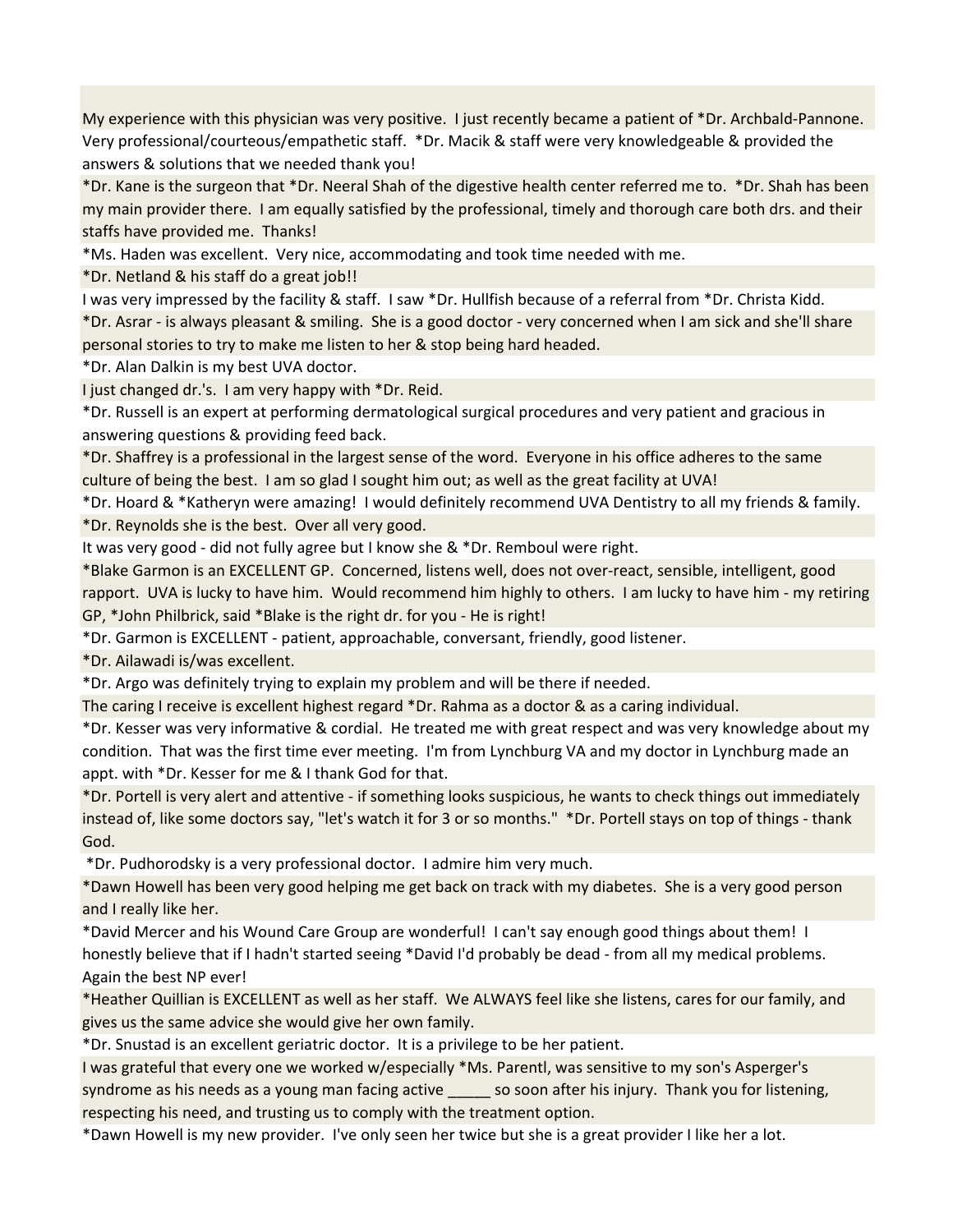\*Amy and staff resolved my injury to the left thumb caused by a large splinter embedded - 5 star team work.

\*Dr. Cantrell is warm and caring. She spends as much time with me as I need and speaks clearly and honestly. She treats me as if I am a partner on my health care team which makes me feel more in control and therefore more relaxed and informed. I can not say enough about how impressive \*Dr. Cantrell is as a physician and equally as importand to me, as a human being. I feel blessed to be under her care and have complete confidence in her.

I have had breast cancer & melanoma & my doctors have saved my life twice, \*David Brenin & \*Christiana Brenin are the best doctors at UVA Cancer Center. I feel lucky to have had them.

\*Dr. Sarah Jones is an excellent physician. I appreciate her knowledge of professionism regarding my health care needs.

"Everyone was great!! Hey UVA!" \*Dr. Ashok Asthagiri, MD was fabulous! Performed a 9 1/2 operation on my brain, removing mass from brain! Saved my life! \*Dr. Ripper was great! \*Dr. David Schiff was great!

\*Dr. Payne and staff were very helpful and friendly \*Dr. Payne is a very skilled and professional doctor. I was fortunate to receive his care.

Wonderful experiences with \*Dr. McCarter and all of the specialists, nurses, etc. at UVA Medical Center. Had quadruple heart surgery at UVA, home after three weeks in hospital . More recently, carotid endarterectomy and home after one night in hospital. I am healthy because of these people and facilities. I would highly recommend \*Dr. Smith.

During the past 3 mo. I have had medical needs that I needed to call \*Dr. Campbell or his nurse. The nurse always took my call and relayed message to \*Dr. Campbell. He always returned my call with instructions on what I needed to do - he and his nurse both seem very caring & concerned. I rate them both a 10.

I saw \*Molly McElwer, diabetes educator: She is the best!!

\*Dr. Wolf - Superb - Professional.

\*Dr. Schiff is an accessible MD who spends adequate time with patients, accommodates working and works well with patients & MD's.

\*Dr. Ryen is one of the best I've seen for a long time. He took time to answer all our questions and explain in detail all the options. He was very knowledgeable and could explain option in a way that someone who is not in the medical field could understand. He really did a great job.

UVA is the best in the health business... for me! The ID clinic, \*Kathryn Dort, \*Veronica & all the nurses & all the staff treat me like family. Thank you all.

My team at UVA are excellent people who care for all their patients, FEELS like family to me. I appreciate them all. \*Dr. Blackhall is a great provider and I value her advice and expertise.

\*Dr. Crowley is a wonderful doctor that explained everything and took wonderful care of me during my stay along w/\*Alison.

\*Dr. Boyer has been excellent with my care for my cancer - "\*Hope" has been so caring of me.

\*Dr. Shimer has been a very caring and concerned doctor. When he spoke to me I understood him very well about what he was going to do when I had my back surgery and he explained it very well to me.

\*Dr. Gregg is an excellent physician and she took the time to have an in depth conversation with me about my treatment options which I really appreciated.

I will be 91 May 16, 2015. \*Dr. Diane Snusted is the best doctor that I've ever had! She knows me and knows my needs better than any doctor that I've had. I am very blessed to have her as my doctor and my friend.

\*Dr. Reibel knew the problem immediately and began making arrangements that day (biopsy, MRI, oncologist appointment, scheduling other scans) to come up with a treatment plan. He was very knowledgeable and frank, and a true asset to the UVA medical team.

\*Kathleen Haden is excellent in her knowledge and behavior.

\*Kathleen Haden is excellent, I am fortunate to have her monitoring my situation.

The provider \*Dr. Darley when above and beyond my expectations.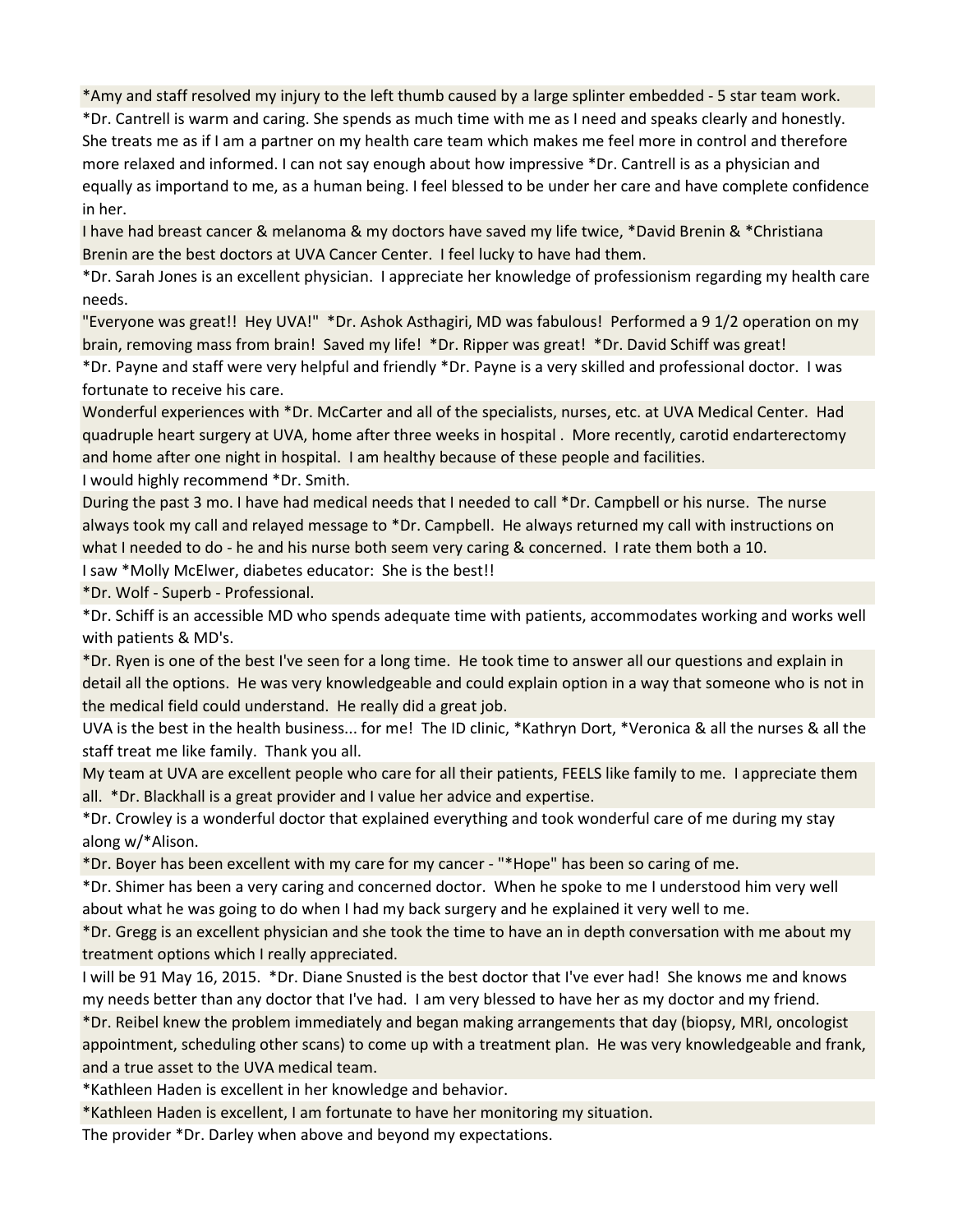\*Dr. Anne Tuskey has my highest recommendation. I am very thankful to have her as my dr. I really appreciate all her help over the last few years. Thanks \*Anne!!

\*Dr. Weiss is the best!! He is our miracle to have our son walking.

\*Dr. Schneider was OUTSTANDING. Several other cardiologists also consulted on our scans. We were very pleased w/our experience @ the UVA Children's Hospital.

\*Dr. Ragosta and his assistant, \*Cherie Parks, are excellent providers. They LISTEN to you and provide good counsel and advice.

\*Ashok Asthagiri team outstanding!

\*Dr. Kron is the best. I trust him completely, staff also.

Very impressed with \*Dr. Black.

\*Terren Sims is excellent!

\*Dr. Wooten is top notch. It's a privilege to be able to have him as my doctor.

\*Dr. Plew-Ogan is my PCP. She is great.

\*Dr. Debbie-Ann Shirley is one of the most kind and caring doctors I have ever met. You can definitely tell she cares abut my boys, almost as if you can see it in her eyes. I'm truly blessed that I have her as my boys doctor. She is very knowledgeable. I would highly recommend her.

\*Dr. Snustad is a professional of the highest quality. She is very caring & very thorough.

Know one likes to be in hospital, but UVA is the best. Everyone was friendly & caring. (Very clean.) And \*Dr. Mark Jameson is the best & his team they really saved my life. \*Dr. Jameson & his team are heaven-sent to that hospital. Theirs no amount of hugs, thank yous, hand shakes, or money could come close what \*Dr. Jameson & his team is worth. He really cares & listen. He explains everything really well too. God bless them all & thank you UVA. I wish \*Dr. Jameson could get some kind of award for his work other than just pride & caring. \*Dr. B Post is the finest and most knowledgeable about my health care.

My self and my wife could not have been treated any better. \*Dr. Mark Jameson and his nurse \*Cassandra treats you with the upmost respect personal & medically.

I was well pleased with the service I received from this provider. Will follow up with \*Dr. Luna on a regular basis. A very great facility all was come back the care. P.S. \*James E Fredd \*Dr. Cuw have a great staff.

\*Dr. Weiss has done a wonderful job in repairing my fractured ankle, and did a magnificent job in helping me keep my foot. He and the other dr.'s and clinics are to be commended for their care and concern for myself and other patients. I am eternally grateful for their efforts in healing my injuries. I cannot thank them enough. \*Dr. David Weiss and his PA \*Ms. Sedlock were outstanding and so helpful, caring and knowledgeable about my injury. Best care I have ever received at UVA to date.

I am a new patient with \*Ralf M. Nass, MD. I felt that the concern, interest that \*Dr. Nass showed in dealing with me, was indeed something out of the norm. I have dealt with my condition for more than 38 years, so needless to say I've seen many doctors. \*Dr. Nass is one of the best, in my opinion.

With \*Dr. Hatter he is very concern about me and my family. I can call him and he will see me right away. There none dr. better than \*Dr. Hatter. He really cares.

I am being tired after prostrate radiation therapy. \*Terran knows my case, cases for my progress and calls on the attending physician when and if needed. This has been a great experience and she is readily available through my chart.

\*Dr. Andrew Vranic replaced my previous pulmonologist, \*Dr. Patel who moved to another practice. I am familiar with his staff and I am pleased with them also.

\*Dr. Jeffrey Potter IS a truly blessing. He is a A+++ to his profession! My wife & I are truly impressed with his diagnosis & treatment plans!!!

Care is always great. \*Dr. Gwathmey is one of the best dr.'s I've ever had, she is very thorough and caring.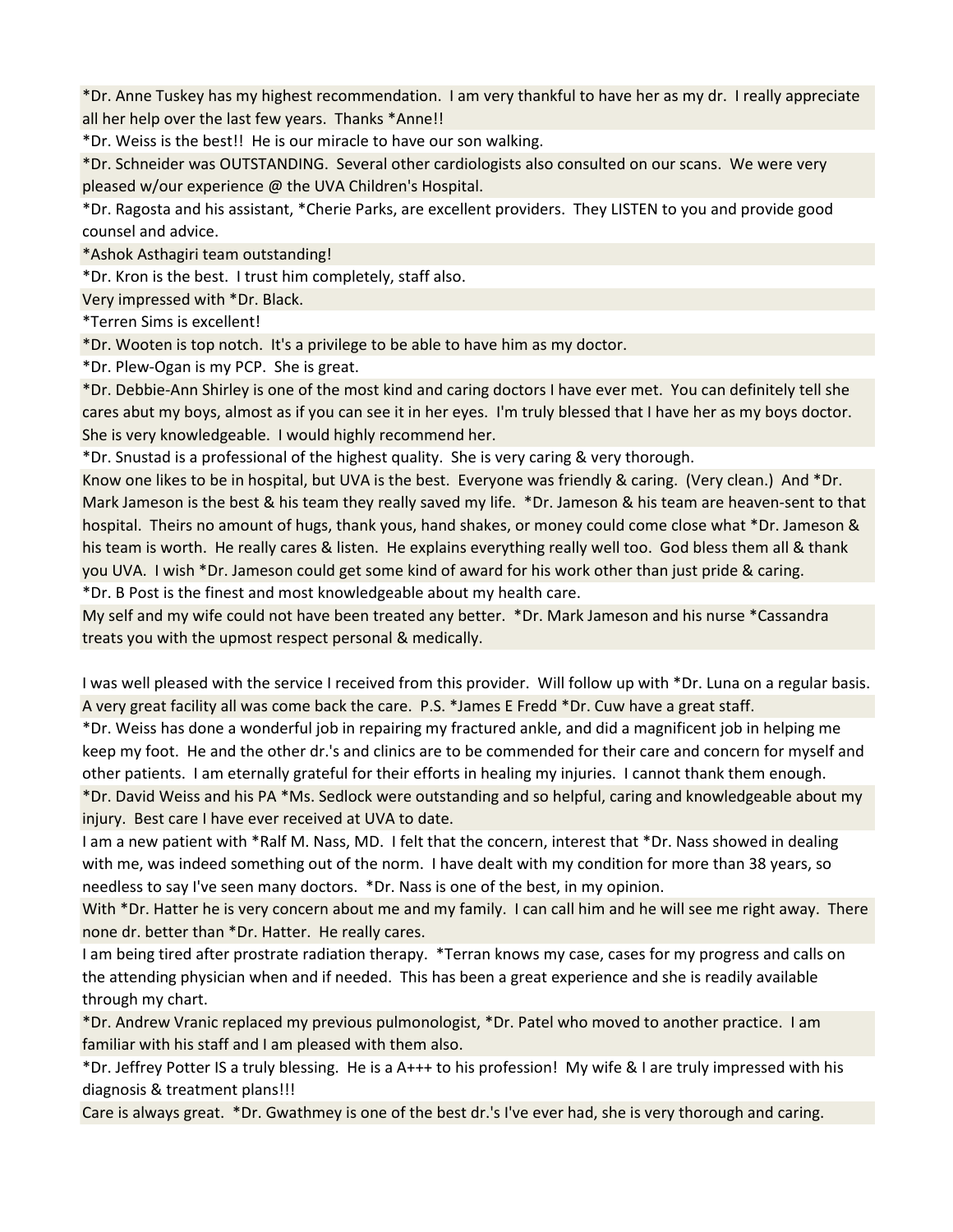\*Dr. Intagliata & team are wonderful. Nurse \*Marcia L has been an absolute gem. During Dad is hospitalization in Feb, the clinician & MD's were knowledgeable, kind & patient. We couldn't have asked for better care.

During my recent visit, my dr (\*Slawson) had a doctor in training with him. Due to total deftness the dr in training also required a sign language interpreter. I was impressed with the whole process - a transfer of medical knowledge.

\*Dr. Deal and resident were very nice I was very satisfied with the care & concern would recommend to anyone with the same issue.

\*Dr. Elias & \*Dr. Goldstein did my SCS surgery & always highly satisfied with both this \_\_\_\_ with his NP & staff also.

I have seen \*Dr. Olsakovsky for several years for a cornea issue. She has been professional, kind, and extremely helpful at every visit.

I think \*Dr. Mangrum and his team are exceptional!

I always receive friendly greetings from the office staff. Nurses and \*Dr. Singer are prompt pleasant and caring. We share laughs together and my questions are always answered.

\*Dr. Bilchick is my cardio specialist & his nursing staff is the best - timely attentive, & very focused on your condition. Very professional. Thank you.

\*Helen Maria Molnar is a great nurse practitioner - she listens, offers good advice is easily understood and cares about her people. I feel very lucky to be in her care.

\*Dr. Wolf and the staff at HOPE are exceptional. They are caring, sympathetic and knowledgeable. They have my trust.

\*Dr. Linda Duska & her staff & support team are the best!

I have absolute confidence in \*Doctor Sarah Jones as she explains how to treat my disease and listens and acts on my concerns.

My feedback concerns \*Dr. Diniero and the life-saving surgery he performed with his team. I had received care from my personal physician and an ENT specialist; it was the latter who very quickly made arrangements for me to be seen at the UVA Clinic, the visits at this clinic continued at intervals until \*Dr. Diniero came on the UVA staff. It turned out this doctor had the exact skills and experience to treat my airway defect - "An angel on my shoulder." \*Dr. James Diniero is a fine young physician who is dedicated to his patients and his practice. He is an excellent teacher with superb listening skills and eyes on the future and how he can improve patient outcomes. He is imaginative and dedicated and encourages patients in creative ways to follow a plan of care which has been agreed upon. I always left his clinic with a smile on my face... and that is really saying something in this speciality! I was treated with respect thoughtfulness and dignity. Having a chance to meet and talk to the surgical team and \*Dr. Diniero in the OR meant so much to me, especially as a nurse.

I felt comfortable and pleased with \*Dr. Dalkin's interest in me and my health condition.

 \*Dr. Kenneth Ballew, UVA is an excellent physician - Knowledgeable, responsive, informed, intelligent and personable.

 I saw \*Dr. Cantrell for cancer surgery unrelated to the Rx my experience with \*Dr. Cantrell was excellent! I always have a positive & friendly visit with both \*Dr. Brenin & \*Christiana Brenin & the nurse \*Christina is my buddy. She is an asset to the cancer clinic & so are the \*Brenins.

I'm so happy that I met \*Dr. Cantrell & her staff. I was scared of the cancer but, I'm really glad I'm cancer free. Thank you \*Dr. Cantrell.

Very happy \*DR. KAHLER was to be my dr. on arrival! Knowing he remembered my two granddaughters, he had on their accidents many years ago -

Wonderful and caring staff. Made me feel well cared for at this time of uncertainty in my life! Thanks to \*Dr. Landen and \*Dr. Saks and staff!

I am so glad \*Pam Oakley Whiting joined your group of doctors.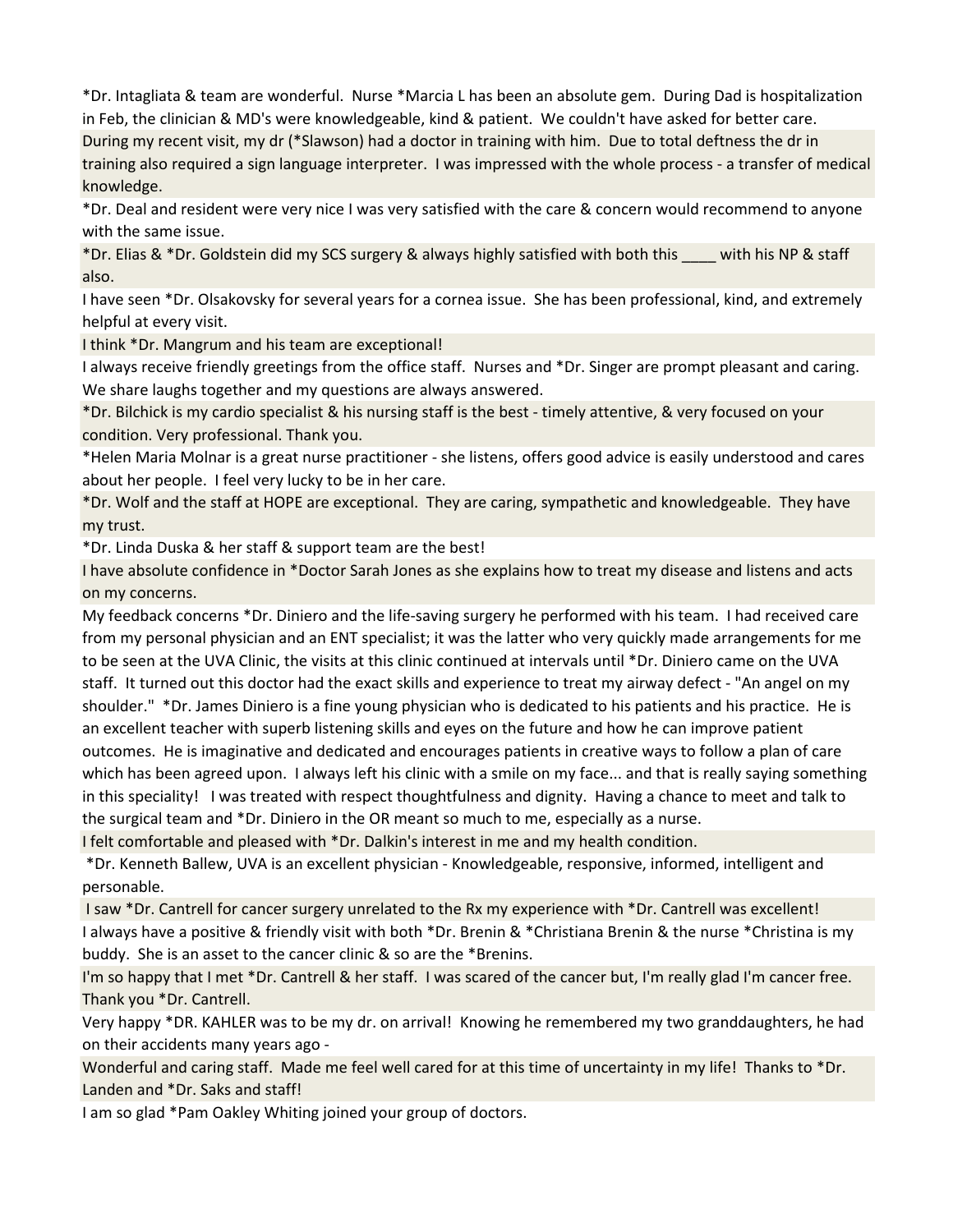\*Dr. Stevenson is an excellent physician! We hope to see him as my child's neurologist - neuro developmental doctor for years to come!

To whom it may concern, I am pleased with all services provider (\*Dr. Lienbach) has given. I live in the Manassas Va. area and it is a pleasure to come to the Dept. of Dentistry at UVA. \*Dr. Thomas Lienbach & staff are professional, but at the same time caring; (give them a salary increase).

Everyone at \*Dr. Schirmer's bariatric surgery clinic is amazing. The listen and aren't dismissive of questions they've probably heard a dozen times. THEY CARE.

Nurse provider \*Oteng was the only provider who was able to get to the root of my issue and finally resolve it. I am so pleased with her expertise & her as a person.

\*Dr. M. gives her whole attention to the patient and always reviews the past history & reason earlier visits she gives 100% of her interest & never hurries or shorts time, am recovering from series of strokes.

I respect \*Dr. Eve - she always has time to listen.

I have been blessed for many years to have \*Dr. Barbara Post as my primary physician. She is extremely gifted in all realms of her medical practice. Her sense of integrity of personal warmth, of caring and concern for the one in her care is beyond measure. I am frequently asked, "how did you get under \*Dr. Barbara Post." I consider that to be a highly desired tribute.

I value \*Dr. Pinkerton more than any other doctor I have seen. She has supported me through breast cancer, the death of my son, and many other difficulties - always listening carefully and treating me as a partner. And she's an excellent doctor!

\*Dr. Patterson is an excellent cardiologist. Always takes time to help me with my problems. Very impressed with her. She is an asset to UVA.

We have much gratitude and praise for \*Dr. Bradley Rodgers and his staff. \*Martha and \*Janice are wonderful. It will be a sad day for us when he sees his last patient - just hope it not for a long time yet. God bless \*Dr. Bradley Rodgers & his wonderful staff.

My treatment required \*Dr. Davis to stay beyond closing time and he was very willing to do that.

I have 100% trust in \*Kim Bedman; and her professionalism, knowledge level and care for my well-being is outstanding! \*Kim goes beyond routine visit protocol to find the best solution to my health needs! Every time!! PLEASE ensure \*Kim Bedman and her staff get well-deserved feed back! Thank you!

\*Dr. David Kahler is the BEST he has done a lot for me. He is like a God to me ... I trust him with my life ...

My ex wife & I have always been treated well by \*Dr. Kron & his assistant. Both are very pleasant to be around & are caring of my medical issues.

I value my time at UVA. It is a very good place to go for healthcare for me. \*Dr. Blackhall is very good at her job, would go back any time.

\*Beth Jaeger-Landis CNP she is very good. She explain thing's very well.

I would like to say that \*Dr. Rosemarie Tygee is a real good and understanding Dr. I really like going to her when I come over here. She explains everything that is going on with me and helps me out.

I would rate \*Dr. Fountain a 100. I consider him part of my family.

\*Dr. Mary Chandler is one of the BEST doctors I have ever seen in my life! She showed knowledge and concern for my problem, and helped me in so many ways. Overall great experience at UVA! Five star experience!!!

\*Dr. Cantrell is my GYN/oncologist. She is a phenomenal provider. She is always upbeat, caring, interested whenever she meets with me. Her staff is excellent. UVA is very fortunate to have such an awesome provider. She has even called me in weekends to see how I am. Her staff has done the same as well.

\*Dr. Asthagiri is excellent. Could not be happier w/my entire experience @ UVA!

\*Pamela Oakley-Whiting is a great provider. She listens very well. I felt at ease with her.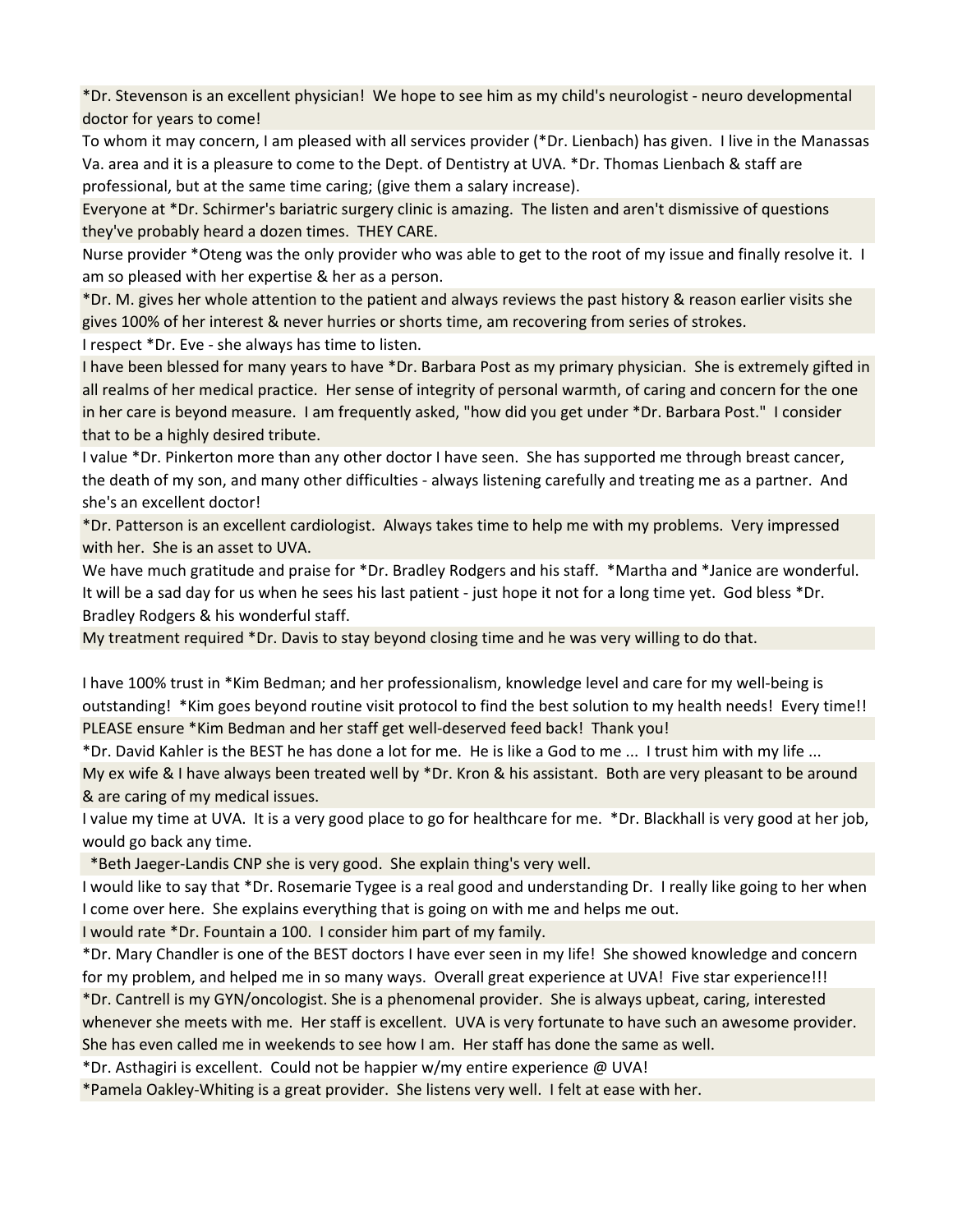\*Dr. Engel is by far the best family doctor I've ever had. I'm thankful she's our family doctor. At age 51. I can truly say their professionalism and knowledge ability sets the example. UVA is fortunate to had her working within their health system / organization.

\*Reigle & \*Dr. Jamie Kennedy are nothing short of true competence, professional and caring care givers/takers. As a patient I consider myself lucky and blessed to have them care for me.

\*Dr. Helm, the nurse, and secretary were all just super to work with.

Very pleased with my visit with \*Dr. Cherry and staff. I remain confident with his treatment plans for all future visits.

\*Terran Sims is the ultimate care giver - she cares, she acts and she is straight forward in her opinions. Best medical I've ever been too. \*Dr. Jameson thank you so much!! Your the man!!

\*Dr. Karl Clebak shows compassion and understanding while he listens and performs his examination. I am always made to feel comfortable and important when I have an appointments with \*Dr. Clebak.

Could not as for a better doctor, \*Dr. Archbald, nurse \*Sandy, and receptionist \*Cindy. All work to make sure I have a good experience.

\*Dr. Peterson and \*Dr. Belyea have worked extremely hard to figure out what is going on with my child. I greatly appreciate all their efforts.

\*Dr. Dame is great!

This visit was a Post Op follow up visit. The 2nd of which I have had in less than one year. I have been very happy with the care and service provided by \*Dr. Olsakovsky and her staff.

We are very pleased with \*Dr. Arsar and her staff. She is an excellent doctor. The facility at Zion UVA is wonderful and we are grateful is is available for our health care needs.

\*Terran Sims is an excellent doctor. I trust her completely.

I had friendly and very professional help from all the folks I interfaced with at University of Virginia Health System. I am especially pleased with my doctor, \*Adam Carlson.

\*Dr. Carson is a very good dr. and I wouldn't trade him for nothing in the world.

\*Dr. Weiss explained my follow-up X-Ray in terms I could understand and answered all questions clearly in this routine follow-up visit.

 \*Dr. Todd was very helpful to my daughter (which was in the room with me) & myself. He is a great Dr. My surgeon, \*Traci Hedrick, is the BEST.

My finding a caring dr. - after moving - after a sad divorce - seems great - I'm thankful for \*Dr. Laurie - she's helping me cope with reality as best I can right now.

I am so fortunate to be a patient of this fabulous medical practice. \*Dr. McLaughlin is superior and so personable. I will miss her terribly as she is leaving this practice to pursue another avenue.

 \*Dr. Gangemi, \*Dr. Battle, 4 West staff, and UVA Medical Center is awesome. God bless! Joy Dunford My wife & I are elderly people and we believe that we could not get any better care from UVA Health Care... \*Dr. Schorling. \*Dr. Schorling is an excellent... and has taken care of my wife & me for many years. We could not... any... I am 72 years...

I only did this because of my high regard for \*Dr. Weiss and his nurse \*Jodi.

\*Amy is always helpful & interested in my health needs.

\*Dr. Skinner is awesome! She truly cares!

I am very pleased w/\*Dr. Lin and the fellow \*Dr. Kim.

Also \*Dr. Mary here is very good and is at the top of her

\*Dr. Wilson is the greatest!!

This was my second successful surgery performed by \*Dr. Brown. He is an outstanding surgeon and person. I would highly recommend him to any one.

\*Dr. Silvestre's FIRST PHYSICAL, survey was extremely sensitive to the patient - Done with care, compassion.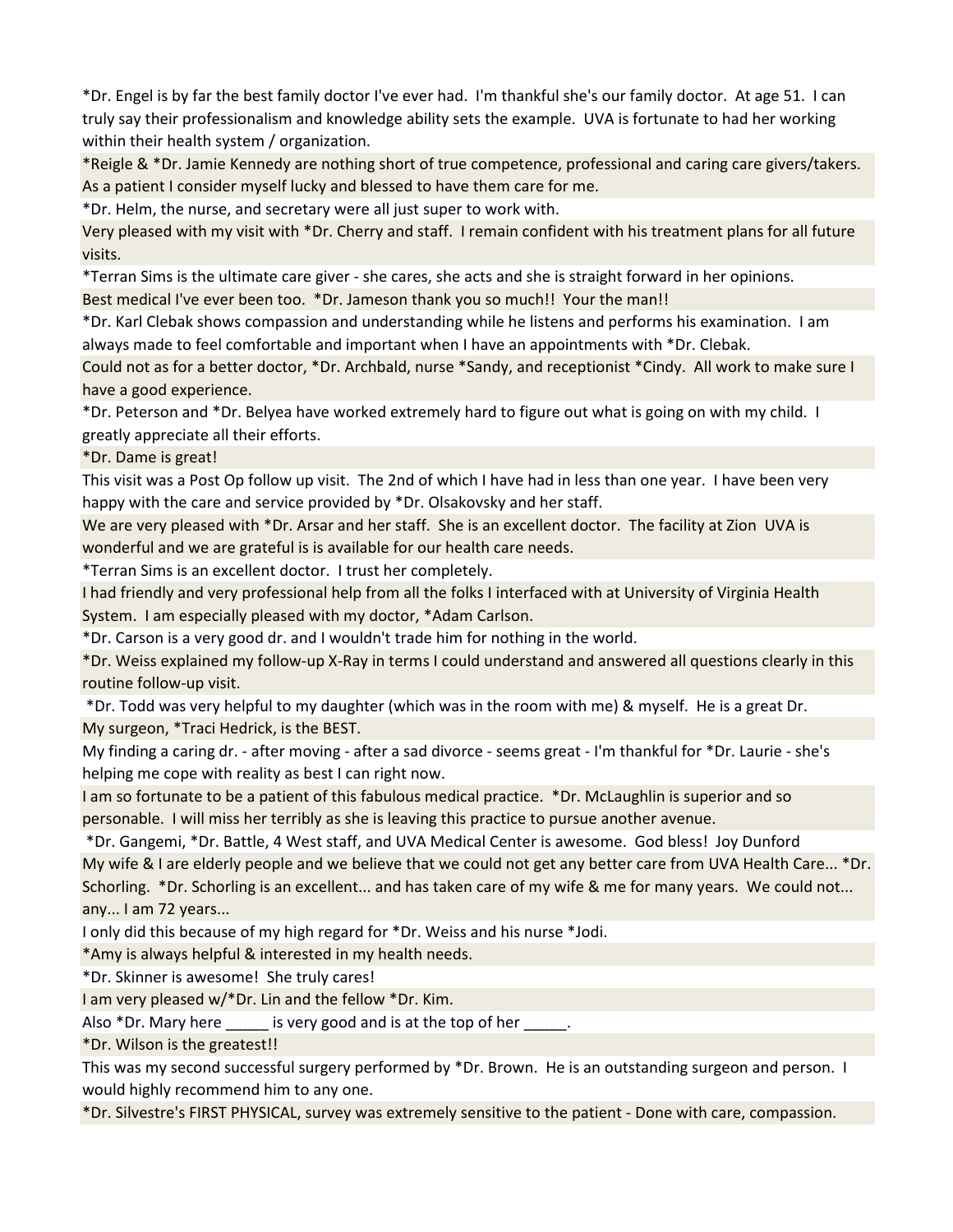I am 73 yrs. old w/numerous health issues and experience over the yrs. \*Dr. Singh is the most caring, easy to connect w/dr. I have ever experienced.

\*Dr. Hashisaki is a terrific doctor! He is very professional, very nice and such a GREAT doctor!

The visit to \*Dr. Christophel on 17 June 2015 was for the removal of 40 + stitches that were put in to close basal cell carcinoma surgery performed on 11 June 2015 by \*Dr. Christophel and \*Dr. Nanda. On that occasion, because of the great skill of \*Dr. Christophel my ability to raise my right eye brow was saved through the care he took in avoiding the exposed nerve. Suture removal is common, great surgery is wonderful & exceptional. \*Dr. Ailawadi & his staff are the best team health care operation I have ever had. Having had 2 major surgeries on my aorta in 1960 & 1984, I know about major surgery.

\*Dr. Lou & staff are a great staff. Plus I use my chart \_\_\_\_ great tool for us. Thanks!

We have been very impressed with how everyone is so nice and helpful. All of our appointments are on time we hardly wait at all. The nurses - especially \*Dr. Kindwell-Kellar nurse and stem cell nurses are excellent!! I am 72 years old and in recent years have had major stomach, heart, and brain procedures/surgeries. \*Dr Liu, in an environment where excellence is the standard stands head and shoulders above all others. My wife and I consider his role in my health care a real blessing.

I not only feel \*Doc Ann is my dr. she is my friend.

I am extremely well pleased with \*Dr. Grosch.

\*Dr. Abyannadi did an excellent job explaining my condition. He called me the day after appointment to explain ultrasound results.

\*Dr. Frick is very caring.

The transition from my husband's usual doctor to \*Dr. Schenkman was seamless from our viewpoint.

When I had surgery on May 19th, \*Dr. Perumal did a excellent job on my foot. He's the best foot dr. I have had! We appreciate the great care and attention I always receive with any \*Dr. Gimple office visit! Also, it is very helpful that \*Dr. Gimple always responds to any health questions I have by e-mail.

Excellent. The staff dove right in assisted \*Dr. Chandler. Nurse \*Lisa was very efficient and caring. Unfortunately I don't recall the other assistants name (\*Megan? or begins with "M") who was also excellent. Working w/\*Dr. Shaffrey & staff and the UVA system has been the best experience concerning medical issues, I have previously been to Centra, Lewis Gades VA Orthopedic & C<sub>n</sub>. Dr. S... are heads & shoulders the best. My mom took my daughter to this appointment as I had a CT scan and then had to go to work. My mom was 110% impressed with all the care she. The resident also called me to ensure they had gotten the correct information from my mom. I'm glad that the resident went above & beyond in this scenario. I'm also glad \*Dr. Reed is teaching residents such great care & beside manner.

The visit with \*Dr. Engel and staff is very nice.

\*Dr. Wolf is professional, yet personal, which is so necessary when your going through cancer treatment. He takes time to listen and answers your questions and doesn't mind answering them more than once. It is encouraging when a doctor says there are options if one method of treatment doesn't work - that gives you hope. Those are magical words to a cancer patient. \*Dr. Wolf is a great doctor.

\*Dr. Reid "James" is the best physician that I have ever had. Travel 1 1/2 hours as my primary care. His concern for me as a patient shows.

Excellent provider - \*Dr. Perumal is extremely knowledgeable and excellent at what he does/did for me. Little to no pain. Speedy recovery process.

I am extremely satisfied with the care and advice I receive from \*Dr. Weiss. He is caring, knowledgeable and dedicated to his work. He takes the extra effort to see me if I am admitted to the hospital or to call me when results from tests are received that warrants attention.

I am in the process of transitioning from Dr. \_\_\_\_\_\_. \*Weiss at his retirement to \*Dr. E. Gaughan. I am pleased with the way it is going.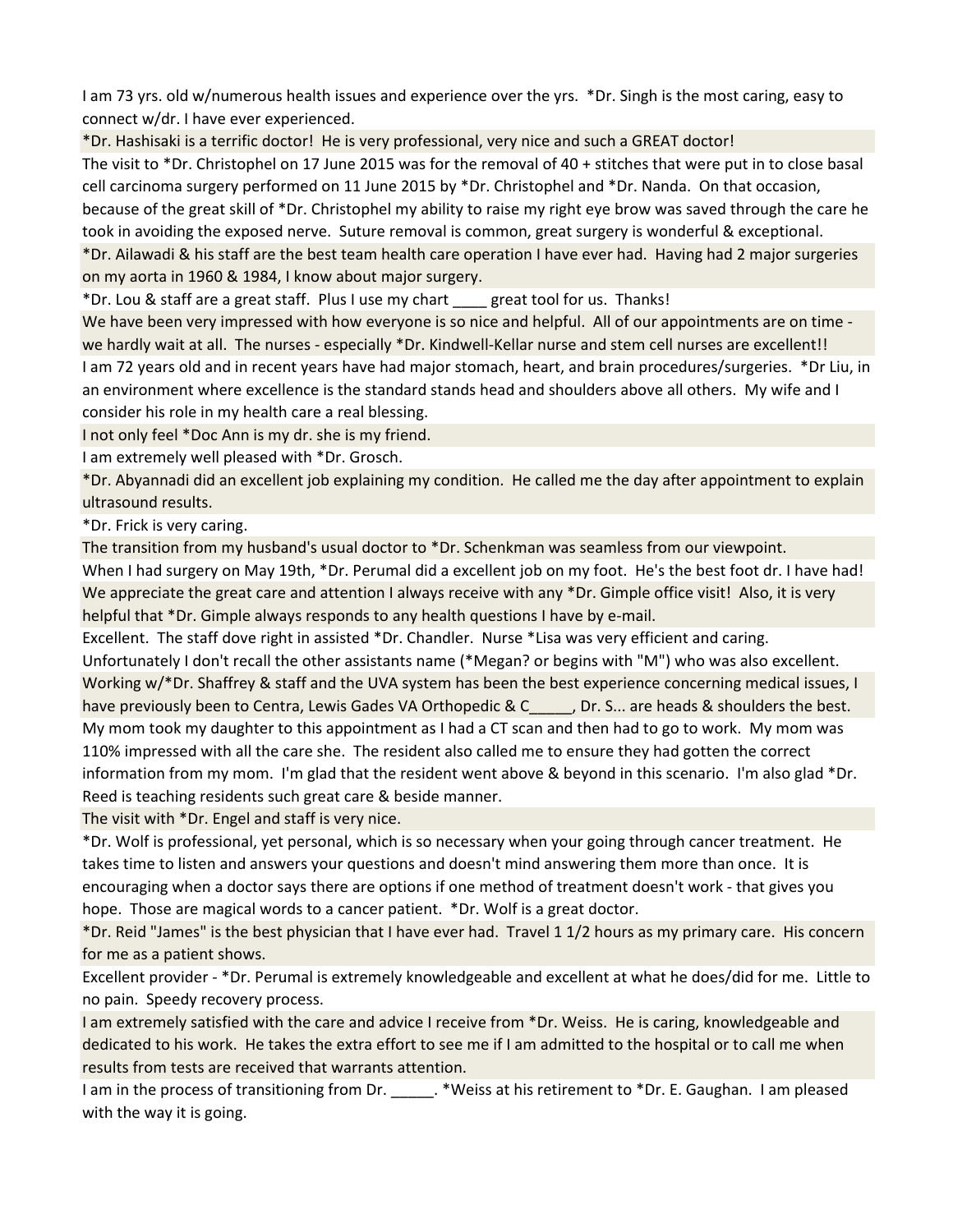\*Dr Greer is very friendly & one super derm - he is trying his best to remedy this condition that I have. Hopefully we will success shortly.

\*Dr. Harrison is skilled and compassionate and the entire team makes you feel well - supported and that they will be there for me and my family down the road.

We were very impressed with our visit with \*Dr. Kozower. We think he will be great for the need that I have. We think he is wonderful.

Extremely pleased with \*Dr. Smith and his staff.

Nurse practitioner \*Michelle Beard is a lovely lady who presented herself professionally in all matters. I would be pleased to have her on my team if I \_\_\_\_\_ a practicing oncologist. She's outstanding!

I really liked everything at UVA Hospital. Every employee was friendly & helpful. The facilities were wonderful. The parking garage & handicapped parking was so convenient. \*Dr. Smith, my surgeon is a wonderful caring doctor. In a nut shell, "you guys are great"!

I feel at ease every time I have appointment with \*Dr. Sana Khan and her staff. I have only praise and for the efforts and I'm grateful for the combined effort.

It's always a pleasure to see \*Michelle. She is so upbeat & positive.

\*Dr. Hatten makes certain that he completely addresses all my health issues. His care and concern are so reassuring. I am so thankful to have such professional health care.

 \*Dr. Intagliata answered a lot of questions for us and was extremely nice in delivering the news that nothing would be done in my case. His nurse, \*Linda Romeo was always prompt in returning my (daughter's) calls and answering questions.

\*Dr. Kyin & \*Rebecca were excellent!

Thank you so much "\*Dr. Bruce Prum".

\*Dr. Carlson is an excellent doctor - When I first began treatment he spent more time than I had had with any health problems - I really appreciated his thoroughness - He has helped me tremendously.

Saw \*Dr. Kozower to evaluate whether my husband was a candidate for surgery for his lung cancer. We were referred by \*Dr. Richards and really appreciated the complete evaluation by \*Dr. Kozower & other oncology surgeons as well as their communication with us and \*Dr. Richards.

\*Dr. Andrew Wolf is an excellent doctor. I appreciate his letter following my visits and calls. Over the years, he has kept up to date with the other physicians regarding my health issues kidney failures (\*Dr. Okusa) diabetes, and the U Va Valve Team (I rec'd a new aortic heart valve in 2013). I am fortunate to have such excellent care! I love \*Dr. Wolf & UMA staff - I'm blessed to have such wonderful care!

I'm very grateful of \*DR. DANA Redick.

This doctors office was very professional, and caring. \*Dr. Saykaly was wonderful and has helped with my problem already.

\*Dr. Heim and his staff are the greatest!

I have see \*Dr. Laura Knox for surgery in the past. I trust her ability. Have two daughters that I recommend for her services.

\*Dr. Pinkerton is an exceptional healthcare provider. She and her team and the entire office stall have provided me with excellent care for many years. \*Dr. Pinkerton is the best!

The staff (including) PA, nurses, and \*Dr. Brown (James) are the best! They deserve the positive feed back of my survey. Kudos to all the staff in this office! Love \*Dr. Browne.

I have great respect for the thoroughness of \*Lawrence (whose last name I don't know), the gentleman who does ultra sounds for \*Dr. Jenkins.

Thanks to \*Dr. Liu & staff for saving my life and \*Dr. Helm for my back!

I was very pleased with \*Dr. Leptsch. Great doctor!

\*Dr. Trowbridge and her team are consummate professionals. She is a 10+ in my book!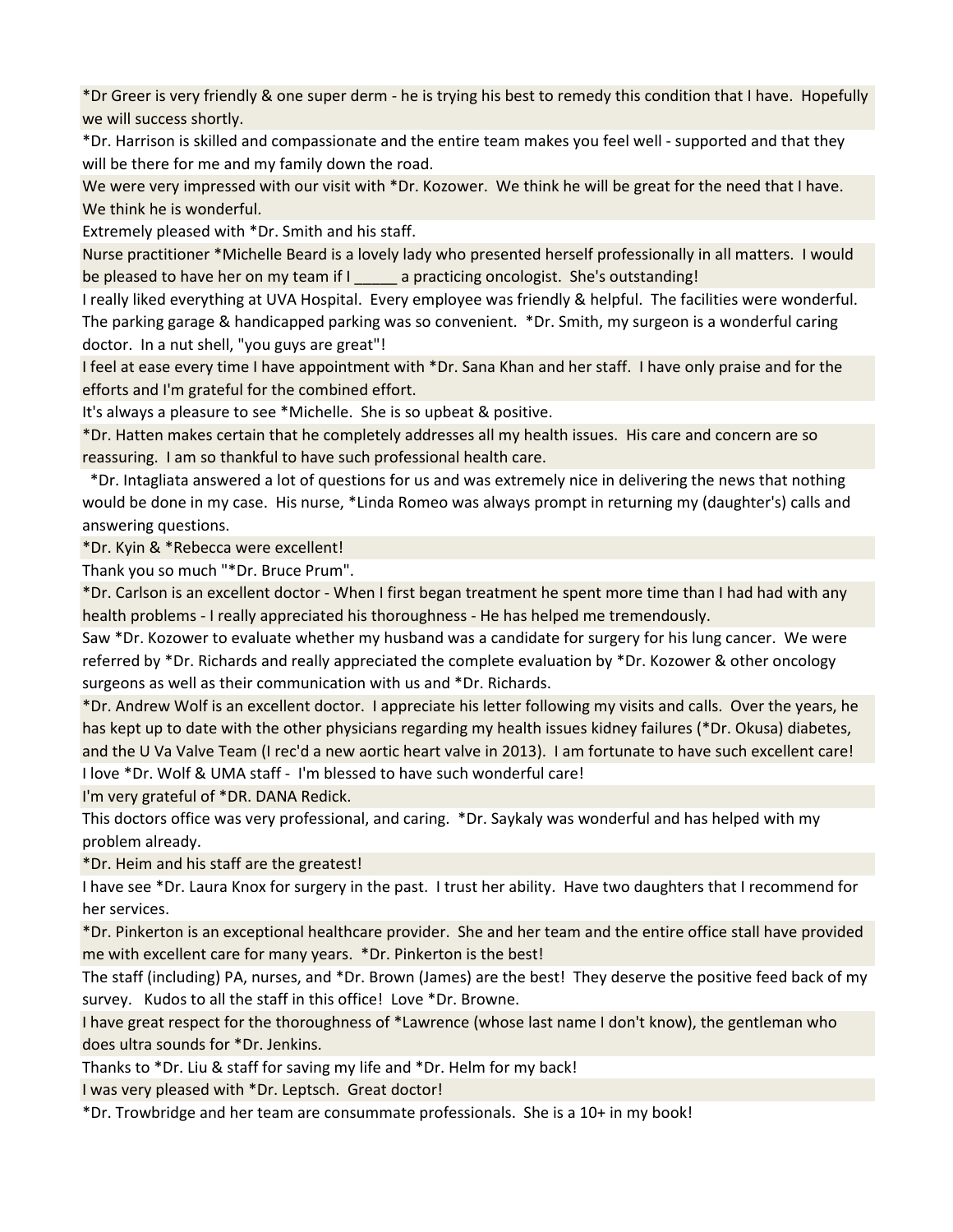\*Dr. Brown & his team/staff have gone beyond the "norm" in providing exc. health care before/during/after my surgeries. Thanks for ALL they do!

\*Beth is one of the most caring, concerned provider I have ever had - She takes her time and she listens to your problems and make sure you are all right. She is the best!!!

Both my PCM & \*Dr. Alson were w/me during the appt. \*Dr. Jackson has ALWAYS been compassionate,

professional, & caring. I found the same to be true of \*Dr. Alson. Both listen to me & care about what I say. I was told by 4 other doctors that they could not complete a colonoscopy. \*Dr. Gloudeman said he would try and he completed it so I don't have to worry about it any more.

\*DR. Carson is a very good DR. The people work with him, are very friendly.

I feel \*Dr. James Browne is the best & he tries to help me and my old knee. The entire staff is the best. You can see they really care for you.

Nothing but praises for \*Dr. Diamond-Myrsten - she is AMAZING!

\*Dr. Christopher Shaffrey was very informative and gave me the pros & cons of my \_\_\_\_\_ surgery/\_\_\_\_\_ & friendly!

\*Bonita Toms is my PCP" nurse coordinator without family of my own, I have \*Bonita to intercede on my behalf.

\*Dr. Gray was very good to me and very good at explaining things to me. He is a great doctor.

I have a good \*Dr. Bargmann she is good and talks with me if I have any question.

I think \*Leigh A. Cantrell is a phenomenal dr. she's precise, knowledgeable. Smart, but at the same time she's compassionate, concerned. She even gives you her email. If ever you have a question she gets back to you immediately. She has all the qualities you want in a dr. she's clear, thorough.

Respect \*Mary M. Noland and Doctor assistance.

\*Dr. Dame is a great physician. I feel well supported by her. I feel grateful that she is my physician.

\*Kimberly Bednar NP is excellent, caring and sensitive. Very well informed about all the latest in medical news I have been going to her for years and am VERY HAPPY to have her as my health care provider.

I am very pleased with \*Dr. Kent and the staff.

I love \*Dr. Ham! Also a student "practiced" by taking a history. He was very nice, respectful, and friendly - hope he stays with family practice!

\*Dr. Beitinjaneh and his staff are wonderful. I have recommended him and UVA to others in my cancer support group that will be needing a stem cell transplant -

I cannot give \*Dr. Goldman enough praise. Not only was she a fantastic and caring doctor she agreed to come in on her day off to see me. To me, that is the definition of going above and beyond.

\*Dr. Evans is very knowledgeable and provides excellent care! I'm very happy to have him as my doctor! \*Dr. Solenski is one of the best doctors I've ever seen. Everyone is kind, efficient, and organized, as well as attentive and helpful.

\*Dr. Lim is the best of all my doctors, I have! He is so nice with his overall demeanor! Love him and his nurse! \*Jenny Dixon.

My appointments require a 3 hour drive to be seen by my doctor. I would never consider another physician - \*Dr. Prow has been outstanding from the 1st visit.

\*Dr. Post & others in the group of family internists have always been accessible & expert in their relationship with me.

\*Dr. Duska is the very best.

My experience w/\*Dr. Russell & his team was exemplary. They were professional, attentive, & very friendly. I thought this trip to UVA would be one in which I would have to wait, be one of hundreds seen that day, that the docs would rush etc. It was the opposite, especially since I have a strange health issue. \*Dr. Lawrence and her fellow \*Dr. Ward could not be more helpful, kind and compassionate.

I felt very comfortable with \*Dr. Shah. I felt he was very knowledgeable and cautious.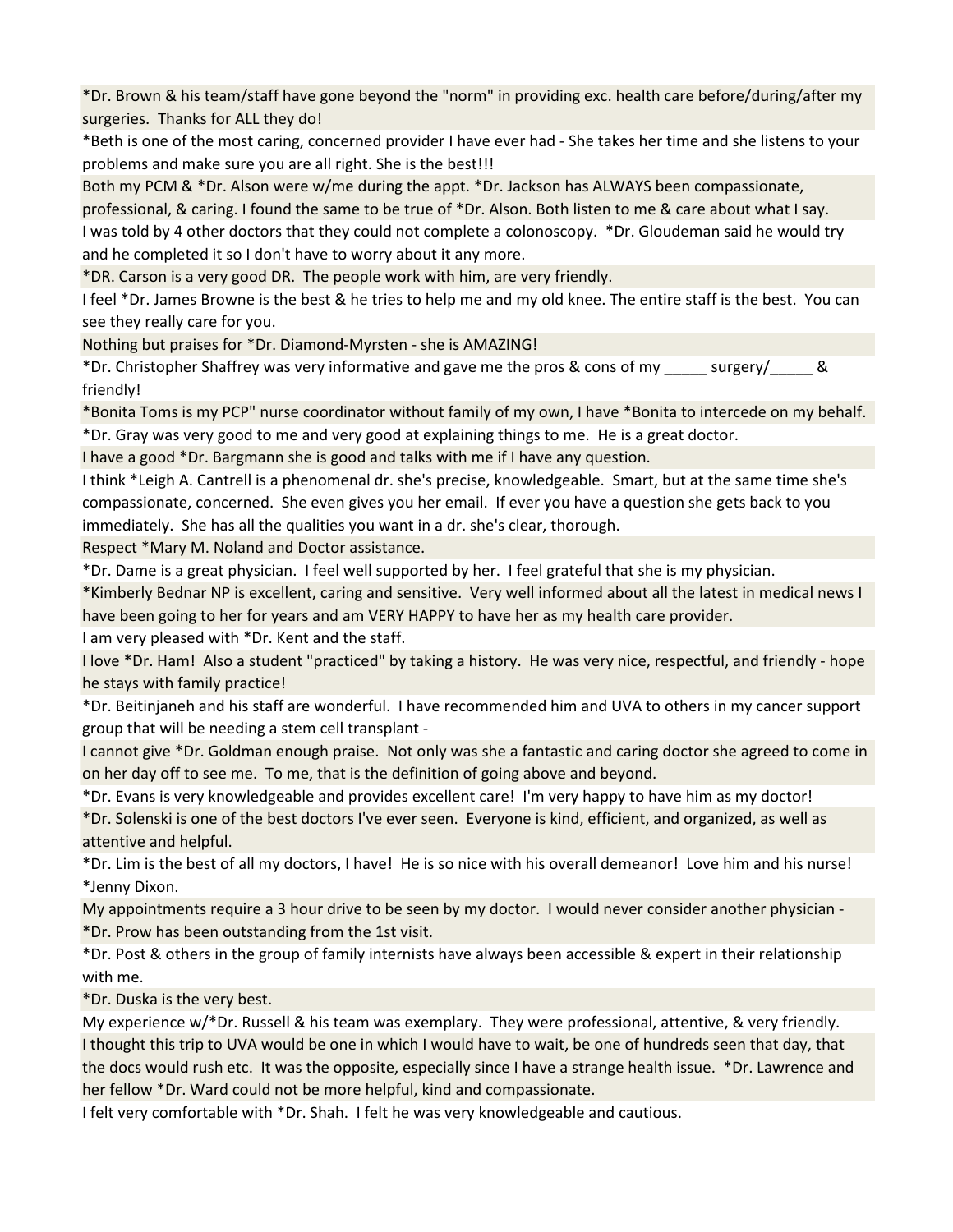I come to your clinic for a rare condition, fibromuscular dysplasia & \*Dr. Southerland and other doctors & staff members worked together for a diagnosis and  $\qquad \qquad$  my concerns with  $\qquad \qquad$  knowledge, & I have been looking for answers for 20 years.

\*Dr. Heather Quillian is brilliant! She is caring and takes the time to discuss all issues concerning my child. She ordered labs and was to call me that night - but instead called only a few hours later, which was such a relief. We LOVE \*Dr. Quillian and feel lucky to have our daughter in her care!!!

Everyone in \*Dr. Drake's office is fabulous: \*Mary Chandler NP/\*Stacy Hite hand specialist they obviously enjoy their work.

UVA's reputation as a top notch hospital is the reason I wanted a 2nd opinion. Everyone was so nice and concerned. I received a thorough follow up. I can only tell my family and friends how great UVA & \*Dr. Shaffrey & staff are.

I feel very safe in the care of \*Dr. Oldfield & his team.

\*Dr. Mason and the staff was very professional and kind. I am so glad I got them.

\*Dr. Shen is a wonderful doctor. Having him do spinal fusion surgery on me last April has given me my life back!! He is the best!

I have always been treated with most respect & courtesy. They have the answers before I ask the questions "to me \*Terran Sims is one of the best in the medical profession, she is just great for me.

\*Dr. Laurie is a great doctor. I've been seeing her over 20 yrs.

After having \*Dr. Zadrozny check me out for a heart concern, I have continued seeing him for general check-ups and blood work. A great doctor.

\*Dr. Bray was awesome: my daughter is only 11 and is completely comfortable w. HGR - Highly recommended! I travel over 200 miles (round trip) to see this doctor. It's important to me that my time with the physician not be rushed, thorough and the physician knowledgeable. Dr. \*Crowlen has done a good job in these areas. I saw \*Dr. Showalter under a very stressful diagnosis & she and her team worked hard and very well together to schedule surgery and take good care of me. Everyone on staff made us feel important.

\*Dr. Grosch & the entire staff are wonderful. They treat you like you are a family member. They are giving me the best care they can do to my circumstances. I love each & every one of them.

\*Dr. Jeffrey Potter is a very great doctor & has a genius concern for his patient.

\*Dr. Silvestre is a pain mgt. specialist. Very good & caring. If I didn't already have \*Dr. Blackhall as my pain mgt. doctor, I would request to see \*Dr. Silvestre as primary. Thank you.

\*Dr. Rahma was very honest and direct in a good way.

\*Dr. Lippert and staff have been and still are, the best cancer staff around.

\*Dr. Shaffrey one of the very BEST.

Always pleased with \*Dr. McCall & his staff.

Don't change a thing. \*Dr. Lim and team are awesome.

I have been to \*Dr. Landes lots of times and I would recommend him to anyone.

My experience w/all physicians and staff was VERY positive - I came in paralyzed from the waist down and \*Dr Shaffrey operated and I now walk without any assistance! He's wonderful!!

All the doctors worked together well to help me. \*Erika Roeder gave me her email address and answered all my questions very well and quickly!

\*Dr Deal & all of her staff are the nicest people I have ever met.

\*Dr. Portell is excellent. He is always friendly, attentive, caring and have patience. He really listen to my problems and answer and explain to all my questions. All the staff are nice and well trained. Good job, keep it up.

I feel very blessed to have had \*Dr. Haynes care for me!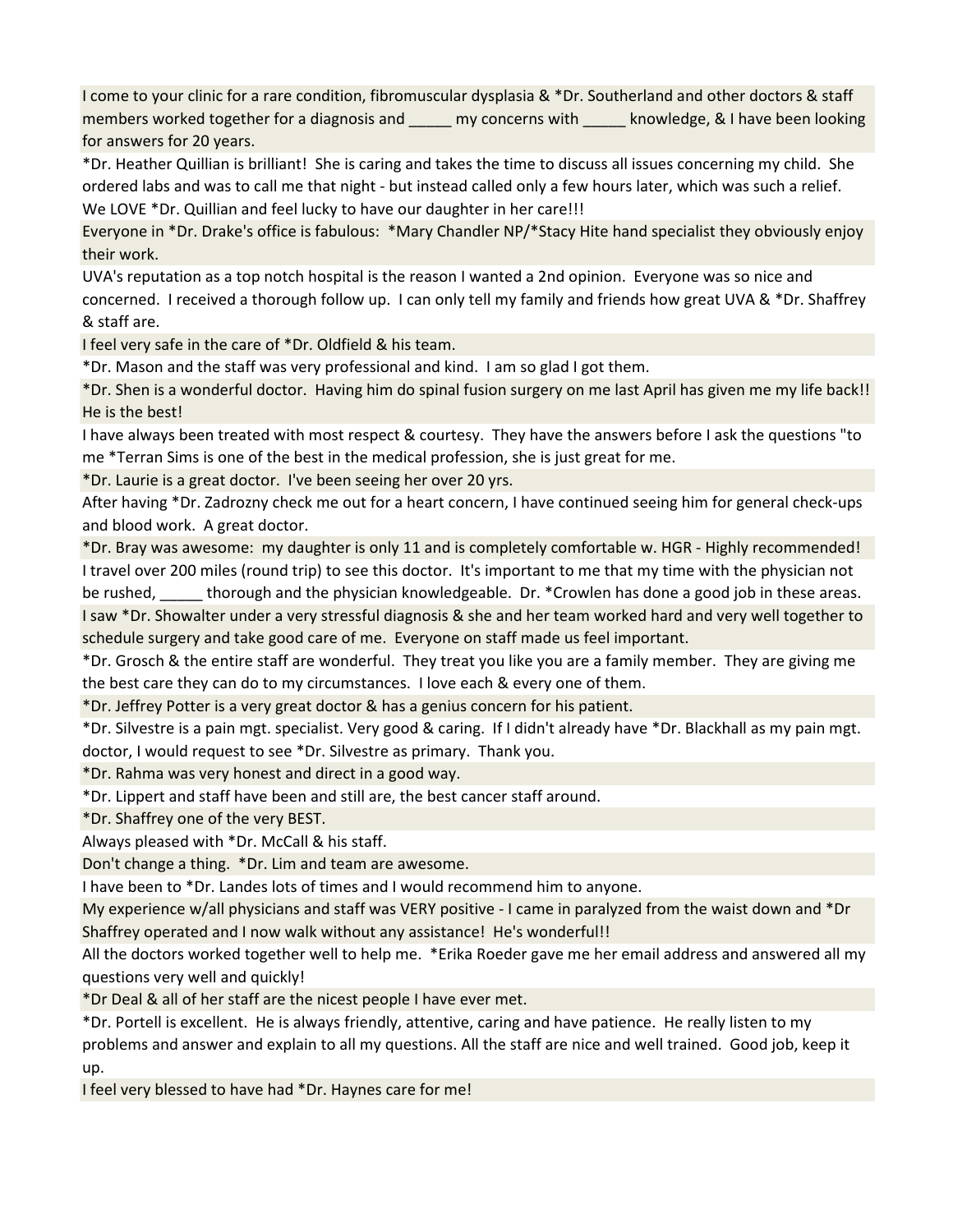\*Dr. Statuta was incredibly helpful & very knowledgeable. She took ample time to discuss & understand my health concerns. I have never experienced a doctor visit like this in my life. It was a great experience. I have already recommended her to several people.

\*Dr. Cropley has been a wonderful physician to my daughter. He has even gone out of his way to follow up with us on weekends and outside of normal office hours!

So pleased with \*Dr. Argo. He explains issues clearly and HE LISTENS TO ME.

\*Dr. Vance took so much time with me. While the end result was what I was already doing (this appt. was a second opinion), I felt more informed than previously. I loved her!

UVA & \*Dr. Commins is a wonderful caring place that helps us to understand manage and care for our son's condition. He has given us hope for the future and helps us to understand. He works well with our son and gets down to his level and makes him feel more comfortable with his visit. You guys are great and we appreciate all that you do!!

Excellent, highly competent and integrated health care by \*Dr. Diduch and his staff!!

I have been a patient of Yvonne Newberry since 2002; she is a fabulous practitioner - I would follow her ANYWHERE!

\*Dr. Silvestre is a wonderful, kind, intelligent doctor. I have nothing but excellent experiences and great success with his management. I am delighted with his work & efforts. He is a great addition to your organization. I'm glad he is my doctor.

\*Doctor Forbes and his nurse always concerned and very helpful while mom is in their care. I went with mom to her appointments, so I'm able to answer her questions.

\*Dr. Sutphen provides great care - a wonderful balance of science, humor, practical life - gives confidence to my daughter.

\*Dr. DeBoer is wonderful. My wife and I trust him completely.

My care team through orthopedics and pain management are AMAZING. I recommend them all the time. \*Dr. Joseph Pang, \*Dr. Goldstein & \*Dr. Clove have been wonderful.

\*Dr. Drake is amazing. I have recommended him to others and will continue to do so. His assistants and nursing staff were great as well.

\*Dr. Belyea is an exceptional doctor. His bedside manners and overall care/concern are outstanding he was very informative and professional we couldn't have asked for any better.

\*Dr. Borish is responsive to my email queries. Friendly & knowledgeable. Know everyone on a name basis. A+. We have been very, very pleased with \*Dr. Boggs - she is very informative, meticulous and caring. We are grateful to have such a great doctor for our boys!

\*Dr. Kerns is the best doctor (Heart) ever. Myself & Family loves him dearly.

\*Dr. Cut was real good at explaining my situation and telling what I could and shouldn't do to help my hip heal properly. He seems to be a great and caring dr.

\*Dr. Victo M. Zaydfudim MD very good doctor. Surgery was a bit success for me they say I am cancer free now also a great team of staff & members. Would send anybody I know to them.

\*Doctor Ratliff is a wonderful doctor. She is very caring, pleasant and the receptionists are very friendly and nice. Thank you all.

\*Dr. Cantrell is a very positive and inspiration doctor that is very upbeat and outgoing.

\*Dr. Thomas Brown did a knee replacement 9/29/14 on my husband. \*Dr. Shen did major back surgery 3/28/15. I am using this to explain our appreciation for the excellent services we received @ UVA. EVERYONE we came in contact w/gave us "excellent" care.

\*Dr. Bob is a very special Dr. but also someone I can talk to. He explains things so my mom & I can understand this man is so great that when God made him he threw away the mold.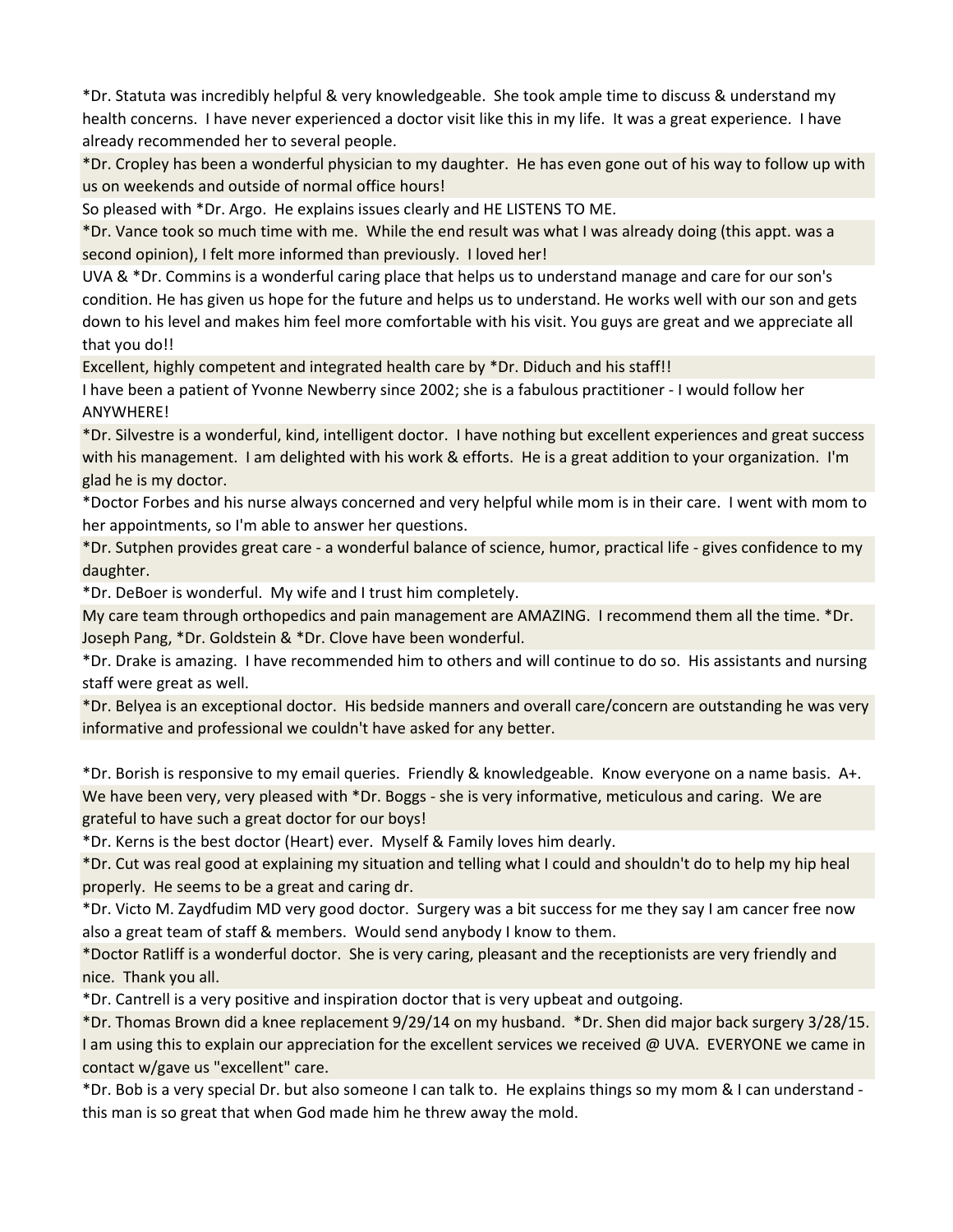Dr. \*Gypson worked hard on my behalf to call my dermatologist when he realized he didn't work on my problem. He got the rheumatologist to move up my appointment earlier and got some test I could have done before I see the rheumatologist.

I had not met \*Dr. Trobridge prior to this visit. She immediately put me at ease, listened to my issues and was able to help me. Thank you \*Dr. Trowbridge.

\*Dr. Post is - - - - - - - - absolutely the best! I've know her since she was a resident - She has been my PCP for many years, I adore her.

\*Dr. Schectman is an great doctor and know more than average doctors and is good at his job.

This was best and most organized of medical help that I've had. \*Dr. Kron was recommended highly by associates of mine, and he & his staff lived up to the recommendations!!!

I just had \*Dr. Thomas E. Brown replace my left hip. It was an amazing experience. \*Dr. Brown and his team are amazing. I've actually had worse vacations. What a great team he has at UVA. Good job! None better than \*Dr. Cherry!

\*Dr. Emily Feiner is an awesome doctor. I cannot say enough about her. We feel extremely blessed that we found her as our doctor. Do not ever let her go... my daughter who she sees wants to be an orthopedic doctor. She is a marvelous doctor!

\*Dr. Densmore is a wonderful caring doctor. He has seen me through AML and has always answered any questions or concerns.

\*Dr. Preston Grace is a wonder physician. He goes above and beyond to care for his patient. If my chart him on a weekend he will answer my questions. He is the most caring physician I know.

\*Dr. Halpern is kind, compassionate & very knowledgeable. She has been a huge help to us & we trust her opinion completely.

\*Dr. Seaton is a very kind, and most helpful person in all ways in professional care -

We - my husband and I, believe that \*Dr. Rose is the best of the best.

\*Christina Lau is a great doctor. She and her staff are professional and caring people. Everyone I know that visits UVA has good things to say about the hospital staff and facilities. Thank you for the services you provided for me!

\*Penberthy is REALLY FANTASTIC. Excellent at understanding my problem very quickly, & articulating solutions in a way that I could understand easily, and were workable & effective.

It is a pleasure to visit UVA for my medical visits. I trust in my physicians knowledge and skills. I feel fortunate to have found \*Dr. Mary Vance and staff. I drive over 400 miles every 6 months and what a VALUE!

I always enjoy seeing the entire staff so much that it gives me a real boost to go to my appointments. many members of the staff have been there longer than I have been a patients - my mother & brother were \*Dr. Goodman's patients as well. It's like visiting with family!

I thought everything was really good and friendly plus kind and helpful to my dad. I would like to thank you and your staff \*Doctor Crowley to my friends too.

\*Dr. McLaughlin is a great Dr.

\*Dr. Gwathmey is the best!

\*Dr. Harrison is a "wonderful dr. and person."

I have great confidence in \*Dr. Balogun and her staff.

\*Dr. Hedrick and her staff have always listened and tried to best take care of my concerns and comfort.

Everyone is friendly and do their best to answer my questions.

\*Dr. Hall is a good doctor.

This doctor is a class act as is his assistant \*Dr. Gomez - Love them both I have \_\_\_\_\_ a bad lung disease but feel good with them.

\*Dr. MacKnight and staff are exceptional.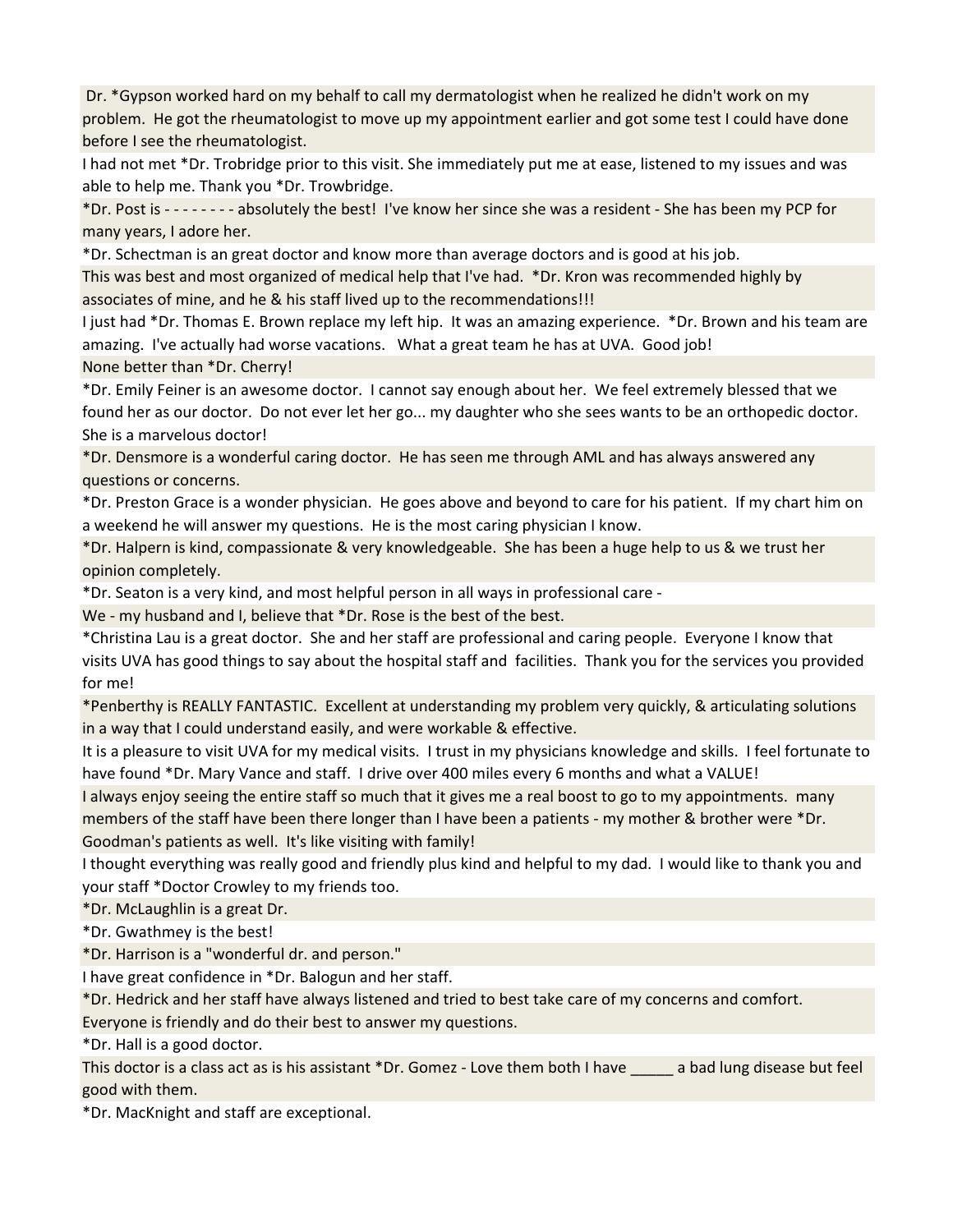Very happy with the practice, especially \*Dr. Reed, who saved my life when he expressed to me how serious some symptoms are even if they seem benign. I ended up in hospital with a PE that would have killed me eventually, and found out about a rare blood factor that contributed to all that. He was very professional & I'm glad I got a chance to thank him. \*Dr. Engel is great & very interactive. She takes time to be certain I am satisfied with info & meds.

\*Dr. Cooper has been great - he is the best orthopedic surgeon I have been with - he is attentive and cooperative and very much in tune with his patients.

\*Dr. Levine and staff are the VERY best.

I value \*Dr. Goodman's knowledge and care. I am very pleased with this office and would definitely refer others to this practice.

I have been driving about 82 miles each way to see \*Dr. Anderson because she is an excellent doctor & will continue.

\*Dr. Duska is very kind and caring as well as very knowledgeable. Her entire staff is great. Highest recommendation possible.

\*Dr. Fu and his nurse assistant \*Susanne Burge go above and beyond!!! They are prompt, polite, and always keep me well informed on all options. They always have a positive attitude and visits to their office are always pleasant. They are the best both personally and professionally.

My son has been treated by \*Dr. Charlton & the pediatric nephrology team since birth (3.5 years). They are all courteous, respectful, and sensitive to my child's condition with regards to his history present condition and how best to treat him to keep him healthy in the future.

\*Dr. Humberson was outstanding! We also saw a male resident (I forget his name, sorry!) and he had great bedside manner. He definitely has a bright future in pediatric medicine.

I have been going to UVA Sports Med for years because it is the best orthopedic office I've ever been to or heard of. They always take great care of me personally & professionally (medically). \*Claire is a wonderful provider and helped me so much in trying to understand my injury & how to recover.

\*Dr. Kirby was amazing! It was the best medical appointment I have had in my life. I felt she truly understood my concerns and discussed the best solution for me. I would highly recommend her and have suggest friend go see her.

\*Dr. Gypson was my daughter's favorite doctor when she has visited due to his caring and sincere bedside manner and expertise. This has also been the first effective treatment that she has received for her pain, which she has had for seven (plus) years.

\*Dr. Stephen Early is the absolute best! He is my family's favorite doctor while only my youngest son is a patient. We always look forward to seeing \*Dr. Early. He makes my son feel at ease while in his office. He is the "Patch Adams" of doctors!

\*Dr. Drake did a great job to get the function back of my right index finger with surgery. Have over 90% function ability and being right handed is very important to me.

Very grateful to \*Dr. Elias and his staff. Will recommend him to others.

I am grateful for the wonderful medical care I have received from \*Dr. Browne. Staff @ this location were professional & attentive to my medical issues.

\*Dr. Krupski & her entire staff are exceptional. She fixed my health issue with sincere, caring, professional and approachable service. She is an A++ doctor!

I had a total of 4 visits to \*Dr. Ghaemmaghami's practice at the "Hope Cancer Center." \*Dr. G. is intelligent & compassionate. A very good dr. My experience with \*Dr. G. & her facility was first class all the way!

Never having met \*Dr. Russell before I was very pleased with how he treated me. I definitely would return to him or send friends or family to see him. Found him approachable and caring. Enjoyed meeting him and his staff!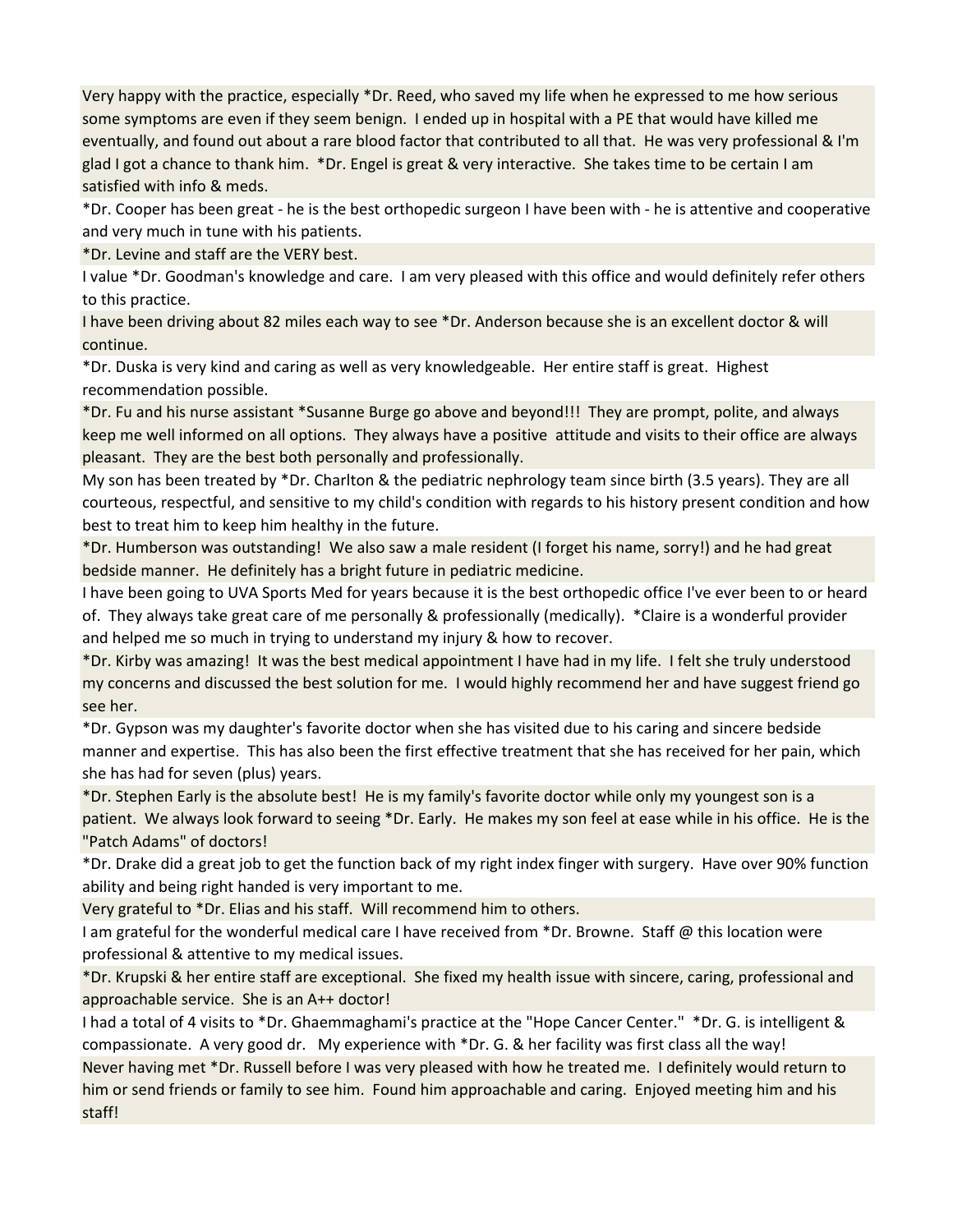\*Dr. Showalter & her staff are amazing. From the first time we met to consult on my condition I was so impressed with her knowledge, confidence & level of professionalism while still being completely human & treating me & my family with such respect. I would highly recommend \*Dr. Showalter to my family & friends. I am so grateful for the care I received.

\*Dr. Joyce Geilken has been my doctor for many years. She is exceptional has a wonderful way of communicating with me. I know she is well trained and smart.

\*Dr. Pinkerton is an OB/GYN physician and has always been an excellent caring dr. - and makes her patients her top priority. I never feel rushed out her office.

I was very pleased with the care I received. \*Dr. Jones was great and also the staff.

\*Dr. Wooten is very professional! The best doctor for my problem! I respect him very much! Thank you \*Dr. Wooten for what you do for me.

\*Dr. Cooper provided the most comprehensive, detailed, insightful, interaction, demonstrating in depth knowledge & deductive skills of ANY physician I have ever worked with.

\*Dr. D'Souze was very easy to talk with. Have seen her twice - 6 month and both were pleasant, informative all staff were friendly and professional -

All staff dealing directly with my visit was very understanding and compassionate. My time with \*Dr. Spencer Payne and FNP was very good as well as talking to \*Tina to help with all scheduling. I am very satisfied overall. The Breast Care Clinic staff is excellent - They work well as a team. \*Dr. Schroen and \*Carmel Nail are each responsive, patient and detail-oriented. I wish my diagnosis wasn't what it is but I'm glad that my provider team is so solid.

I just moved to Staunton from Washington DC where I thought I had the best doctor. I was reluctant to leave. But this visit with \*Dr. Jaffee was fantastic. He spent a tremendous amount of time getting to know me and my neurological issues. I feel totally comfortable with him and feel he is highly educated and knowledgeable.

 \*Andy Martof & his assistant \*Brenda have always taken very good care of me when I had dental problems or emergencies.

\*Dr. Shen, his staff & interns & students were very accommodating & pleasant! \*Dr. Shen is wonderful & it is so nice to have him as one of my doctors! I wouldn't change a thing about \*Dr. Shen, his nurse or anyone there! They are all very polite & caring!

\*David Mercer & the two people that were with him provided excellent care concern for my problem & easy to understand language concerning my treatment.

I have the highest regard for \*Drs. Dalkin, \*Topchuan and \*Dr. Hands. Other doctors here in Fauquier have told me \*Dr. Hanks is the best thoracic surgeon in the country -

\*Dr. Haas was exceptional. She was incredibly attentive and nuance in her approach to care. Given the sensitivity of the topics addressed, I am so glad that providers like her still exist and are obviously practice an area of medicine they are passionate about.

My experience with the Endocrinology Clinic has always been positive. \*Dr. Santen is exceptional in personalizing my care.

After being told I had cancer and being referred to a doctor in Fassury Mondidn't have time for me, whose staff acted like they had plenty of patients and didn't need re. I checked out doctors in Charlottesville and found \*Dr. Landen. I was treated great by him & all his staff and all who I dealt with at UVA were polite, nice and seemed most capable. I would and am recommending UVA to any who will listen to me.

\*Dr. Gwathmey is very thorough; he took a real interest in my problem; I would highly recommend him.

\*Dr. David Jones is very good with explanations, knowledgeable about records and asks probing questions. I am fortunate to have found him.

\*Dr. Pappas has taken care of the medical needs of both of my children, and we are SO appreciative of her. The staff of office ladies and the nurses are awesome as well. Thank you so much for providing them for us here in grange.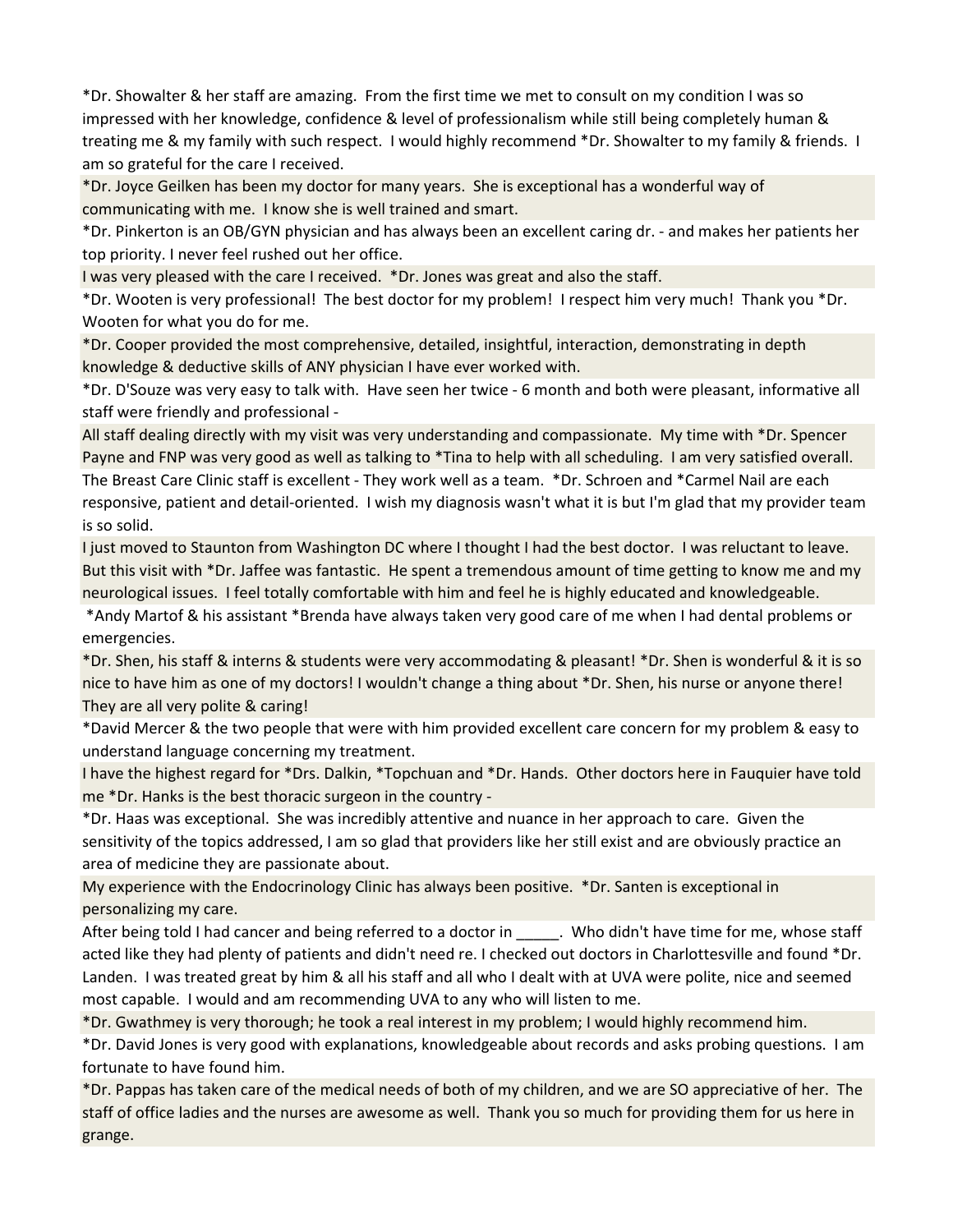Having a skin-graft near my eye, taking the skin graft from my eye lid was very frightening \*Dr. Kirzhner was perfect: professional, personable, highly skilled. I feel very fortunate to have had her as my doctor. I highly recommend her.

\*Dr. Weiss is an amazing physician! I am blessed to have him as my doctor. The reason I was not gotten it on time is \*Dr. Weiss completely listens to his patients and takes all the time each one needs so I will gladly wait in his waiting room for as long as it takes.

I feel that \*Kathleen Hayden & \*Dr. Slingluff are a great team. I also liked \*Dr. Drake & his team. I was pleasantly surprised at my UVA experience.

I was recommended to \*Dr,. Hostetter by one of his pts. approx. 4 yrs. ago. I am well satisfied with him & his office staff. Due to him & my cardiologist working together I have seen an improvement in my health - I'm very satisfied & happy with the care I receive from \*Dr. Jaffe - I find her to be extremely knowledgeable & able to answer all of my concerns and questions - She is also very compassionate.

Everyone was wonderful. I felt very confident with my surgeries. I can't express my appreciation enough for \*Dr. Olsakovsky her office staff and the staff at UVA.

I have been very pleased with \*Dr. Behm and especially his nurse, \*Beth Woodward. I was very impressed that \*Dr. Behm actually called me himself a couple of times! I know how busy he must be and that made me feel how much he really cares for his patients!

\*Dr. Okusa has been my attending for CKD for over 5 years. I firmly believe he's a large part of why I'm not on dialysis. I have total confidence in him. I am also very pleased with the care I receive from the entire office. I have always been very satisfied with my doctor visits at UVA. I have been coming to your facility approx. 46 years. You all have done most of my surgeries. I don't trust the drs. any place else. You all have a wonderful hospital & staff. I am very satisfied. I am 81 yr. old. I started about 35 years \_\_\_\_\_ coming to you. \*Dr. Robert Cantrell was my 1st dr. to treat me.

\*Dr. Goodman has been my dr. for a long time. He is the best dr. I've been to. He knows my family & take the time to me everything going on with med I wouldn't have any other doctor.

I am very pleased with \*Dr. Cheng and his staff!

\*Emanuel Cirenza MD & oncologist is an excellent doctor in my opinion. He took an interest in me when other doctors did not. Not just for cancer, but other ailments.

I like \*Dr. Dame very much for my dr. She is very understanding & caring. She does what ever she can to help me.

I am very satisfied with \*Dr. Dame. She seems concerned when you tell her your problems. Also she doesn't rush you out. She takes the time she needs. If she thinks you need to see a different dr. She will get you a appt. I like her a lot.

\*Dr. Ghanta was very concerned about health and follow up exam after sug. He was very kind and sensitive. \*Dr. Craig Portell listens very well and is extremely easy to talk to. \*Dr. Portell has an excellent attitude and great bed side manner. \*Dr. Portell speaks clearly and in a manner that is easy to understand. I am very comfortable in meeting with \*Dr. Portell. I am very impressed with \*Dr. Portell and his clinical care coordinator, \*Sarah Kirby. Thank you for the survey!!

\*Lisa Braden provided superior care, advice and explanations of all medicine and treatments. She was professional, courteous and very pleasant in all interactions. She kept in contact by phone and email to check on my health status and provide prescriptions all in a timely manner.

Very pleasant as always. Thank you to \*Carolyn Friedman and the rest of the staff.

\*Dr. K. Cherry and his team were exceptional.

This was our first visit with \*Dr. Stevenson and we were thoroughly impressed with his knowledge and caring personality!

I am very thankful that \*Dr. Portell is my doctor. He is an excellent doctor and cares about his patients.

\*Dr. Davison is an excellent doctor. I trust him with my life.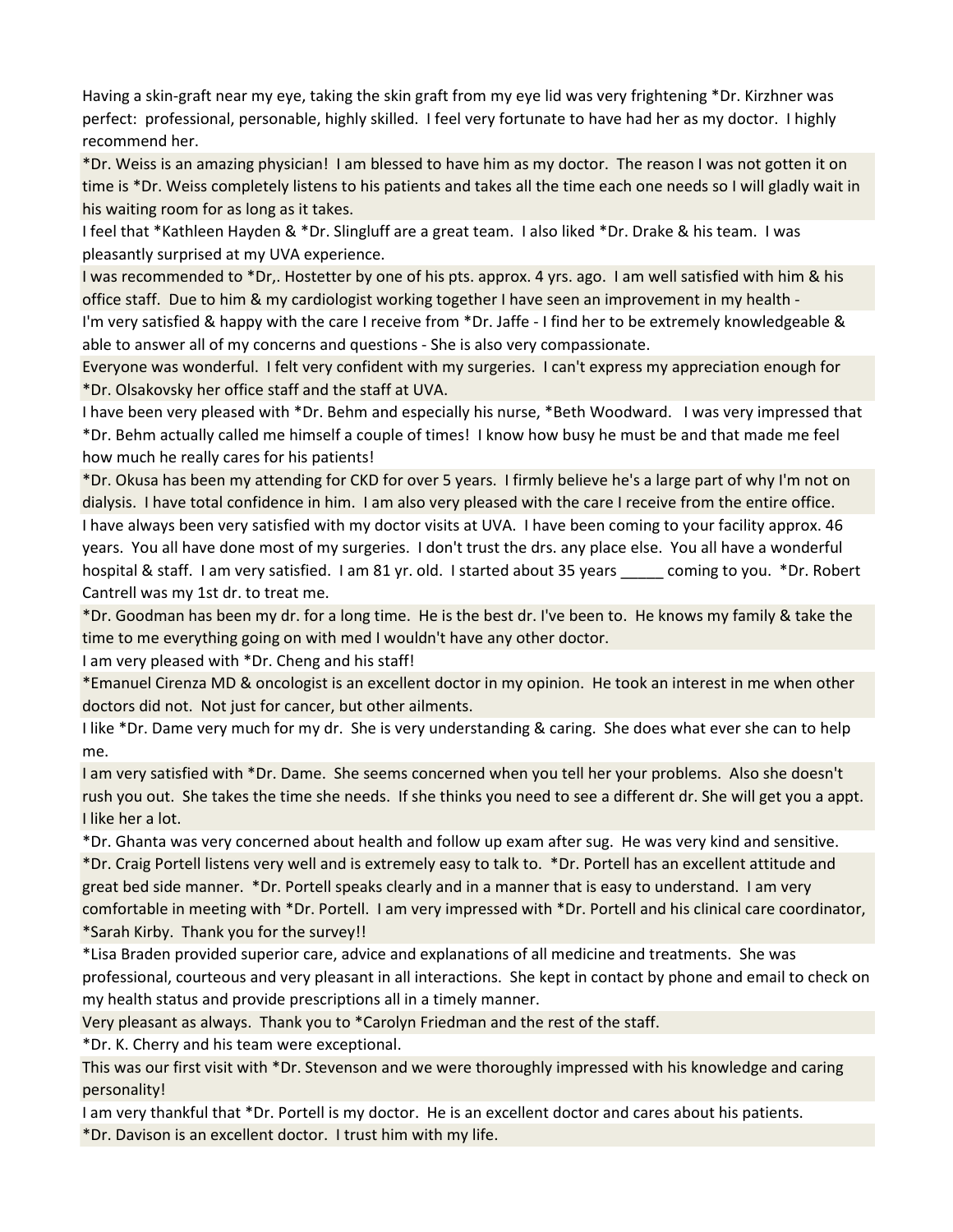I cannot say enough good things about \*Dr. Daniero and the staff -

\*Jennifer Mentore always answers questions, concerns, knows what meds I take. She is easy to talk to and I will continue to see her. The nurse, \*Candy Sheets is one of the BEST nurses.

\*Doctor Reid is a very good doctor. I would recommend him to my family and friends.

\*Dr. \_\_\_\_\_ Oliver is outstanding - Great bedside manner - calm, smart good man!!!

Both \*Dr. M. Williams and nurse \*K. Leake have been exemplary professionals at all TIMES during the time to have been their patient.

\*Dr. Uthlaut is not only a top notch physician - He is a good man -

EXCELLENT. Thank to \*Dr. L. Olsakovsky good job. Keep up the good work.

I have the highest respect for \*Dr. Christopher Kramer, and his nurse \*Peggy \_\_\_\_\_. They truly care about their patients. Very professional and they keep up with everything new and even the \_\_\_\_\_. Explained everything so you understand. They both are so kind and caring, and warm - hearted. The world would be better if we had more people like \*Dr. Kramer and nurse \*Peggy

I have the highest RESPECT for \*Dr. Kenneth Ballew. I can talk with him. He shows a deep concern for me, and I'm sure all his patients. All his staff are wonderful with me. I think I have a wonderful caring doctor and I feel like he is my friend.

\*Dr. Rembold's practice has my entire family as part of it. My husband and I pass on major heart problems to our 3 children. They started going as young adults to be proactive and to hopefully avoid heart troubles. We all think that \*Dr. Rembold is GREAT.

\*Liz Crotty is the best as far as I'm concerned - She has found my problems and gave me the right medicine the last 2 times I have seen her. Very smart person on medication. Found problem immediately. Please do not let her leave your practice. Love her.

\*Liz is very concerning about your health and seems to have an answer. Hope she here for a long time.

\*Juanita was the most knowledgeable NP I have ever been to! Kind, compassionate.

\*Doctor Ghaemmaghami after 5 years of being my doctor released me on 3-19-15 blessing me with words - "You are cancer free." I loved her the first time I met her. She is a wonderful doctor. I left with a very thankful heart and how to get in touch with her if I ever need her again. She and God is wonderful.

I traveled 6 hrs. to see \*Dr. Koyower and if I need to again I will. He is the greatest.

EVERYONE in this service is & always is wonderful to help \*Dr. Berger hires very professional people.

I was scheduled to have a new crown set in place on a Wednesday & then my daughter became ill in California so \*Dr. Leinbach found time to have me come in on a Tuesday so I could get to California a day earlier. Very nice.

\*Dr. Benjamin Kozower is an amazing doctor always treated me like a person that matters unlike some Dr. The entire staff is amazing always there to help and listen when I need them. The receptionist \*Judy has always sent records to other Dr. I see & very friendly. The entire staff make you feel like a real person and takes the time the listen & explain things in a matter I can understand. Love UVA team!!!

I have always received good care at Northridge Internal Medicine. \*Dr. Bauman is my PCP and is an excellent, diagnostician and a caring doctor. All the physicians in the practice, that you would see on an emergency basis, are also very capable & caring.

\*Jennifer Hart is an excellent health provider - very efficient & professional. After her injections in my knees, I am virtually pain free for months. I am so grateful for her care and accuracy in administering the shots.

\*Dr. Bauman has been my PCP since ~ 1993 and I feel that I am in excellent hands with her as my primary dr. She is extremely knowledgeable and is an excellent diagnostician. She also has a very pleasant and welcoming manner - She rates a 10+++. Her staff is also excellent.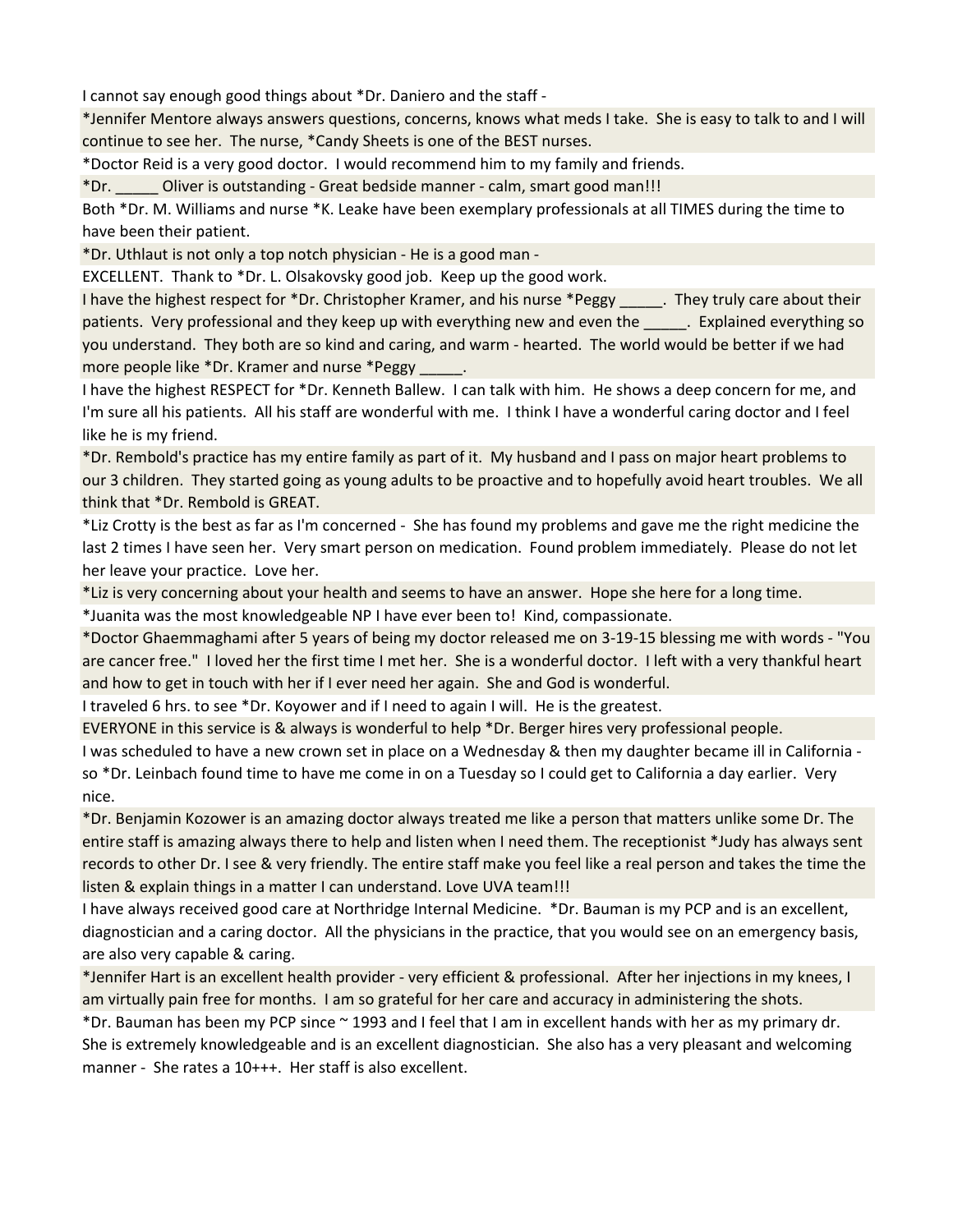\*Ms. Beth has been a great access to staff. She's caring, understanding & tends to explain every part of experience I had with her. She took extra care & made sure I received her attention to my my needs when I saw her & even when I was just seeing her. She made sure I was being attended in every great manner & respect given back.

This office (\*Dr. Bowman) should be used for all offices very impressive.

\*Dr. O is great! Things have not turned out the way we hoped but it was no one's fault. Her help and concern has been the best.

\*Dr. Dillon & his nurse, \*Jo Ann Philips, have been extremely professional & caring. Technicians & RN's in labs & imaging have in general been helpful & courteous.

\*Dr. Johnston is phenomenal. After a car accident, she has helped relieve so many of my worries with the care she provided to me.

This was a follow-up from hip replacement surgery. \*Dr. Brown has always been patient in answering my concerns. I had surgery in January. The care from \*Dr. Brown and all of the UVA staff was A+. I would recommend \*Dr. Brown and UVA to anyone. Thanks for letting me share.

I was referred to \*Dr. Maitland by \*Dr. Laurie (Northridge) \*Dr. Maitland's attention to detail relative to the issue at hand was commendable. I especially appreciate her phone call relaying the results of the comprehensive metabolic/lipid panel.

\*Dr. Hatter took care of my parents and has been my doctor for 18 yrs. I told him at my visit that when he retires I will stop going to the doctors for he his the BEST.

I have been a patient of \*Dr. Laurie for 17 yrs. and will continue.

I have seen \*Dr. Ferguson for 9 years and am happy to be his patient!

\*Dr. Damewood is very bright and appears to be competent however he is a new provider and the patient physician relationship is a week in progress. My former provider of 30 years (SDFP) retired. \*Dr. Damewood and I have seen each other for 9 mos.

\*Dr. Padia is an excellent doctor.

Other than \*Dr. Balcall's (my heart surgeon) \*Dr. Escanallas is the best doctor I have ever been associated with. He is so respectful and always listens to your concerns. I can't say enough good about this gentleman and his staff.

\*Dr. Pinkerton and \*Jackie are just wonderful. They stayed late to fit me in because they knew how stressed I was about getting an answer regarding what was going on. They are always so kind and professional.

\*Dr. Rosemarie has gotten it ALL right - kind, sympathetic, knowledgeable, warm, caring, effective and efficient. SCORE!!

I was sent to \*Dr. Solenski from another dr. from Ranche. \*Dr. Solenski and \*Dr. Machado in Hematology are the reasons why I stayed at UVA after having a baby. I love \*Dr. Solenski and my hematology doctors. This visit was spur of the moment. We arrived at UVA found \*Dr. Liu's office, met with him & his nurse. He ordered a angiogram. Insurance bucked it. He spoke with insurance got it approved. \*April was my nurse during my procedure, she was great. \*Amber walked us from \*Dr. Liu's office over for the procedure. Everyone was great!!!

\*Dr. Behn is a very competent, thorough, thoughtful GI doctor. I feel very grateful to be under his care for my Crohn's Disease. His nurse care coordinator, \*Beth Woodward is nothing short of FANTASTIC. She always communicates so clearly with me and has been so devoted o working through my insurance specifics. She goes the extra mile REGULARLY.

Hi, \*Kelsey and her staff, etc. I have a wonderful, understanding, down to earth and & very sweeting loving. Person, \*Dr. as well as her complete staff from the nurse. Receptionist. Therapy, tech. etc. Thanks to you all.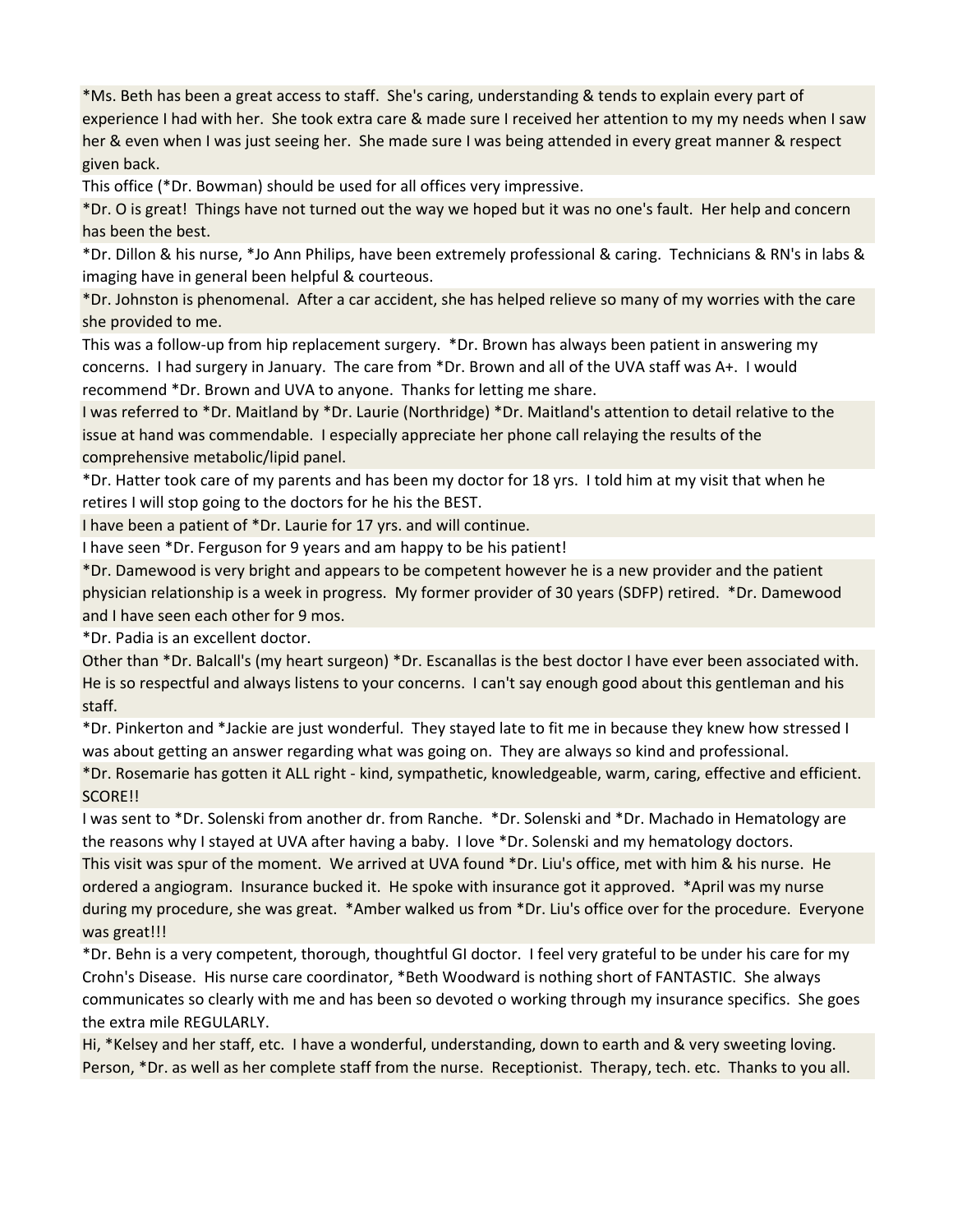Both \*Dr. Potter and \*Susanne have been more helpful and caring with regard to my medical condition and current life situation/circumstances. Not one communication has been had where I am not asked how my daughter and I are doing. \*Dr. Potter called me randomly while I was out of state with her treatment, to check on me and assess my pain. I can say with 100% certainty, I feel as though they actually care; I'm a person, not just a patient.

I was seen on 5-25-15 for a heart rate problem and an EKG was done by a technician. \*Dr. Darby was not in on that day. But I saw him for a follow-up of the EKG on 5-6-15. He was wonderful as always.

I have been very impressed with \*Dr. Jameson and his residents and staff and I have confidence in them. \*Terran is THE BEST THERE IS!!

\*Dr. Wilder spent a very focused and attentive session with me. He obviously cared about my health.

I have visited many doctors for my brain tumor treatment. \*Dr. Purow was by far the most informative, knowledgeable, and caring doctor that I have seen. Even though I live in Colorado, I will regularly travel to UVA. \*Dr. Singer & \*Dr. Black are both excellent doctors. I have & will continue to recommend each of them.

I was able to schedule and additional appointment with \*Dr. Greer in dermatology through \*Terran Sims and her receptionist. They were also able to correlate these two visits to the same day. This was important to me as I Live 45 miles away. Thanks for giving me this opportunity to express my thanks.

\*Dr. Douvas should be considered a most valuable asset to yoru team. He has been treating me for after care of AML and a subsequent stem cell transplant. He demonstrates the highest level of professionalism, sensitivity & care one could possibly expect.

I like \*Dr. Babar very much, he meets all my medical needs.

\*Dr. Heinan is wonderful. Her time and attention spent on 1 with my daughter is amazing!!! She seems to take a personal interest in her patients.

\*Dr. Mark Jameson has been a true friend to me besides being my cancer reconstruction surgeon. He spends time answering any and all of my questions, and truly gives honest advice. I trust \*Dr. Jameson with my life. \*Dr. Christophel is fantastic!

\*Dr. Keipski is very, very, good and I'd recommend her to anyone suffering bladder disease including cancer. She's a great asset to the UVA.

\*Dr. Goldman is fantastic. All the nurses have been great. I began seeing her every 3 months. Now it is every 6 months. I've seen her 6-8 times.

It may seem exaggerated but I'm completely satisfied with my treatment from the provider and the rest of the staff. It's the little things like always returning phone calls, making sure I have the medications I need. \*Dr.

Shattert visited me every day while hospitalized. Nurses and rest of staff included. I'm glad to have them on my team!!!

I absolutely love \*Doctor Simmons! I couldn't imagine a better doctor for my baby girl! I wish she wasn't taking another job!

My experience as a patient in  $*$ Dr. H office was fantastic! The staff were attentive, knowledgeable & reassuring. I am fully satisfied with the medical service & the positive results from their care.

\*Dana Hannah was extremely nice, very informative & helpful. She was very professional - @ 1st I thought she was a regular doctor that's how great I felt she was -

All in all the best health care I've ever received. \*Dr. Liu saved my life, he's the best and \*Dr. Leone is wonderful. \*Dr. Statuts had an excellent job. Within a few minutes he diagnosed my problem and made effective recommendations. Thank you!

\*Dr. Padia is a wonderful, knowledgeable & very friendly practitioner. She took the time to thoroughly answer all of my questions. I would highly recommend \*Dr. Padia!

I trust \*Dr. Grice and value his opinion about my health care.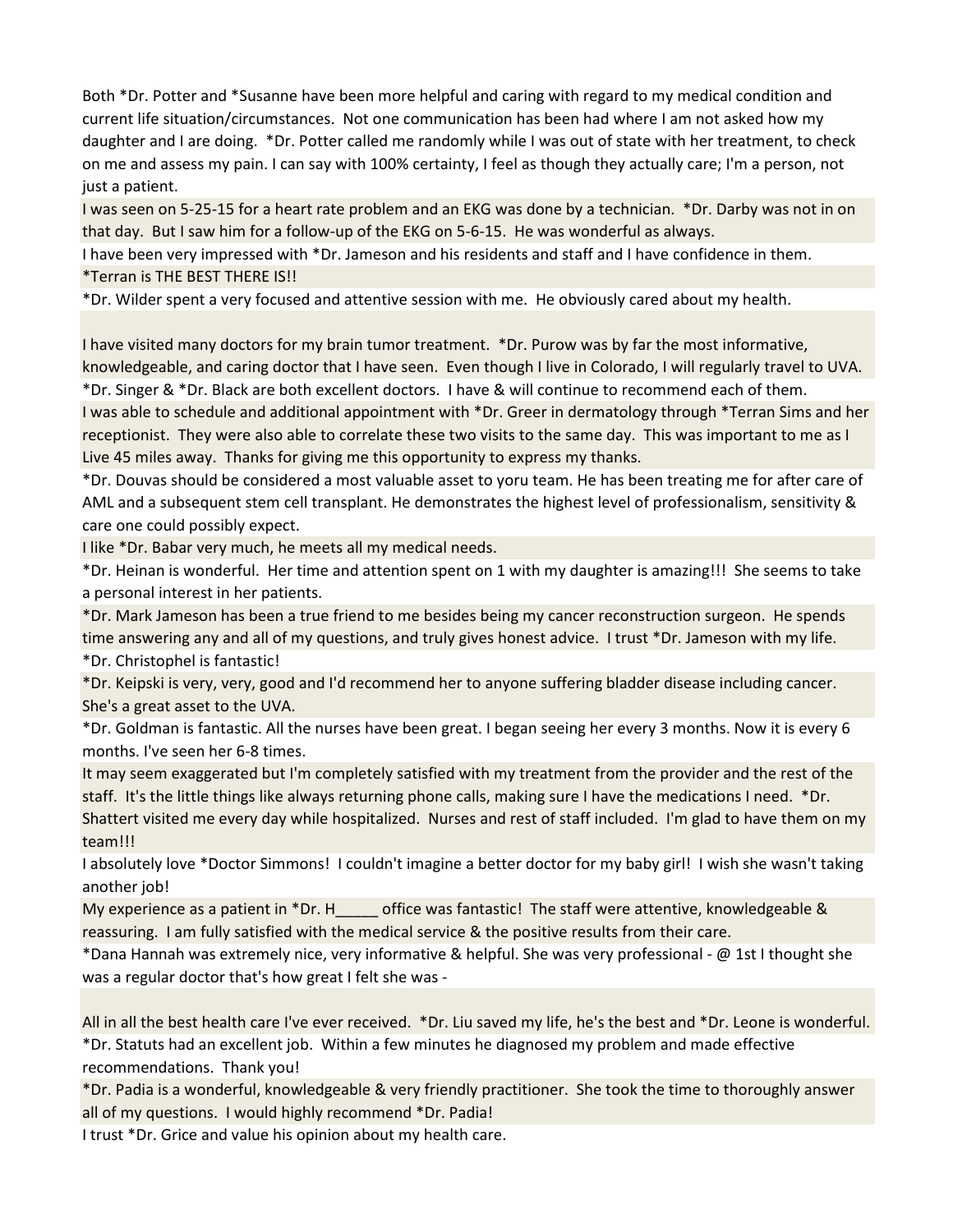\*Dr. Green and nurse \*Kelly are very professional and the best.

\*Dr. Lippert showed attendance, kindness and skill. I am grateful to her for care and sincere concern.

\*Dr. Geilker and her staff have provided me with excellent care!

\*Dr. Uta Erdbruegger is one of the finest and most through physicians I have met in the last five years. We are indeed fortunate to have her services.

I think \*Dr. Pinkerton is an exceptional doctor. Her staff is very caring - I am lucky to have her as my physician. I feel \*Dr. Williams and \*Kim are a perfect team. I am really blessed to have both of them to take care of my CLL. I feel if there is something \*Dr. Williams need to confer with another specialist on my case he will. \*Dr. Adams was extremely caring. He is an EXCELLENT physician.

I live in PA and travel 5 1/2 hours to continue being cared for by \*Dr Jones. His nurse \*Pat was awesome. \*Dr. Mazimba has excellent listening skills - really excellent overall "bed-side" manner. He is not only very competent but genuinely caring.

Everyone in \*Dr. Hullfish's office are excellent, compassionate, kind, caring and loving people. I would recommend them to everyone.

\*Dr. Geilker is an excellent physician and I am most fortunate to have her as my primary care doctor. She is knowledgeable and also has a caring manner. The nurses and office personnel are to be commended - Positive approach to their jobs!!

Excellent all around. Once surgery was needed my daughter, (grad. nurse at UVA 1983) wanted me to come to her home in MT so she could care for me. I am widowed. I made the decision after setting a date for surgery by \*Dr. Zaydfudim whom I highly respected and trusted. I had successful surgery on August 11 and, am recuperating extremely well, for which I am very grateful!

I feel blessed and thankful to have \*Dr. Dillion and staff as my oncologist.

This was my first visit with \*Dr. Ragosta. I was very impressed with \*Dr. Ragosta. I look forward to my next appointment.

Have been seeing \*Dr. Goodman 20 years in this practice. Great doc - great experience.

I was here for a consultation with \*Dr. Elias and his team - I was never here before. I felt that his team was very thorough and caring. They explained everything and answered all our questions.

I was very impressed with \*Dr. Strand. He was thorough in explaining things. He has a very good bedside manor. I was appreciative of the pictures of the colon. It was quite an operation.

I have had no bad experiences w/\*Dr. Landes.

My family and I were very please with my stay in the hospital everyone was very pleasant & helpful. \*Dr. Gloudeman was very understanding & pleasant he answered my questions & explain - everything to me.

\*Kim seemed very knowledgeable about the type of leukemia I have CLL and was/is helpful in every way.

\*Margaret Barclay is fantastic.

I moved to Virginia a year ago. This \*Dr. Mosteamnu was the fourth UVA "family doctor" I've seen, and the one I will stay with.

\*Dr. Payne is a great doctor and my experience could not have been better.

I enjoyed meeting nurse \*Tyger. She was very professional & knowledgeable answered all of my questions & just made me feel at ease about the upcoming surgery.

\*Dr. Asrar is a wonderful doctor. I take my children there too. I just started there for my check up and other needs. Very pleased.

\*Dr. Escanellas is very compassionate & thorough, he doesnot rush you through & your appointment & explain to your his details. I have two daughters who has him as their doctor & we trust him completely - I trust him completely - We love him.

\*Dr. Galbraith is perfect for my mom and dad. We are very grateful for all of his care.

\*Dr. Courtney is a good Dr. who knows her patients & cares @ their needs.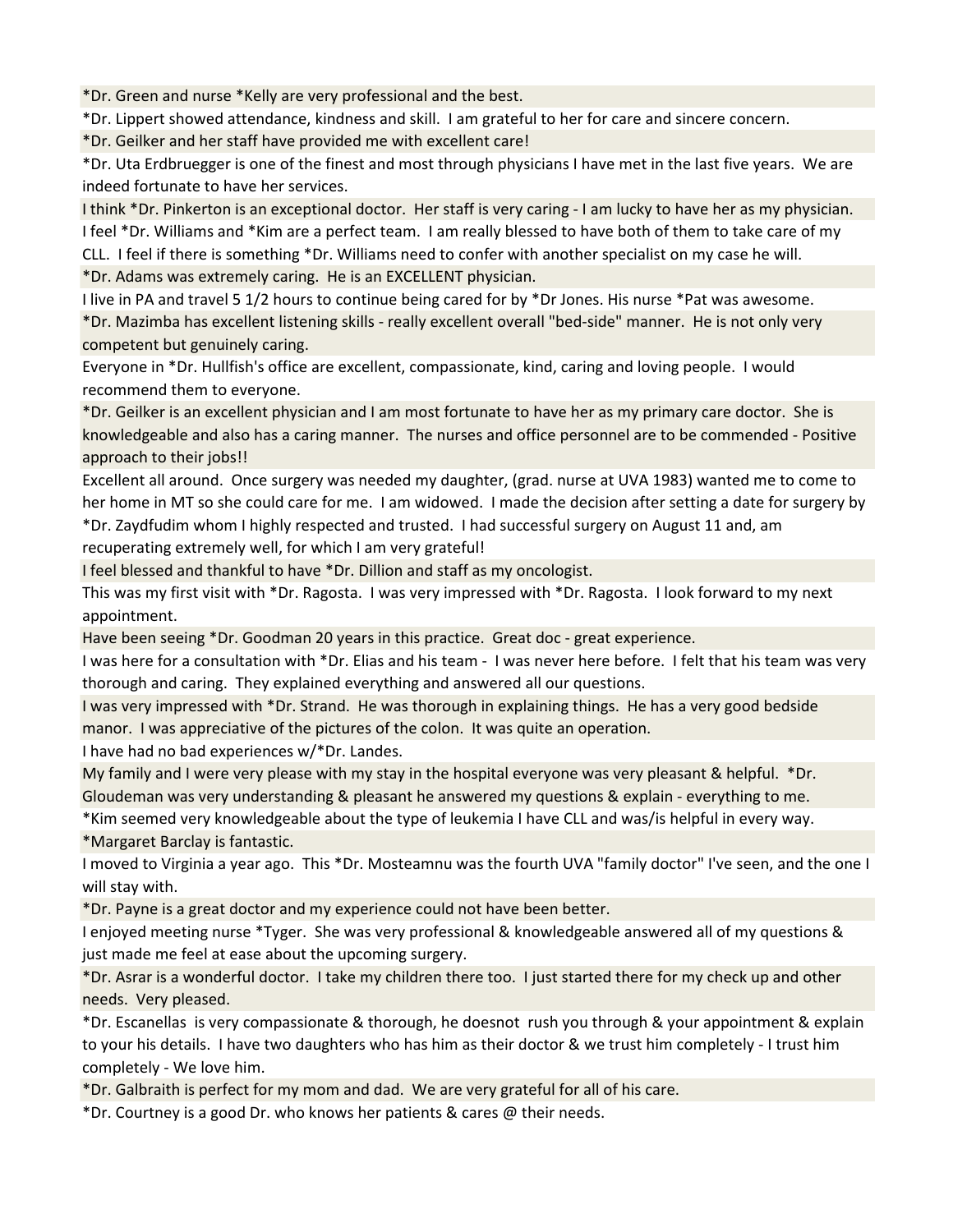\*Dr. Mike Williams is outstanding. In addition to his expertise, experience and knowledge he is extremely responsive to the needs and questions of his patient - \*Williams is definitely a 10 PLUS and I am known as a tough critic -

I have been extremely satisfied with my care/and team of doctors. My general doctor just retired and I am changing to another dr. in this practice and feel confident in their care. I have made great progress with \*Ms. Franklin and have high regard for her knowledge and practice.

We are truly grateful for the skill and expertise in removing our daughter's tumor. Thank-you - \*Dr. Asthagiri & \*Nancy & staff.

\*Dr. Bauer exceeds all expectations.

\*Dr. Mark Shaffrey is an excellent neurosurgeon, and I will continue to have him care for me with my needs in this area. His PA, \*Lisa Foster, is the most compassionate medical person I have ever had the good fortune to have care from. Keep up the good work!

We had never seen \*Hedy Reese before but she was great and we would love to have her again.

I recommend UVA all the time. \*Dr. Norwood is the best for our child.

They are always very nice & concerning about you. I loved my doctor \*Dr. Rybicki, he was there for me when my daughter & dad died. You couldn't ask for a better friend then him. He told me he was a phone call away & if I needed to talk he was there. That helped a whole lot. To know someone. Was there & had your back. \*Dr. Mark Lepsch is a fabulous dr. and so is the facility and staff.

\*Dr. Jenkins & his entire staff have always provided me with the utmost professional care & I value his expertise. I only wish other areas of UVA were as good as the Urology Dept.

\*Dr. Barcia goes above and beyond to care for our child. We are blessed to have him and the UVA team of doctors and staff to care for us. They are all amazing and wonderful professionals. \*Rhonda Lawhorne also is such a valuable asset who goes out of her way to care for us. She is so amazing. I could never express in words how thankful we are to have the UVA Medical Staff and team caring for us. It's been 6 years of treatment and I am just so impressed with the compassion & care & attention we receive. Thank you \*Dr. Barcia, \*Dr. Norwood, \*Rhonda & the rest of the wonderful staff at UVA!

As always \*Dr. Post provided me with excellent care and spent more than ample time discussing my care. Any concerns or issues I had, she offered explanations and reassurance.

\*Dr. Rindos is the most caring doctor I have visited. She has called me with good news about tests to put my mind at ease. I am very grateful to be her patient.

1st visit to \*Dr. Brown and will continue with him as needed. Most excellent doctor!

I love \*Dr. Kirby; she extends care to me beyond the office, often calling me at home to follow up on needed issues with my health. I know she will be accessible if I need her, and that she is genuinely concerned about my welfare. That is a rare by VALUED quality that she excels in! I am grateful for her!

I think \*Dr. Wilson is top notch, very informed, very good at caring too the multitude of issues deriving from my... Her staff and attending docs and students are very caring young people - her respect for the patient is well demonstrated in the care given to the patient by those young people who are in her guidance and instruction! I am always glad to be an example for their learning too (my case is weird - but she really helps them identify the problem areas etc.). Her "students" are lucky to have her knowledge & dedication & experience! (And so am I!) Very pleased with my visit with \*Dr. Hullfish on June 2, 2015.

Wonder full an so is \*Stephanie.

\*Dr. Williams is the absolute best caring, compassionate doctor I've ever had. His and his staff's professionalism is top notch. If I weren't for his knowledge and expertise, I probably wouldn't be here.

I have all the faith in \*Dr Hatter. He is the only one I want to take care of me.

\*Dr Camillo recommends I quit taking my arthritis meds which was on instruction I missed - \*Dr Hatter caught that and stopped my meds - I am very happy with his care.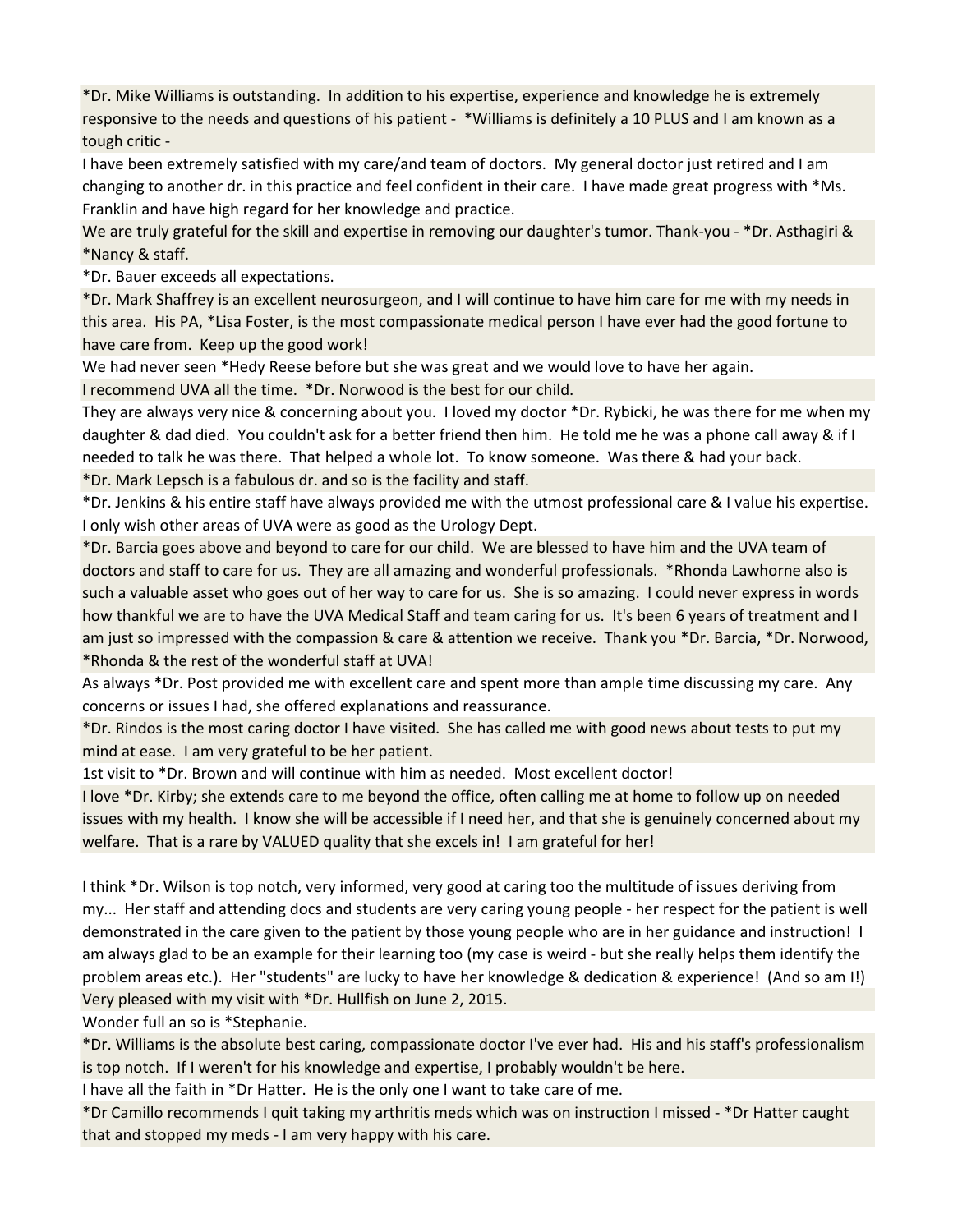\*Dr. Kenneth Ballew is excellent, would recommend him to anyone.

\*Dr. Davis is wonderful, he listens to me asks questions, etc. I feel very comfortable talking to him about my medical problems.

I am so blessed to have \*Dr. Bargmann in my life. I feel is my chance to live a long productive life.

I've been seeing \*Dr. Bargmann for some time & know she is well above average.

\*Dr. Balogun has taken excellent care of me from (2011-present). If I ever moved out of state, I would have to commute.

My health is good because of \*Dr. R. Balogun, \*Dr. T. Krupski, and \*Dr. J. Davison. If I lived 1,000 miles away. I would commute.

\*Drs. Kennedy & \*Gay have provided excellent treatment for my PAH. Teaming \*Dr. Kennedy with a pulmonary hypertension specialist is a GREAT idea which should be continued. I believe I have received better care as a result of this "team" approach.

Every visit to UVA and \*Dr. Vollmer has been excellent. People who we interacted with were respectful, kind and efficient. I would recommend this office to anyone.

\*Dr. Wilson @ UVA was referred to me by my family doctor. Ever since I have been going to him, I have seen a big difference in my pain. He is so easy about giving the shots for my hip as I have bursitis and he explained every thing to me when he showed me the x-rays. Now when I go down stair case, I can walk back up as I never could. I thank God for \*Dr. Chad Wilson.

\*Dr. James Isbell is the best.

After cataract surgery, my vision declined & I continued to have inflammation & problem. saw numerous doctors & specialists. Still not certain what had gone wrong. \*Dr. Newman gave me several test & as a result, was able to diagnose what I had. I was so happy to finally know why I had problems after the surgery. It is a condition that I will have to live with but at least I know thank to \*Dr. Newman.

\*Dr. Whitehurst is the best primary provider I had.

\*Dr. Belyea does an excellent job of treating and explaining all issues relating to my daughter, he is definitely child & patient friendly and my daughter is very comfortable talking with him and receiving treatments, she trusts him the way we do and actually looks forward to seeing him during our visits to the clinic.

My experience with everyone was great. \*Heather and all the others was very kind and help me with everything I needed help with. I made a lot of calls to \*Heather and she always help me and when she wasn't there the others would help me, I have nothing bad to say.

I have never had concerns that were not addressed. I will continue to recommend \*Dr. Goldman. As a nurse at another local facility, I had second thoughts about "going out of network" but after going, I was glad I did. \*Dr. Goldman excels in her knowledge & field.

\*Prum and his staff are trying everything they can to save my eye sight.

1st time in my life a doctor thanked me & said she would be glad to be my doctor?? UVA Cancer Center provided most of my needs while in active treatment for NHL. My visit to \*Dr. Casey was a new patient visit. I was very happy. She was recommended very highly from \*Donna Markey, my nurse practitioner @ UVA Aug. Cancer Ctr. I trust \*Donna's opinion because I know she shares same concerns for herself. She was all that & then some.

The doctors, nurses, and staff are the finest any where. I would recommend them to anyone sick and have done so \*Doctor Wolf and \*Michelle Beard.

I had surgery on 2/26/15. \*Dr. Landen was & is an excellent surgeon. My over night stay was very pleasant. Everything possible was tried and when we couldn't get the results expected, \*Dr. Russell check with other doctors for their input.

I LOVE LOVE \*Kathy Hullfish! She is so caring and compassionate. I felt totally secure and safe in her care and her staff follow her example. They are wonderfully and I will highly recommend them.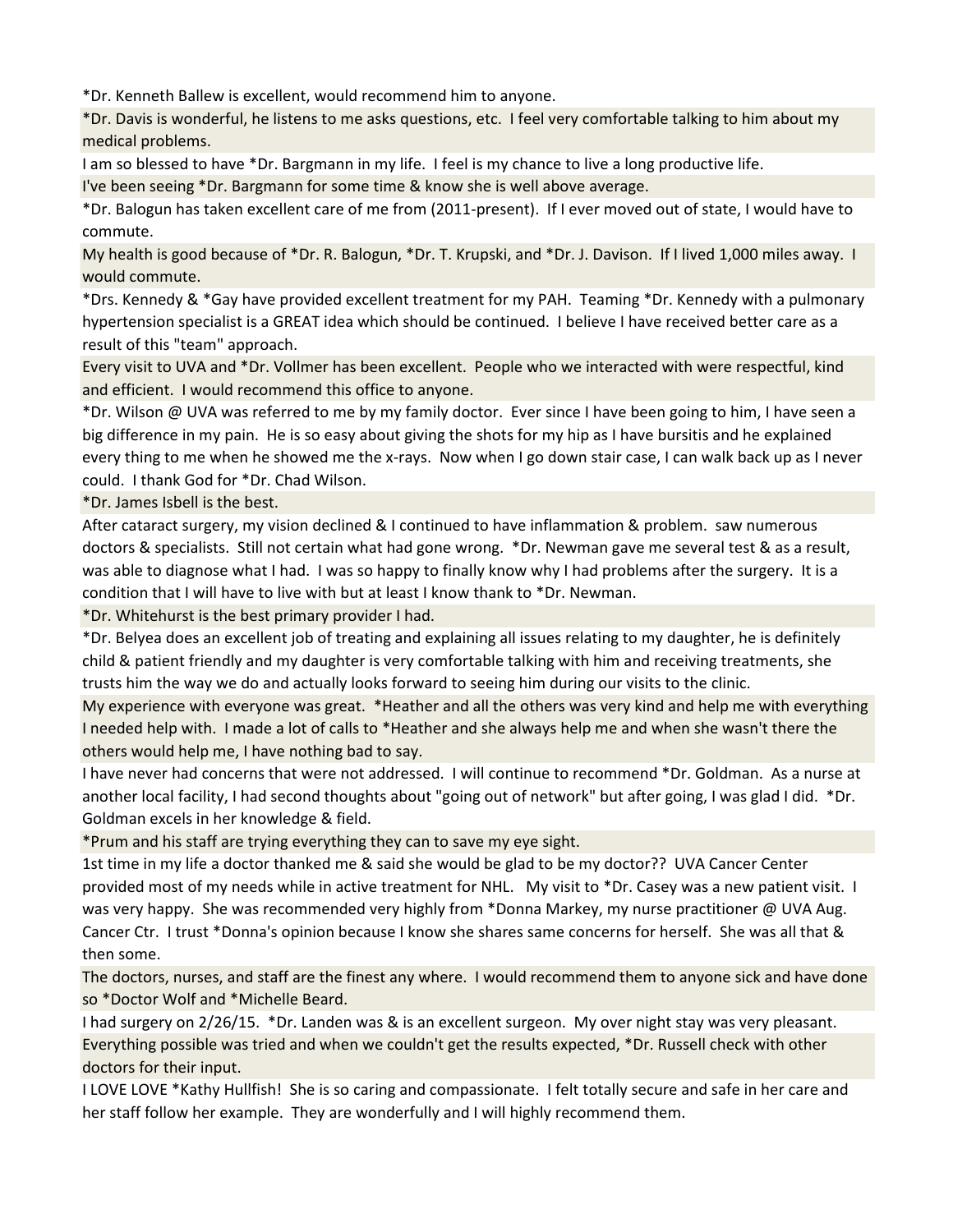\*Dr. Blackhall has always been the best in every aspect of being my doctor and caregiver. Not only when I'm in office during an appointment, but also coordinating with my other doctors and nurse practitioners to make sure I am getting taken care of. I am very grateful to have her and the rest of the staff taking great care of me and couldn't ask for anything more....

\*Dr. Smagalski and his team were excellent - provided outstanding surgical care.

I am sincerely satisfied and grateful to \*Dr. Maria Kirzhner for her service. She has made my face look as good as it used to be.

\*Dr. Cui is an exceptional surgeon, not only has he given me back my mobility, but after surgery (hip replacement) he visited me while in the hospital every day.

\*Jennifer Prol - was very understanding and helpful to me. She asked all kinds of questions. And was willing to help in many ways. I highly would send any friends and relatives to her.

\*Donna Charlebois was so concerned about my health issues that so call my MD to check me over & answer health questions and concerns. I was very pleased with my visit and \*Donna's concerns. 2-thumbs up!!

\*Doctor Mosteanu is a great doctor. He listen carefully always and explain very good what I need to know. He, is excellent doctor!

\*Dr. K. DeGeorge is the best. She take great care of me.

\*Dr. Rubendall and all the staff @ UVA PMER have been wonderful to work with. They got me back on my feet and I am walking pain-free again I have already recommended them to a friend.

I find everyone in the office to be friendly & professional. We may be leaving Virginia in the next few months and I will really miss \*Dr. Geilker. She is professional, compassionate, friendly & caring. I believe she is the most professional physician I have had the pleasure to see in the last 20 years. It will be sad for me if we do leave the state because I trust her knowledge & judgment.

Very pleased with \*Dr. Dillon and his team as I proceed through his recommended treatments. I and my family feel very confident with the quality of care I am receiving.

I think that \*Dr. Dillon and any one on his staff is wonderful.

I came to visit \*Dr. Archbold and I was very sick, and had been for months. She knew exactly what to do to help me, and what tests to have done. I felt great the next day and continue to do so. I enjoyed m y visits and feel that she is a very caring and great doctor.

\*Dr. Netland is a very good dr.

My daughter loved \*Dr. Scharf we really enjoyed are time with the dr.

I think I'm lucky to have \*Helen Molnar treating me for cardiac health.

\*Scott Commins is the most intelligent thoughtful doctor I have ever met.

\*Dr. Snustad is a wonderful doctor. Colonnades is so fortunate to have someone as caring and great as \*Dr. Snustad.

\*Dr. Lippert is a great dr. I have found all of the UVA drs. to be the best.

\*Dr. Uthlaut. Excellent doctor, seems to be very interested in my health.

I was referred by my cardiologist for specific problem, \*Dr. Ragosta had talked with him and knew my needs. He gave me options about medicine and possible future procedure and I will have follow-up with him.

This visit was to the Eye Clinic. They are treating a glaucoma problem I have. They have it under control and one giving me great care for it. \*Dr. Netland and staff are doing an excellent job for me.

\*Dr. Kozower and team connected with him in a personal way. We couldn't ask for a better, personal visit.

\*Dr. Powell and his staff were very good to me and helped me find out what was wrong with me. I switched all my medical care to UVA and glad I did. Thanks to everyone there and I look forward to future visits there.

I traveled 3 hours for my appointment. \*Dr. Southerland recommended some additional testing after examining me. His staff went above & beyond to get the testing completed that day so I would not need to make a return trip. I greatly appreciate that.

\*Dr. Vollmer is the best neurosurgeon I have had I 4 spinal surgery. He is a very good assist to UVA.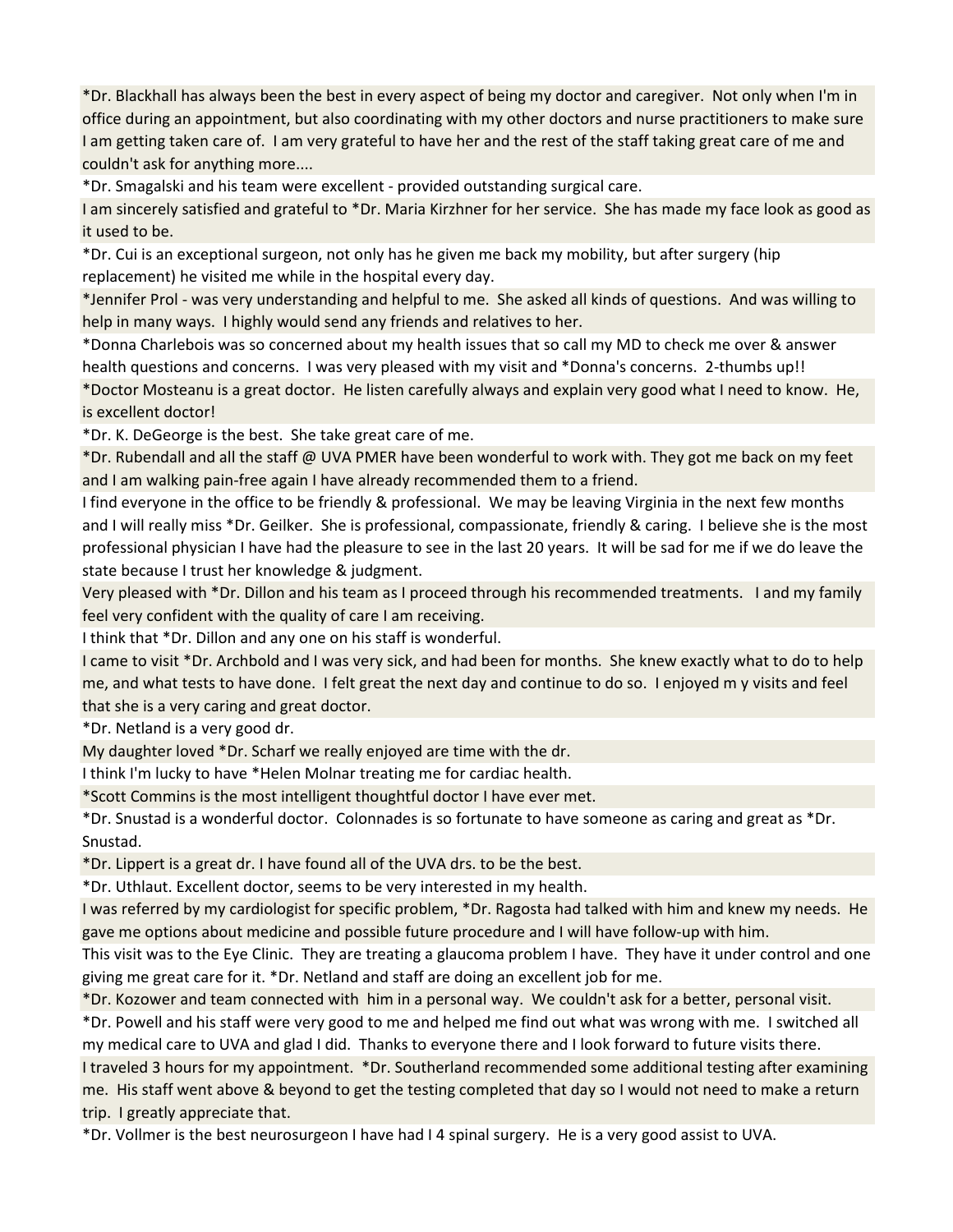For more then 4 yrs., I have been seeing \*Dr. Rose. He is an excellent pulmonary expert.

Outstanding experience. I went to \*Dr. Adams for a second opinion. Was so impressed. I signed onto his program!

Outstanding experiences. Most professional medical organization I have ever experienced! Great respect for \*Dr. Shaffrey & your organization.

Rarely have a more pleasant & valuable doctor visit. PA \*Bourque always takes as much time as needed. Excellent practice, thanks!

I really liked \*Dana Hannah she was knowledgeable, concerned gave good advice about a problem I had and hadn't seen a specialist for yet and she was right I had a problem, all fixed now though. I was impressed with the time she spent with me as a patient, staff was friendly & helpful!

After being diagnosed with a frightening cancer I was grateful for the speed and concern with which I was treated. Despite the circumstances my contacts with the cancer center have been pleasant and comforting. I was especially impressed with the nurse practitioner \*Kathleen Haden.

\*Dr. Stacey Anderson has always kept my thyroid condition in perfect balance and I have always been happy that she is my endocrinologist.

My son has a very complex chronic illness and we actually moved to Charlottesville to be part of UVA Health Care, from Denver. We are always treated with the utmost respect from our doctors especially \*Dr. Norwood. She is always knowledgeable and compassionate. My son would not be here today if not for UVA Renal department.

Not only was \*Claire Denny just awesome, but one of the receptionists was extremely helpful to me.

\*Dr. Portell is fantastic and UVA should feel privileged to have him. \*Dr. Portell is kind, shows concern, is obviously well-informed, and can clearly relate to both me as a patient and my family. He is very professional and I have felt confident in his care since the moment I met him.

Excellent care, concern and expertise was shown by \*Dr. Schroen. She is a great asset to your medical staff. Follow up was also EXCELLENT. She PERSONALLY called me to relay the results of test.

Many positive experiences at \*Dr. Angle's office.

I really appreciate all that \*Dr. Shimer and his team have done with me. He had treat me with respect and care always looking for the best to help me to improve my health. I trust him a lot with my health problem and we working together to reach our goal.

Could not ask for a better doctor than \*Dr. Cantrell. Very knowledgeable, kind hearted, respectful, etc.... The office receptionist is great, she makes sure I get a call back or answered quickly and she is very polite. \*Dr. Cantrell's nurse "\*Anita" is also wonderful, she is caring, concerned, and knowledgeable.

My experience with \*Dr. Park was professional and I would recommend him and the staff at UVA to friends & family.

The Hope Cancer Center at Augusta is a compilation of the BEST nurses around and \*Dr. Cirenza can't be beat! \*Cathy is the best & a real friend!

\*Dr. Dillingham and all the staff at infectious disease are excellent. They really helped me a lot. Love them all \*Dr. Gentzler has been the most accessible and accommodating physician I have ever known. I feel he is very much my advocate, and I'm grateful that he is my doctor.

\*Dr. Z is keeping me alive and well. To include my vices and diet - well done!

Liked \*Dr. Salomon so much I intend to keep him as my primary care physician as long as possible. He solved my medical problem when my usual medical provider, and FNP, could not.

\*Plews-Ogan is a 1st class pro! I don't drive 50 miles for an apptment because I think she's incompetent. I trust & have confidence in her.

This was my first appointment with \*Dana H\_\_\_\_\_ and I was impressed with her thoroughness and interest in my health. I would be pleased to see her on future appointments.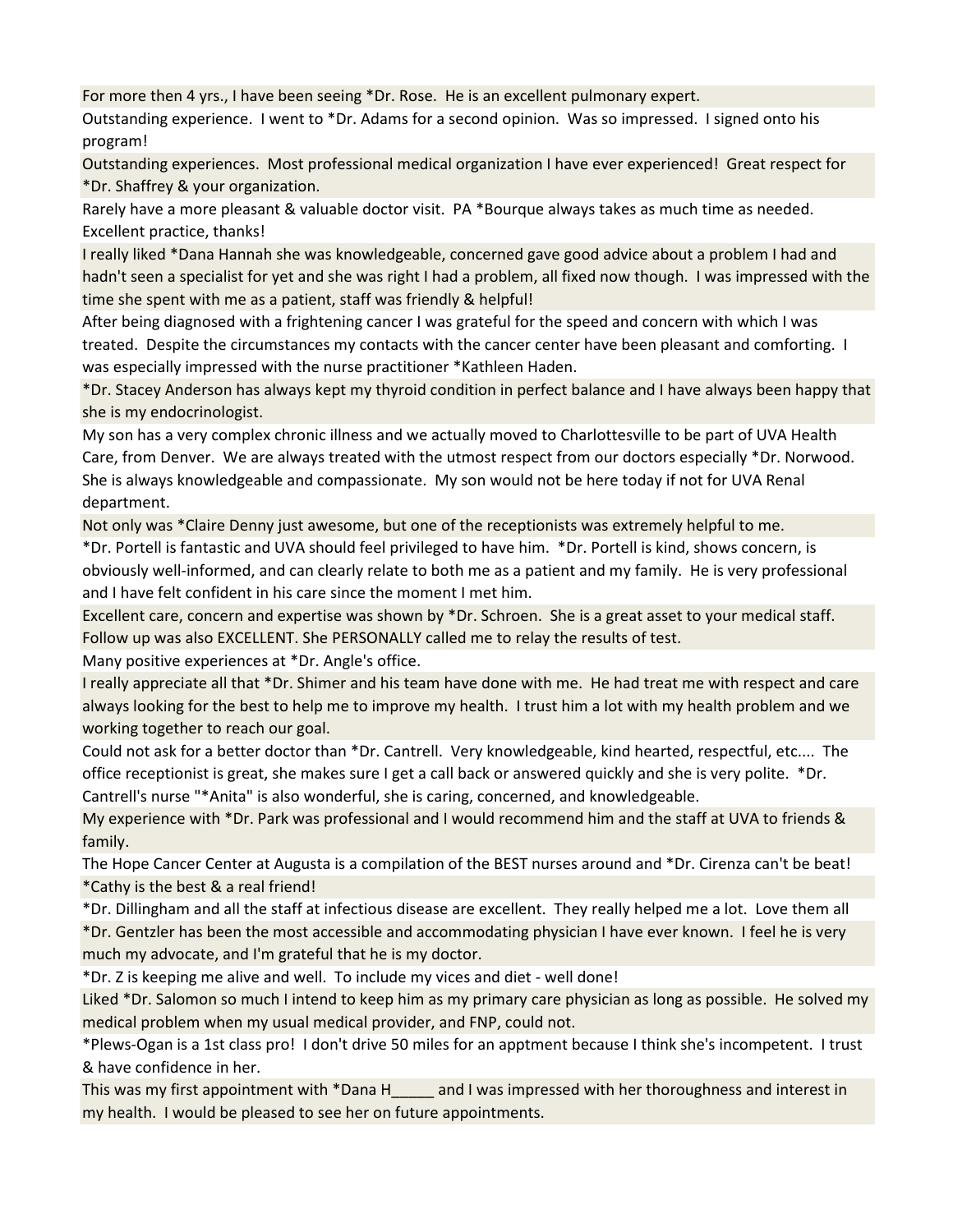\*Dr. Mark Shaffrey is wonderful. Everyone in this office have helped us with every question we've ask. Couldn't ask for a better place to receive care.

\*Dr. Hennessy always answered my questions directly & honestly. Her surgical skills, in my opinion, are outstanding along with her bedside manner. I will ask to be admitted to her services again should another medical emergency arise again that requires surgery she can perform.

I was well pleased with the care that I received at UVA and in \*Dr. Kozower's office.

I am completely satisfied with \*Dr. Blackhill and her team.

The four years that I have been under the care of \*Dr. Williams & staff have been very pleasant and professional. He has kept me well informed about what to expect and where he was going with treatment and options available. My wife and I are very thankful and feel blessed.

Great experienced. 1st visit to \*Dr. Kim since my old doctor retired from \*Dr. Kim's which I will return for medical needs to \*Dr. Kim.

Was initial visit with \*Carlson formerly with \*Jeffrey Wilson, retired, Lynchburg. Really felt \*Dr. Carlson was truly interested in me as a patient and person.

I think \*Carla does a great job so did BR \*Reibet & staff.

My wife accompanied me on this visit. She normally takes a dim view on medical practitioners (including me!) but she was most impressed with \*Dr. Brown - As was I. He arranged aspiration of my knee under \_\_\_\_\_ & followed up calling me with results. He then discussed my care... & called... to set up referral. Most impressive!! Fantastic provider.

I feel the M\_A Medical program is outstanding on every possible. \*Dr. Upchuch probably saved my life, \*Dr. Sharffery ( Mark) does an excellent job for my back pain and my provider although young got the answers if any questions.

\*Dr. Okusa was a wonderful man to talk with, enjoyed his wisdom!

\*Dana Hannah is a nurse pract. and saw me as a follow-up, after my hospitalization! She was excellent for never having having met me. I appreciated her manner and professionalism.

I can email \*Barbara Wilson with a question or send a photo of a possible skin lesion and she responds quickly usually in an hour.

\*Dr Diduch and all of the staff at UVA Sports Medicine were highly qualified, efficient and friendly great experience, thank you.

Extremely pleased with the care \*Dr. Dowdell gave me. She is a wonderful doctor & I would recommend her to my friends & family.

I have been a patient of \*Dr. Hoard and the UVA dental clinic since I moved to starts draft more than 25 years ago. I wouldn't have stayed around that long if he and his team weren't among the best dental health care providers I have ever had!

\*Dr. Ragosta, and staff are the best!

\*Dr. Khan is a wonderful dr. I really like her a lot!

\*Dr. Zadrozny and his staff are exceptional - excellent in every way, manner and aspect. This is true of everyone at the clinic.

For the past 7 years \*Dr. Boyer and his staff have provided excellent service and treatment.

I really feel like I received great care and \*Dr. Davis is an efficient and thorough physician. He seems to really care about what he's doing.

I think \*Dr. Gypson is a very good dr. and his staff is very wonderful, respectful and helpful. The rest of my health care workers are also very good.

Listen all my doctors are fantastic - They have been helping me through my problems - I'm not rid all these problems; but their maintaining my health - And \*Dr. Grice is a very professional person - It all for the care of his patients &... he's one of my care givers.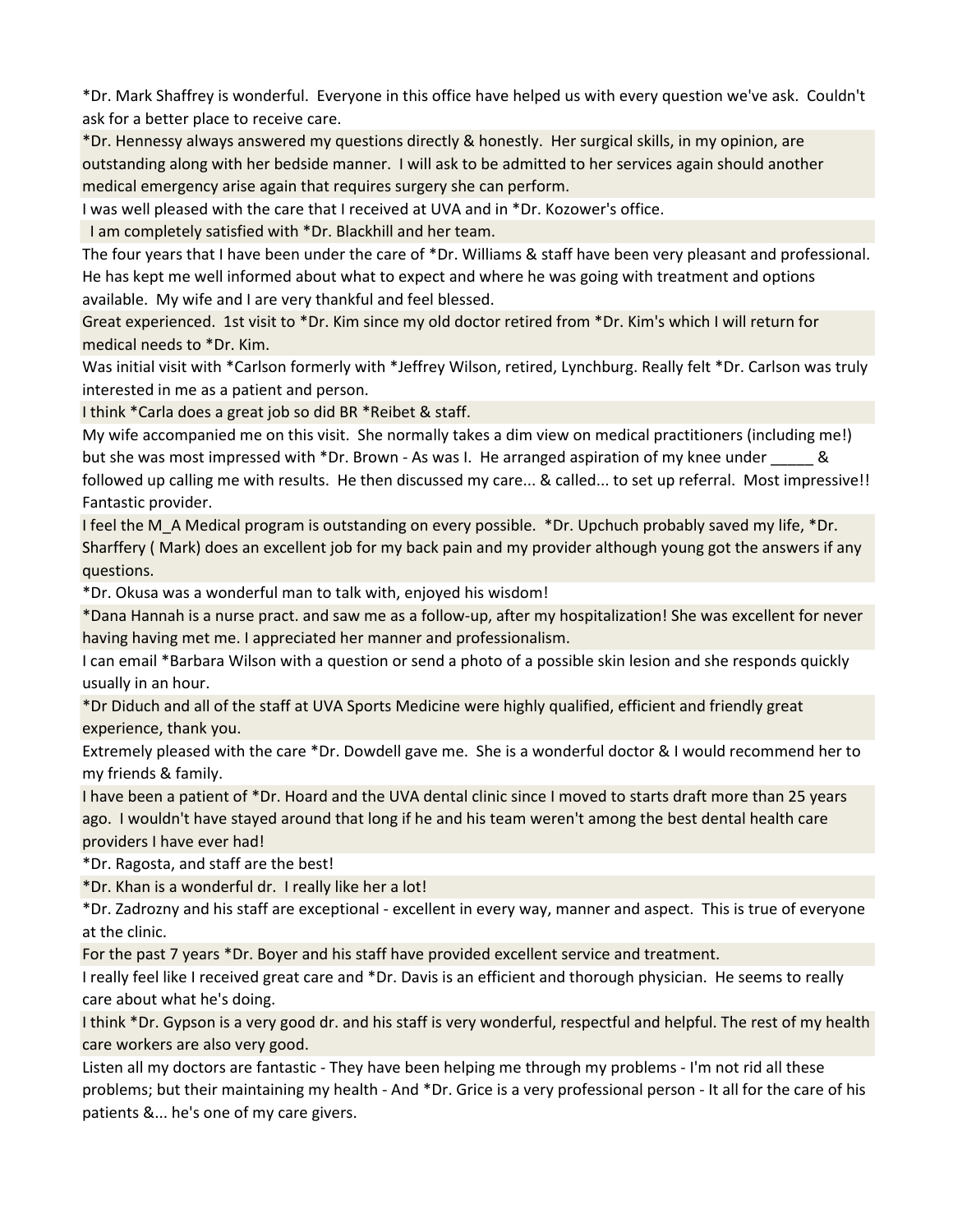\*Dr. Kirzhner is great. The outpatient surgery center in the Battle Building was also great - efficient, compassionate, professional. No complaints.

\*Dr. Wilson and his assistant \*Casey are wonderful! So thankful he comes to the Bristol area to see patients, this saves us a trip to Charlottesville. I give them both an A+!

First rate service form \*Dr. Schirmer, his nurse \*Anna, and the nurse explaining the PETC procedure.

Nothing but the highest regard for \*Dr. Foff and the neurology staff.

\*Dr. Darby is my defibrillator pacemaker dr. 1st one got infected put in, \*Dr. Darby seen me about ever 3-4 days and ever other day, took it out stay in over 5 days \*Dr. Darby put new one in Jan 14 2014; he is very caring dr. My family just love him & so do I one of the best drs he called me at home check on me.

\*Susan Wood presented as an excellent, dedicated medical professional. She interacted well with my wife and myself. She understood my recent heart history and my concerns. She furthered my understanding about my pacemaker and future expectations.

Practice has shown a marked improvement in coordination of effort between GP and specialists since \*Dr. DeVincentis has joined. \*Dr. Crosby my vascular surgeon in very involved in my medical care and treatment. I am very pleased with this team.

\*Dr. Luna and staff were very pro and would recommend to anyone.

\*Dr. Wang & all the office personnel was amazing. I am coming back in 3 months for check up & looking forward to seeing him.

\*Dr. James Browne is a wonderful, amazing human being.

This was my first visit with \*Dr. Patterson; she was very thorough and professional.

\*Dr. Plews-Ogan is an excellent dr. & she knows everything about me.

I see 3 dr.'s regularly. 1. \*Dr. B. Clemons. 2. \*Dr. B. Bowman. 3. \*Dr. K. Sternberg. All 3 are very

knowledgeable, explain things clearly & seem to be very warm, caring people. I like & trust each one of them.

I have had a great care with \*Dr. Shimer and trust his work. I would not go to another doctors.

I think that \*Dr. Bednar is a very great doctor. She treats me very well and listens to what I have to tell her, she puts every thing in PLAIN ENGLISH so I understand what she tells me each visit. I am very fortunate to have her as my provider -

Although \*Dr. Luna is fairly new for me I find him very knowledgeable and efficient. He is my go to dr. for heart issues.

\*Dr. Jeff did a great job, subbing for my regular PCP, \*John Masknight.

 I have always been treated as though I was the only one there to be taken care of. I have complete faith in my family DR. (\*Rob M\_\_\_\_\_) and my provider (\*Dr. Boyer).

Can only give positive feedback re: \*Dr. Zaydfudim. Thank God for him.

\*Dr. Yang and his entire staff are top-notch health care providers. The staff works hard and \*Dr. Yang's reputation is great in the health community. I have told everyone about him and the UVA staff around him. A doctor like \*Dr. Yang continues to show why UVA Hospital is the one of the best on the East Coast!

\*Dr. Todd Bauer and his staff are excellent. \*Dr. Todd Bauer is very caring and encouraging.

\*Dr. Zequan Yang MD is a smart, well behaved & well experienced of his surgical field. He is most co-operation & talks with a smiling face. I pray for his success in life.

So glad I'm in \*Dr. Showalter's hands!

\*Dr. Luna was most considerate in that he phones my daughter in Penn to assure her what he was doing & what my physical problems were caused by. His patience is certainly appreciated by our family. I feel he is honest & completely doing what can be done to deal with my heat at my age, I recommend him to everyone.

\*Dr. Cui replaced my right hip on Nov. 4, 2014. This visit was the 7 - month follow-up every contact with members of the joint replacement team at UVR Orthopedics was exceptional. I was treated with great courtesy & concern for my pain and well-being. Every staff member did their job very well. \*Dr. Cui was way caring and even moved my surgery up because I was in a lot of pain. I could not have been treated better.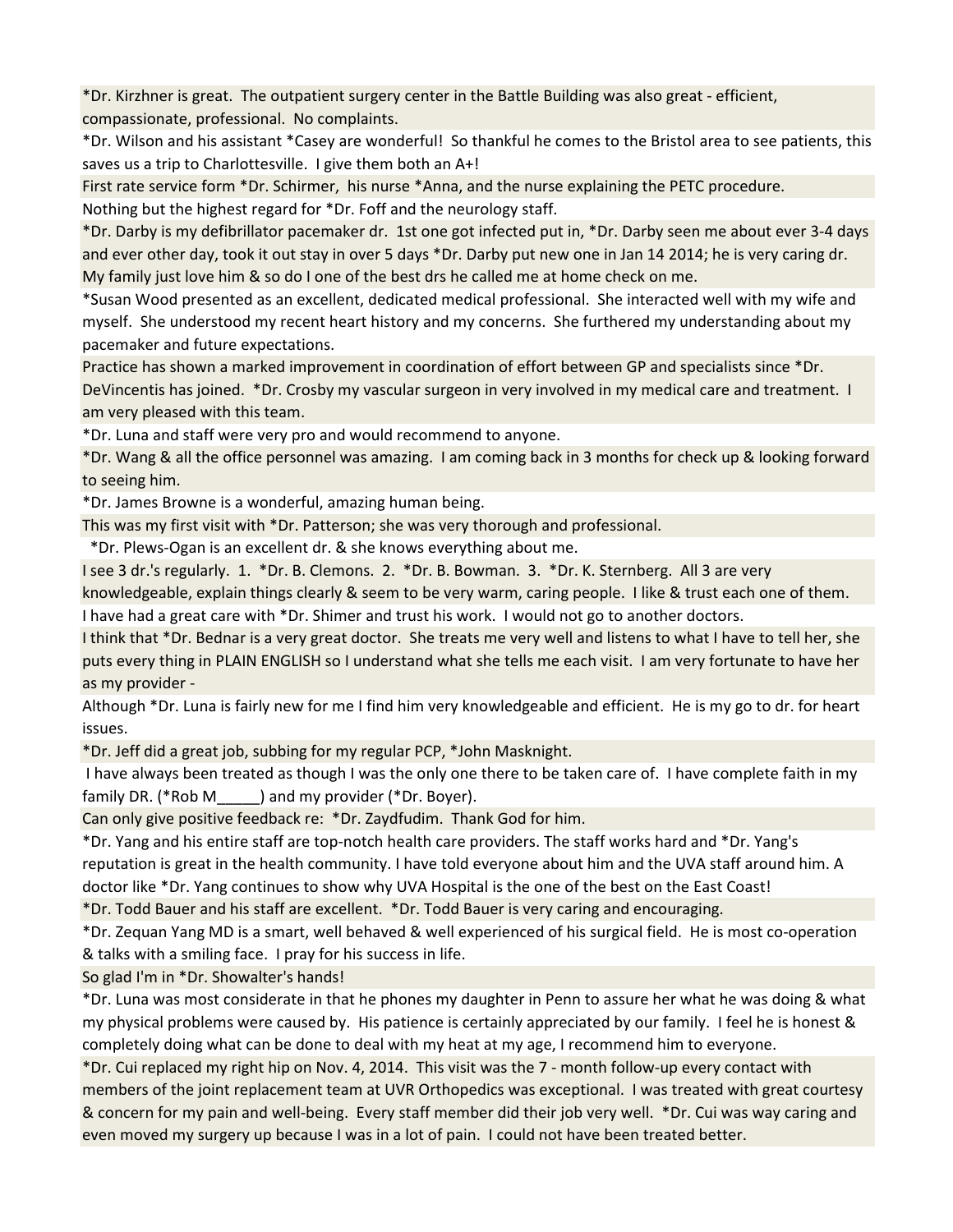They are the best I have ever been to. \*Helen Moinar is the best I feel she really cares.

When I visited \*Dr. Cooper I had already had surgery for broken bones in my ankle, and was told my foot should be amputated. \*Dr. Cooper told me it was complicated but he thought he could fix it. Today I am back doing what I did before my accident. I can't say enough good things about him and his work. I will always be grateful to him.

\*Dr. Galbraith is an outstanding care provider and his professional competence, personal qualities and over all interaction and abilities are consistently excellent. I and my family feel lucky to have him as our dentist.

\*Liz Good is a wonderful, competent, caring, person who is a credit to U.VA. And the Emily Couric Cancer Center. \*Dr. Reid Adams is probably the most caring, thorough, knowledgeable and skilled doctor I have ever been to see.

I feel very good about my experience at both my initial meeting with \*Dr. Davis to set up the study and at the sleep study, as well as when \*Dr. Davis told me the results of the test.

I saw \*Dr. Mason and \*Dr. Landes over the past 3 months - Both were very good - treating me with respect & kindness for my problem.

I have a difficult case for surgery and \*Dr. Isbell is great. Glad I was referred to him. \*Dr. Isbell & \*Dr. Jamie Kennedy have worked closely to make sure my surgery goes smoothly & safely. Great docs!!!

I was amazed at how organized and smooth everything went this day. I was diagnosed on 3/23 with uterine cancer, I had the appt. with \*Dr. Landen on 3/25 then had surgery on 4/2 and am now cancer free.

On 3/25, I had the appt. with \*Dr. Landen, consulted with resident and medical student, had exam, EKG, blood work, xray and anesthesia consult all within hours. Everything worked like clock work.

I can't say enough about \*Dr. Paul & have told my friends about him. Several have seen him and one will be seeing him soon. The staff is great and the X-ray Dept. is wonderful.

Excellent visit. Prompt service, \*Dr. Shah answered all questions. We were finished at the time our appointment was scheduled. Very good service.

I was VERY PLEASED w/\*Dr. Russell.

I feel very blessed that \*Dr.Netland care for my eyes & have glad ... the damage was done before I became Dr. Netland's patient & love he stays in VA.

\*Dr. Paphitis and all of his staff are excellent physicians & nurses. I would recommend them to any patient dealing with cancer. They are a very caring group. I think a lot of all of them.

She always please with the care she receives from \*Dr. Heald and the staff.

I continue to be impressed with \*Dr. Cui and his team at UVA Health System. Both telephone and e-mail responses to me have been prompt and clear; I have been treated with great professionalism; and, yes, I am telling all of my family/friends about the patient centered care at UVA.

\*Dr. Modesitt was so nice & comforting!

I have been a patient of \*Dr. Park's for over 3 years and have gotten to know not only \*Dr. Park, but also his staff. They recognize me by name and make me feel valued and important. \*Cheryl is a great asset to \*Dr. Park's team.

A visit with \*Dr. TROWBRIDGE & her intern solved my issue VERY WELL.

\*Dr. James Reid has always been a great doctor very concerned about my health as patient. I make a 45 minute trip to see him he is very good. And I have recommended several friends to his office. Thanks.

No problems with visit in service. I feel that \*DR Eryle taken good care of me & posts all results/comments in a timely manner on my UVA medical information website.

\*Dr. Early is absolutely the best doctor I have ever seen or known. His team is awesome. I wish he were a GP so I could see him too. He is so caring - it's like we are old friends. I can not say enough good things about this man. I am so glad that he is teaching - the students are lucky to be able to learn from him!!

\*Dr. Early,and EVERYONE at UVA Health are amazing. I cannot say enough good things. \*Dr. Early is the BEST dr. I have EVER encountered. He actually goes out of his way to help. He TRULY cares about his patients.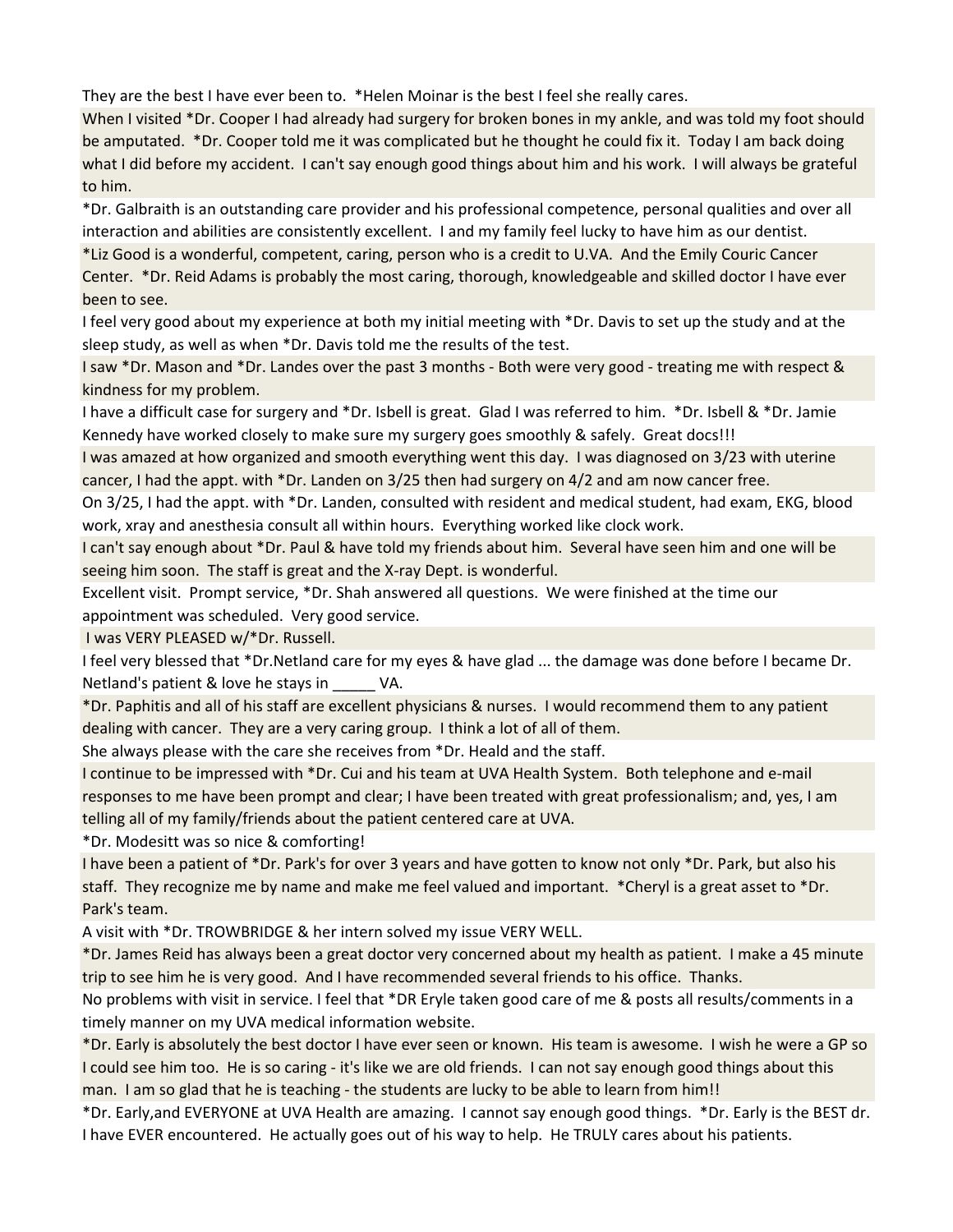\*Dr. Battle & \*Adrienne are the BEST in the business!

I was referred to \*Dr. Elias for a procedure for my back. \*Dr. Elias, \*Dr. Metsch, and the other staff had really good communication between them and made this as pleasant as possible.

I got appt quickly R/T medical issue - I received phone calls from \*Pam Whitney regarding my health issue prior to visit - Overall very satisfied with my provider and her new office staff.

\*Dr. Scott Seaton is a fine doctor and I feel blessed who arranged this appointment from UVA fro me he will continue to be my primary dr. in the future.

\*Dr. Gay & \*Dr. Kennedy always take good care of me & my PAH & CHF... they saved my life & \*Nancy Johnson nurse is the one I went to over my medicine & she helped take care of all of it! So thanks to everyone!! See ya in November.

I've seen \*Charlene Exline for the last 4 yrs. and she has been great & has above & beyond to assist me via email afterward.

I trust \*Dr. Rembold & his staff. I have been his patient for app. 20 yrs.

\*Dr. Isbell and his staff & \*Matt, P.A., have been consistent in their quality of expert health advice. They \_\_\_\_\_ always... news as well as bad news. I trust them to be true in their judgments about my health.

\*Dr. James Browne is the consummate professional - always alert and oriented to the patient and her needs. He was consistent, reliable, empathetic and optimistic.

I cannot say enough positive things about my experiences at UVA Sports Medicine - \*Dr. Diduch and his staff are always professional, available and concerned - Great OFFICES.

\*Dr Mosteanu is an excellent dr. He is very concerned about my health and getting answers and the right specialist to all questions answered. I would recommend him to anyone that has many health issues.

\*Marilise is wonderful!

I love \*Dr. Prum and his office staff! They are all great!

Everyone in this clinic - front staff - nurses - doctors - \*Dr. Lin particularly. Everyone is GREAT! I've been back several times & always wonderful!

\*Dr. Snustad is an excellent and caring physician - as is her staff in what they do.

Staff and doctor's are the best that I every had for my daughter. I give them a A+++ good job.

\*Dr. Denton is the best, and so is his nurse. \*Sue at front desk is also the best!

I was referred to \*Dr. Grice by \*Dr. James Brown for a ablation and I am completely satisfied with the results of the procedure.

I enjoy being in Charlottesville VA. All the Drs. I have there have really helped me. \*Dr. Macik found the syndrome I have. The Drs. are great.

\*Dr. Goodkin and his nurse, \*Brooke, are very responsive and efficient with care & requests. Following our last visit, \*Dr. Goodkin called me the afternoon of our visit because he thought of additional items for her care. I have felt very blessed to have \*Drs. Locare & \*Lewis to help me accept my RA & other problems. Very caring. Always willing to listen to me. Both are so very easy to talk to & answers all questions.

\*Dr. Gentzler is an associate of my regular oncologist \*Dr. Ronald Hall. Although he's my regular doctor, he was very well trained about my condition and  $\qquad \qquad$  to... concerns with sensitivity & an obvious grasp of the issues -\*Dr. Platts-Mills and his fellow were excellent!

Appreciate \*Dr. Seaton and his staff greatly - my career has been working in medical practices and I know the importance of being available to patient needs. None of us like automated answering machines and offices that close one to one and a half hours at lunch.

\*Dr. Adams and his team are wonderful! I truly feel blessed to have had his care. The surgery was tedious and he and his qualified staff deserve high marks for patient surgery and care!

\*Dr. Balogun and everyone I come in contact with at JABA is a true professional in every way - also very compassionate and helpful.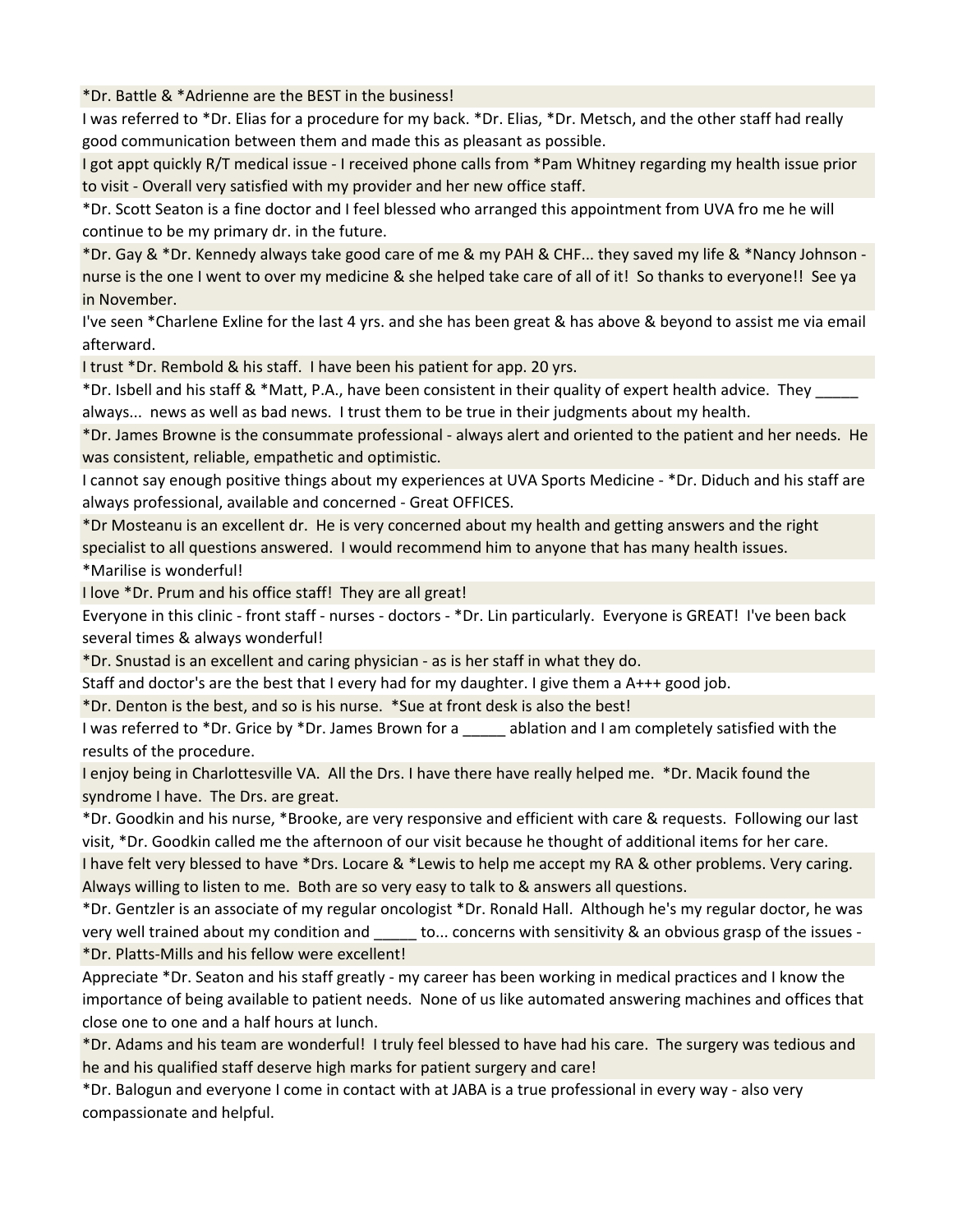I like \*Dr. Hall very much, he explains things to me that helps me to understand. He spends a lot of time with me & never rushes me through. I am very fond of his nurse \*Melissa Etoya, any time I call she always answers my call. I like all of the... \*Dr. Hall's staff.

\*Dr. Heald does his job extremely well. I give him a list of my concerns and he with the help of his computer, addresses each one.

I would highly recommend \*Dr. Trowbridge to anyone with problems such as mine. Excellent care.

\*Dr. Bowman is very concerned about his patients and explain my condition to me and not at me. He is truly a great doctor, may God bless him and his staff always.

My experience with everyone was great in every way. \*Dr. Kozower was great!! Has nurses was wonderful also. \*Dr. Barnes & \*Dr. Burowitz are always wonderful! My son has had chronic issues and they always manage to fit us into their schedule. \*Angie always replies to emails/calls.

\*Dr. Davis was excellent! I felt like he listened to all of the background issues associated with my sleep apnea. I feel he has genuine concern for the whole person.

\*Dr. Boggs was extremely helpful during a very difficult time. Thank you!

\*Dr. Elias and staff did an excellent job on my back surgery. Very caring and very positive. Thank you.

\*Jennifer Hart is one of a kind find. She's the best!! I would want to see her before I see any of the doctors. She's great - Love love love!

I like \*Dr. Glouderman and would use him again if needed!

\*Dr. Russell is very good at what he does. He was highly recommended by my dermatologist in Sarasota Fla. If all doctors could be like \*Dr. Goodkin then we would be blessed. He's very knowledgeable and personable.

\*Dr. McLaughlin is an excellent primary care physician. He is very personable and does his job in a professional and caring manner. I could see other PCP's closer to home but choose to drive the extra distance to his office. \*Dr. Shildkrot is an outstanding doctor as a retina specialist. I am most fortunate to have his expertise for my eye care plus his caring and always utmost attention to detail. He is definitely world-class and a great asset to the ophthalmology UVA team! I also have highest marks and great appreciation for his office admin. assistant, \*Susan. She has always treated me as a "family member" and I am so grateful for \*Susan and \*Dr. Shildkrot.

\*Dr. Shildkrot always treats patients with 100% percent attention and caring & his great expertise - even when busy. He treats all patients with same courtesy and attention, even later in the day and after hours. He is truly

and dedicated to UVA ideals of Jefferson - He is a servant to the people. No matter how late in the day, he is NEVER rushed - always expert and always caring. I am truly blessed to be in his care.

\*Dr. Elizabeth Lyons is a very conscientious as a doctor and as a person - I'm very fortunate to have \*Dr. Lyons as my PCP.

\*Dr. Tache-Leon is a very good Dr. very professional. 2 thumbs up!!!

\*Dr. G. is quite a physician and a lady. I couldn't ask for anyone better.

I feel very lucky in having \*Dr. Michael Boyd care for my lungs.

VERY impressed with \*Dr. Grosh, \*Dr. Kelli Reardon, and surgeon, \*Dr. Shin. Also with nurse \*Theresa O'Brien. \*Mark Shaffrey is awesome!

\*Dr. Stephen Park provided immediate closure to check wound following MOHS surgery. The results are exceptional!

\*Dr. Marcus Potter is excellent. She is respectful of my input, and responsive to my questions and concerns. \*Kim Drewry is a delight, very upbeat and personable.

I'm so fortunate to have found \*Dr. Kyin. He has helped me tremendously even to the point that he may have saved my info. He displayed such a caring attitude on each visit. He has given me so much welcome advice on how to get my asthma under control. He is the most patient doctor ever! I would highly recommend him to anyone!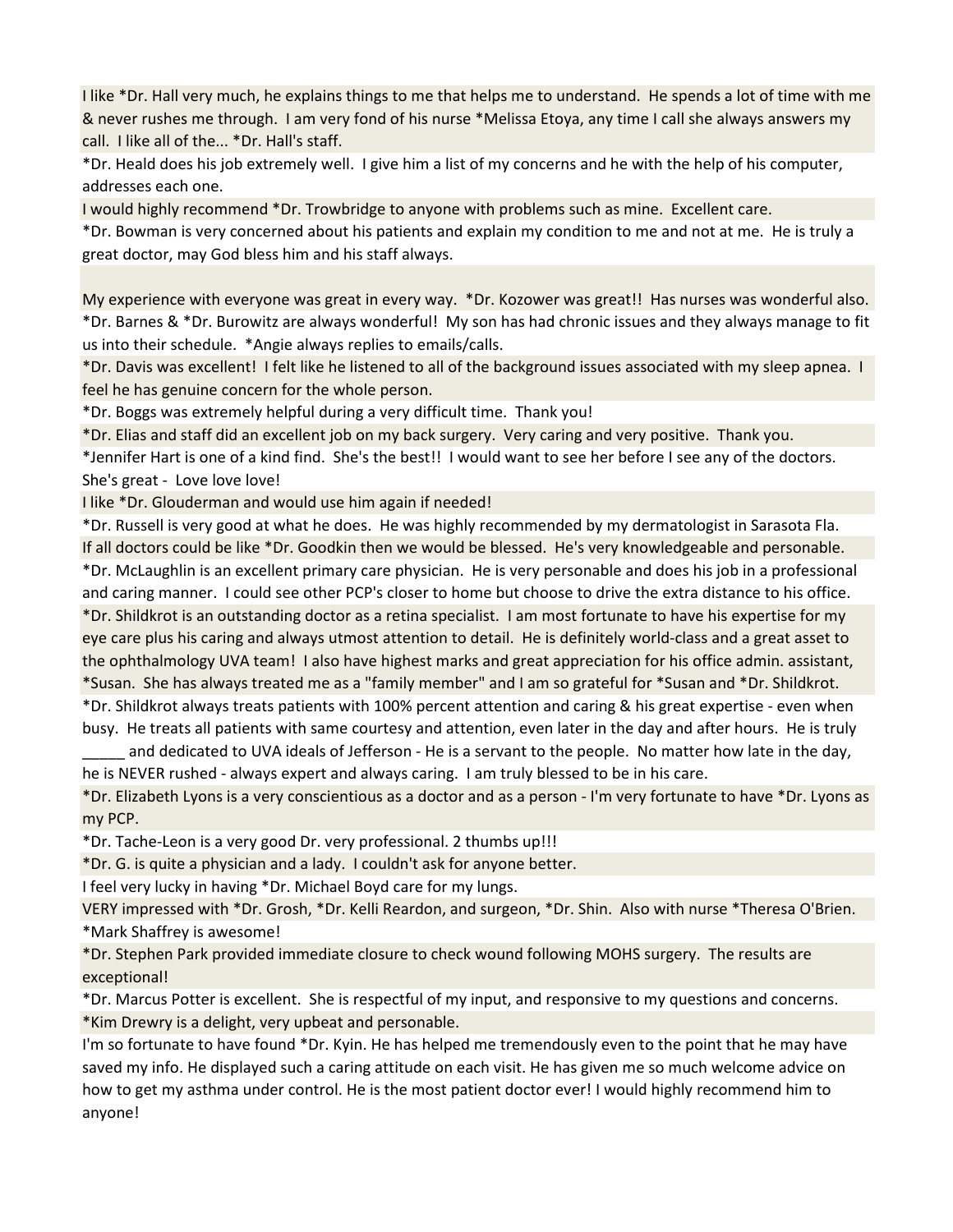I do not have any complaints with this office service, nor the doctor. \*Dr. Frick has been exceptionally kind, interested and accommodating for which I am most grateful. I'll be glad to answer any further questions whenever - -

This visit was the first and only time I have seen \*Robyn Halsey. I was favorably impressed with her. \*Dr. Duska and her staff are totally outstanding!

\*Chad never looked at his watch. Listened to my "fragmented" history of pain. Asked appropriate questions, made a diagnosis. Gave me a shot. I have had no pain since this visit. Wish I had been referred to him years ago.

Everything went smoothly so happy that \*Dr. Maria Kirzhner was my surgeon - she's wonderful!

In March I had surgery in Roanoke on my eye. \*Dr. Warren kept in constant contact with me and offered suggestions to my surgeon for labs. She is a wonderful physician and treats me as if I were her only patient. She has a terrific bedside manner and is very skilled physician. I am fortunate to have her on my health care team. My endocrinologist, \*Dr. Zangeneh, highly recommend \*Dr. Edward Oldfield and \*Dr. Mary Lee Vance to me as soon as a sizable petruding tumor was diagnosed. \*Dr. Zangereh said "I'm going to send you to one of the world's best - UVA. I'm so glad he did. UVA indeed have a world-class pituitary tumor operation!

\*Dr. Reid and his staff are always very courteous. They always listen to what I have to say.

The office staff as always is great. \*Dr. Singh, as always, the best I cannot say enough good thing about him. He saved my foot. God bless him!

\*Dr. Post is the BEST.

Absolutely love \*Dr. Norwood & all who come in contact with my daughter. We will always travel to UVA Health System!

We are extremely impressed with \*Dr. Garrods follow up after our appointment. Her personal phone calls give us such peace about our son's care!

\*Dr. Boyle was great, took time with me, very nice & professional and answered all of my questions.

\*Dr. Slawson and \*Dr. Lovett provided excellent care, expertly resolved the issue I saw them in an emergency basis.

WE are blessed to have \*Amy Hull.

\*Dr. Pinkerton was a referral from one of my UVA physicians. She was most informative and most aware of my medical history. She even made suggestions for other referrals involving my genetic history.

I see \*Michele for diabetes. She is always caring and listen s to my concerns. I recommend her to friends/family who may benefit from her care. She assures that my PCP and cardiologist of lab results to me, even though we discuss it in the office. She is a great practitioner.

Good experience! \*Dr. Giuliano: Great doctor, very knowledgeable.

\*Dr. Stevenson is one of the best doctors we have encountered. He actually understand and knows our child very well. He is very knowledgeable. Also, there was a CNA \*Heather, who was very sweet to our child. She took her vitals.

I have been a patient of \*Dr. Williams for 21 years. I have received excellent treatment throughout that time. I have been impressed with \*Dr. Cui and his staff. He performed my knee replacements.

\*Dr. Ratliff A+. \*Patty A+... \*Terry nurse A+ \_\_\_\_\_. \*Penny nurse A+ \_\_\_\_\_. Office staff A+.

\*Dr. Hamil-Ruth is very professional and has gone beyond her job to help me. And she has a very good & thora. staff.

I've always ha the best treatment from every person at UVA. I have the highest regard for UVA and \*Dr. Lau. Thanks so much for taking very god care of me.

I really appreciate everything \*Dr. Oldfield & \*Dr. Vance have done for me - They have changed my life! \*Dr. Miller and her staff has been very concerning and helpful, trying to find some relief for my back pain.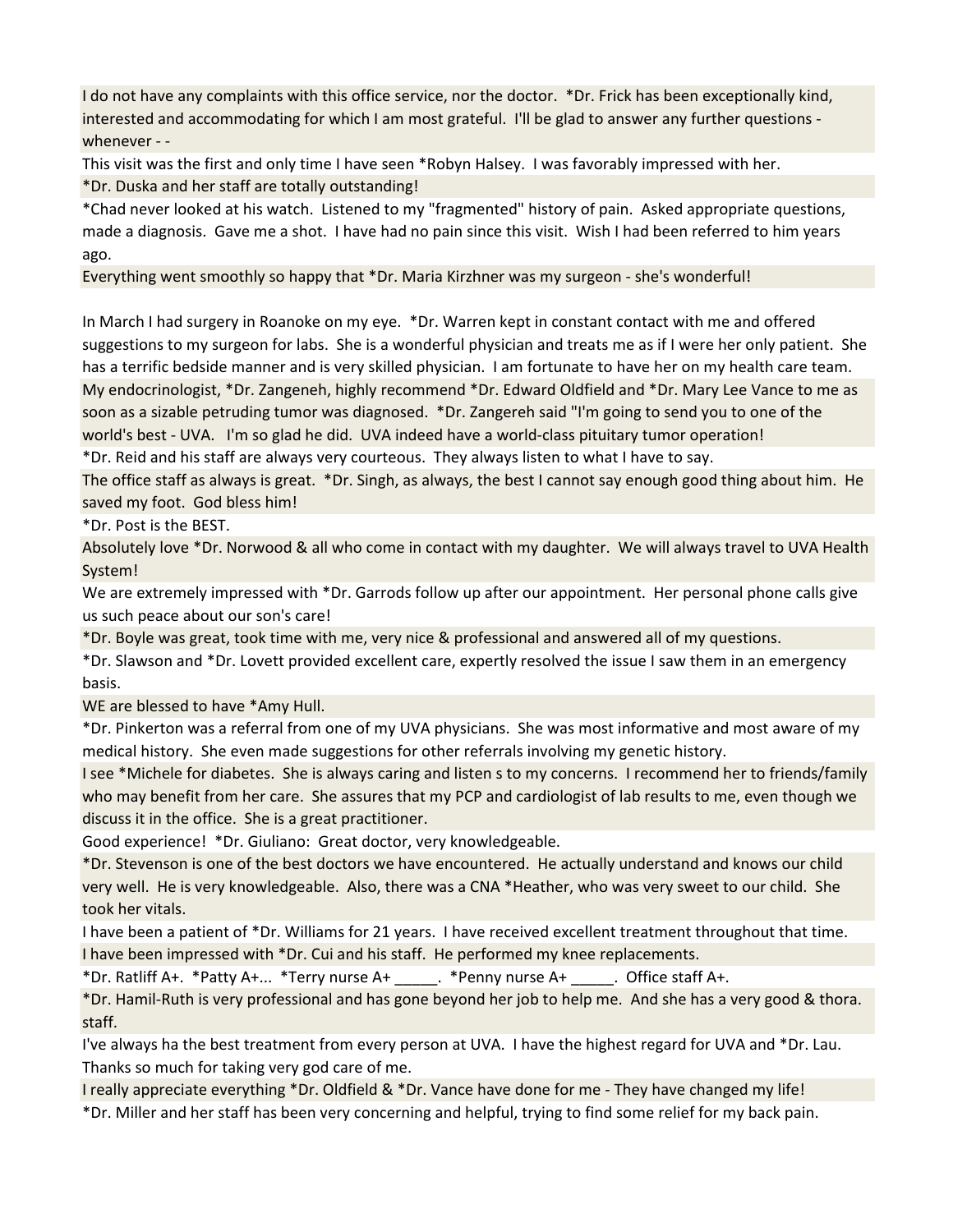I appreciated the time that \*Dr. Calhoun spent with me. She discussed my concerns in regards to my health & was very informative. The cared or she uses is with good judgment and not critical at all. She has a great bedside manner and uses a positive and knowledgeable response when answering questions.

\*Dr. Fu is a good doctor.

\*Dr. Yates and his staff are terrific!

\*Dr. Kesser is very good doctor would recommend him to anyone.

\*Colleen Green is the most informative dr. I have ever seen. Excellent dr.

This was my first visit to \*Dr. Patterson's office and I am so glad that she is following me for heart health very impressed!

\*Lisa was amazing. Answered all my questions. Think you are lucky to have her on your staff.

I have been seeing \*Dr. Lipston since 2004 and have always received excellent care.

I like & have \_\_\_\_\_ in \*Dr. Ballew

\*Dr. Calland is a fantastic surgeon who clearly addressed my issues and provided excellent instruction and discussion. He is an asset to UVA.

We appreciate the time and travel that \*Doctor Norwood puts into the visits. He is friendly and explains things well. His letters provide correct medical terms that allows me to know what is going on as well. A truly wonderful and experienced practitioner.

Thank-you for all your help!!! It is very important that I talk to \*Tom Cook as soon as I can! Have a nice day!! I actually never had a regular doctor before, I am comfortable and glad to have \*Dr. Dowdell as my doctor. I cannot say enough about the outstanding care that I have not received from \*Dr. Gimple and the entire team. World class care!

\*Dr. Wilder is caring and highly competent. I would recommend any loved one or friend see \*Dr. Wilder if needed. I have also seen \*Dr. Larry Merkel. I have the same high opinion of \*Dr. Merkel.

Would recommend family or friend to \*Sheila Vance colonoscopy was explained step by step staff was very nice and caring.

\*Dr. Frye was very concerned about finding out what my problem is and said she would do whatever it takes to find out. I was very impressed.

This was my first visit so not having my medical record is because of me, not \*Dr. Kirby she was awesome & I have already referred other patients to her.

\*Dr. Pappas is a wonderful dr.

I truly appreciate the way \*Dr. Hedrick has communicated back with me in looking for a Dr. to help me and when sending pics/info by email. She truly seems to care & interested in helping me.

I was so pleased with \*Dr. Pumphrey that I plan to make appts. with her in the future. She took the time to listen to what we had to say and as a result we were able to figure out what had been going on for months. She didn't rush us off to a specialist, and the medicine she prescribed worked. Even if I went past my appt. time, it will be worth it because she takes the time needed to help her patients.

I have never experienced such care, attention to detail, patience and focus as I did w/\*Dr. Okusa & his team. I drove from DC and \*Dr. Okusa exceeded every expectation. \*Dr. Okusa, \*Dr. Matt (his resident) and all the staff at the Kidney clinic were absolutely exceptional.

See \*Dr. Jones every 6 months for a chronic illness. He and staff do a great job.

\*Dr. Bauman and all of the drs. and staff at Northridge are excellent professionals and high quality human beings. I continue to feel I am receiving the highest quality medical care by the most competent doctor team I have ever experienced! I am so thankful to be in their care and that of the V. VA Medical System.

The breast clinic is on amazing place: Everyone is friendly, understanding, efficient, and capable. \*Dr. Showalter instilled me with confidence the moment I saw her!

Our "provider," \*Amy Hill, literally saved my husband's life. The entire staff moved as one to get him the help he needed. What more can I say, except "thank you!!!"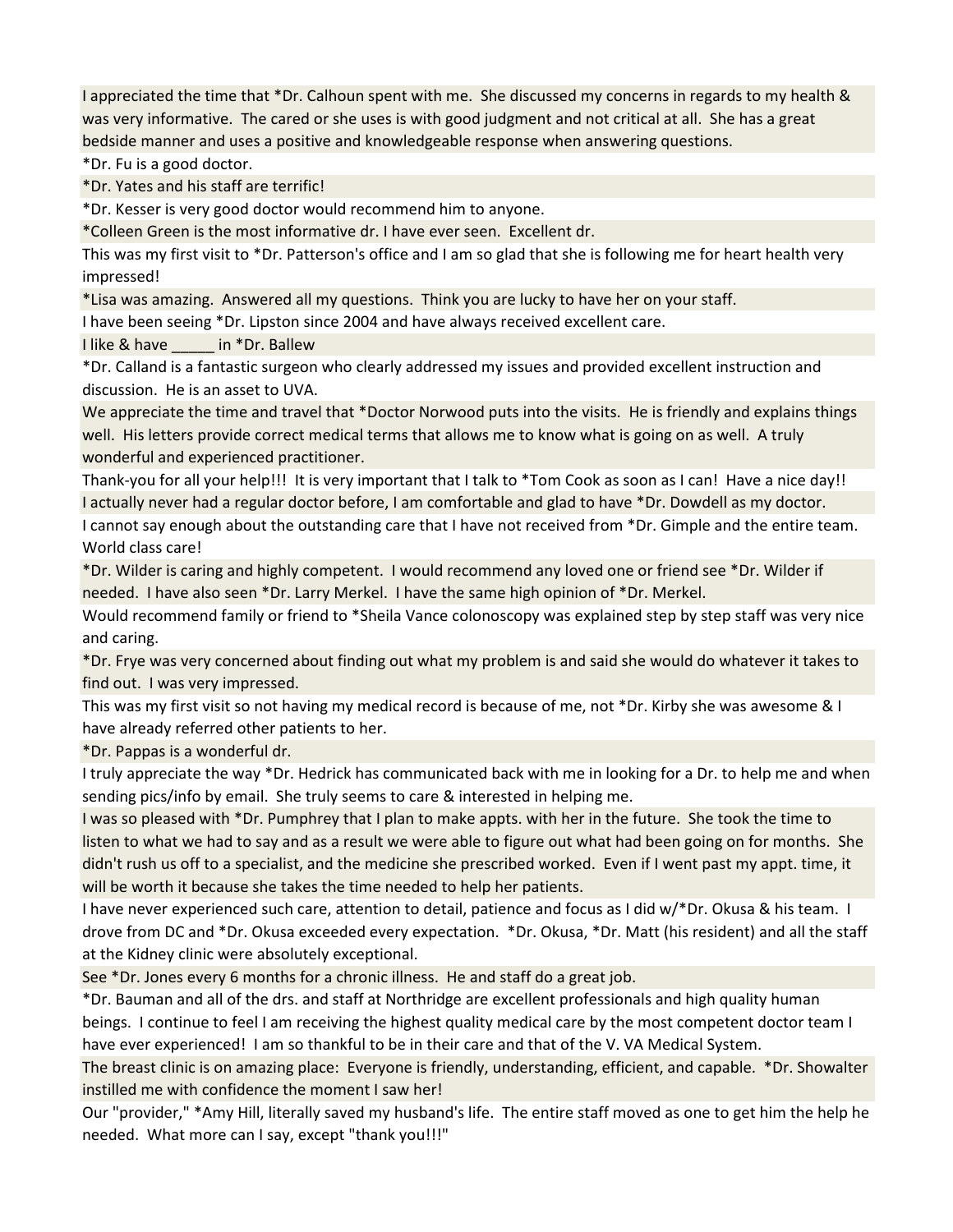I really enjoy \*Dr. Showalter and the staff. She puts me at ease, and listens to what I have to say and respects my wishes!! Thank you.

\*Dr. Green is a wonderful doctor who always has time to explain things to me.

I'm very grateful to all the care I received under \*Dr. Justin Smith and his staff. I feel if it wasn't for the care I received I would not be able to walk or do some of the things I can now do. As to when I first met him in 2013. So I thank you and may God keep blessing your whole staff. Thanks.

\*Dr. Potter has been great! I have recommended him to two of my family members. Hopefully I will be able to have him as my regular provider. He was wonderful with me at every visit PLEASE KEEP HIM!

I am very grateful for UVA Hospital because they have took good care of me and my husband for last five years. We like the way they work on us. Its staff are very caring and compassion esp. heart & primary section. Thank you for your good work. \*Carolyn Brady & \*Jimie Kennedy I will never forget you in my life. May the good Lord bless you all. Amen!!

\*Dr. Pushorodsky focused on my arthritis problem and clearly explained treatment options. Which have tremendously helped my issues. He is very efficient, skilled in profession, and easy to communicate with. I am very satisfied wit her medical care.

\*Amy Hull is a very knowledgeable professional. Her assistant \*Leslie is also very efficient & pleasant. All the office staff are helpful.

\*Dr. Elias and his team are awesome.

Excellent care polite & courteous. Seemed very concerned for my well being. Couldn't ask for a better doctor! Thanks for everything \*Jodi!

\*Dr. Vranic diagnosed a rare disease of my lungs which is very rare. I trust him 100%. I had hand surgery @ UVA 3-2-15 & had to return for a post op visit at the hand center. \*Dr. Vranic told his staff to change my ROUTINE follow up visit to the same day of my post op visit so I would not have to make a separate visit. This was his suggestion, I did not request it. He was on hospital call and came to the clinic to see me. HE GOES ABOVE and beyond. And he always spends the time I need with him -

\*Dr. Carson excellent, very comparable and caring whole staff excellent, caring and friendly.

\*Dr. Brown & staff at the orthopedic clinic were all excellent in every respect.

\*Dr Paphitis is a very good dr & so is his staff. I would recommend him to anybody.

No problems at all dealing with \*Dr. Frick or his staff.

Very happy with \*Dr. Ragosta and the heart team.

\*Dr. Pannone is very competent, professional and an excellent listener and communicator. Her staff mirrors her. \*Dr. Wolf & his staff were wonderful.

Wonderful practice. \*Dr. Battle and his nurse are exceptional!

We LOVE \*Louise Norko! We love the Battle Building. Everyone there is very nice. We wouldn't change a thing. My son likes going to the doctor now.

\*Dr. Behm & his nurse \*Beth Woodward are both wonderful! I have been so impressed with my appt's with \*Dr. Behm. He is caring, concerned about my health and it shows. I have never had such an attentive doctor. He always ensures all my questions are answered.

Thank you \*Dr. Mason for such a great job.

I felt very at ease with \*Dr. Ryan Smith. I will definitely be seeing him again!

\*John Forbes has been my doctor since he went in business in Stuarts Draft, VA. He has always showed concern for myself and family. We have always trusted him with all health concerns. We respect him as a physician and friend.

\*Dr. McCarter and the entire staff at Stoney Creek are pleasant, thorough, and concerned about the patients. During the last snow storm some of them called me from home regarding the status of my appointment.

\*Dr. Kennedy did my R & L heart cath. Very efficient doctor!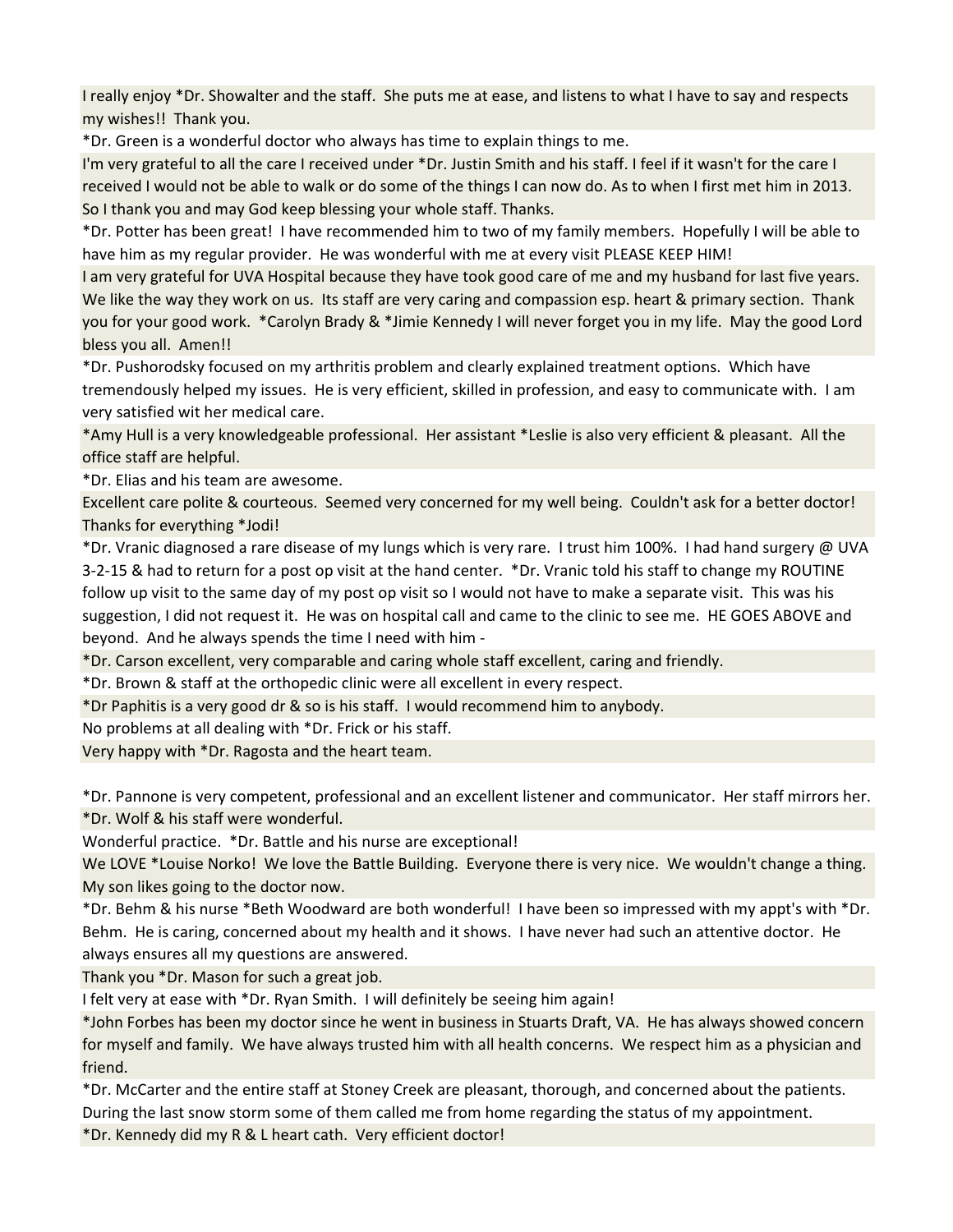\*Dr. Grosh is the most concerned, empathetic, caring and knowledge professional possible. Love the man for his complete care for me.

\*Dr. Heald is an outstanding doctor and could serve as a model for other doctors who wish to achieve to the highest levels of medical care which he exemplifies. I feel blessed and lucky to be under his care!

\*Dr. Warren and her staff, as well as all the physicians and workers at UVA Health have been excellent knowledge, courtesy, patience, and concern. They always seem to go "out of their way" as if I was their only patient.

\*Dr. Mark Lepsch is an excellent doctor - That's why I go to him.

\*Dr. Luna very knowledgeable, concerned, and professionally, courteous - Referred patient to \*Dr. Bilchick when he felt my condition warranted this.

\*Dr. Lewis always answers my questions and is concern about my health.

\*Dr. Grice gave me one of the best physical exams I've ever had, and focused on minimally invasive remedies. His 'bedside manner' is very good. He always promptly responds to emails.

This is the best thing \*Dr. Pollart did for me! She really listens! The specialist I've seen most is \*Dr. Henderson, heart & vascular.

\*Dr. Levin & his medical team are A+++.

My wife and I have been extremely pleased with \*Dr. Densmore, his assistant, the staff and the Infusion Center. We feel fortunate to be near the VA Hospital as everyone we have seen has been very competent & professional.

Very satisfied. Glad we did not change when \*Dr. Stubbe, who we also liked, retired.

\*Dr. Mosteanu is concerned for my health and give me good advice. He always give me the best treatment every, 3 months. I'm grateful to have \*Dr. Mosteanu as my doctor.

I felt good to have \*Dr. Hole in neurology to take needed time to hear my problem. Such a "jewel" of a doctor and solved my problem w/medication that no one else could do!!

\*Dr. Russell - provided exceptional care and concern during a VERY LONG Mohs surgery.

\*Dr. Tom Brown, and his staff are top 5.

\*Sarah Jones is the best provider possible.

\*Dr. McLaughlin is very thorough and attentive to patient needs, as were the other staff at Crozet Center. Overall my husband & I were impressed with the care & concern I received at your facility before, during & after my surgery. \*Dr. Chhabra was the best - very informative & caring!

\*Dr. Park was very understanding about my feelings about pain.

I love \*Mrs. Jennifer Kirby. She has been an excellent doctor to me and her staff is great. Thank you.

The doctor \*Dr. Kirby and staff are wonderful to me always helpful and always a great visit. Thank you all so much!

\*Dr. Jones is a great doctor! I am lucky to have him as my neurologist! Thank you \_\_\_\_\_.

Nurses were wonderful. Foot injury, very concerned about me falling \*Debbie & \*Sabrina went about & beyond. \*Dr. Lepsch is the best doctor I've ever had; he always takes the time to explain things and makes sure all of my questions are answered. He shows genuine concern and empathy to his patients.

\*Sarah Roberts is amazing. She truly cares about her patients & wants the best for them.

I am satisfied that I receive the best possible care in a kind, considerate professional manner. Thanks to \*Dr. Max Luna and his team.

My son looks forward to seeing \*Dr. Middleton every 8 weeks. \*Dr. M. has a wonderful personality & seem to honestly care about his patients health & personal lives.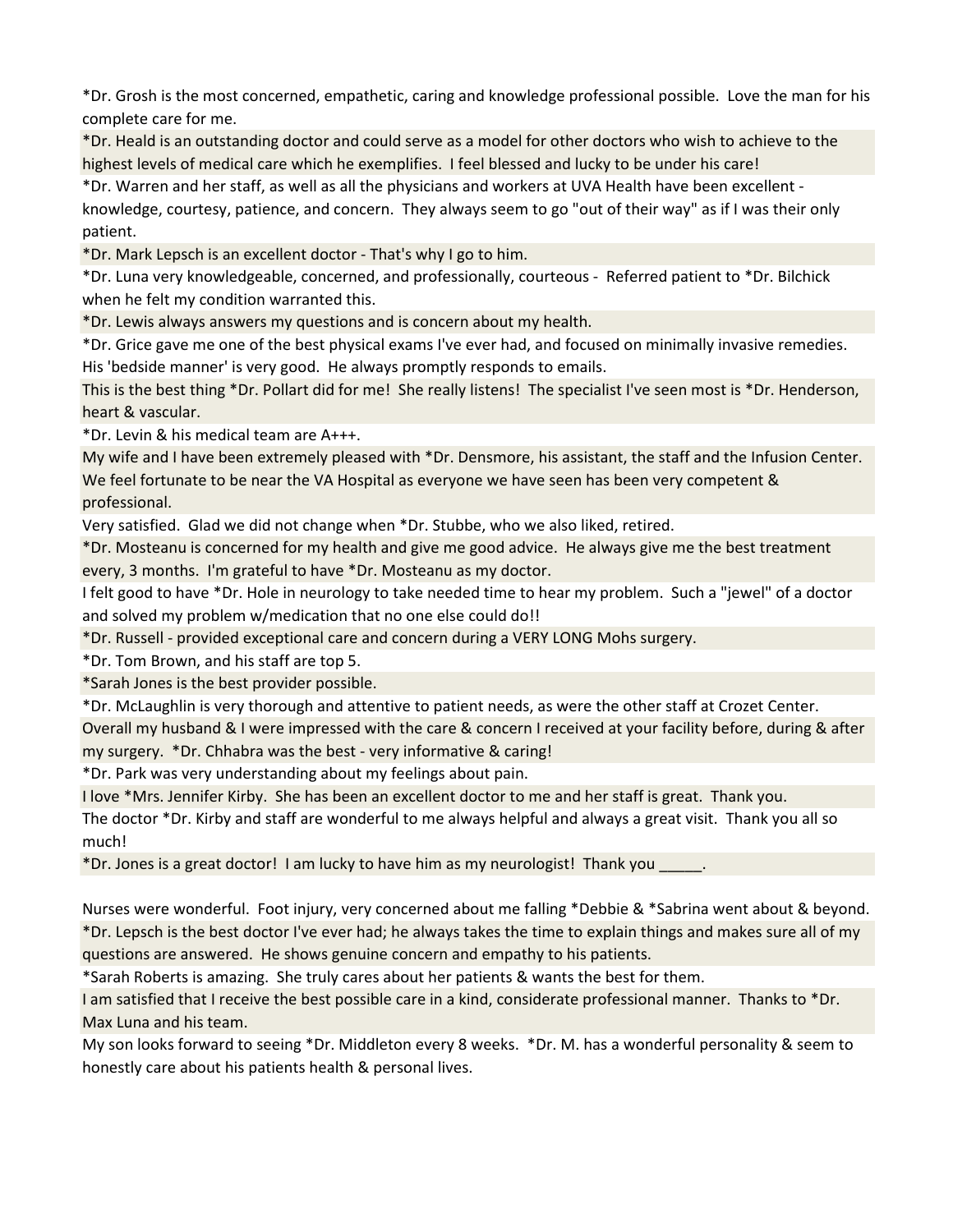As my husband's care taker, I want to take this time to express my deep gratitude for the attention & care he received from \*Dr. Escanellas. He took the time to call me after hours on a Friday evening to share the results from his tests. This was above and beyond my expectations and highly appreciated. \*Dr. Escanellas is a truly caring asset to our community.

\*Dr. Gwathmey was always very courteous and made me feel comfortable that I was receiving the best possible care from him. Staff was always courteous as well, and I never waited more than 10 minutes to see dr. Extremely pleased with our overall experience and feel grateful for \*Dr. Jansen.

\*Dr. Diane Snustad is a fantastic doc, in every sense - UVA Health System is extremely fortunate to have her! I visit \*Dr. Prum for exc. care. Very satisfied with complete  $\sim$  & \*Dr. Prum.

Great job \*Dr. Lanan \*Dr. Baker - fellow and nurse \*Yani.

\*Dr. Yates has cared for patient's eyesight for many years and his family feels patient has received excellent care. We love \*Dr. Thomas she is very thorough with information and always calls us w/care and concern.

\*Dr. McDaniel is fantastic, an absolutely wonderful doctor - thorough, caring, concerned, super bedside manner, a treasure. We trust her with our daughter's life.

Very pleased with \*Dr. Soloman and staff.

\*Dr. Kellams was very helpful with our lactation consultation and we were glad we went to see her.

.. over come by the superior quality, compassion and concern from \*Dr. Kant Lin!

I hope the UVA Hospital realizes the quality of personnel they have in \*Dr. Martof and dental assistant \*Brenda Carter. I thought I would never say that a trip to the dentist would be an enjoyable experience. The team work between \*Dr. Martof and \*Ms. Carter is something special.

Dr. \*Addington was great!

\*Dr. John Mason is a very kind and caring physician. Always makes time to listen to me and explains procedures thoroughly.

\*Dr. Ferguson, \*Gay, \*Pattie, and \*Kaaren are extremely caring providers. They always show personal concern towards me and my unborn child.

\*Dr. Kyin is excellent!

I see a variety of specialist from multiple health care systems. This office is the best GP practice in the world. \*Dr. Hostetter is fabulous and his team is outstanding.

I would certainly recommend \*Dr. James Browne. Very impressed with him.

I love \*Dr. Fountain. He has helped me SO much.

The Pediatric Endocrinology team, \*Dr. Thomas, \*Eva and \*Erin all provided my child with wonderful care. I had a serious operation an never had to take NOT one pain pill. Thank you \*Dr. Trowbridge.

Staff was very courteous, efficient, professional. They always make me feel my concerns are important and address them thoughtfully. \*Dr. Rembold is the best. He helps with all my medical concerns. Even those NOT heart related.

I love \*Dr. Kyin's knowledge and concern for my asthma.

\*Dr. Susan Kirk has been my endocrinologist for 16 years. She is an excellent physician. I am thankful to the University of Virginia for having such a caring and professional physician on their staff. \*Dr. Kirk is truly concerned for each of her patients and makes the best decision for their health and well being.

\*James Shorten is the most outstanding man I have ever met in 78 yrs. He is kind, sensitive, treats you like he has known you forever, makes you feel that your problem is a concern of his and wants to help their is not enough words to describe \*Jim.

Our family absolutely loves \*Dr. Martinson. Her care & compassion for our 2 children as well as her knowledge & time spent with us goes above & beyond!

\*Dr. Goodman is a wonderful doctor his nurses are great too.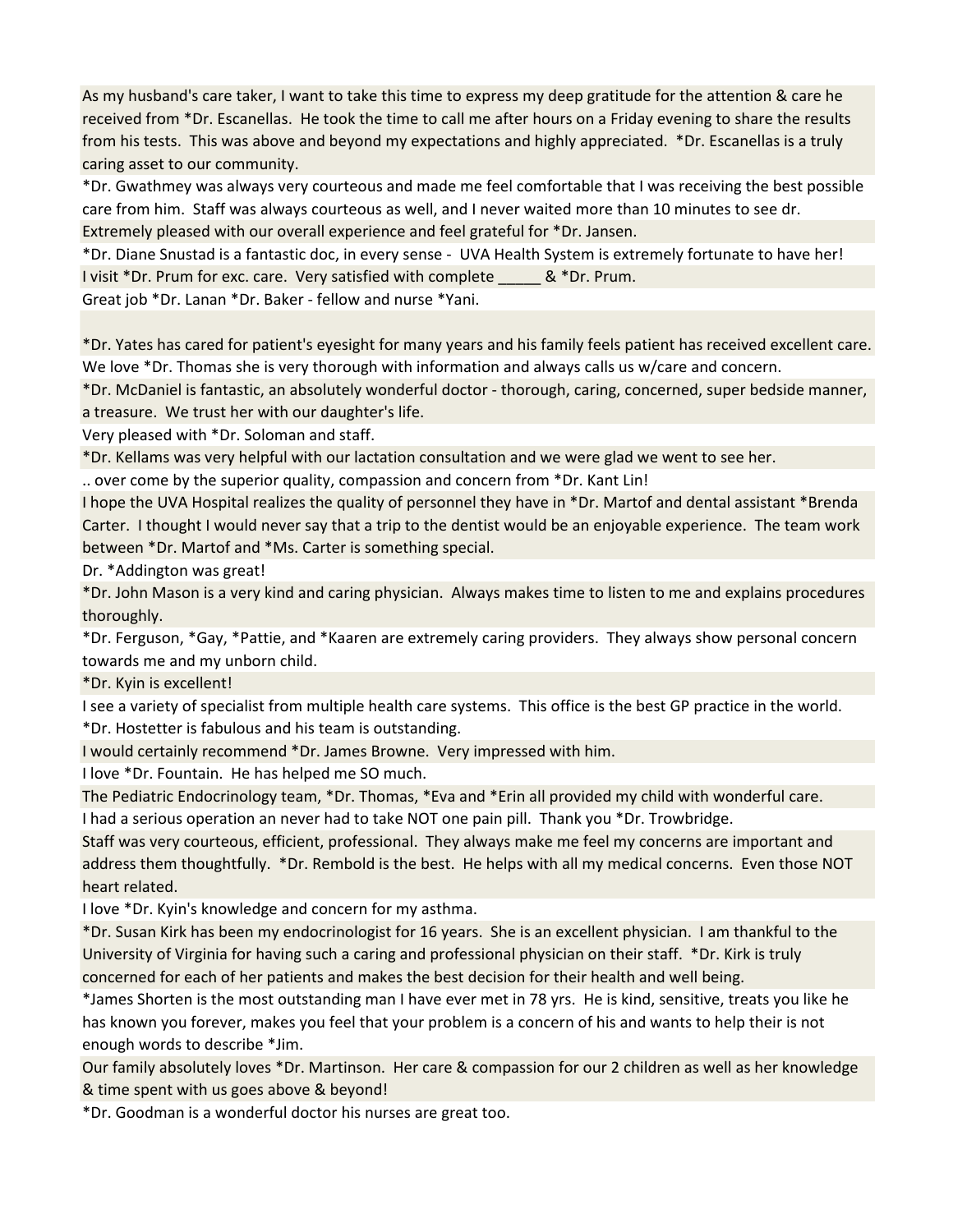My husband and I are very grateful for the care provided by \*Dr. Hainstock - She is an excellent clinician with wonderful demeanor.

\*Dr. Borowitz is a great doctor who shows care and concern for his patients and their families. We enjoyed seeing him.

\*Dr. O. is awesome. Very knowledgeable in her field and shows compassion for patients.

I was extremely impressed with \*Dr. Park's professionalism and sensitivity to my medical issue.

\*Bamama Post is the best. She always responds to questions or concerns very quickly. The staff at Northridge Internal Medicine is great.

\*Dr. Dean was remarkable. Went out of his way to show & explains things to us.

\*Dr. Jaffe was kind & considerate - as was her staff.

\*Dr. Norwood & \*Christine (ed. consultant) are excellent and very helpful in assisting me with my concerns. I am very satisfied with this provider, have been going to \*Dr. Davidson & office for many years, they are always prompt and caring about my needs.

\*Kate Becker is the best!

1 provider is excellent cardiologist. \*Dr. Thomas... brought \*Dr. Escanellas into the valley. I get blood work every month. \*Dr. Escanellas sees fresh specimen and monitors or change meds. Whenever I fee \*Dr. E. my request is palpable & reassuring.

Dental reception staff, \*Dr. Leinbach & \*Evelyn Grant are wonderful. \*Amy Radigan in Hand Clinic is too - Also. \*Dr. Wilson in Dermatology & \*Dr. Pinkerton in Women's Center @ N. Ridge.

\*Dr. Ranney is superb! All 3 of my children like and trust her. She is the gold standard of clinical care.

\*Dr. Archbald is an excellent, caring, compassionate physician.

\*Dr. Grosh & staff were excellent! The flow from check in to dr. visit was very smooth. We could not have asked for better care.

\*Victor is a very professional nurse who demonstrates great follow up. \*Dr. Foff is very wonderful doctor always helpful & caring about changing medical & neurological needs.

Excellent experience so far with appointments with \*Dr. Hall. He is caring and acts like he only has time for me. I gave \*Dr. Martinson a 9 because this visit was the only time we have dealt with her. She was very nice, calling our son by his first name when she entered the room. She was very good about listening to me as I explained his symptoms. She had me look into his throat and explained what we were looking at. I would definitely schedule an appointment with her in the future.

\*Dr. Maughan has taken great care of my son and I for about 3 years now and I can always turn to her to answer all my health questions. I love her!

\*Dr. Brenner (Laurie) was professional, patient, well organized, knowledgeable she also has easy interactions with our son and put him at ease. I also felt she advocated for our son in her role as a provider. She is wonderful!

I have been very pleased with my care by \*Dr. Gibson's and his staff.

\*Dr. Ramirez was very helpful and understanding. She took the time to explain diagnose in "human terms not clinical terms. Very satisfied.

\*Dr. Marshall is a wonderful doctor who knows your problems, listens to your concerns and answers questions. I always leave feeling all my questions have been answered. Also, \*Dawn Shaver works w/\*Dr. Marshall & is wonderful. She always answers questions or finds out for me in a timely manner.

My experiences with \*Dr. Smith were excellent.

\*Dr. Prum has been my ophthalmologist for approx. 15 yrs. I have many difficult eye problems which he has dealt with very skillfully & much empathy. I think very highly of him.

This is the best experience we have had with a children's hospital in the 5 years we have been dealing with another hospital. \*Dr. Intagliata is an excellent doctor!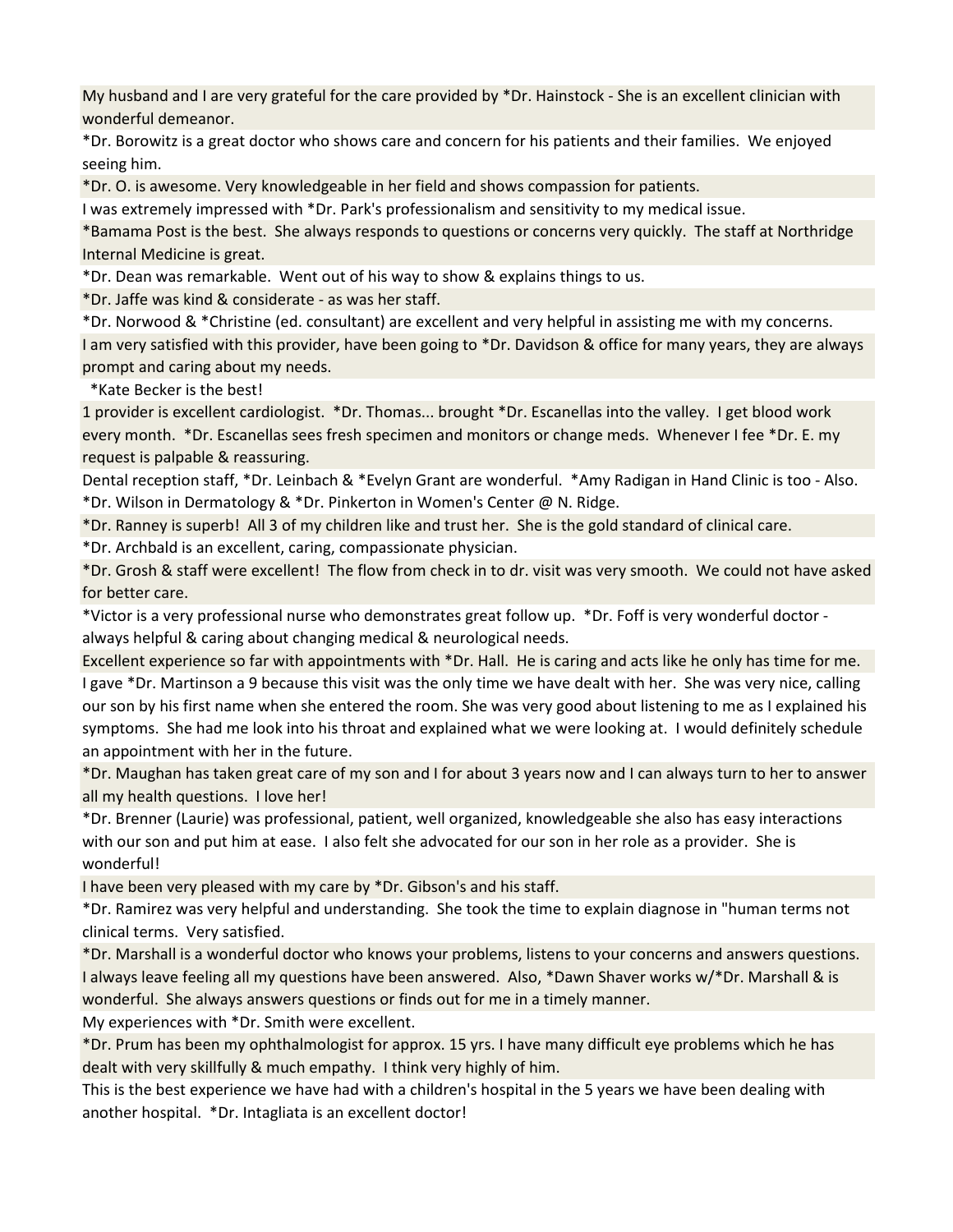Everyone on staff with \*Dr. Shaffrey is professional, respectful, and caring. I would recommend them to anyone. I am very thankful to all of them. \*Tanya Nguyen is an absolute delight!

\*Dr. Tripathi was great!

We only had to see \*Dr. Dean once for a cardio concern, but he was awesome & did very well with my difficult 10 mo. old who didn't want to cooperate.

\*Dr. Duska and the whole cancer center is a GREAT place to come to if you need to. They are so caring about you!

I love \*Leigh Isenhower. The office staff we deal with so we can see her.

What I appreciate the most is the quick response I receive from \*Dr. Williams whenever I email a question or concern.

\*Dr. Clebak - excellent.

\*Dr. Gypson was excellent and helped me understand my pain and also helped me to get over it. I was very impressed with him & he was a great provider, as was his resident & nursing staff.

\*Dr. Hennessy is the best doctor in the world.

Everyone was very nice and helpful - Just time seeing \*Dr. Tripathi, I liked her very much. I would recommend her to others.

\*Dr. Black is a dermatologist and I am a new patient. I was impressed with his friendly approach and medical knowledge. I will continue to visit his office for my skin care.

\*Robert Davis was always available to answer questions or take care of my needs.

We are exceptionally happy with the care that our son gets from \*Miriam Halpern. She has been very instrumental at increasing his mental and physical condition because she has been so astute in her evaluation of his issues. We cannot thank her enough for helping us navigate Autism during these teen years!

\*Dr. Mendelson is wonderful - the reason I keep coming back to UVA Peds!

\*Dr. Sawyer is an excellent doctor that always shows concern for my care. He is such a busy man, yet he always has time to make sure I understand everything that I am experiencing. His staff is just as caring, \*Chanel \_ and \*Hope Hancock are so helpful each and every visit.

Thank you, \*Dr. Middleton & staff for your care & services.

\*Dr. Lyons is the best internal medicine doctor I have ever seen. Her upbeat attitude and care she gives is truly great, and very much appreciated.

VERY happy w/\*Dr. Kirk & the whole team there.

I had surgery with \*Dr. Dacus from an injury. I could not be more pleased with his care and my results.

Everything from the amb. surg. center to the hand clinic went great!

I owe my life to UVA for their care of my baby. \*Dr. Belyea is by far one of the best & I have worked in a hospital with docs for 15 yrs. Thank you.

\*Joanne is a great listener and very thorough in following up.

\*Dr. Eric Davis had obviously reviewed my records prior to my visit. He was informed, attentive and had good eye contact. He was efficient, thorough and appeared unhurried.

\*Carmel is an exceptional health care provider. She is extremely knowledgeable, kind and puts me completely at ease.

We love \*Dr. Early!!

I value \*Dr. Dalkan's medical opinion & advice.

\*Dr. Zaydfudim is one of the best physicians I have ever had. Keep him!

\*Barbara Post is the most caring & knowledgeable primary care physician I have ever seen. If I could, I would rate her 11 instead of 10. A friend & I who both have \*Dr. Post as our PC were just talking about how wonderful she is. We're both hoping that she never retires!

We have seen \*Dr. Netland for 17 years. We now have to drive almost 800 miles to see him. He is the only doctor we trust for her special needs. He is wonderful!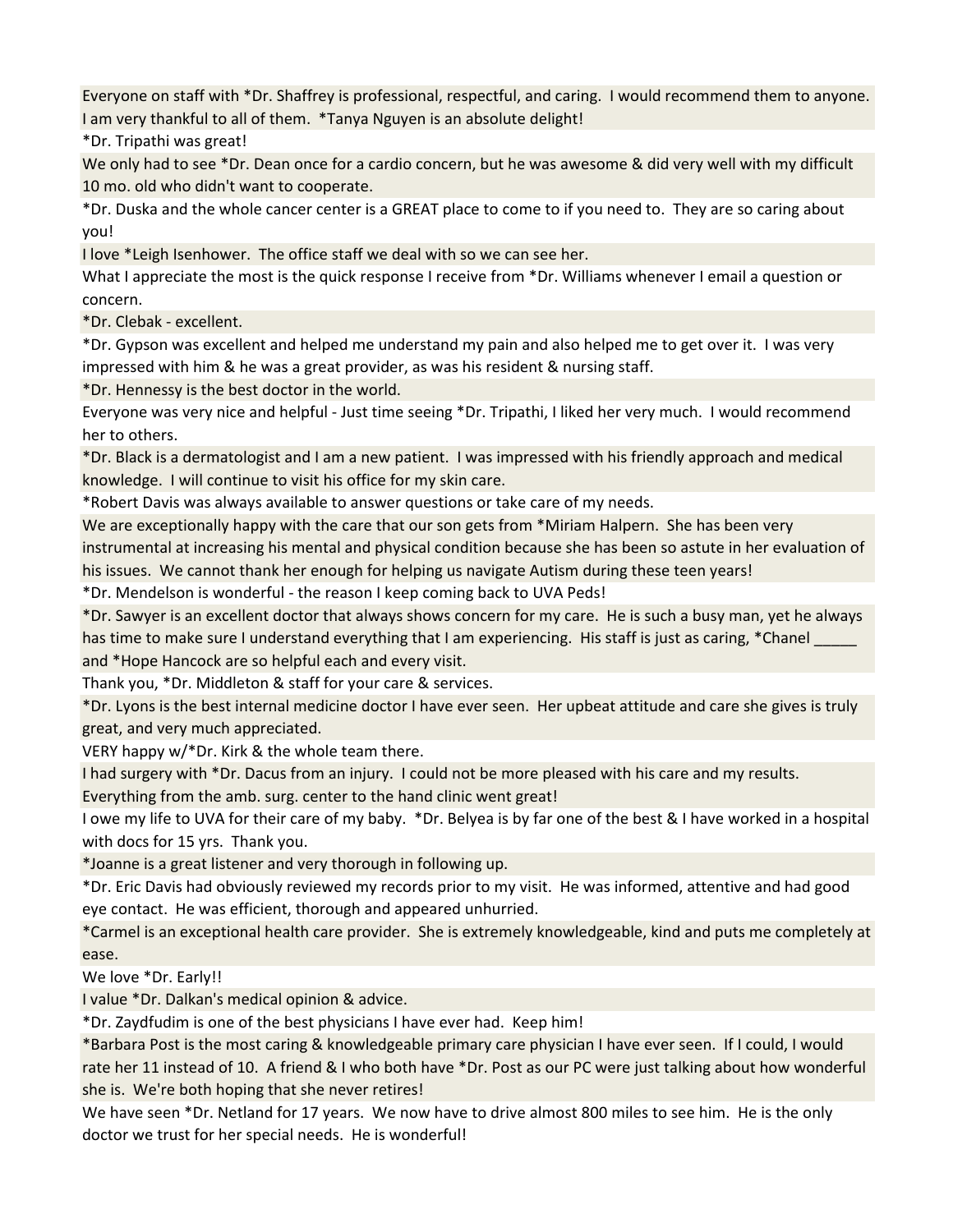I think that the facility is great and the employees as well they treat you with respect as well as \*Dr. Domson very thorough.

\*Dr. Schirmer, has a nice, clean office and his nurse \*Anna is so caring and always helpful and very understanding.

\*Dr. John Leiner is an awesome doctor.

\*DR. YOUNG was the doctor that treated me. She is outstanding. WELL DONE \*Dr. Young!

I've never had to see a plastic surgeon before but I would recommend \*Dr. Campbell to everyone. He is superb. \*Dr. Lyons is a very good doctor. I like her.

The team working with \*Dr. Hedrick were professional and showed interest in me. \*Dr. Hedrick sets the example. It was as pleasant experience as possible.

\*Elizabeth Sullivan is one of the best health care providers I have ever had.

\*Dr. Park is very kind and so easy to talk to.

\*Dr. Shen is the best overall - We were so thankful he was able to be there when we needed him so badly. We were truly blessed.

\*Dr. Evans is an absolute gem. He takes all the time we need to explain my daughter's health issues. If the pharmacy has changed medications without his permission, he helps straighten it out for us. I hope that you keep him as long as he desires to work - he realized and efficient and never makes us feel rushed. Our appts. are always something that we look forward to.

\*Dr. Erdbruegger is the best possible provider - and so is her entire staff.

\*Dr. Levine is professional, patient, and compassionate.

\*Dr. Compton is very nice and sweet and I like her as my dr.

\*Dr. Matsumoto and \*Dot Cage are the best!

I am very happy with \*Dr. Landen and his associates.

I was very satisfied with my visit with \*Dr. Miller.

Very professional, attentive office visit. Appreciated the way \*Dr. Kollins explained what was happening with our child to us as parents and to her so that she could understand, too. My daughter & \*Dr. Kollins developed together a plan of action for her.

\*Mr. Thomas is a superior health care provider.

\*Dr. Bailey and his staff are absolutely amazing!

This is only the first visit, but I feel that I couldn't get better provider than \*Dr. Lyons and her team. They all showed great concern and professionalism.

\*Dr. Kirby is amazing. She understands & explains everything in a way you can understand. She's supportive on medical choices you have to make, that can be hard. She talks to you & relates in a person to person way, not in the typical doctor patient way, which makes you feel so comfortable. I recommend her to everyone with endo issues!

Overall I have been extremely pleased with the care at UVA - Both Spine Center and Hand Center, especially with respect to \*Dr. A. Bobby Chhabra. I was referred to the Spine Center by him. He is the BEST all round physician I have been with to the extent of my knowledge!

I specifically searched for \*Teresa Artale and changed practices to stay under her care.

Every one I came across while at UVA Med Center was courteous & helpful. You should be very pleased with the staff in urology. Excellent! What can I say? \*Dr. Ryan Smith's card had his email and I chose to ask a question about my visit. He was prompt, courteous, and helpful. Thanks!

I had a need to see a doctor before my scheduled appointment. I called UVA and got an appointment with Urgent Care of UVA. The day that I went for my appointment, I saw \*Sarah Dresen, nurse practitioner and \*Dr. Soukoulis; and they listened to my problem and I received the help I needed. Excellent experience.

\*Dr. Johnson was WONDERFUL. His interaction with my child was great. I would recommend him to anyone.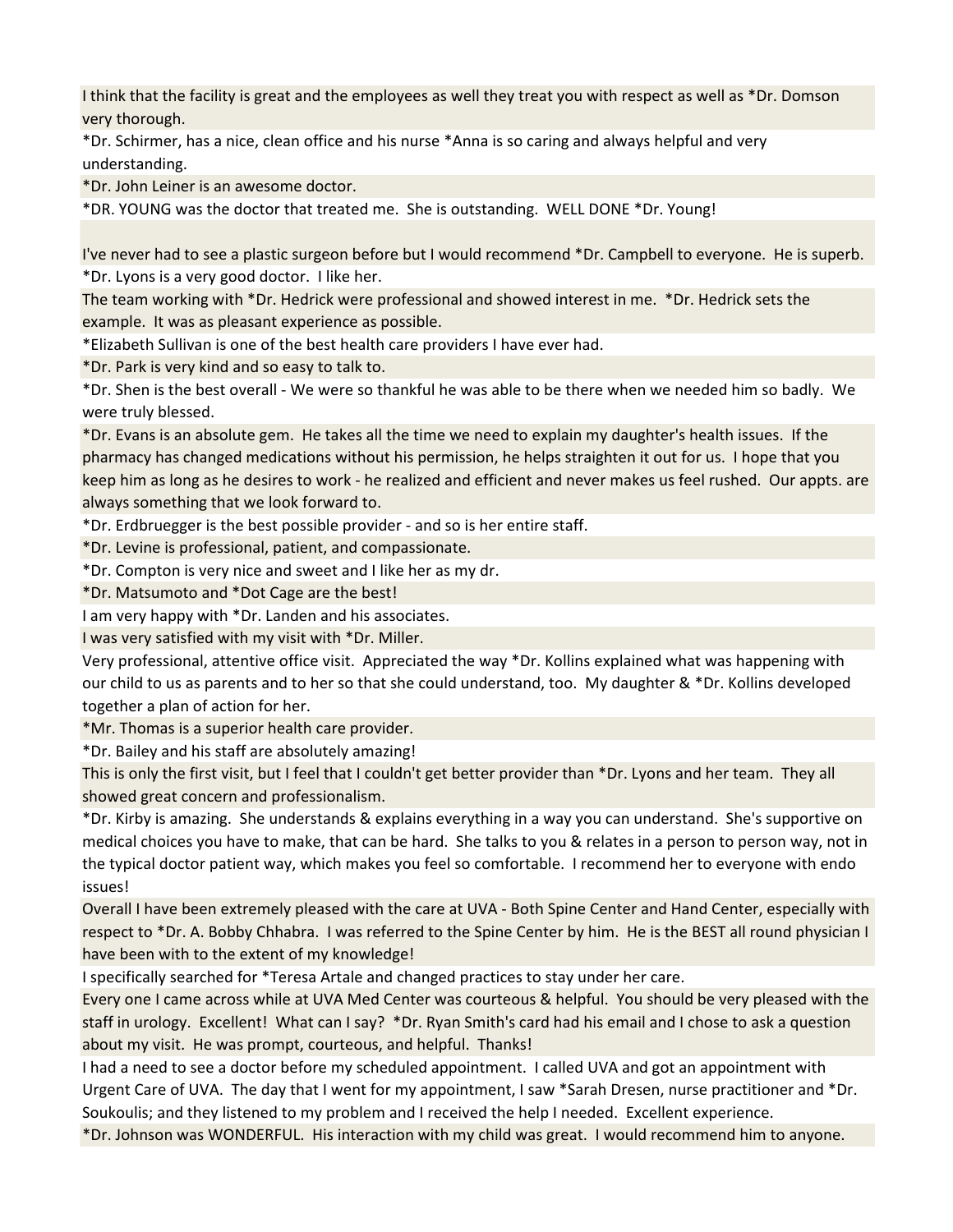Stoney Creek FP is an excellent facility with staff that is caring, knowledgeable and friendly. \*Maura is a top rate FP!

I have recommended \*Dr. Lippert to my friends who have prostate cancer. The staff so helpful and friendly.

\*Dr. Christiana Brenin is a wonderful doctor she is very thorough, holistic, caring & competent.

\*Drs. Grosch is an excellent doctor. He & his staff & infusion ctr. are the best.

I have been a patient of \*Dr. Miller for 2 1/2 years. She's a wonderful doctor. \*Dr. Miller is one of the best doctors, I ever had. I wish it was more doctors like her.

\*Dr. Platts Mills and his staff ROCK -

\*Dr. Stevenson is an excellent physician and I would highly recommend him.

\*Dr. Zadrozny is an EXCELLENT cardiologist. Nurse was wonderful! Staff were great.

\*Rhonda, nurse assistant is fantastic - She & \*Dr. Bray work very well together. \*Dr. Bray is very thorough and took all the time I needed to address all my questions. She is a great doctor!

I been having my mammography with \*Dr. Carmel Nail for some time and she explain things to me - She is very good.

I love \*Dr. Miller she is the best doctor anyone could have.

\*Dr. Engel is very good. Try to help you nurse is great!

I have seen \*Denise Bruen for over two years. I feel like she and the Neurology office take good care of me. I am very pleased with the level of care I received and very grateful for it!

\*Jacquelyn Sedlock was great and helped me with my injury. She was very professional.

Very fortunate to have \*Dr. Escanellas.

\*Dr. O. is simply outstanding. I have recommended her to friends in Richmond where I now live, and will bring a friend to UVA for cataract surgery with her.

\*Dr. Peter Ham is my PCP. I think he is wonderful, attentive, knowledgeable, etc. Very happy with his care.

Great service and care here. Have been seeing \*Dr. Christopher for almost a year. Always puts me at ease. \*Dr. Foff is one of the best!

The time I called with a concern the NP got the info & called me back within an hour. \*Dr. Barrett called me at the end of the day.

After 4 different kidney doctors I am glad to have found \*Dr. Alan Jenkins. He has been the only dr. that has helped me.

\*Dr. Jaffe is wonderful!

Thank God for \*Dr. Bergin, wonderful! Has helped so much & always seems to understand.

Dr. \*Marcus-Potter is a excellent doctor. She is very respectful and always listen to our questions. My son loves her.

I was thankful for the time \*Dr. Fu taken with me and knew what was wrong with me and gave me medication to help the pain.

\*Dr. Hall was very knowledgeable and showed genuine concern for me & my well-being. I feel very confident in his abilities and his level of knowledge regarding treatment options. He made me feel very good. His bedside manner was great!

I really appreciate \*Dr. Repaske getting my daughter in for an appointment for the day after, that he heard of my daughter's condition through her pediatrician. He was excellent with her and answered all my concerns.

\*Dr. Martinson provided the most thorough exam I've ever experienced with a pediatrician. Her genuine concern and complete understanding were very much appreciated.

\*Dr. DeGeorge & the staff at the North Garden Family Medicine Office are phenomenal! They are always on time, friendly & concerned about my health. I have referred many folks to this facility because of the excellent care myself and my family receive from \*Dr. DeGeorge & the staff of this office.

I am so impressed and grateful to \*Dr. Hedrick.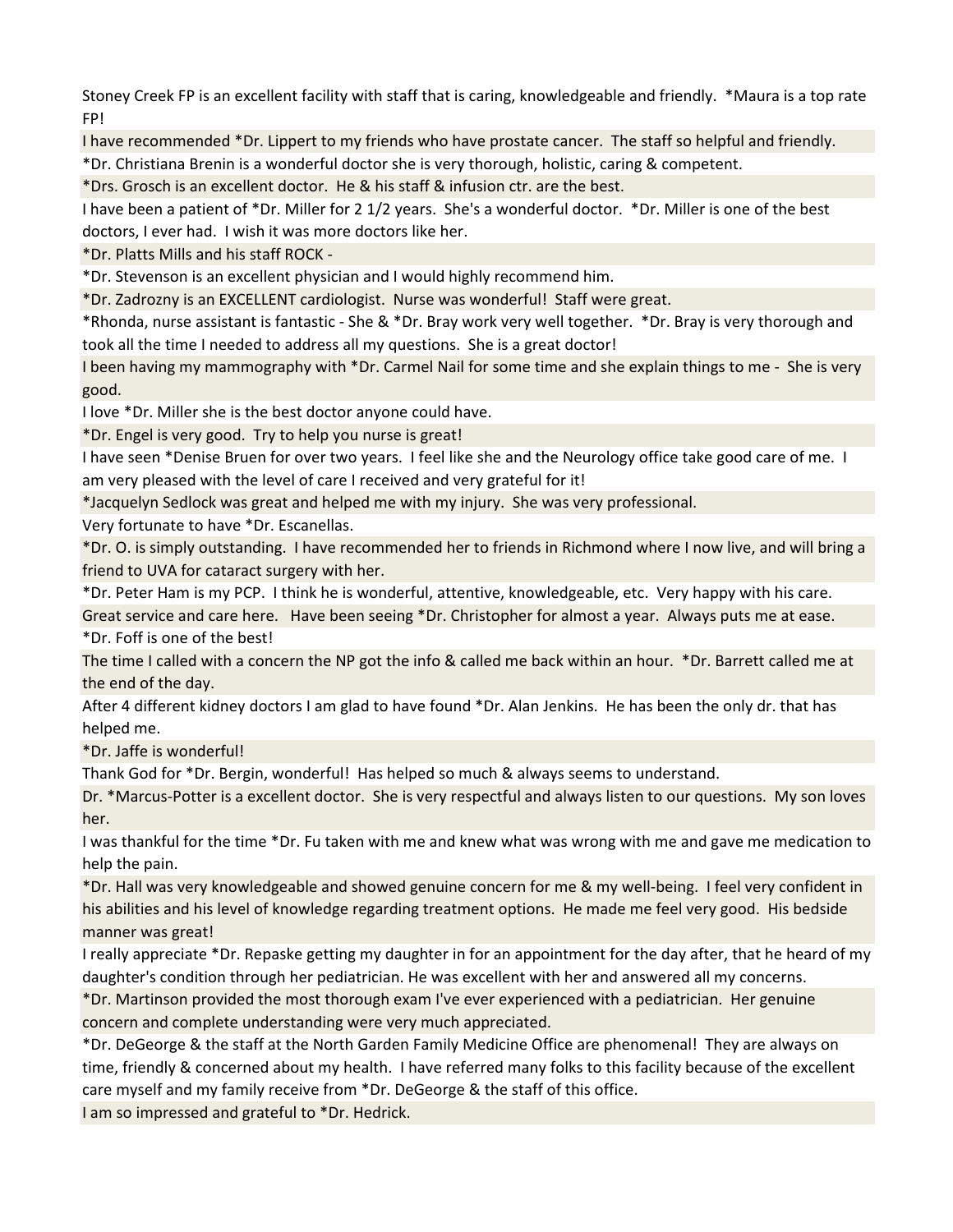\*Dr. Quillian is awesome! She is personable, caring and knowledgeable. In our family's eyes, she is the perfect pediatrician. Thank you for taking such good care of our family.

\*Dr. Grosh is one of the best doctors I've ever seen. If you have to wait a little while he is spending extra time with a patient that needs it. He will take time to answer all your questions. Cancer patients sometimes need a little extra time.

\*Dr. Asthagiri is a great doctor. She really cares bout her patients. She listens to your problems and will call several times after your appt. to see how you are doing.

I visit on 6 months basis - @ least 2 times a year - everyone is great and I feel right @ home - \*Dr. Courtney is a great doctor!

We have the highest respect & regards for \*Liz Crotty She has been exceptionally helpful & caring of us and our health conditions. We are 100% satisfied with her.

\*Dr. Hatter is wonderful: Very caring and very smart.

We love \*Dr. Marcus Potter. She is very caring, professional, relatable, and friendly. No complaints except our wait time was over 30 minutes during our last visit. Overall, we love all the staff and especially our doctor! \*Dr. Middleton and his staff are so wonderful! They are kind, compassionate, and gentle. I (the patient) am always treated with dignity. \*Dr. Middleton has always made sure I understand what's going on and what each of my options means. He and his staff go the extra mile!

The care of \*Dr. Kimpells office & the doctor himself are great. I have an issue with the waiting since I come from another town.

\*Dr. Jane & his staff are outstanding. Great coordination w/Pediatric Neurology!

\*Dr. Worrall was excellent - Very thorough and caring -

This was my first appointment with \*Jennifer Prol. it been six month since my last check up with \*Dr. Reynolds. \*Jennifer Prol did a good job on my check-up, I will see her again in six months.

Experience was good, and pleasant. \*Dr. Barrett was friendly concerned and did listen.

I saw \*Dr. Johnston for consult. Her opinion was essential to my home (in WV) physicians finding the source of my problems - she was wonderful!

\*Dr. Rindos is just excellent. She carefully explained medications, tests, so pleasant, positive and sweet. Just a pleasure to have her care for me. I was 20 minutes late for my appointment. She knew she would be on maternity leave soon so fit me in.

 I loved how \*Dr. Kollins was able to talk, to me and my daughter about her heart murmur. We walked out of then feeling confident that \*Dr. Kollins was right about who & he told us.

\*Dr. Maya & staff @ Hope take really great care of me. Always keeping me up to date. Great group @ Hope. I will always appreciate the care and understanding of my rare disorder. They keep me alive & well.

"This provider" (\*Dr. Laura Knox) even CALLED ME at home to check on my progress with a post-op complication, HIGHLY unusual in this day and time.

I am extremely pleased that here in Farmville we the excellent care and services of \*Dr. Todd Wolf and the HOPE group.

\*Dr. McDaniel is an excellent pediatrician. I trust her to take good care of our son and I'm confident we're in good hands! She's the best!

\*Dr. Eric Davis very engaged with patient. He definitely will be a TOP DOCTOR in his field. Very bright/knowledgeable (5 stars).

\*Dr. Burns is one of the best doctors I have ever known or seen. UVA and I are lucky to have him.

\*Dr. Spice is an exceptional physician. He is knowledgeable and caring. I would recommend him unconditionally. His assistant was very kind.

We found \*Dr. Stephens so excellent we asked her to become our child's main doctor.

\*Dr. Rodgers is a fine physician.

\*Dr. John Voss is the person I every been 2 and I thank God for him.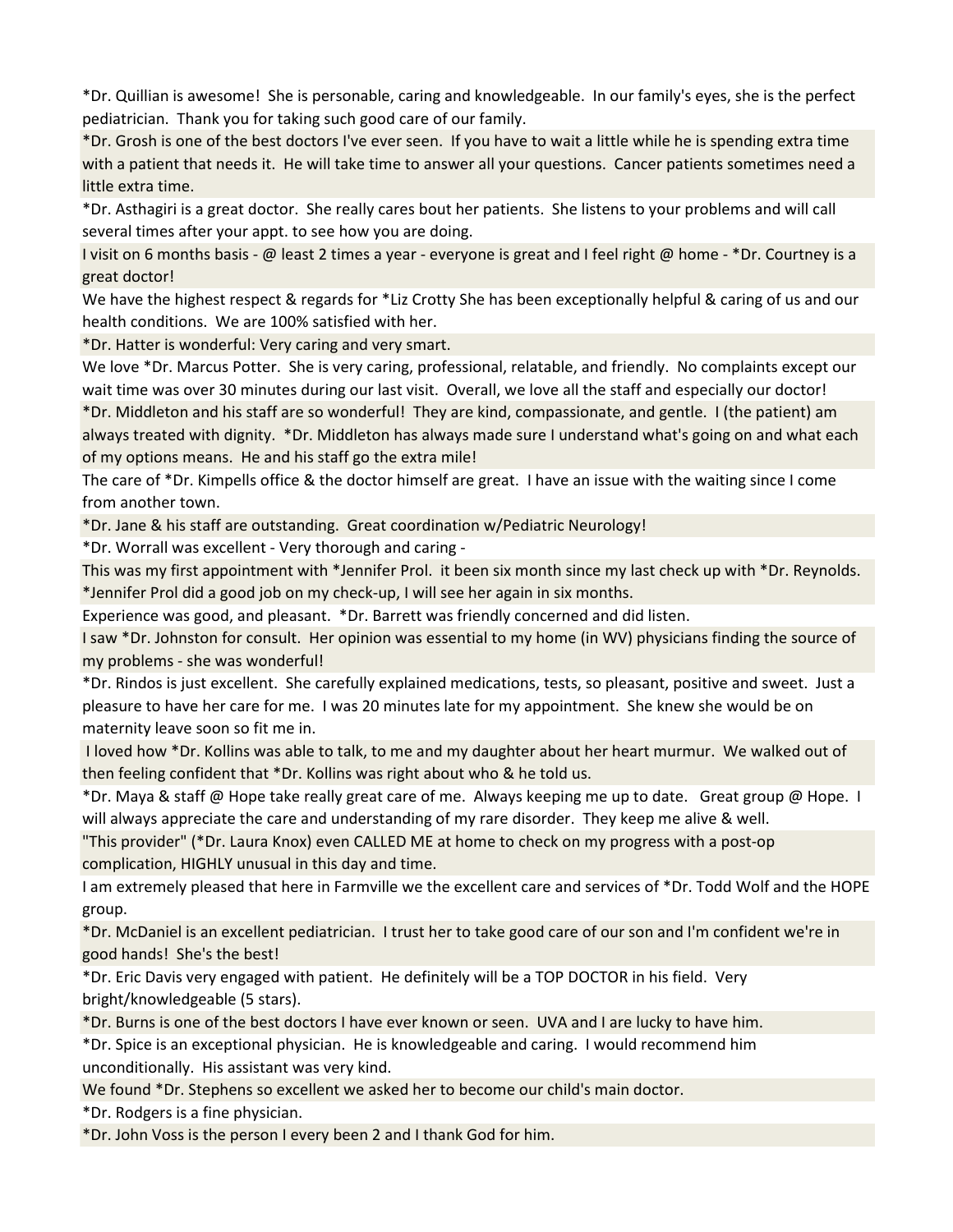\*Mary & \*Lauren were awesome! From the time we arrived until check out, they kept us updated and took great care of my son. Awesome team!

\*Dr. Richard Santen is the best dr. I have ever had. He is always concerned about his patients.

\*Dr MacKnight is outstanding.

\*Dr. Commins is an excellent, empathetic provider. More than any physician my daughter has seen, he really understands and listens.

\*Dr. Davis is very friendly yet professional.

\*Dr. Bertram & his staff have given my brother OUTSTANDING care for MANY years. He is an excellent doctor who provides superb, respectful & understandable care to him.

Thank you for taking such good care of my daughter & thank you to all the RESIDENTS including \*Dr. Chet for all of his help with caring for her medical needs. Both \*Dr. Daniero & \*Dr. Chet went above & beyond! \*Dr. Stephens and her staff are amazing.

\*Dr. Kyin has been great! He is a wonderful additional to the practice!

\*Dr. Gregg is one of my favorite physicians. She always is familiar with my chart and listens closely to me. She is a thorough physician and a great advocate for her patients.

I always have a good experience in my visits to Pulmonary. Very confident in \*Malpass and his knowledge/opinions. I am pleased that he is my dr.

\*Dr. Krupski is the BEST surgeon we could have asked for.

\*Dr. Lather and the whole ortho team have been awesome! The man who fitted the brace was so friendly.

\*Priscilla (at UVA employee health) was so cheerful & full of energy. Made me feel better even where I was congested, coughing, and had no voice. We need more LPN/RNs like her!

\*Dr. Eric Davis took a lot of time to ask questions, listen and make suggestions. He has been very responsive to questions I had after the visit. I am very pleased to have \*Dr. Davis as a health care provider and would recommend him to others.

\*Kelsey was excellent at helping my child through this ordeal. She was very pleasant and made my child very comfortable. She explained things to her very well. We would highly recommend her!

\*Dr. Clebak seems to be a very knowledgeable and caring dr as well as person. I am very comfortable sharing my medical or personal information with him.

This was my first appointment with \*Dr. Shami. I was impressed by her knowledge and caring attitude!

\*Dr. Cantrell provides the highest caliber of medical care. (STaff included.) Always, clarity of medical goods, with excellent follow-up. I feel like I am in a "boutique" oncology practice. Words do not express the excellence of medical care I am receiving -

\*Dr. Dalkin is the supervising physician in the endocrinology dept. He comes in after I'm seen by the fellow \*Dr. Hutchens. Then the 3 of us confer about questions I have and \*Dr. Hutchens' recommendations. \*Dr. Dalkin & \*Dr. Hutchens - you can't really separate them. They're a team of specialists & so once a \_\_\_\_\_ with my...

\*Dr. Thomas L\_\_\_\_\_ provides excellent patient care. I am extremely satisfied and happy to be his patient.

\*Dr. James Reid is a very kind, concerned & caring dr.

\*Dr. Domson was excellent with him and his nurse, \*Trina, has regularly touched base. The MRI and anesthesiology staff were great with him.

\*Dr. Barrett is a superb physician. He is always attuned to my needs and appropriately responsive.

\*Dr. Levine was great. He is knowledgeable, friendly, and patient. \*Dr. Levine listened carefully and made sure I understood everything related to my diagnosis. He set me up for same day scans and biopsies. And the results to those tests were within several hours. He is an asset to the UVA staff.

\*Dr. Brown, the nurses and staff are always very friendly and professional. They readily answer questions and put the patient at ease.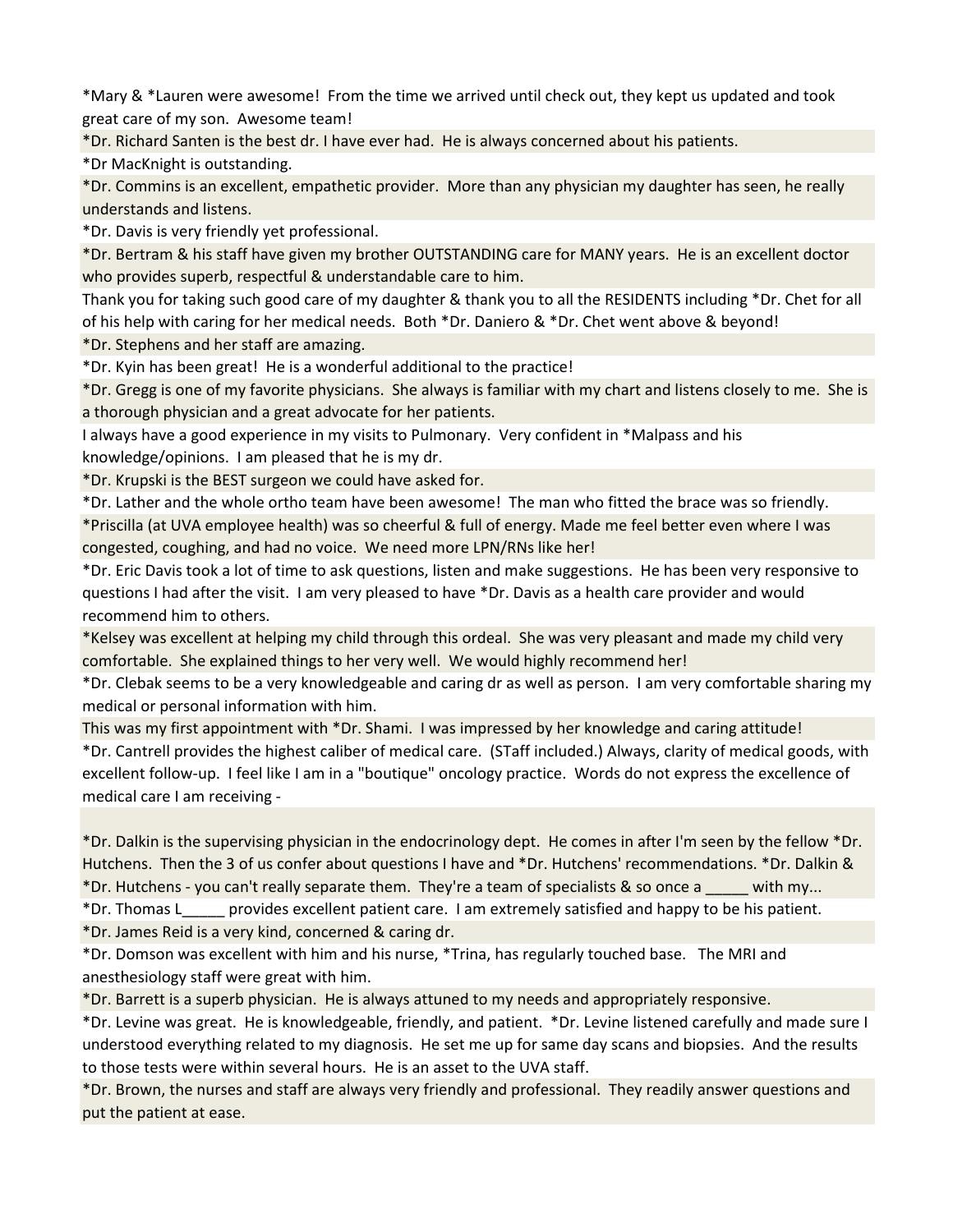My doctor at UVA, \*Dr. Douvas, is the most caring and concerned physician. I ride almost 3 hours each way just to see him and his staff, and will continue to do so as long as he is there. He is outstanding - no complaints!

\*Dr. Nass is the BEST doctor I have ever been to. He truly is interested in/cares about & LISTENS to his patients. He is encouraging & truly made a difference in my health/life. Thank you \*Dr. Nass!!!

We travel 3.5 hrs to see \*Dr. Sutphen. His practice is wonderful! Always available to answer questions and most professional! Thank you!

Loved \*Dr. Hamill.

I saw \*Dr. Jameson regarding a problem he dealt with three years ago and had reoccurred. He gave me the time that was needed to discuss my problem and come to a mutual solution. I would definitely recommend him! \*Dr. DeSouza and the nurse, \*BJ, were very helpful and followed up promptly.

I think \*DR Brenin is an excellent physician - very compassionate & caring.

\*Mary Chandler is very knowledgeable & personable. \*Latoya is super sweet & efficient. Both are assets to the hand center. I would surely recommend to others.

We really like \*Pam Bailey as our NP!

\*Dr. Smith did an exceptional job, before, during, and after my surgery! I was very impressed (as was my family) with his knowledge, manner, and skill!

We love \*Dr. Simmons and the staff at Augusta Pediatrics!

\*Dr. Christophel is an excellent doctor and I would not hesitate to recommend him to family and friends.

\*Dr. Heald is an excellent PCP; my husband and I hold the utmost respect for him.

\*Dr. Pinkerton is exceptional as a physician and a person -

\*Larry Gimple is a super hero!!

\*Dr. Whitehurst is an excellent doctor. He is not my regular physician however, I will request him every time I need to see a doctor. He is wonderful.

\*Dr. Green is the best doctor this facility has ever had.

\*Dr. Krupski is an amazing dr.!

\*Dr. Calabrese is an amazing doctor. You can feel that he cares about your health and concerns you may have. He does not rush through the visit. He leaves you feeling very satisfied and encourages you to call if there are any concerns. I was very satisfied with my care at his office.

\*Dr. Heather Quillian is fantastic kind, hard-working, responsive and caring. We are so thankful she cares for our children.

It is my pleasure to answer a survey about \*Dr. Barbara Post and Northridge Internal Medicine. I have been a happy and well cared for patient for many years. They are great.

This was my first & only trip to see \*Dana Hannah thus far. She was pleasant & personable and she seemed knowledgeable and competent.

\*Dr.McCall is wonderful. He has great people skills. He is also one of the leading endocrinologist in the country.

 \*Dr. Kyin e-mailed me to follow up on my visit - a very pleasant surprise. This seems to be standard at UVA but is still a surprise to me.

Working with \*Dr. Christopher and everyone in the clinic was a great experience. Everyone in the clinic was professional and was more than willing to spend time addressing condition - Would definitely come back and recommend to others -

I had a virus. \*Dawn Howell squeezed me in. Very much appreciated.

\*Dr. Quillian is the best! Always spends so much time with us, and she never seems rushed. She's always very punctual. Really cares about my kinds - Front office staff is awesome, too! Thanks, ladies!

Excellent care at Culpeper Pediatrics - We've been seeing \*Dr. Werner (our children's pediatrician) for 15 1/2 years and she is outstanding, and so if her staff. They are knowledgeable, respectful, honest, and sincere in their efforts to help educate, provider care, and evaluate the health of each child.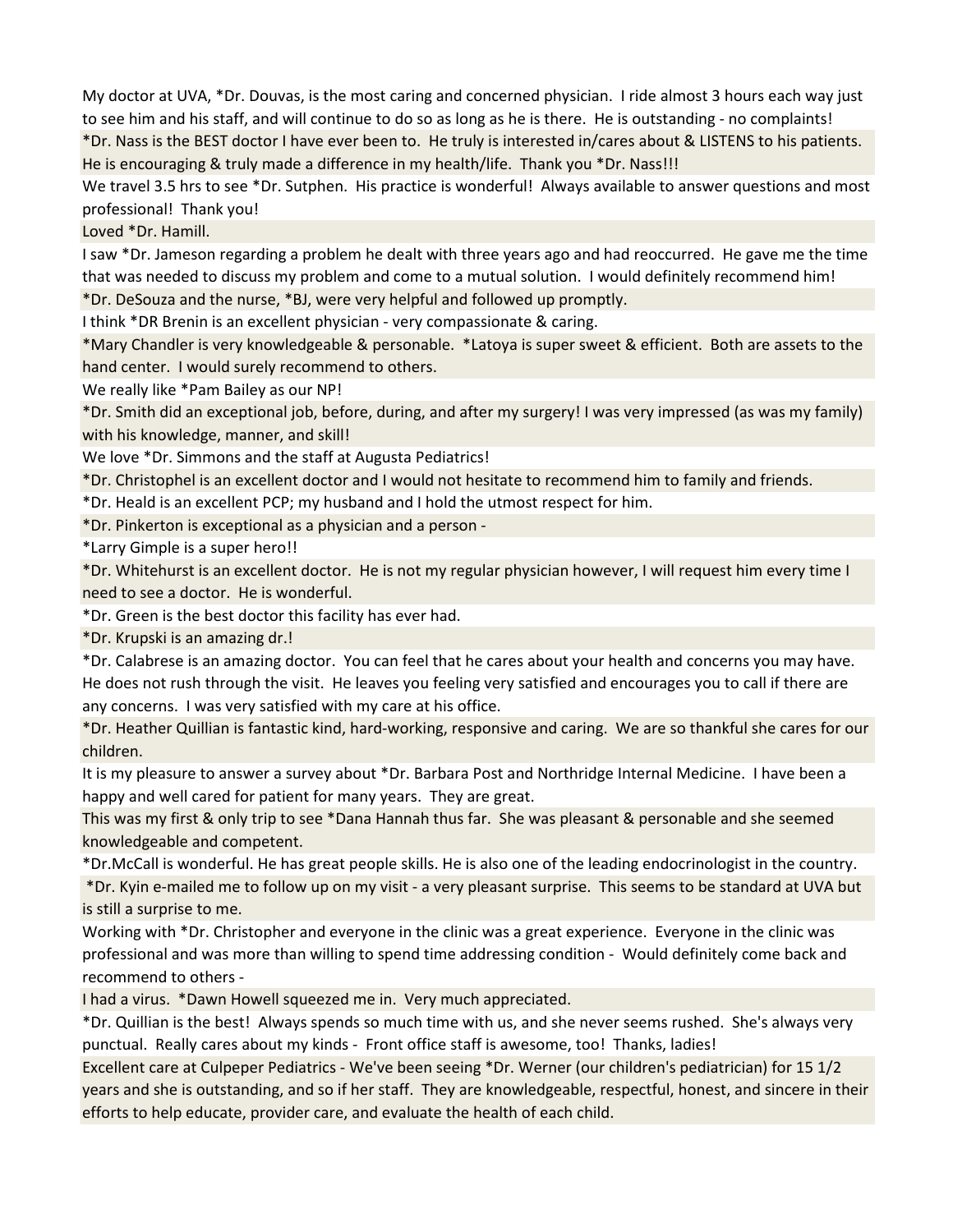\*Dr. Calabrese is one of the nicest doctors that I have had the pleasure to meet. He was very thorough. He took his time to answer all of our questions. I am very satisfied with our care at his office!!

\*Dr. Erdbruegger is the best!

\*Dr. Simmons is so approachable. She has a great manner with my son and listens to my concerns.

\*Dr. Purow has been a great dr. for me to work with through the tough times.

I love the convenience and personal attention I get at Family Medicine. \*Dr. Casey is top notch. Thank You!

I see \*Dr. Tara Mauro D.O. in Christiansburg, VA - she is very supportive, listens, and trustworthy.

\*Dr. Cohen was always supportive and upbeat. He remembered me well seeing me once a month. \*Annie,

\*Ginger, and \*Elizabeth all a pleasure to work with.

\*Dr. Bruce Cohen was warm, extremely competent and truly cared about my recovery.

\*Drs. Reno & \*DeMarco were very pleasant and attentive.

Excellent care - \*Dr. Ragasta is wonderful. \*David Strider is fabulous.

I cannot say enough about how great \*Liz Rabin is! She truly cares about her patients and desires them to get well as soon as possible. She has gone above and beyond to make sure I am taken care of even after the tests have been completed. Sending and resending test results... Emailing me back and providing recommendations on who to receive further care... She's been GREAT!!!

\*Lori Grove is extremely professional, knowledgeable, and was effective in addressing my problem/needs. Looking forward to follow up with treatment.

Since my transplant, my \*Doctors \*Curtis Argo, his team was well as nurse \*Amy Roman are exceptionally wonderful in every way.

Everyone who works for \*Dr. D. Duch is a real professional. He is tops.

\*Liz Rabin was superb, knowledgeable. Her explanations were very clear.

\*Amy Ladigan, P.A. has really helped me work through my broken arm. It's wonderful that \*Amy listens to me and explains/answers questions. GREAT PA that loves her job and helping people.

Best experience with a physician that I have ever had - \*Dr. Solenski.

\*Dr. Gibson is a wonderful doctor - he makes sure that I am well taken care of.

An extremely good experience. Saw \*Dr. Malpass very quickly and he was very solicitous and gave lots of his time. Greatly appreciated!

I feel this department is run very efficiently & personnel are most caring & work very hard. I am a transplant patient & have total confidence in the team in particular, \*Dr. Weber, \*Beverly \*Ryan & \*Shawn.

\*Dr. Avery Evans is the best in the world at what he does and I love him and \*Judy till my death!!!

\*Dr. Sheehan and his fellow were obviously interested in, and concerned about my UVA/medical experience so far. They seemed to both be "people" persons, which you don't always find w/drs.

\*Dr. Sheehan pushed me to spend enough time to make my decision on gamma knife, surgery and obviously wanted me to not be intimidate by the whole process.

\*Vanessa M was wonderful and so was \*Dr. Been.

\*Dr. Lippert & staff EXCELLENT & UVA staff.

\*Dr. Radcliff is wonderful.

Loved \*Dr. Sheehan - he was very prompt from my first email inquiry to shaking my hand on our way out - we were very pleased.

I like my care each visit @ UVA. \*Dr. Grosh is through, the folks in MRI are through, fast, sincere.

\*Cooper and his resident were super!

\*Dr. Tucker Gleason - Very thorough informative & helpful - In my understanding of the test - EXCELLENT CARE!! \*Amy Marks is very helpful.

\*Dr. Sheehan and \*Charlie are excellent in what they do!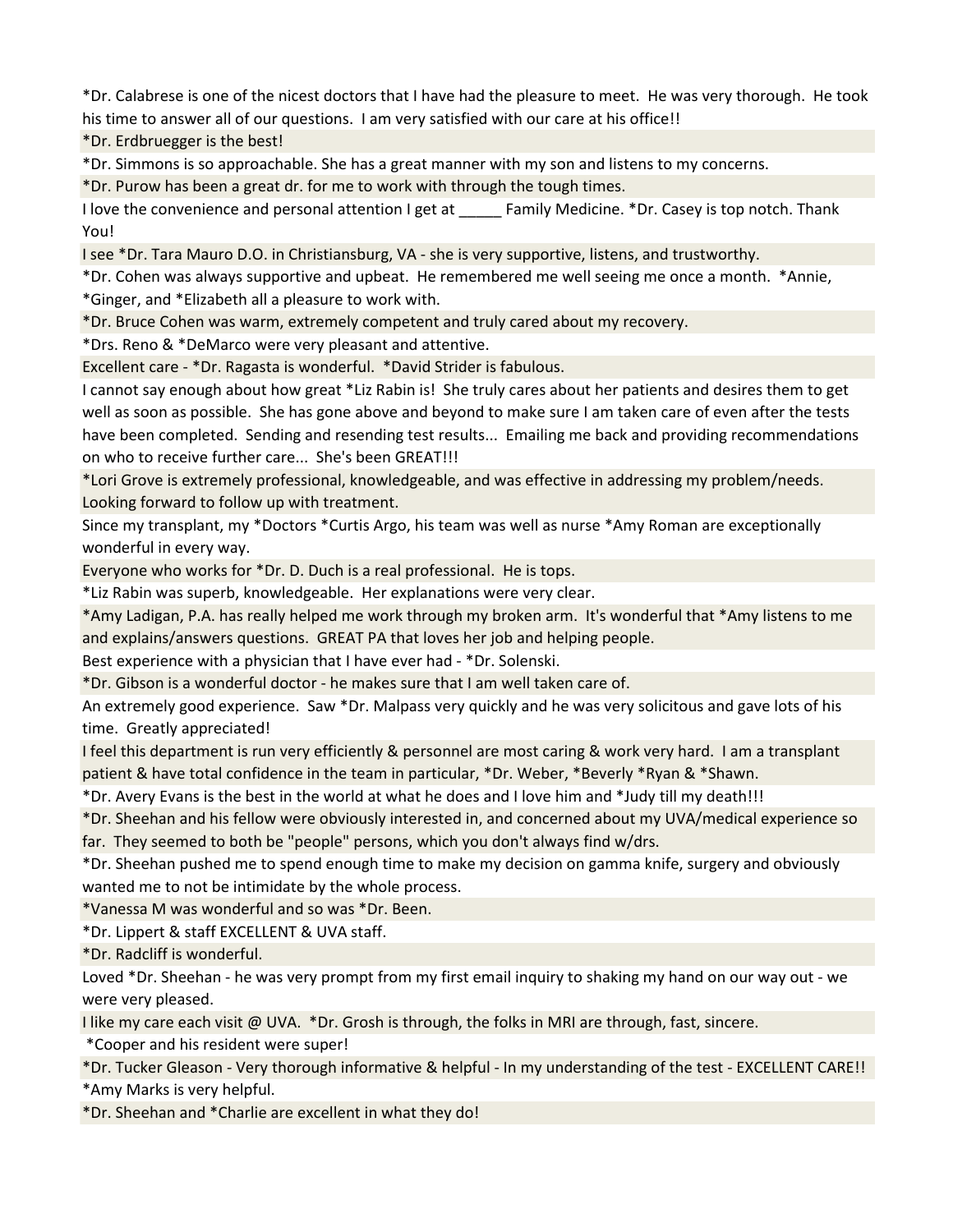Everything from my test to the doctor's appt. went very well. I felt very cared for. Thanks so much for your care & professionalism during my MRI & visit to \*Dr. Xu.

I was very impress with professionalism of your staff. \*Dr. Sula was committed to find out my cause of the illness I was experience and I am grateful to received the medical attention at your facility.

The ordering MD, \*Dr. Yu was so friendly & thorough as well.

I've been working with this team for more than 15 years. \*Dr. Peter Lobo, \*Barbara Burnett Fitzgerald and have always sensitive, caring & life saver. I'm grateful for their professionalism & personal interest in me.

The resident \*Dr. Rueb (sp?) was especially nice as was the tech (\*Tony).

Most of this process was done through my (\*Dr. Isbell) and his nurse (\*Amy) very efficient!

\*Dr. Northup & nurse \*Cindy Williams do a great job at the transplant clinic.

\*Dr. Sheehan and his medical team are very very good!!! \*Dr. Sheehan, I know him almost 10 years, very good to me like always, like he treat all his patients. Anytime I call (from SC) or email him, he always there, I don't know when he get time to rest.

\*Dr. Sheehan and his medical team, Gamma Knife Center, neurosurgery, radiology, all did best they can. I was worry my phobia, anxiety can interfere to gamma knife procedures, but \*Dr. Sheehan and all staffs did good job, help me through! Thanks!

UVA Medical Center, Gamma Knife Center, all drs. and staffs, just like \*Dr. Sheehan, I know him near 10 years, he work for patients so hard everyday; when, anytime I have problem, need him, \*Dr. Sheehan and team always here, there, make me feel, my \*Dr. Sheehan and nurse never take rest. They are my best medical care giver. UVA Medical Center is the best! I recommend to others!

\*Dr. Sheehan and his medical team, include \_\_\_\_\_, radiology drs., all nurses, practitioners like \*Blair RN, \*Selene Evans NP, \*Kim, \*Greg Peterson (RN), all did very good job. Help me overcome the phobia, anxiety, prevent panic, to though the surgery.

Nurse \*Theresa Obrien and Dr. \*Reardon have been wonderful- caring, compassionate, and responsive.

\*Dr. Tucker Gleason is a true professional with heart. She cares, she explains, she instructs.

I have informed ALL of my doctors and friends of how wonderful my care was and how helpful \*Dr. Gleason was in remedying my problem.

I was told there was NO CURE for my vertigo (BPPN) by more than one physician - 4 to be exact. I walked out of your clinic symptom free thanks to \*DR. TUCKER GLEASON.

\*Tucker Gleason was outstanding in all respects.

Nurse \*Donna Lash attended all three radiation sessions, and she provided OUTSTANDING assistance and care to me and lifted my spirits. She should be commended for the fantastic work she does as a nurse!

\*Dr. Sheehan so very outstanding doctor.

\*Dr. Jason P. Sheehan is very good. did gamma knife surgery on 12-3-2010. I think a lot of him.

I'm very happy with everyone I met. Everyone done a great job. You have a great team at UVA. \*Dr. Ferguson is very good doctor, I like him a lot.

\*Dr. Kelly Gwathmey is absolutely outstanding. Could not have felt better about her care, communication and genuine concern.

Again, I am very confident in the treatment from \*Dr. Costabile. Always generous w/his time and thorough w/his explanations.

\*Dr. Ragosta is so wonderful!

\*Dr. Park & staff most professional & patient with answering my questions & instructions @ home.

\*Dr. Argo and \*Amy are very concerned. 2 of the best health care professionals I have had the pleasure to deal with!